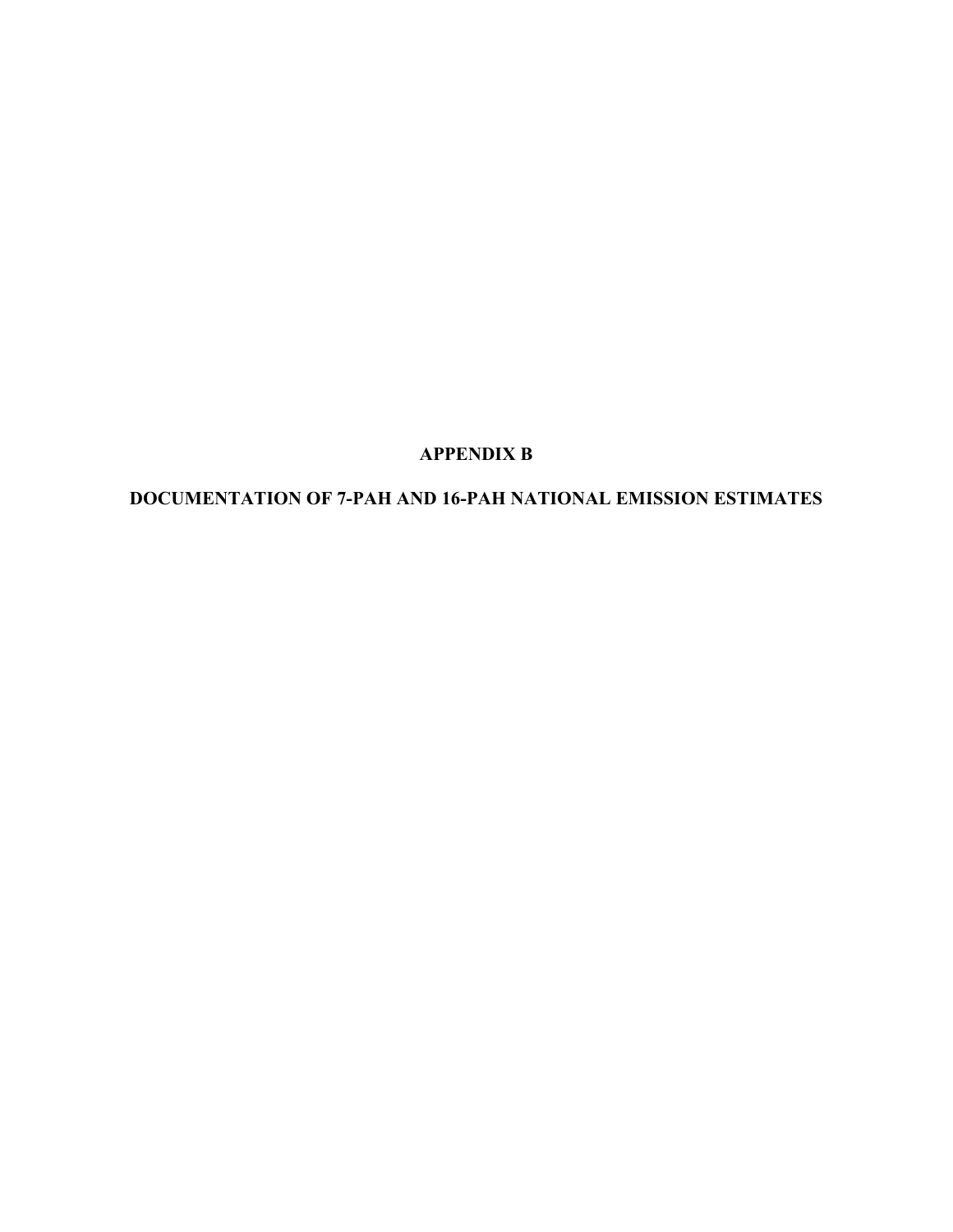### B.1 RESIDENTIAL WOOD COMBUSTION

#### Basis for Input Data

1. 7-PAH and 16-PAH emission factors were developed for conventional woodstoves, catalytic/noncatalytic woodstoves, and fireplaces. Emission factors for conventional woodstoves were developed from the individual PAH emission factors provided in AP-42 (U.S. EPA, 1995a). AP-42 also provided individual PAH emission factors for catalytic and for noncatalytic woodstoves. 7-PAH and 16-PAH factors were developed for the two types, and then averaged together to obtain factors representing catalytic/noncatalytic woodstoves.

The 7-PAH and 16-PAH emission factors for fireplaces were developed form individual PAH emissions data from two emissions tests. 7-PAH and 16-PAH factors were developed for a fireplace burning seasoned oak wood (Hall and DeAngelis, 1980) and for a fireplace burning green pine wood (Hall and DeAngelis, 1980). The 7-PAH and 16-PAH factors from the two tests were averaged together to obtain factors representing wood combustion in fireplaces.

2. The 7-PAH and 16-PAH emission factors for conventional woodstoves are 0.044 and 0.718 lb/ton, respectively.

The 7-PAH and 16-PAH emission factors for catalytic/noncatalytic woodstoves are 0.048 and 0.627 lb/ton, respectively.

The 7-PAH and 16-PAH emission factors for fireplaces are 0.007 and 0.037 lb/ton, respectively.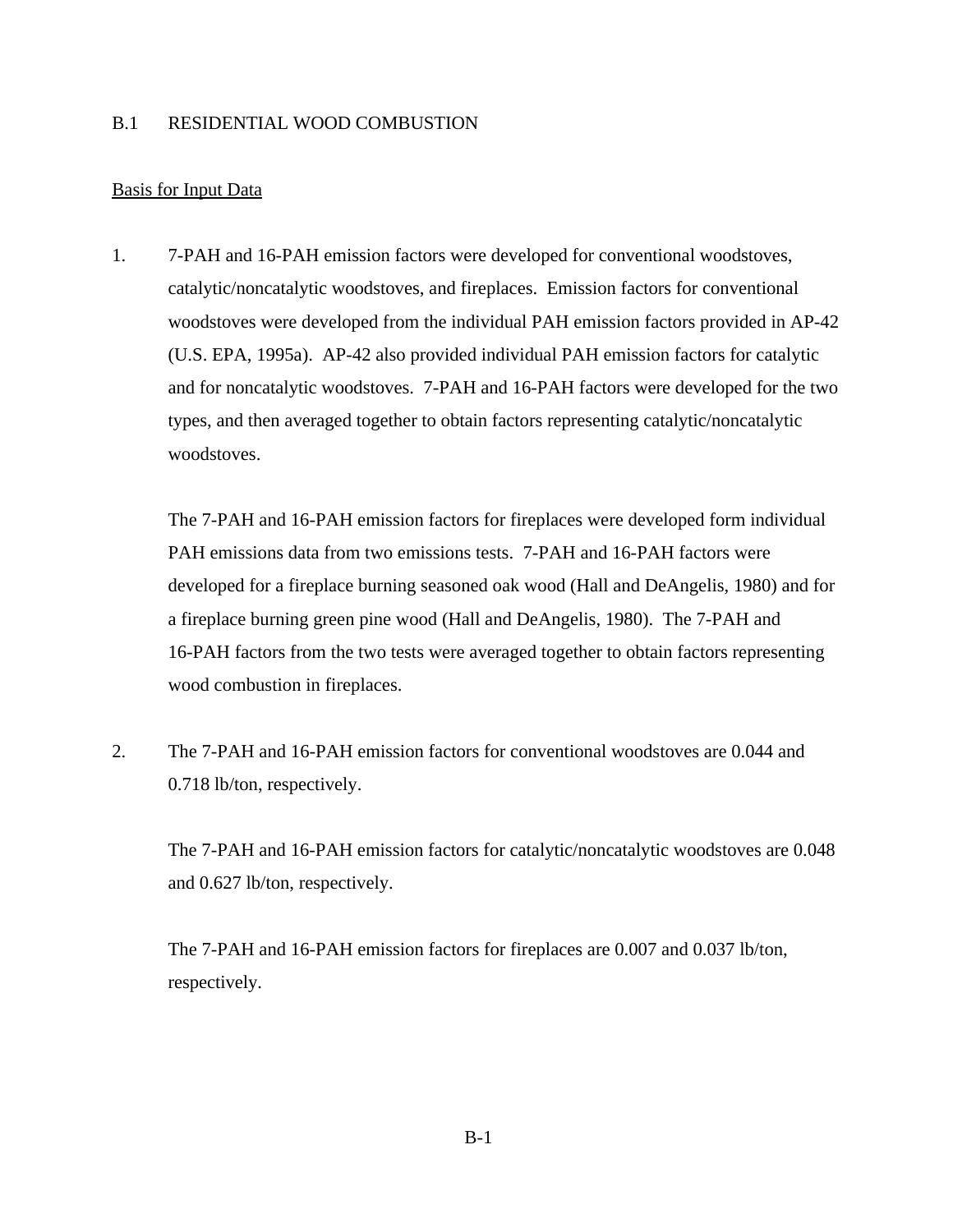#### B.1 RESIDENTIAL WOOD COMBUSTION (Continued)

The national 7-PAH emissions estimates includes benz(a)anthracene, benzo(a)pyrene, benzo(b)fluoranthene, benzo(k)fluoranthene, chrysene, dibenz(a,h)anthracene, and indeno(1,2,3-cd)pyrene.

The national 16-PAH emissions estimates include benz(a)anthracene, benzo(a)pyrene, benzo(b)fluoranthene, benzo(k)fluoranthene, chrysene, dibenz(a,h)anthracene, indeno(1,2,3-cd)pyrene, acenaphthene, acenaphthylene, anthracene, benzo(ghi)perylene, fluoranthene, fluorene, naphthalene, phenanthrene, and pyrene.

3. 29.1 million cords (33.8 million tons) of wood combusted in residential wood combustion in 1990 (U.S. DOE, 1993a; (U.S. DOE, 1993b). The average nationwide percentage of wood consumption is 28 percent for fireplaces and 72 percent for woodstoves (U.S. DOE, 1993b). Of the 72 percent combusted in woodstoves, no more than five percent is combusted in catalytic and noncatalytic stoves (Menotti, 1996). For calculational purposes, it is assumed the remaining 95 percent (of the 72 percent) is combusted in conventional woodstoves.

#### **Calculation**

1. 7-PAH Annual emissions for conventional woodstoves = 33.8 million tons \* 72% \* 95% \* 0.044 lb/ton = 1,017,245 lb

> 7-PAH Annual emissions for catalytic and noncatalytic woodstoves = 33.8 million tons \* 72% \* 5% \* 0.0475 lb/ton = 57,798 lb

7-PAH Annual emissions for fireplaces = 33.8 million tons \* 28% \* 0.0072 lb/ton = 68,141 lb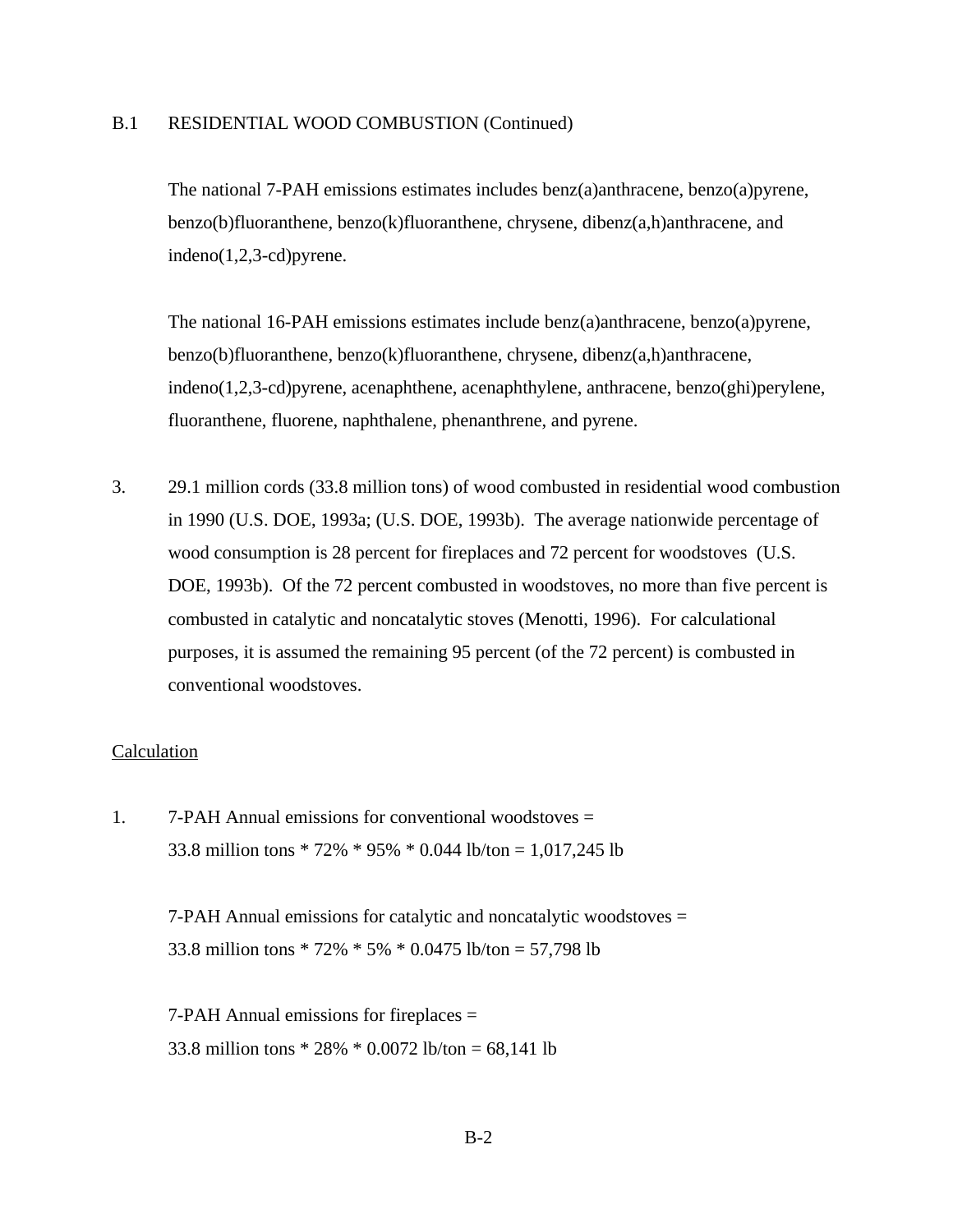## B.1 RESIDENTIAL WOOD COMBUSTION (Continued)

7-PAH Annual emissions for residential wood combustion = 1,017,245 lb + 57,798 lb + 68,141 lb = 1,143,184 lb = 572 tons 7-PAH emission factor for residential wood combustion = 1,143,184 lb/33,800,000 tons = 0.034 lb/ton

2. 16-PAH Annual emissions for conventional woodstoves = 33.8 million tons \* 72% \* 95% \* 0.718 lb/ton = 16,599,586 lb

> 16-PAH Annual emissions for catalytic and noncatalytic woodstoves = 33.8 million tons \* 72% \* 5% \* 0.6265 lb/ton = 762,325 lb

16-PAH Annual emissions for fireplaces = 33.8 million tons \* 28% \* 0.0367 lb/ton = 347,329 lb

16-PAH Annual emissions for residential wood combustion = 16,599,586 lb + 762,325 lb + 347,329 lb = 17,709,240 lb = 8,855 tons

16-PAH emission factor for residential wood combustion = 17,709,204 lb/33,800,000 tons = 0.524 lb/ton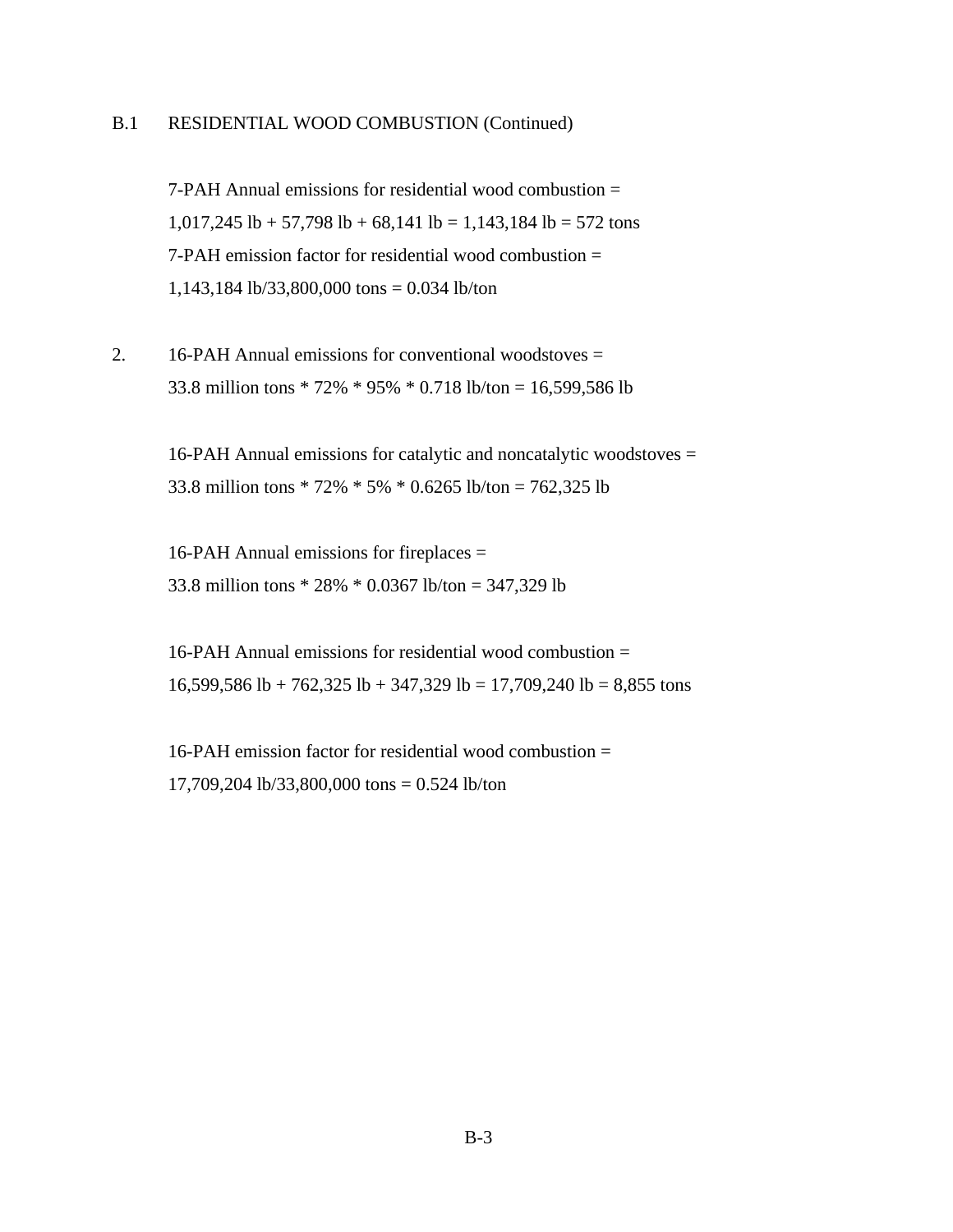# B.2 RESIDENTIAL NATURAL GAS COMBUSTION

## Basis for Input Data

- 1. The emission factor for 7-PAH was 0.0373 lb/1E+12 Btu (1.6E-08 g/MJ) and the 16-PAH emission factor was 2.37 lb/1E+12 Btu (1.02E-06 g/MJ). These factors were developed from the individual PAH emission factors for a natural gas-fired hot air furnace, wall space heater, and shell boiler as reported in the POM L&E document (U.S. EPA, 1997). It was assumed that 1 cubic foot of natural gas produces 1,000 Btu.
- 2. The 7-PAH emission factor includes Benzo(a)pyrene.

The 16-PAH emission factor includes Benzo(a)pyrene, Benzo(ghi)perylene, Fluoranthene, Phenanthrene, and Pyrene.

3. In 1990, residential natural gas consumption in the United States was 4.3E+15 Btu (EIA, 1992).

#### **Calculation**

7-PAH Annual Emissions =  $0.0373$  lb/1E+12 Btu \* 4.3E+15 Btu = 160.4 lb  $= 0.0802$  tons

16-PAH Annual Emissions = 2.37 lb/1E+12 Btu  $*$  4.3E+15 Btu = 1.02E+04 lb  $= 5.1$  tons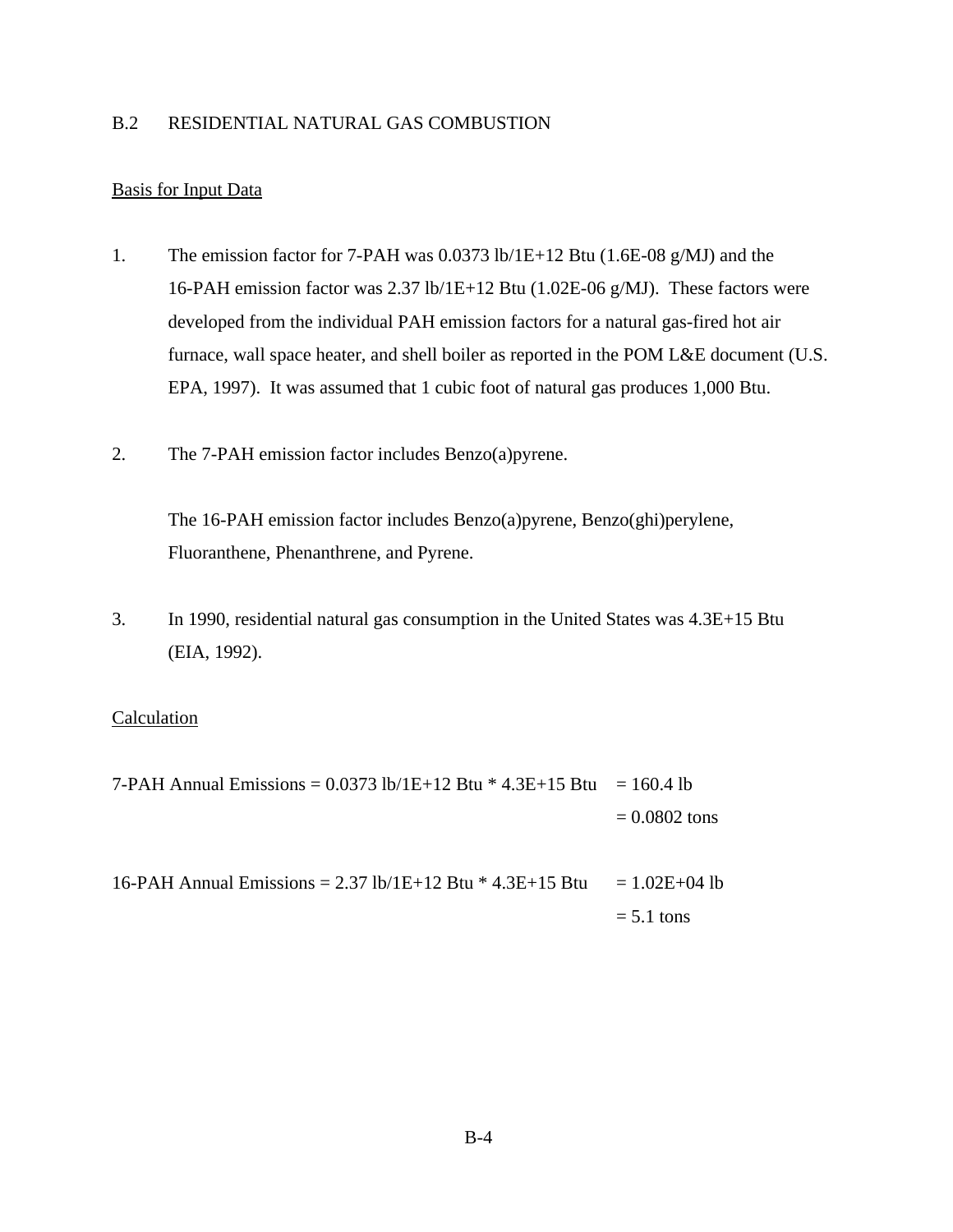## B.3 RESIDENTIAL DISTILLATE OIL COMBUSTION

## Basis for Input Data

- 1. The emission factor for 7-PAH was 5.63E-04 lb/1000 gallons (6.75E-08 Mg/kL) and the 16-PAH emission factor was 6.97E-03 lb/1000 gallons (8.35E-07 Mg/kL). These factors were developed from the individual PAH emission factors for distillate (No. 2) oil-fired furnaces as reported in the POM L&E document (U.S. EPA, 1997).
- 2. The 7-PAH emission factor includes Benz(a)anthracene and Benzo(a)pyrene. The 16-PAH emission factor includes Benz(a)anthracene, Benzo(a)pyrene, Anthracene, Benzo(ghi)perylene, Fluoranthene, Phenanthrene, and Pyrene.
- 3. In 1990, 6.04E+09 gallons of distillate fuel were consumed for residential heating use in the United States (EIA, 1992).

#### Calculation

| $7-PAH$ Annual Emissions $=$              |               |
|-------------------------------------------|---------------|
| 5.63E-04 lb/1000 gal $*$ 6.04E+09 gallons | $= 3,400$ lb  |
|                                           | $= 1.70$ tons |

16-PAH Annual Emissions =

6.97E-03 lb/1000 gal  $*$  6.04E+09 gallons = 4.21E+04 lb

$$
= 21.0 \text{ tons}
$$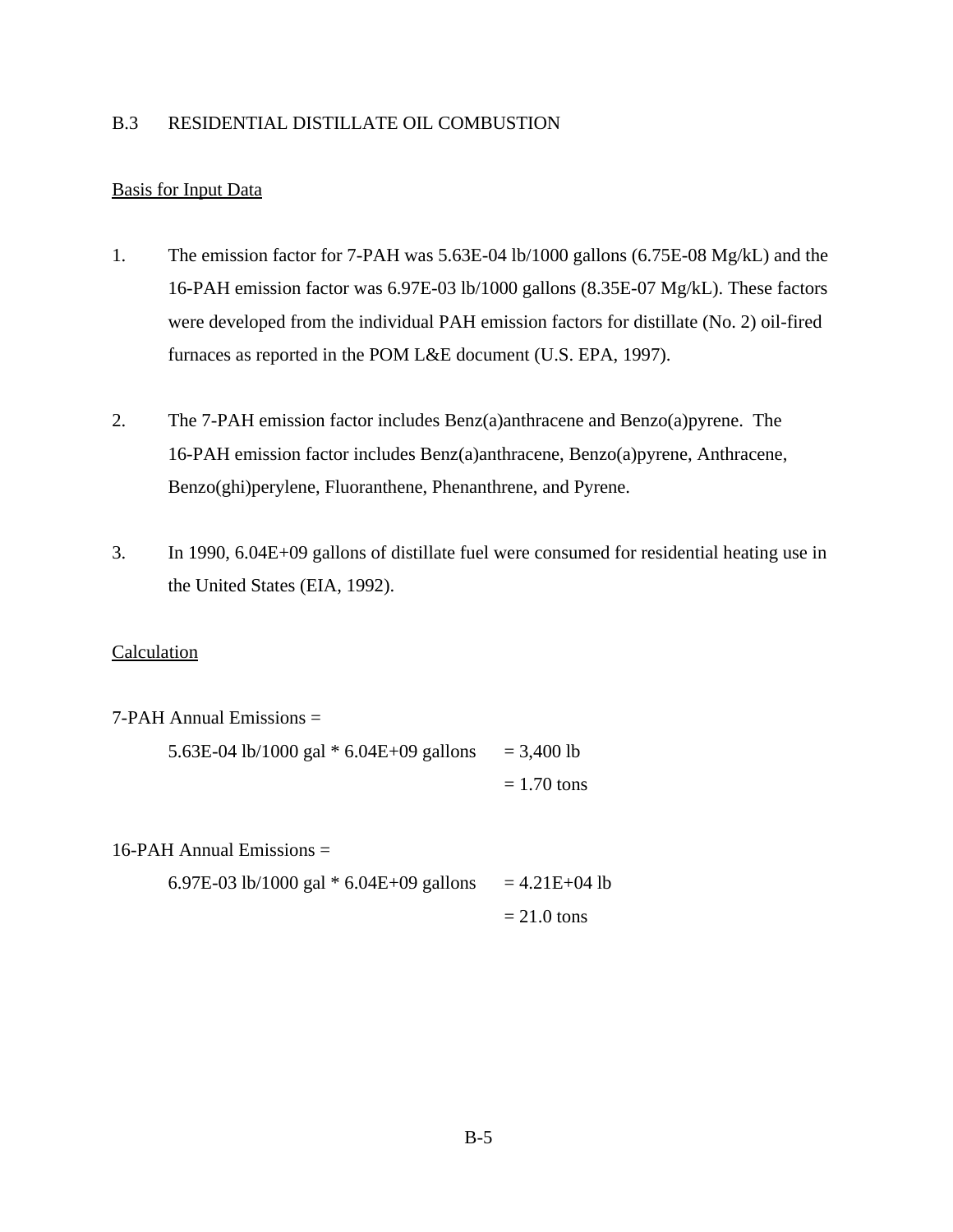#### B.4 RESIDENTIAL COAL COMBUSTION

#### Basis for Input Data

- 1. The emission factors for 7-PAH were 0.0335 lb/ton (0.0168 kg/Mg) for bituminous and lignite coal and 1.41E-04 lb/ton (7.05E-05 kg/Mg) for anthracite coal. The emission factors for 16-PAH were 0.108 lb/ton (0.054 kg/Mg) for bituminous and lignite coal and 6.18E-04 lb/ton (3.09E-04 kg/Mg) for anthracite coal. These factors were developed from the individual PAH emission factors for residential coal stoves, and residential coal boilers and furnaces as reported in the POM L&E document (U.S. EPA, 1997).
- 2. The 7-PAH emission factors include: Benz(a)anthracene, Benzo(a)pyrene, Benzo(b)fluoranthene, Benzo(k)fluoranthene, Chrysene, Dibenz(a,h)anthracene, and Indeno(1,2,3-cd)pyrene.

The 16-PAH emission factors include: Acenaphthene, Acenapthylene, Anthracene, Fluoranthene, Fluorene, Phenanthrene, and Pyrene.

3. In 1990, 1.9 million tons of bituminous and lignite coal and 732,000 tons of anthracite coal were consumed in the United States (EIA, 1992).

| $7-PAH$ bituminous and lignite coal $=$ |                   |
|-----------------------------------------|-------------------|
| $0.0335$ lb/ton $*$ 1.9 million tons    | $= 6.37E + 04$ lb |
|                                         | $=$ 31.8 tons     |
| $7-PAH$ anthracite coal $=$             |                   |
| 1.41E-04 lb/ton $* 732,000$ tons        | $= 103$ lb        |
|                                         | $= 0.0516$ tons   |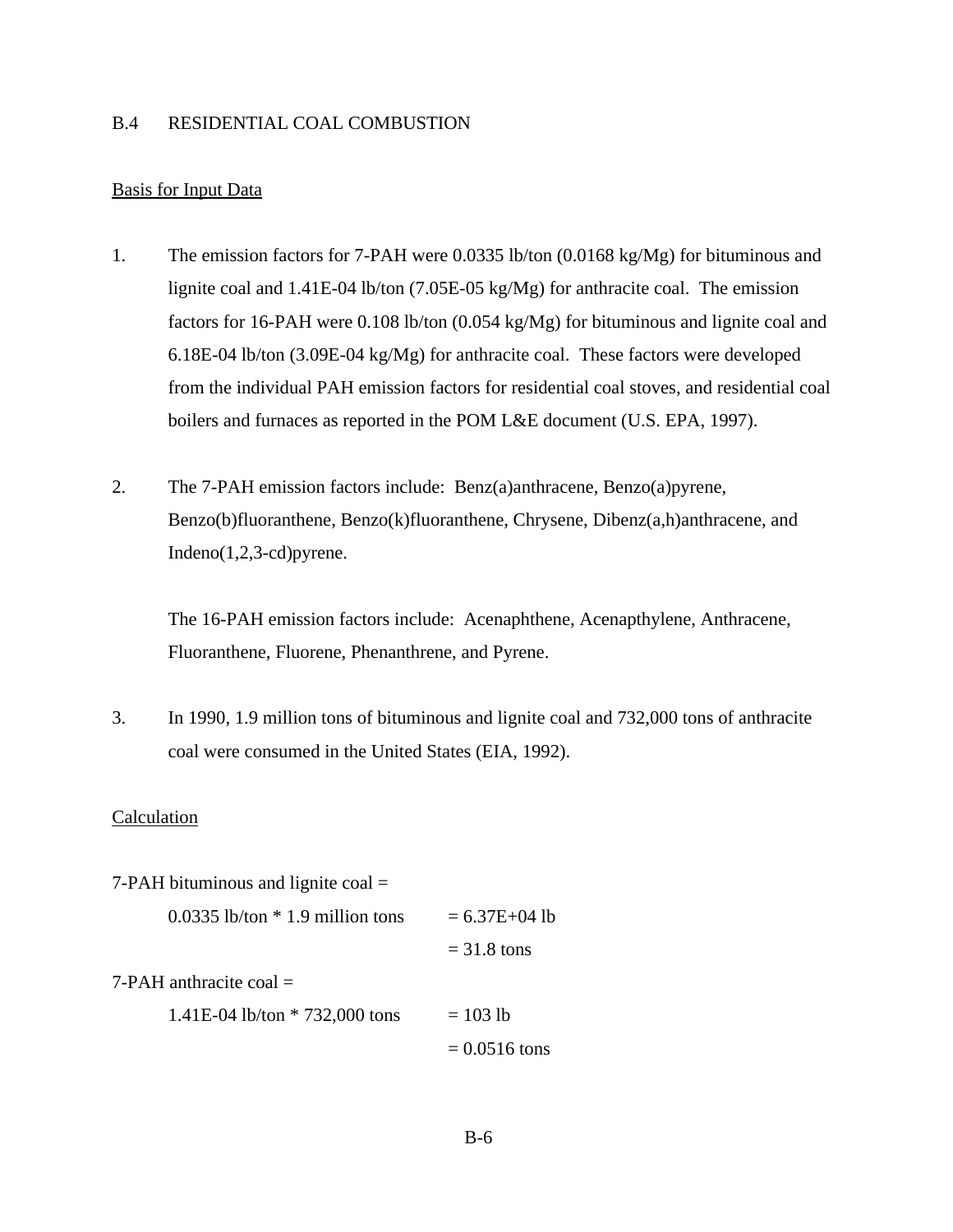# B.4 RESIDENTIAL COAL COMBUSTION (Continued)

16-PAH bituminous and lignite coal = 0.108 lb/ton  $*$  1.9 million ton = 2.05E+05 lb  $= 102.6$  tons 16-PAH anthracite coal = 6.18E-04 lb/ton  $* 732,000$  tons = 452 lb  $= 0.226$  tons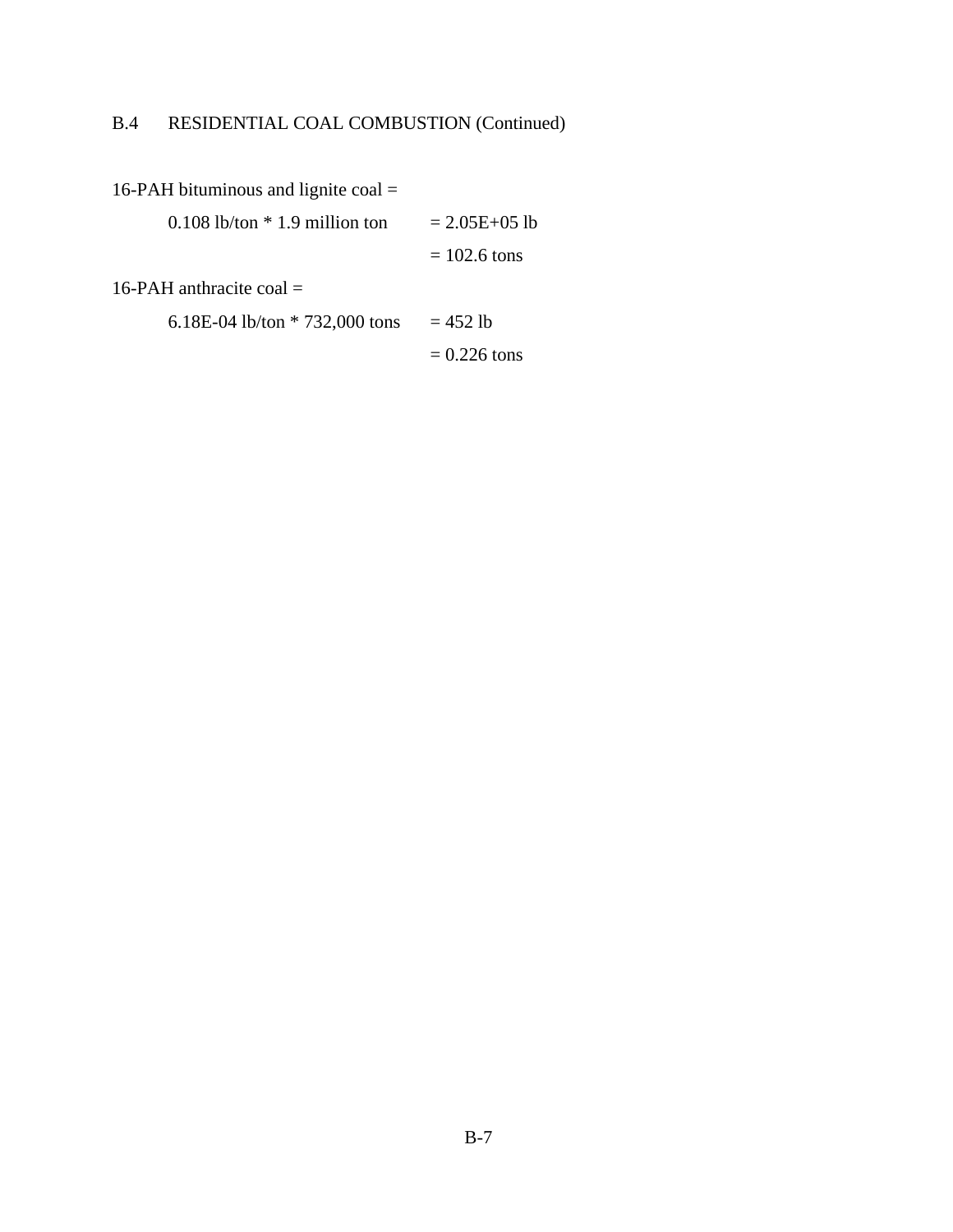# B.5 UTILITY COAL COMBUSTION UTILITY OIL COMBUSTION UTILITY NATURAL GAS COMBUSTION

## Basis for Estimate

1. 7-PAH and 16-PAH national emissions estimates for 1990 were obtained directly from a U.S. Environmental Protection Agency study report on HAP emissions from electric utility steam generating units (U.S. EPA, 1996a).

## Utility Coal Combustion

- 1. The 7-PAH national emissions estimate is 0.21 tons/yr. These data include the following PAH: Benz(a)anthracene, Benzo(a)pyrene, Benzo(b)fluoranthene, Benzo(k)fluoranthene, Chrysene, Dibenz(a,h)anthracene, and Indeno(1,2,3-cd)pyrene.
- 2. The 16-PAH national emissions estimate is 7.55 tons/year. These data include the following PAH: Benz(a)anthracene, Benzo(a)pyrene, Benzo(b)fluoranthene, Benzo(k)fluoranthene, Chrysene, Dibenz(a,h)anthracene, Indeno(1,2,3-cd)pyrene, Acenaphthylene, Anthracene, Benzo(ghi)perylene, Fluoranthene, Fluorene, Naphthalene, Phenanthrene, and Pyrene.

#### Utility Residual Oil Combustion

1. The 7-PAH national emissions estimate is 0.05 tons/yr. These data include the following PAH: Benz(a)anthracene, Chrysene, Dibenz(a,h)anthracene, and Indeno(1,2,3-cd)pyrene.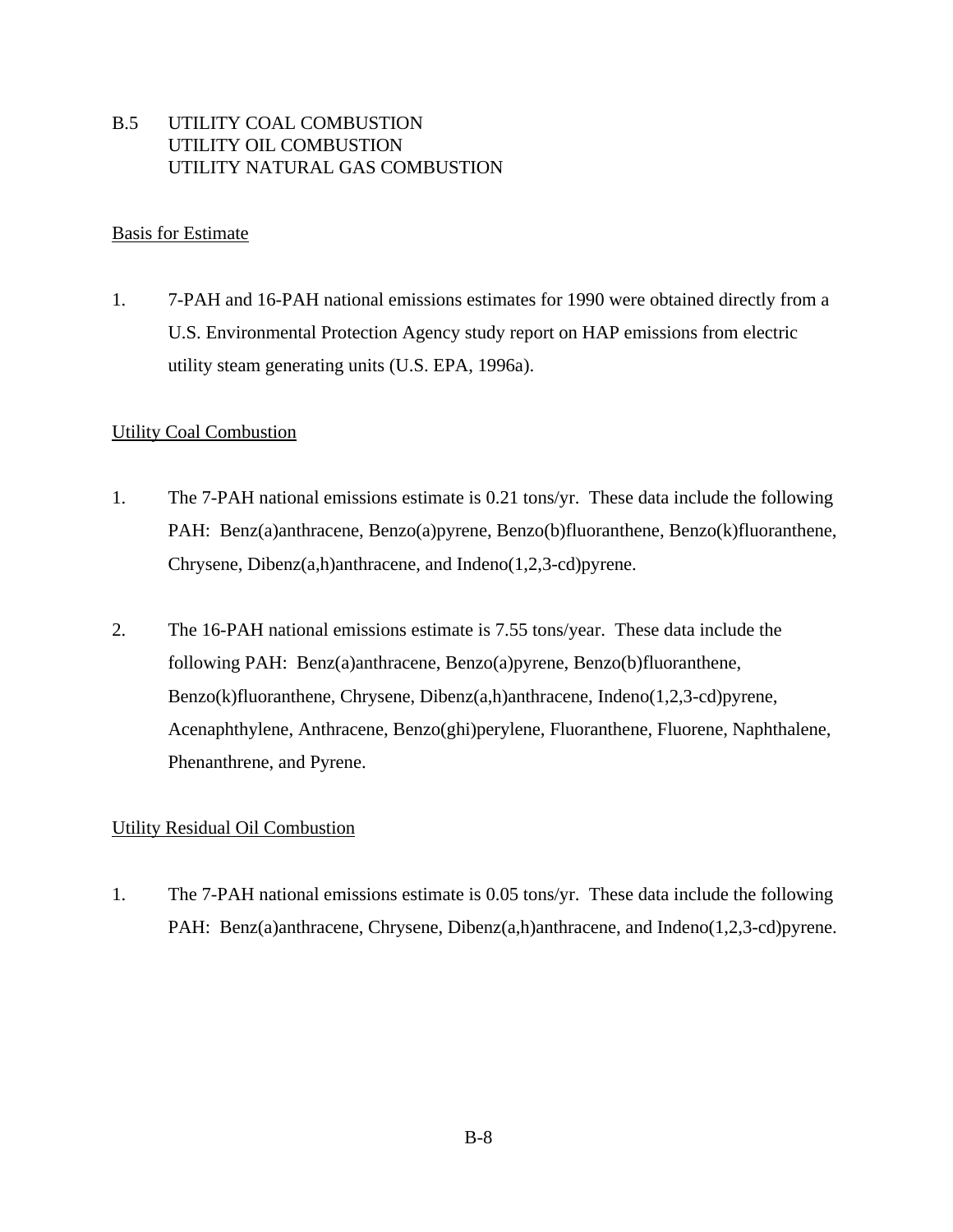- B.5 UTILITY COAL COMBUSTION UTILITY OIL COMBUSTION UTILITY NATURAL GAS COMBUSTION (Continued)
- 2. The 16-PAH national emissions estimate is 0.57 tons/year. These data include the following PAH: Benz(a)anthracene, Chrysene, Dibenz(a,h)anthracene, Indeno(1,2,3-cd)pyrene, Acenaphthene, Acenaphthylene, Anthracene, Benzo(ghi)perylene, Fluoranthene, Fluorene, Naphthalene, Phenanthrene, and Pyrene.

# Utility Natural Gas Combustion

- 1. There were no 7-PAH compounds listed in the U.S. EPA study report, therefore, national emissions were not estimated.
- 2. The 16-PAH national emissions estimate is 0.69 tons/year. These data include the following PAH: Fluoranthene, Fluorene, Naphthalene, Phenanthrene, and Pyrene.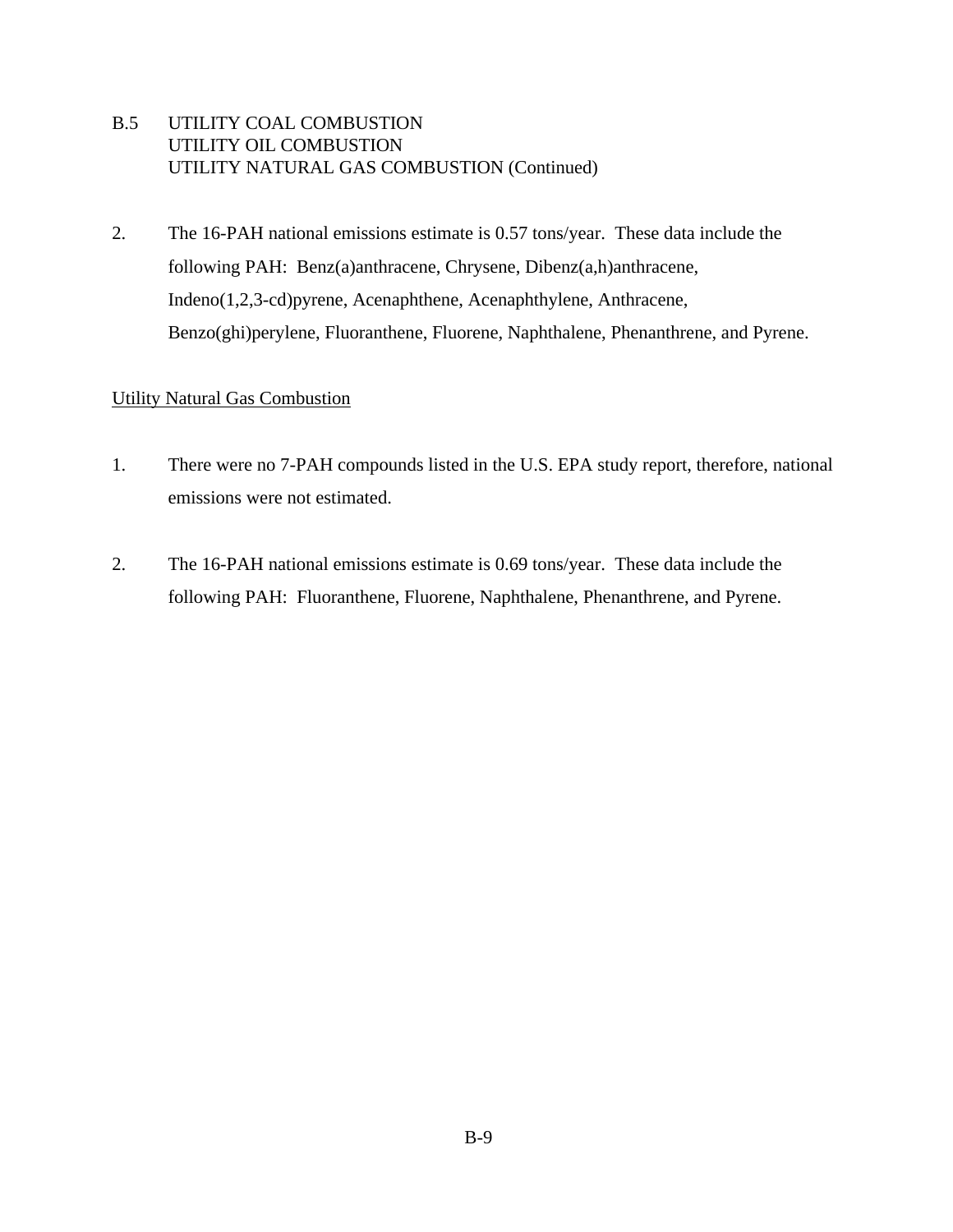#### B.6 INDUSTRIAL WOOD/WOOD RESIDUE COMBUSTION

## Basis for Input Data

- 1. The emission factor for 7-PAH was 5.90E-05 lb/ton (2.95E-05 kg/Mg) and the 16-PAH emission factor was 3.36E-03 lb/ton (1.68E-03 kg/Mg). These factors were developed from the individual PAH emission factors for industrial wood waste boilers as reported in the POM L&E document (U.S. EPA, 1997).
- 2. The 7-PAH emission factor includes: Benz(a)anthracene, Benzo(a)pyrene, Benzo(b)fluoranthene, Benzo(k)fluoranthene, Chrysene, Dibenz(a,h)anthracene, and Indeno(1,2,3-cd)pyrene.

The 16-PAH emission factor includes: Acenaphthene, Acenapthylene, Anthracene, Benzo(ghi)perylene, Fluoranthene, Fluorene, Naphthalene, Phenanthrene, and Pyrene.

3. In 1990, 4.09E+07 million tons of oven-dried wood were burned for industrial use in the United States (EIA, 1991; American Forest and Paper Association, 1996). See Appendix A, Section A.15 for more details on the derivation of this volume.

| 7-PAH Annual Emissions = $5.90E-05$ lb/ton $*$ 4.09E+07 tons  | $= 2.41E + 03 lb$ |
|---------------------------------------------------------------|-------------------|
|                                                               | $= 1.21$ tons     |
| 16-PAH Annual Emissions = $3.36E-03$ lb/ton $*$ 4.09E+07 tons | $= 1.38E + 05 lb$ |
|                                                               | $= 68.8$ tons     |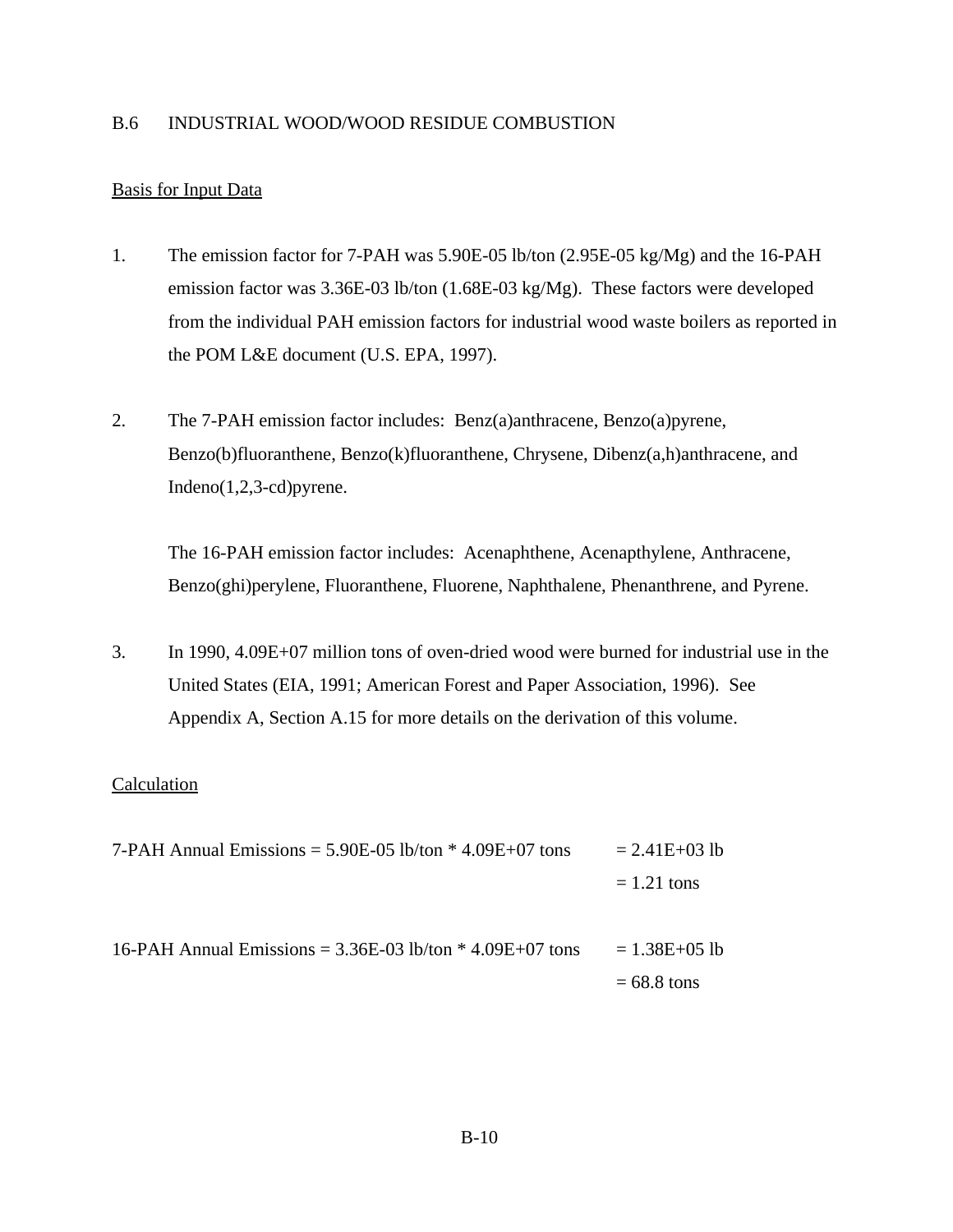# B.7 INDUSTRIAL NATURAL GAS COMBUSTION

# Basis for Input Data

1. There is no 7-PAH emission factor developed for this source because none of the 7-PAH were reported in the available test data.

The 16-PAH emission factor was 5.56E-06 lb/MMCF (8.91E-08 g/kL). This factor was developed from the individual PAH emission factors for natural gas-fired boilers as reported in the POM L&E document (U.S. EPA, 1997).

- 2. The 16-PAH emission factor includes: Acenapthylene, Fluoranthene, Naphthalene, Phenanthrene and Pyrene.
- 3. In 1990, 7,732 billion cubic feet of natural gas were consumed for industrial use in the United States (EIA, 1992).

## Calculation

16-PAH Annual Emissions =

5.56E-06 lb/MMCF  $*$  7,732 billion cubic feet = 43.0 lb  $= 0.0215$  tons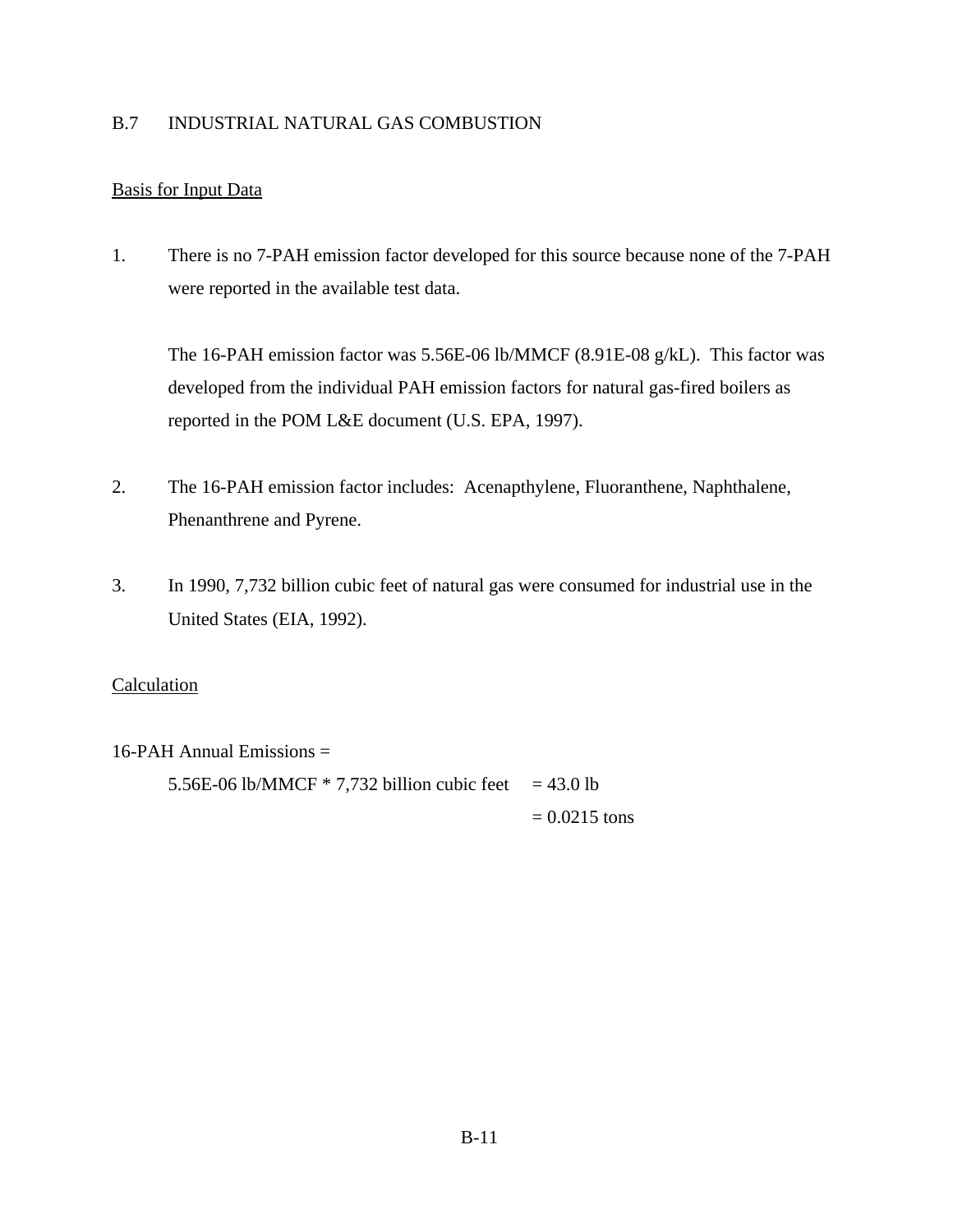#### B.8 INDUSTRIAL COAL COMBUSTION

### Basis for Input Data

- 1. The emission factor for 7-PAH was 5.36E-05 lb/ton (2.68E-05 kg/Mg) and the 16-PAH emission factor was 2.72E-03 lb/ton (1.36E-03 kg/Mg). These factors was developed from the individual PAH emission factors for pulverized bituminous wet and dry-bottom and bituminous stoker industrial coal-fired boilers. An average factor was calculated using the factors from these two types of boilers (U.S. EPA, 1997).
- 2. The 7-PAH emission factor includes: Benz(a)anthracene, Benzo(a)pyrene, Chrysene, Dibenz(a,h)anthracene, and Indeno(1,2,3-cd)pyrene.

The 16-PAH emission factor includes: Benz(a)anthracene, Benzo(a)pyrene, Chrysene, Dibenz(a,h)anthracene, Indeno(1,2,3-cd)pyrene, Acenaphthene, Acenapthylene, Anthracene, Benzo(ghi) Perylene, Fluoranthene, Fluorene, Naphthalene, Phenanthrene, and Pyrene.

3. In 1990, 115 million tons of bituminous and lignite coal and 390,000 tons of anthracite coal for a total of 115.39 million tons of coal consumed in the United States (EIA, 1992).

- 7-PAH Annual Emission =  $5.36E-05$  lb/ton  $*$  115.39 million tons = 6,180 lb  $= 3.09$  tons
- 16-PAH Annual Emission = 2.72E-03 lb/ton \* 115.39 million tons = 3.14E+05 lb  $= 157$  tons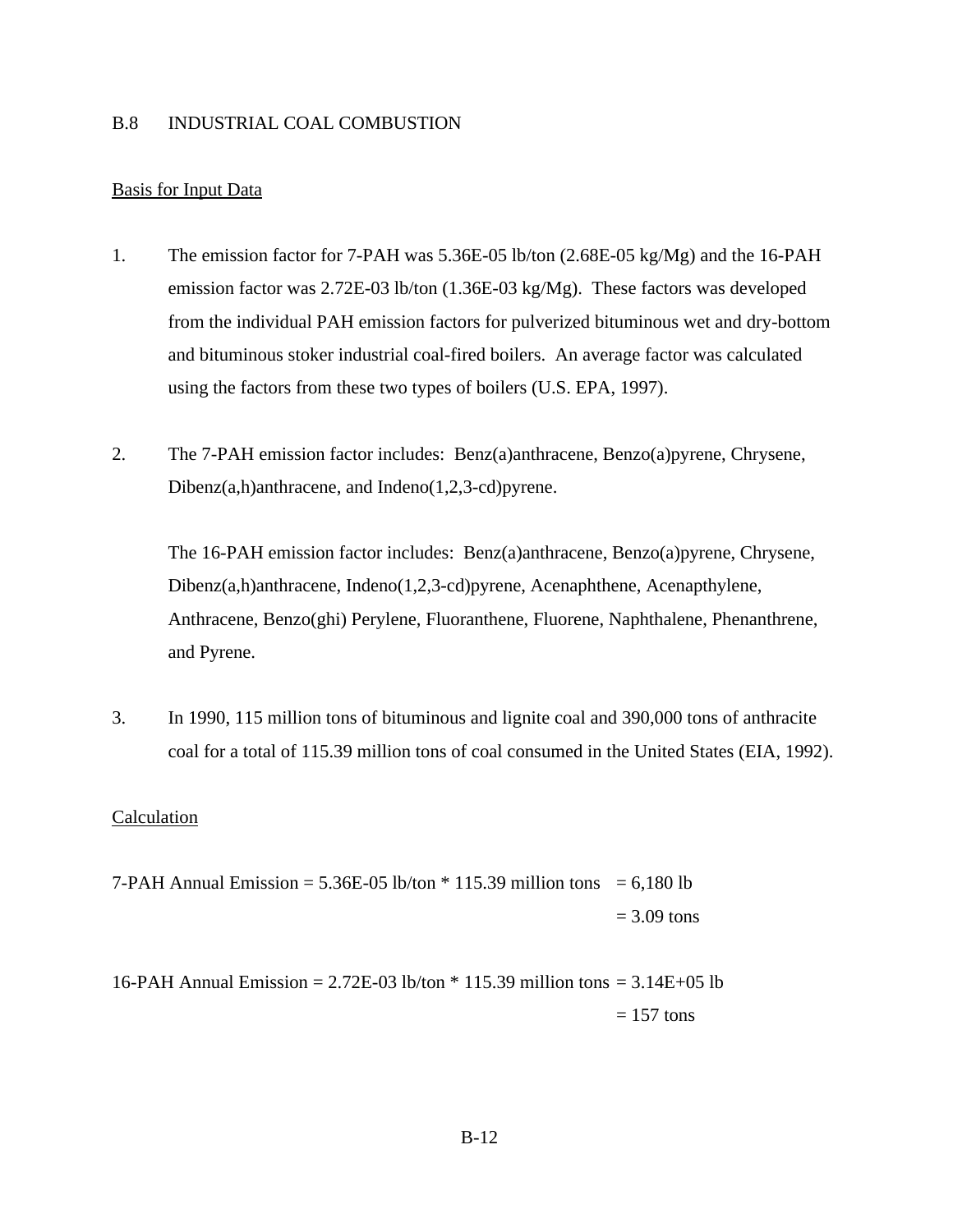## B.9 INDUSTRIAL RESIDUAL OIL COMBUSTION

## Basis for Input Data

- 1. The emission factor for 7-PAH was 1.60E-07 lb/MMBtu (6.88E-08 g/MJ) and the 16-PAH emission factor was 2.15E-04 lb/MMBtu (9.25E-05 g/MJ). These factors were developed from the individual PAH emission factors for a No. 6 oil-fired industrial boiler as reported in the POM L&E document (U.S. EPA, 1997). It was assumed that 1 gallon of residual oil produces 150,000 Btu.
- 2. The 7-PAH emission factor includes: Chrysene and Benzo(b)fluoranthene.

The 16-PAH emission factor includes: Chrysene, Benzo(b)Fluoranthene, Acenapthylene, Fluoranthene, Fluorene, Naphthalene, Phenanthrene, and Pyrene.

3. In 1990, industrial residual oil consumption in the United States was 4.16E+08 MMBtu (EIA, 1992).

- 7-PAH Annual Emissions =  $1.60E-07$  lb/MMBtu \*  $4.16E+08$  MMBtu = 66.6 lb  $= 0.0333$  tons
- 16-PAH Annual Emissions =  $2.15E-04$  lb/MMBtu  $*$  4.16E+08 MMBtu =  $8.94E+04$  lb  $= 44.7$  tons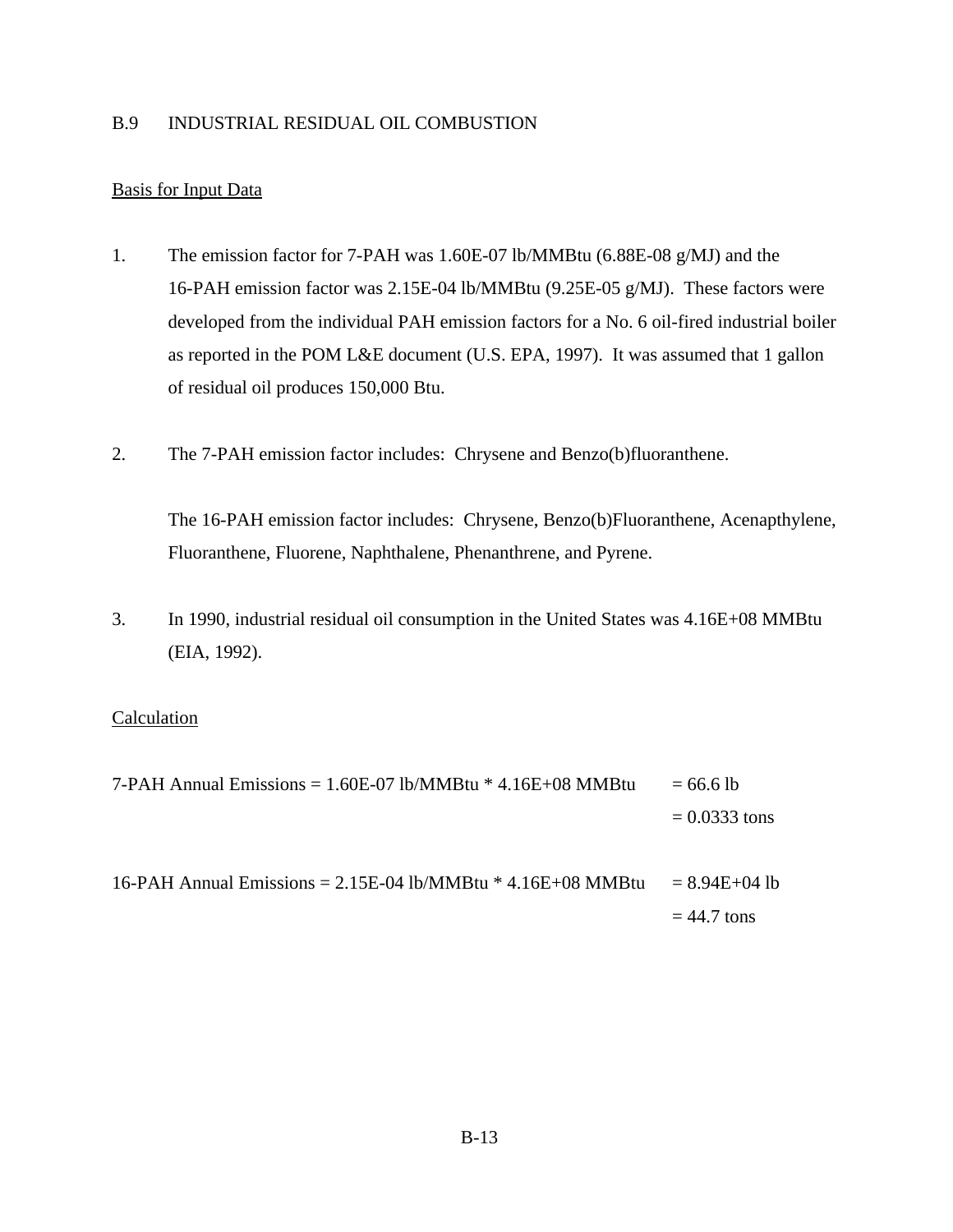#### B.10 INDUSTRIAL WASTE OIL COMBUSTION

### Basis for Input Data

- 1. The emission factor for 7-PAH was 4.53E-03 lb/1,000 gallons (5.43E-04 kg/kL) and the 16-PAH emission factor was 0.0265 lb/1,000 gallons (1.44E-03 kg/kL). These factors were developed from the individual PAH emission factors for waste oil combustion in space heaters as reported in the POM L&E document (U.S. EPA, 1997).
- 2. The 7-PAH emission factor includes: Benz(a)anthracene, Benzo(a)pyrene, Benzo(b)fluoranthene, Benzo(k)fluoranthene, Chrysene, and Indeno(1,2,3-cd)pyrene.

The 16-PAH emission factor for bituminous coal includes: Benz(a)anthracene, Benzo(a)pyrene, Benzo(b)fluoranthene, Benzo(k)fluoranthene, Chrysene, Indeno(1,2,3-cd)pyrene, Acenaphthene, Acenapthylene, Anthracene, Benzo(ghi)perylene, Fluoranthene, Fluorene, Naphthalene, Phenanthrene, and Pyrene.

3. In 1993, 590 million gallons of industrial waste oil was consumed in the United States (U.S. EPA, 1993a).

## Calculation

 $7-PAH$  Annual Emission  $=$ 

4.53E-03 lb/1,000 gallon  $*$  590 million gallons = 2,670 lb  $= 1.34$  tons

#### $16$ -PAH Annual Emissions  $=$

0.0265 lb/1,000 gallons  $*$  590 million gallons = 1.56E+04 lb  $= 7.82$  tons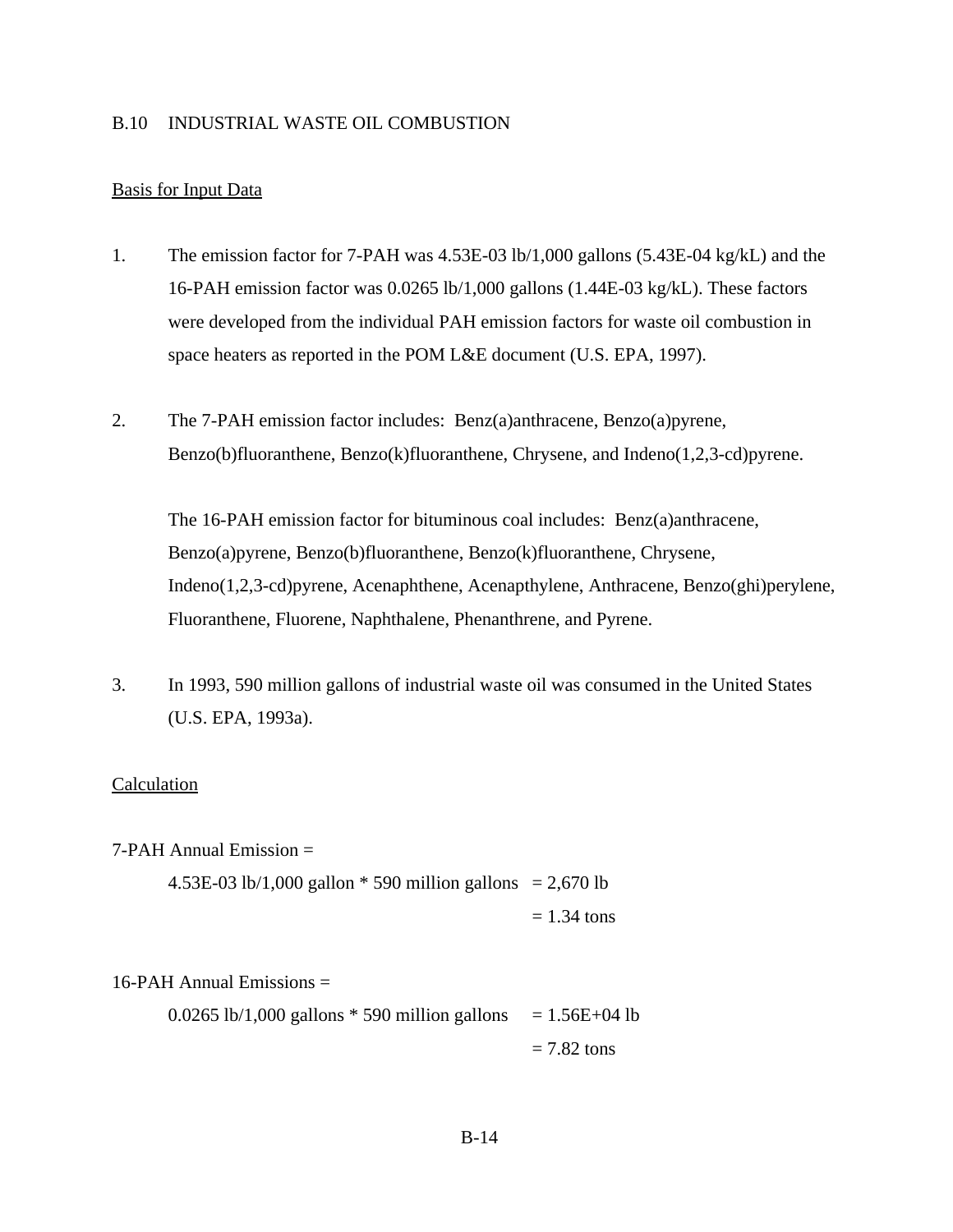### B.11 INDUSTRIAL DISTILLATE OIL COMBUSTION

## Basis for Input Data

- 1. The emission factor for 7-PAH was 5.96E-09 lb/MMBtu (2.56E-09 g/MJ) and the 16-PAH emission factor was 5.00E-05 lb/MMBtu (2.15E-05 g/MJ). These factors were developed from the individual PAH emission factors for a No. 2 oil-fired boiler with no control device as reported in the POM L&E document (U.S. EPA, 1997).
- 2. The 7-PAH emission factor includes: Benzo(a)pyrene.

The 16-PAH emission factor includes: Benzo(a)pyrene, Fluoranthene, Naphthalene, and Pyrene.

3. In 1990, industrial distillate oil consumption in the United States was 2.46E+08 MMBtu (EIA, 1992).

#### Calculation

7-PAH Annual Emission =

5.96E-09 lb/MMBtu  $* 2.46E+08$  MMBtu = 1.47 lb  $= 7.33E-04$  tons

16-PAH Annual Emissions  $=$ 

5.00E-05 lb/MMBtu  $* 2.46E+08$  MMBtu  $= 1.23E+04$  lb  $= 6.15$  tons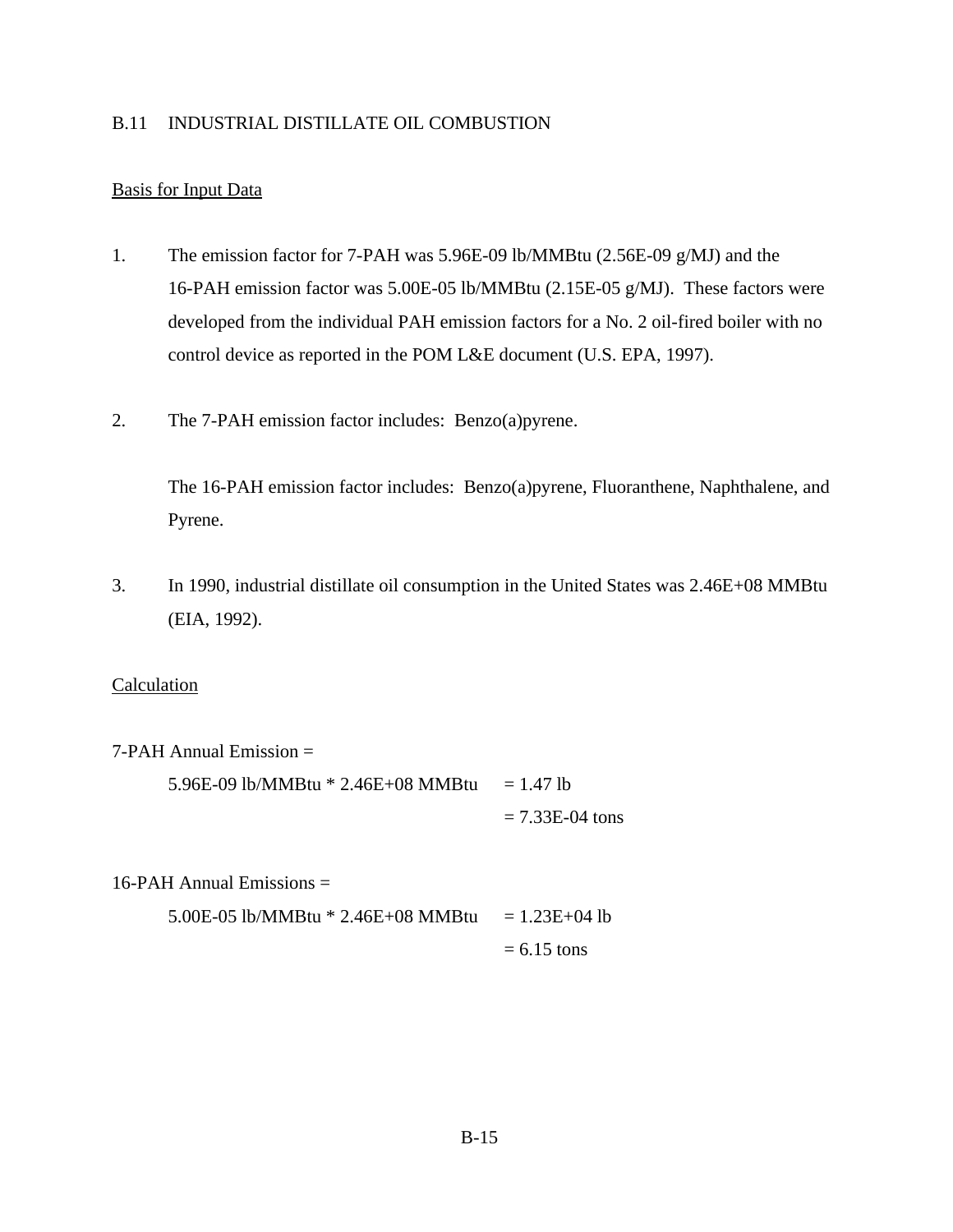## B.12 COMMERCIAL WOOD/WOOD RESIDUE COMBUSTION

## Basis for Input Data

- 1. The emission factor for 7-PAH was 7.43E-05 lb/MMBtu (3.19E-05 g/MJ) and the 16-PAH emission factor was 2.63E-03 lb/MMBtu (1.13E-03 g/MJ). These factors were developed from the individual PAH emission factors for wood waste-fired commercial/institutional boilers as reported in the POM L&E document (U.S. EPA, 1997). It was assumed that 1 lb of dry wood produces 8,000 Btu.
- 2. The 7-PAH emission factor includes Benzo(a)pyrene, Chrysene, Benz(a)anthracene, Benzo(b+k)fluoranthene, and Indeno(1,2,3-cd)pyrene.

The 16-PAH emission factor includes Benzo(a)anthracene, Benzo(a)pyrene, Chrysene, Benzo(b+k)fluoranthene, Indeno(1,2,3-cd)pyrene, Benzo(ghi)perylene, Fluoranthene, Fluorene, Naphthalene, Phenanthrene, Pyrene, Acenapthylene, and Anthracene.

3. In 1990, commercial wood/wood residue consumption in the United States was 2.72E+07 MMBtu (EIA, 1991).

# Calculation

7-PAH Annual Emissions =  $7.43E-05$  lb/MMBtu  $*$  2.72E+07 MMBtu = 2.020 lb  $= 1.01$  tons

16-PAH Annual Emissions =  $2.63E-03$  lb/MMBtu \*  $2.72E+07$  MMBtu =  $7.15E+04$  lb  $= 35.8$  tons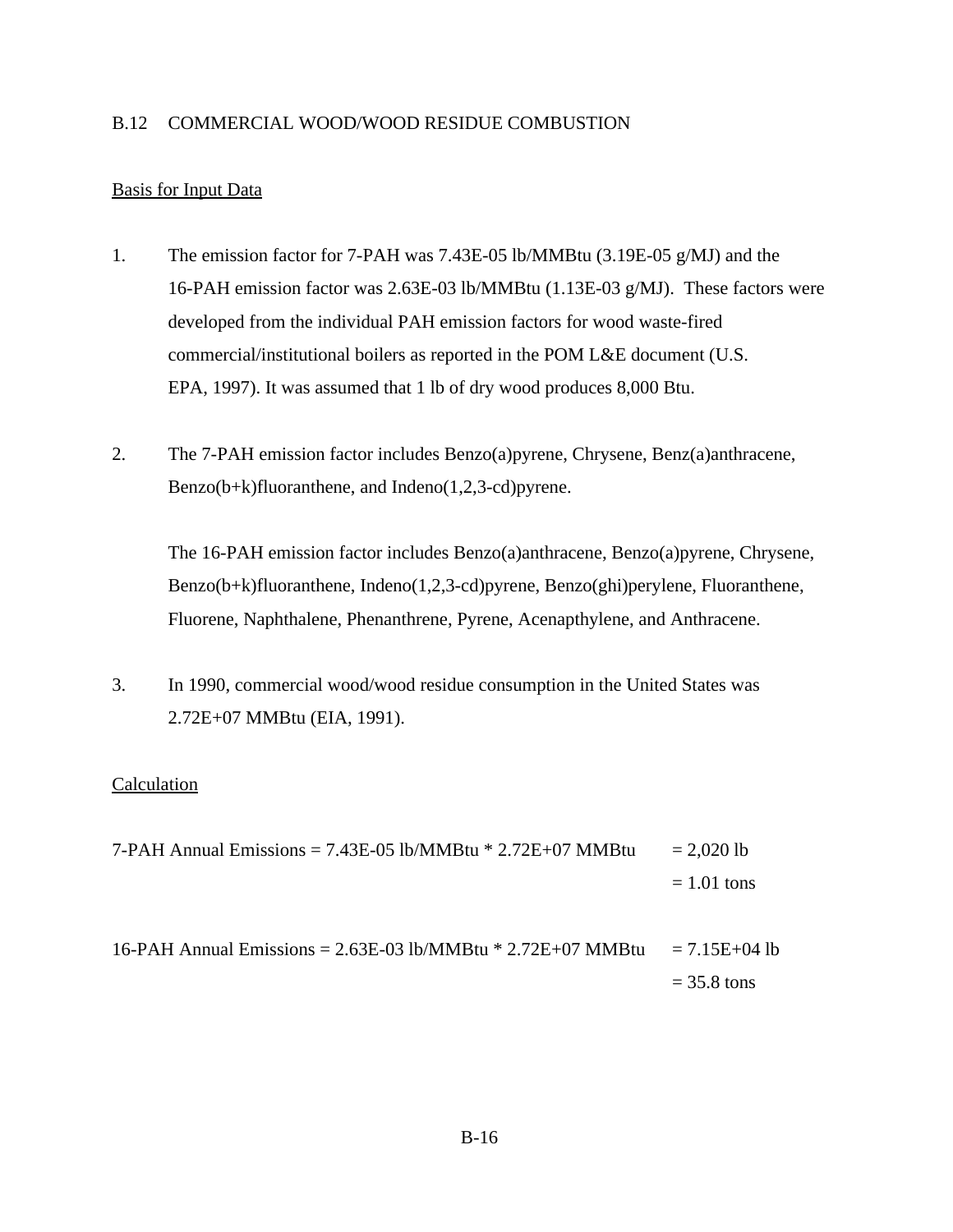## B.13 COMMERCIAL NATURAL GAS COMBUSTION

# Basis for Input Data

1. There is no 7-PAH emission factor developed for this source because none of the 7-PAH were reported in the available test data (U.S. EPA, 1997).

The emission factor for 16-PAH was 2.54E-05 lb/MMCF (4.07E-07 g/kL). This factor was developed from the individual PAH emission factors for natural gas fired commercial boilers reported in the POM L&E document (U.S. EPA, 1997).

- 2. The 16-PAH emission factor includes Fluoranthene, Naphthalene, Phenanthrene, and Pyrene.
- 3. In 1990, 2,677 billion cubic feet of natural gas were consumed for commercial use in the United States (EIA, 1992).

## Calculation

16-PAH Annual Emissions =  $2.54E-05$  lb/MMCF  $*$  2,677 billion cubic feet = 68.0 lb  $= 0.034$  tons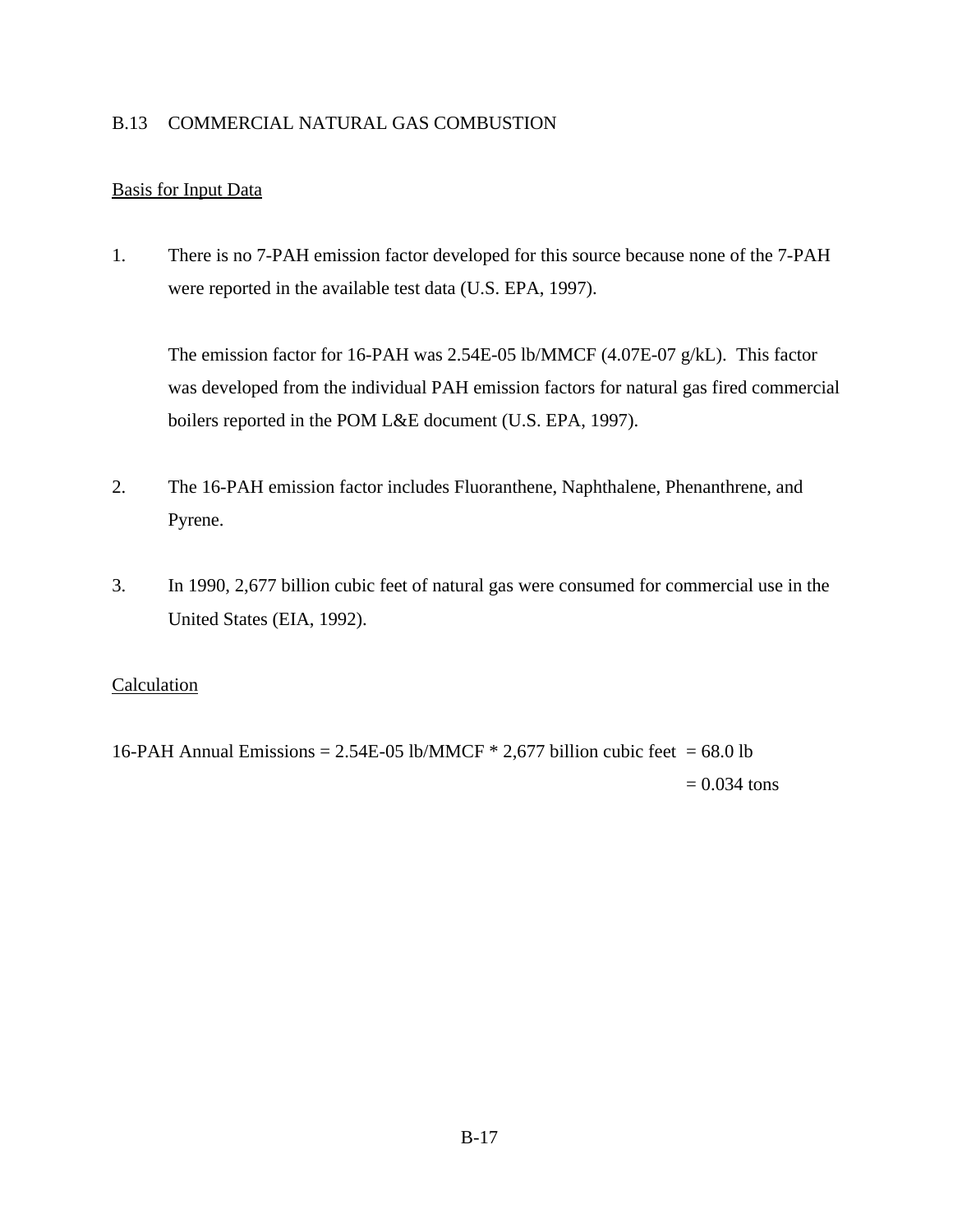#### B.14 COMMERCIAL COAL COMBUSTION

#### Basis for Input Data

- 1. The emission factor for 7-PAH was 0.0200 lb/ton (0.0100 kg/Mg) for bituminous and lignite coal; there was no 7-PAH emission factor developed for anthracite coal combustion. The 16-PAH emission factors were 0.0771 lb/ton (0.0386 kg/Mg) for bituminous and lignite coal and 0.137 lb/ton (0.0684 kg/Mg) for anthracite coal. These factors were developed from the individual PAH emission factors for commercial coal bituminous stoker boilers as reported in the POM L&E document (U.S. EPA, 1997).
- 2. The 7-PAH emission factor includes: Benz(a)anthracene, Benzo(a)pyrene, Chrysene, and Dibenz(a,h)anthracene.

The 16-PAH emission factors include: Benz(a)anthracene, Benzo(a)pyrene, Chrysene, Dibenz(a,h)anthracene, Benzo(ghi)perylene, Fluoranthene, Naphthalene, Phenanthrene, and Pyrene.

3. In 1990, 3.6 million tons of bituminous and lignite and 493,000 tons of anthracite commercial coal were consumed in the United States (EIA, 1992).

#### Calculation

#### $7-PAH$  Annual Emissions  $=$

0.0200 lb/ton  $*$  3.6 million tons of bituminous and lignite coal = 7.2E+04 lb  $= 36$  tons 16-PAH Annual Emissions =

0.0771 lb/ton  $*$  3.6 million tons of bituminous and lignite coal = 2.78E+05 lb  $= 139$  tons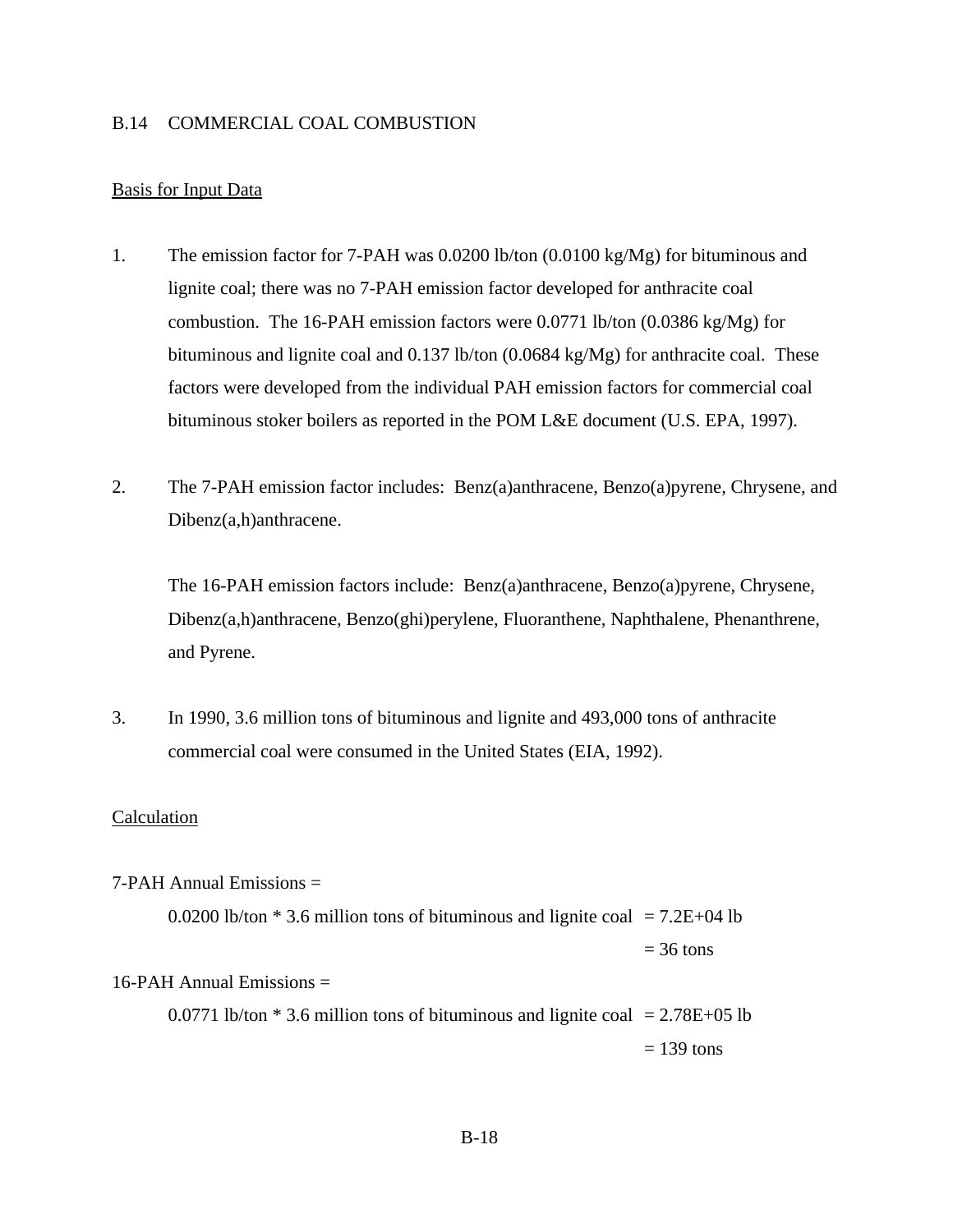# B.14 COMMERCIAL COAL COMBUSTION (Continued)

## 16-PAH Annual Emissions =

0.137 lb/ton  $*$  493,000 tons of anthracite coal  $= 6.74E+04$  lb

 $= 33.7$  tons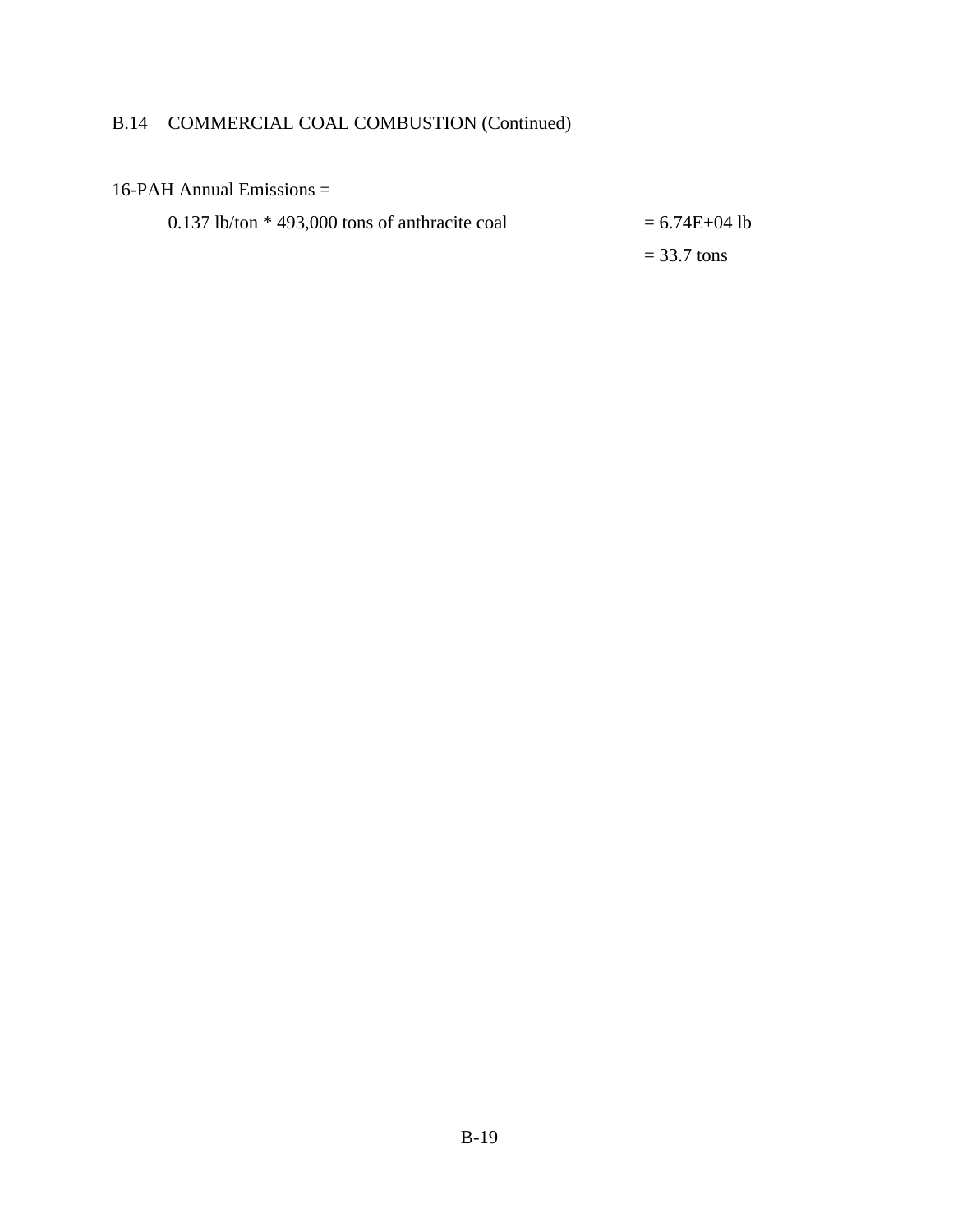### B.15 COMMERCIAL DISTILLATE OIL COMBUSTION

## Basis for Input Data

- 1. The emission factor for 7-PAH was 5.96E-09 lb/MMBtu (2.56E-09 g/MJ) and the 16-PAH emission factor was 5.00E-05 lb/MMBtu (2.15E-05 g/MJ). These factors were developed from the individual PAH emission factors for a No. 2 oil-fired boiler with no control device as reported in the POM L&E document (U.S. EPA, 1997).
- 2. The 7-PAH emission factor includes: Benzo(a)pyrene.

The 16-PAH emission factor for bituminous coal includes: Benzo(a)pyrene, Fluoranthene, Naphthalene, and Pyrene.

3. In 1990, commercial distillate oil consumption in the United States was 5.27E+08 MMBtu (EIA, 1992).

#### Calculation

7-PAH Annual Emission =

5.96E-09 lb/MMBtu  $*$  5.27E+08 MMBtu = 3.14 lb  $= 1.57E-03$  ton

16-PAH Annual Emissions  $=$ 

5.00E-05 lb/MMBtu  $*$  5.27E+08 MMBtu = 2.6E+04 lb  $= 13.2$  tons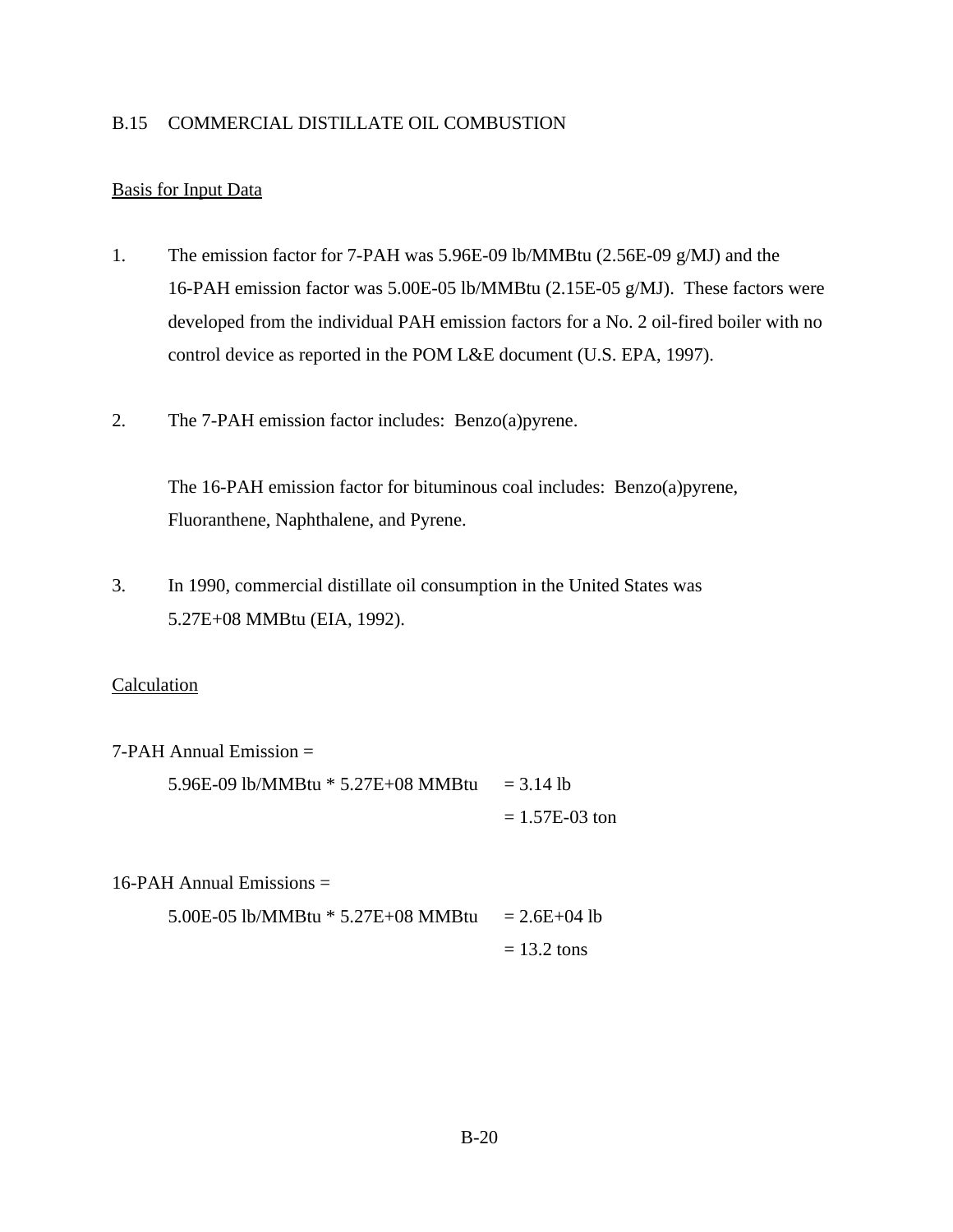#### B.16 COMMERCIAL RESIDUAL OIL COMBUSTION

# Basis for Input Data

- 1. The emission factor for 7-PAH was 1.60E-07 lb/MMBtu (6.88E-08 g/MJ) and the 16-PAH emission factor was 2.14E-04 lb/MMBtu (9.20E-05 g/MJ). These factors were developed from the individual PAH emission factors for a No. 6 oil-fired industrial boiler with no control device as reported in the POM L&E document (U.S. EPA, 1997).
- 2. The 7-PAH emission factor includes: Benzo(b)fluoranthene and Chrysene.

The 16-PAH emission factor includes: Benzo(b)fluoranthene, Chrysene, Acenapthylene, Fluoranthene, Fluorene, Naphthalene, Phenanthrene, and Pyrene.

3. In 1990, commercial residual oil consumption in the United States was 3.75E+08 MMBtu (EIA, 1992).

#### Calculation

7-PAH Annual Emission =

1.60E-07 lb/MMBtu  $*$  3.75E+08 MMBtu = 60.0 lb  $= 0.0300$  tons

#### 16-PAH Annual Emissions  $=$

2.14E-04 lb/MMBtu \* 3.75E+08 MMBtu = 
$$
8.025E+04
$$
 lb  
= 40.1 tons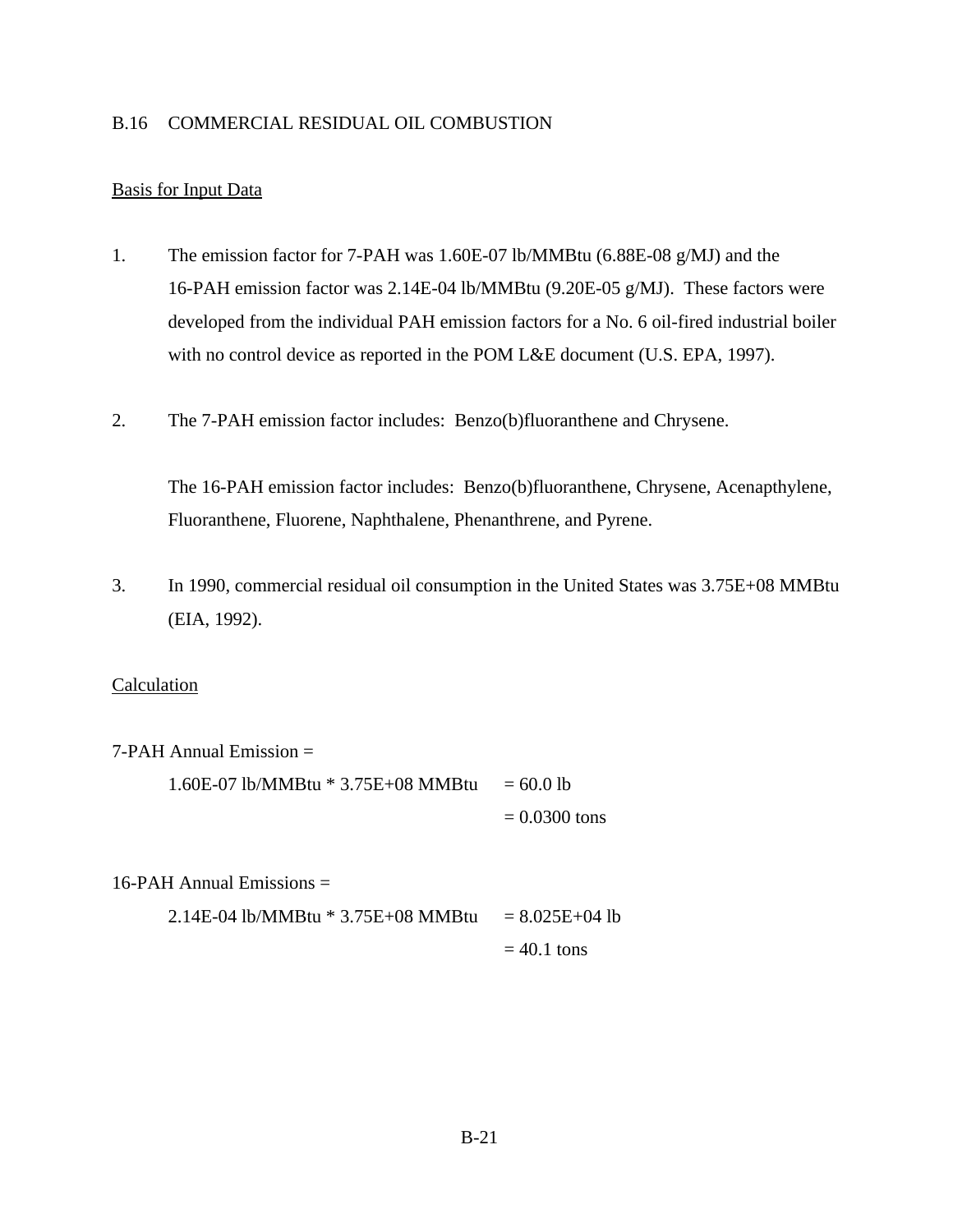# B.17 DIESEL-FIRED STATIONARY INTERNAL COMBUSTION ENGINES - RECIPROCATING

### Basis for Input Data

- 1. The emission factor for the 7-PAH group was 3.36E-06 lb/MMBtu (1.44E-06 g/MJ) and the 16-PAH emission factor was 1.89E-04 lb/MMBtu (8.13E-05 g/MJ). These factors were developed from the individual PAH emission factors for industrial, commercial, and institutional engines and industrial large bore engines as reported in the POM L&E document (U.S. EPA, 1997).
- 2. The 7-PAH emission factor includes: Benz(a)anthracene, Benzo(a)pyrene, Benzo(k)fluoranthene, Chrysene, Dibenz(a,h)anthracene, and Indeno(1,2,3-cd)pyrene.

The 16-PAH emission factor includes: Benz(a)anthracene, Benzo(a)pyrene, Benzo(k)fluoranthene, Chrysene, Dibenz(a,h)anthracene, Indeno(1,2,3-cd)pyrene, Acenaphthene, Acenapthylene, Anthracene, Benzo(ghi)perylene, Fluoranthene, Fluorene, Naphthalene, Phenanthrene, and Pyrene.

3. In 1990, distillate oil (diesel fuel) consumption in stationary reciprocating IC engines in the United States was 5.31E+07 MMBtu (EIA, 1992).

```
7-PAH Annual Emissions = 3.36E-06 lb/MMBtu * 5.313E+07 MMBtu = 178 lbs
                                                               = 0.0893 tons
16-PAH Annual Emissions = 1.89E-04 lb/MMBtu * 5.313E+07 MMBtu = 1.00E+04 lbs
                                                               = 5.02 tons
```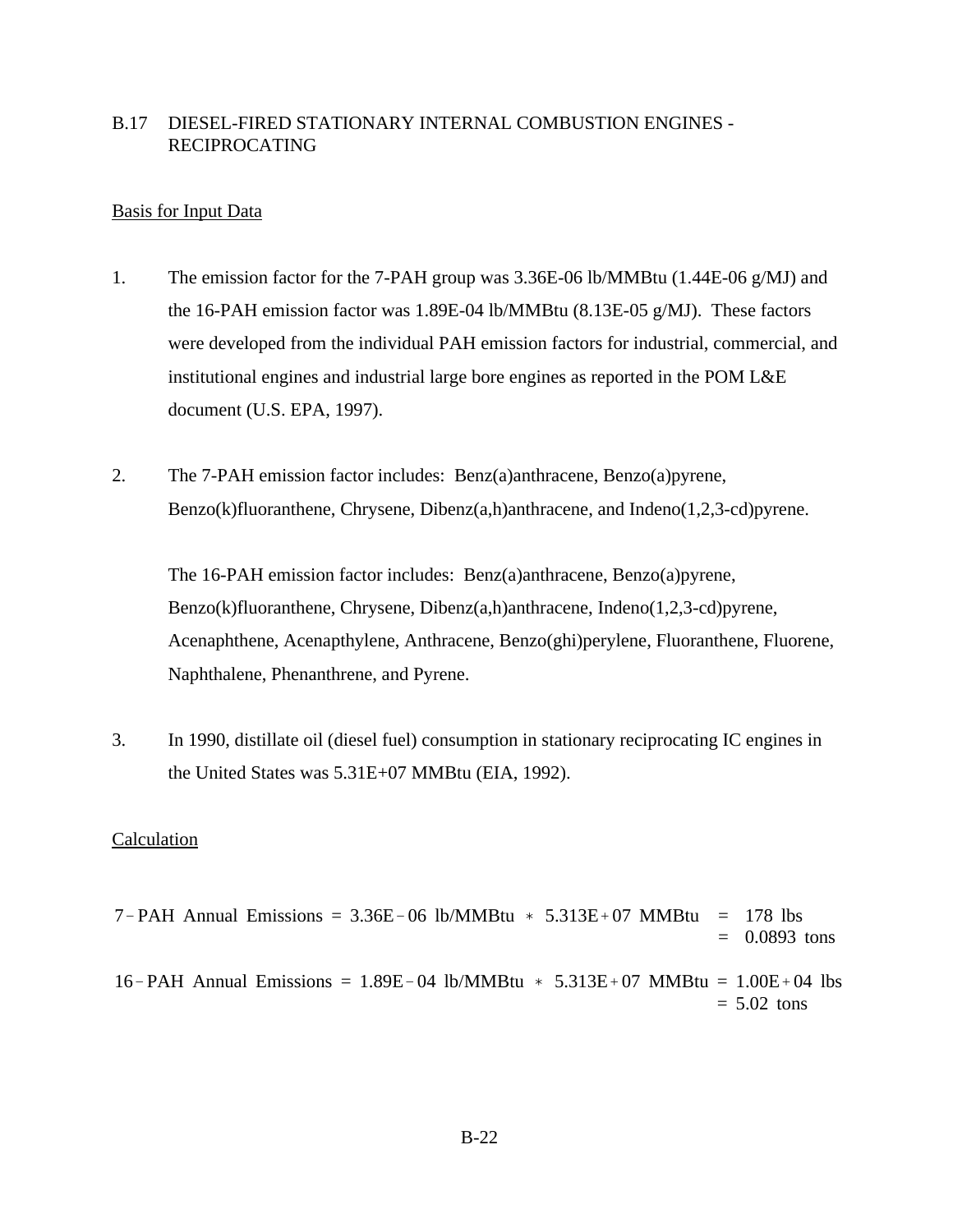## B.18 NATURAL GAS-FIRED STATIONARY INTERNAL COMBUSTION ENGINES - RECIPROCATING

#### Basis for Input Data

- 1. The emission factor for the 7-PAH group was 2.75E-03 lb/MMCF (0.044 kg/MMm<sup>3</sup>) and the 16-PAH emission factor was  $0.127$  lb/MMCF (2.03 kg/MMm<sup>3</sup>). These factors were developed from the individual PAH emission factors for two-cycle lean burn and four-cycle rich burn internal combustion engines with no control devices as reported in the POM L&E document (U.S. EPA, 1997).
- 2. The 7-PAH emission factor includes: Benz(a)anthracene, Benzo(a)pyrene, Benzo(b)fluoranthene, Benzo(k)fluoranthene, Chrysene, Dibenz(a,h)anthracene, and Indeno(1,2,3-cd)pyrene.

The 16-PAH emission factor includes: Benz(a)anthracene, Benzo(a)pyrene, Benzo(b)fluoranthene, Benzo(k)fluoranthene, Chrysene, Dibenz(a,h)anthracene, Indeno(1,2,3-cd)pyrene, Acenaphthene, Acenapthylene, Anthracene, Benzo(ghi)perylene, Fluoranthene, Fluorene, Naphthalene, Phenanthrene, and Pyrene.

3. In 1990, 750 billion cubic feet of natural gas were consumed in stationary reciprocating IC engines in the United States (EIA, 1992).

- 7-PAH Annual Emissions =  $2.75E-03$  lb/MMCF  $*$  750 billion cubic feet = 2,060 lbs  $= 1.03$  tons
- 16-PAH Annual Emissions  $=1.27E-01$  lb/MMCF  $*750$  billion cubic feet  $= 9.53E+04$  lbs  $= 47.6$  tons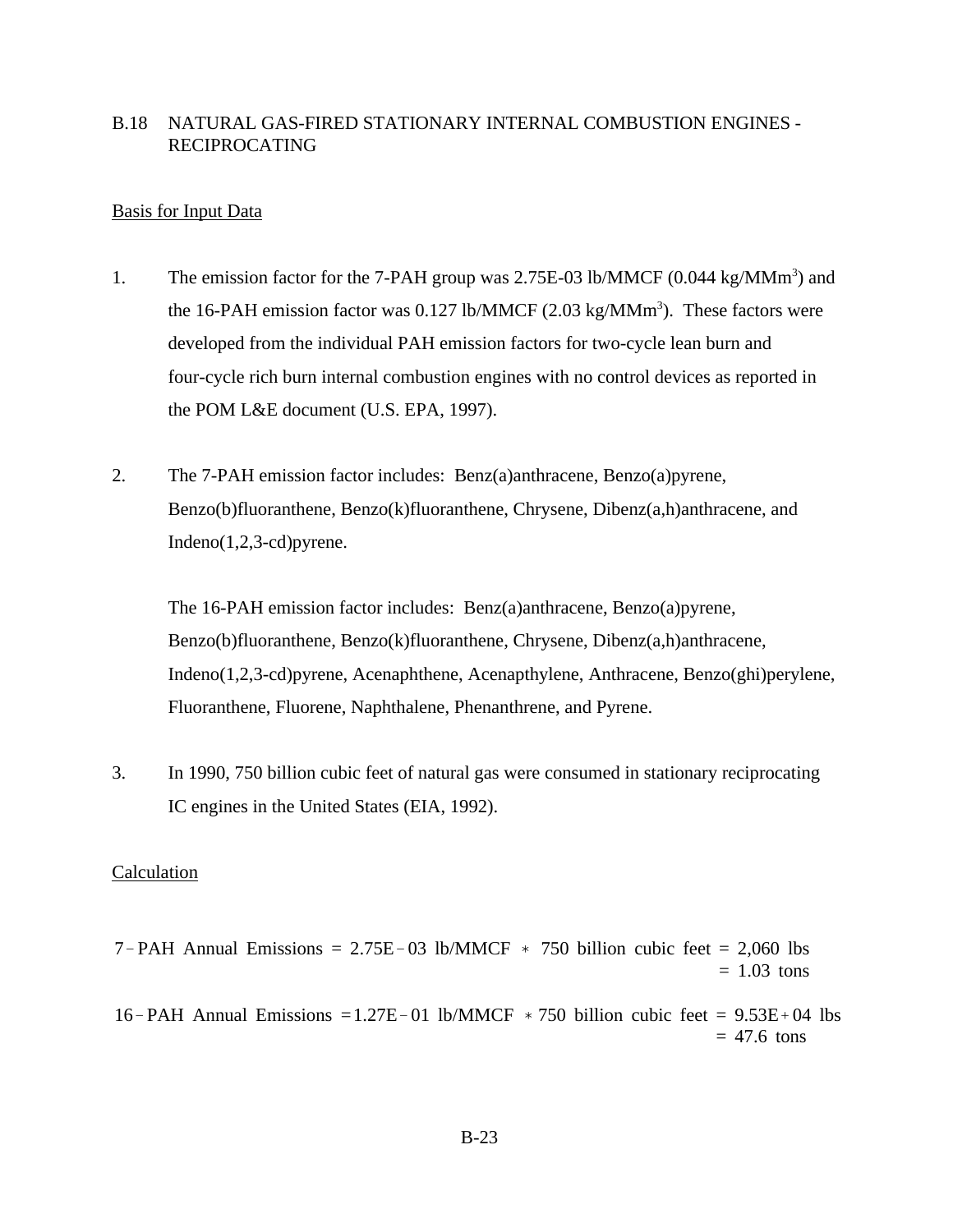## B.19 DIESEL-FIRED INTERNAL COMBUSTION ENGINES - GAS TURBINES

## Basis for Input Data

1. There is no 7-PAH emission factor developed for this source because none of the 7-PAH were reported in the available test data.

The 16-PAH emission factor was 1.03E-07 lb/MMBtu (4.43E-08 g/MJ). This factor was developed from the individual PAH emission factors for electric generation diesel-fired gas turbines as reported in the POM L&E document (U.S. EPA, 1997).

- 2. The 16-PAH emission factor includes: Anthracene, Fluorene, and Phenanthrene.
- 3. In 1990, distillate oil (diesel fuel) consumption in gas turbines in the United States was 3.01E+08 MMBtu (EIA, 1992).

## **Calculation**

16-PAH Annual Emissions =  $1.03E-07$  lb/MMBtu  $*$  3.01E+08 MMBtu = 31.0 lbs  $= 0.0155$  tons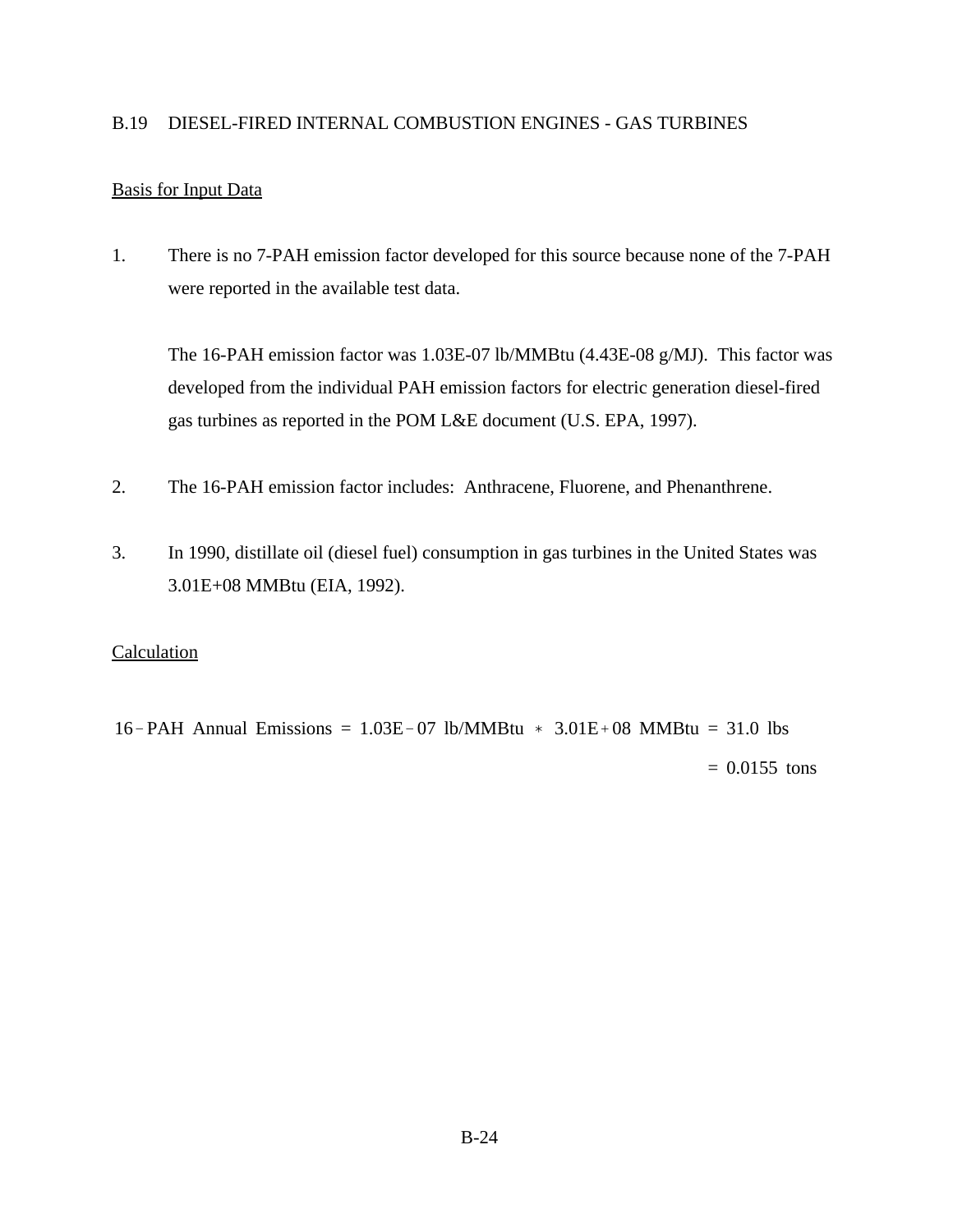# B.20 NATURAL GAS-FIRED STATIONARY INTERNAL COMBUSTION ENGINES - GAS TURBINES

## Basis for Input Data

1. There is no 7-PAH emission factor developed for this source because none of the 7-PAH were reported in the available test data.

The 16-PAH emission factor was 4.90E-05 lb/MMBtu (2.11E-05 g/MJ). This factor was developed from the individual PAH emission factors for electric generation natural gas-fired gas turbines as reported in the POM L&E document (U.S. EPA, 1997).

- 2. The 16-PAH emission factor includes: Naphthalene.
- 3. In 1990, natural gas consumption in gas turbines in the United States was 5.62E+08 MMBtu (EIA, 1992).

## **Calculation**

16-PAH Annual Emissions =  $4.90E-05$  lb/MMBtu  $*$  5.62E + 08 MMBtu = 2.75E + 04 lb  $= 13.8$  ton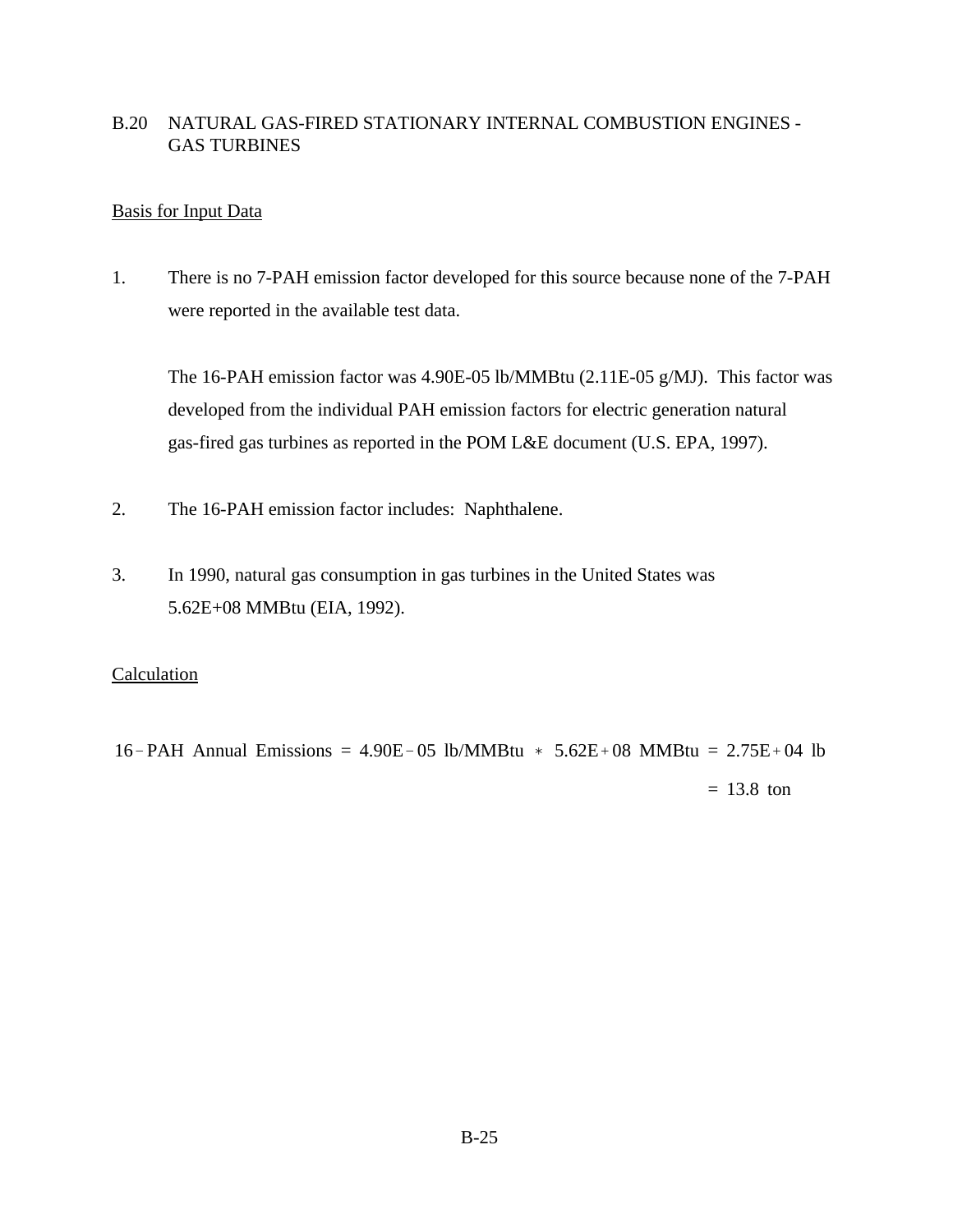## B.21 MUNICIPAL WASTE COMBUSTION

# Basis for Input Data

- 1. There was no 7-PAH emission factor developed for this source because the emissions test data used to develop emission factors show that none of the 7-PAH were detected in any test run at any facility (U.S. EPA, 1997; Zannes, 1996).
- 2. The 16-PAH emission factor is 6.07E-06 lb/ton and includes only naphthalene. The emissions test data used to develop the emission factors show that none of the other 16-PAH were detected in any test run at any facility (U.S. EPA, 1997; Zannes, 1996).
- 3. In 1991, 3.24E+07 tons of municipal waste were incinerated in the United States (U.S. EPA, 1992a).

## **Calculation**

16-PAH Annual Emissions =  $6.06E$ -06 lb/ton  $*$  3.24E+07 tons = 197 lb  $= 0.099$  tons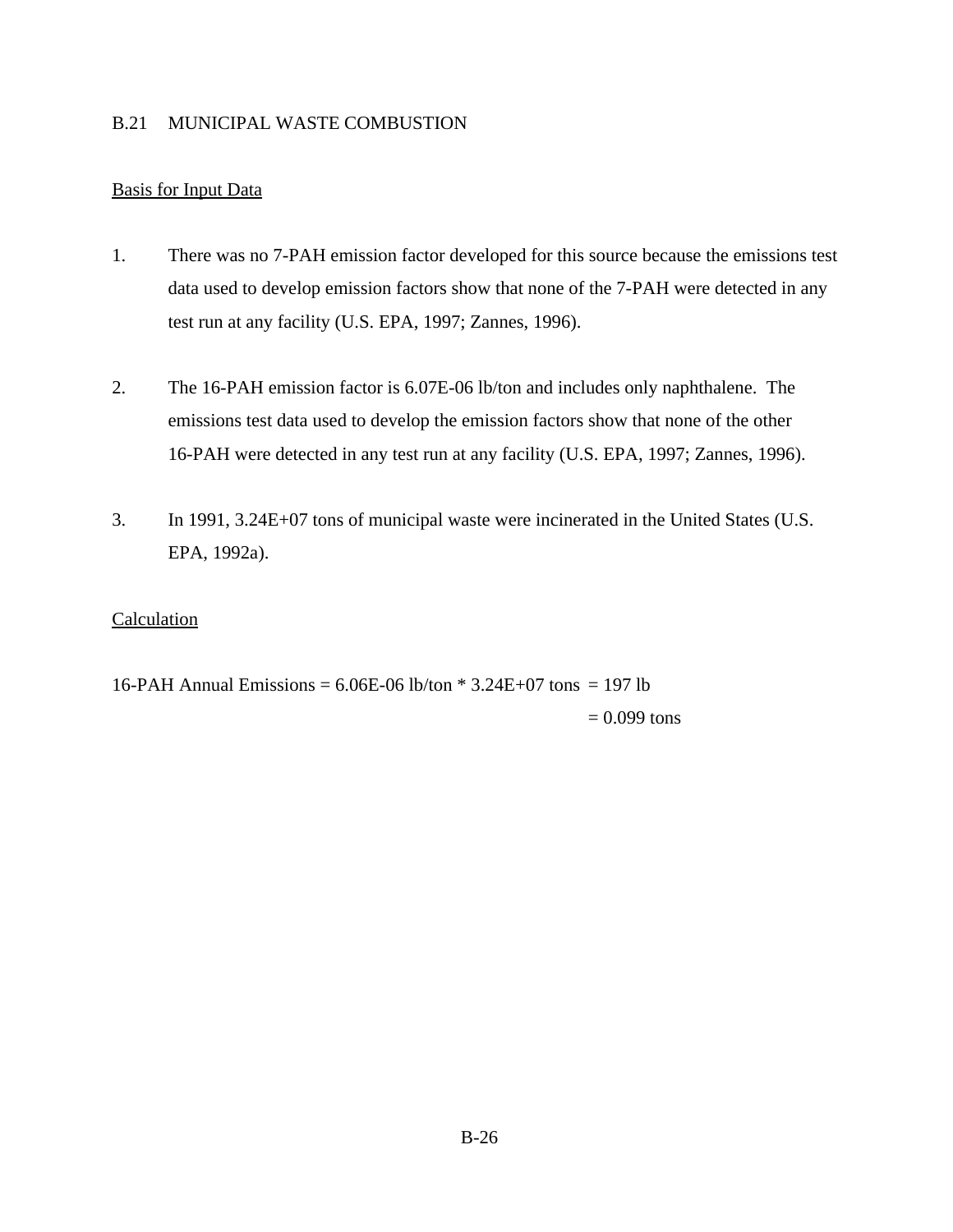## B.22 SEWAGE SLUDGE INCINERATION

### Basis for Input Data

- 1. The emission factor for 7-PAH was 1.82E-05 lb/ton (9.11E-06 kg/Mg) and the 16-PAH emission factor was 3.44E-03 lb/ton (1.72E-03 kg/Mg). These factors was developed from the individual PAH emission factors for a multihearth sewage sludge incinerator with a wet scrubber as reported in the POM L&E document (U.S. EPA, 1997).
- 2. The 7-PAH emission factor includes: Benz(a)anthracene, Benzo(a)pyrene, Benzo(b)fluoranthene, Benzo(k)fluoranthene, Chrysene, and Indeno(1,2,3-cd)pyrene.

The 16-PAH emission factor includes: Benz(a)anthracene, Benzo(a)pyrene, Benzo(b)fluoranthene, Benzo(k)fluoranthene, Chrysene, Indeno(1,2,3-cd)pyrene, Acenaphthene, Acenapthylene, Anthracene, Benzo(ghi)perylene, Fluoranthene, Fluorene, Naphthalene, Phenanthrene, and Pyrene.

3. In 1990, 9.53E+05 tons of sewage sludge were incinerated in the United States (U.S. EPA, 1994a).

| 7-PAH Annual Emission = $1.82E-05$ lb/ton $*$ 9.53E+05 ton                  | $= 17.4$ lb       |
|-----------------------------------------------------------------------------|-------------------|
|                                                                             | $= 8.67E-03$ tons |
| 16-PAH Annual Emission = $3.44E-03$ lb/ton $*$ 9.53E+05 ton = $3.28E+03$ lb |                   |
|                                                                             | $= 1.64$ tons     |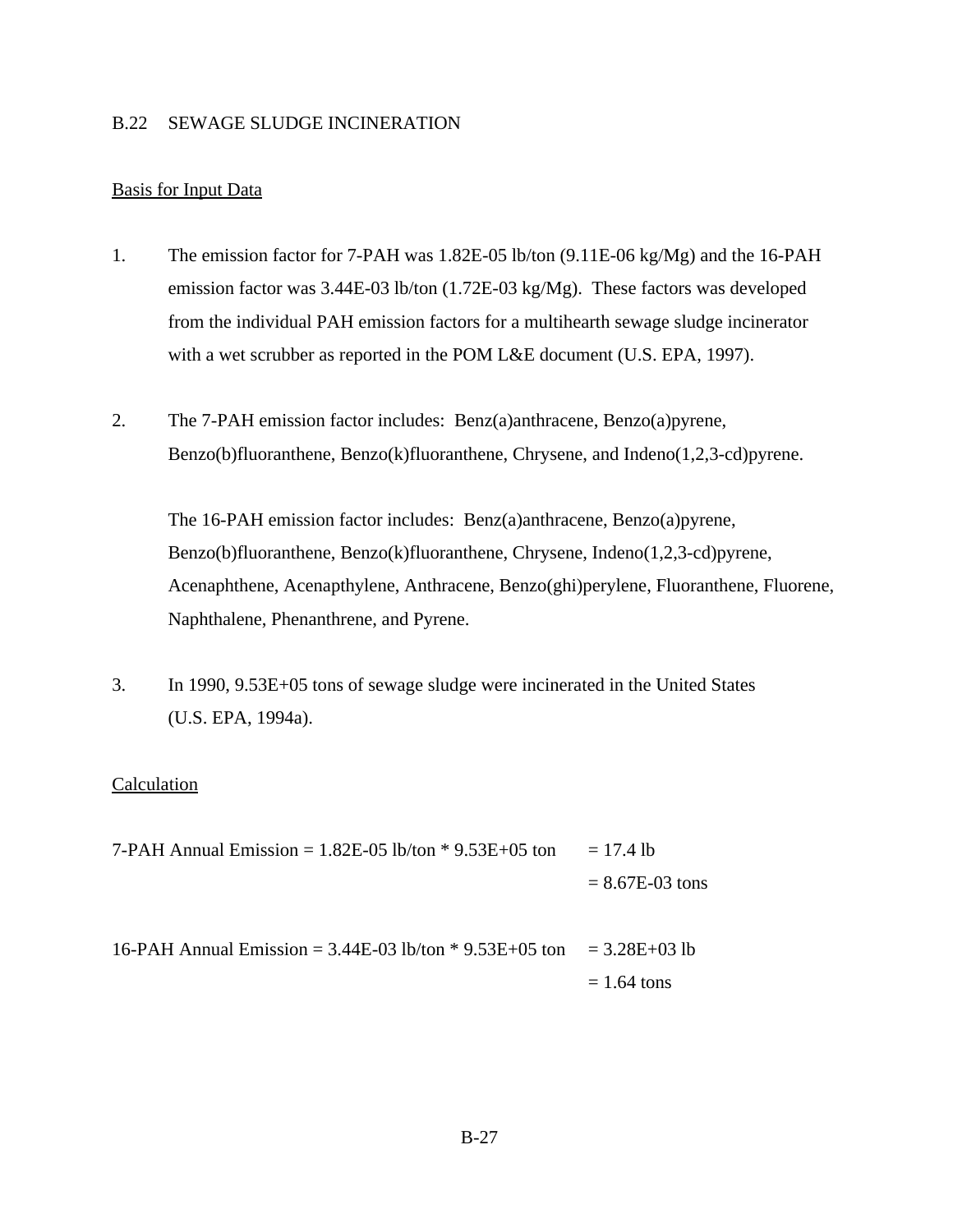## B.23 MEDICAL WASTE INCINERATION

# Basis for Input Data

1. There is no 7-PAH emission factor developed for this source because none of the 7-PAH were reported in the available test data (U.S. EPA, 1997).

The 16-PAH emission factor was 9.22E-04 lb/ton (4.61E-04 kg/Mg). This factor was developed from the individual PAH emission factors for medical waste, multi-chambered and single chambered incinerators as reported in the POM L&E document (U.S EPA, 1997).

- 2. The 16-PAH emission factor includes: Naphthalene.
- 3. In 1990, 1.73E+06 tons of medical waste were incinerated in the United States (Copeland, 1997).

## Calculation

16-PAH Annual Emission =  $9.22E-04$  lb/ton  $* 1.73E+06$  tons = 1,595 lbs  $= 0.798$  tons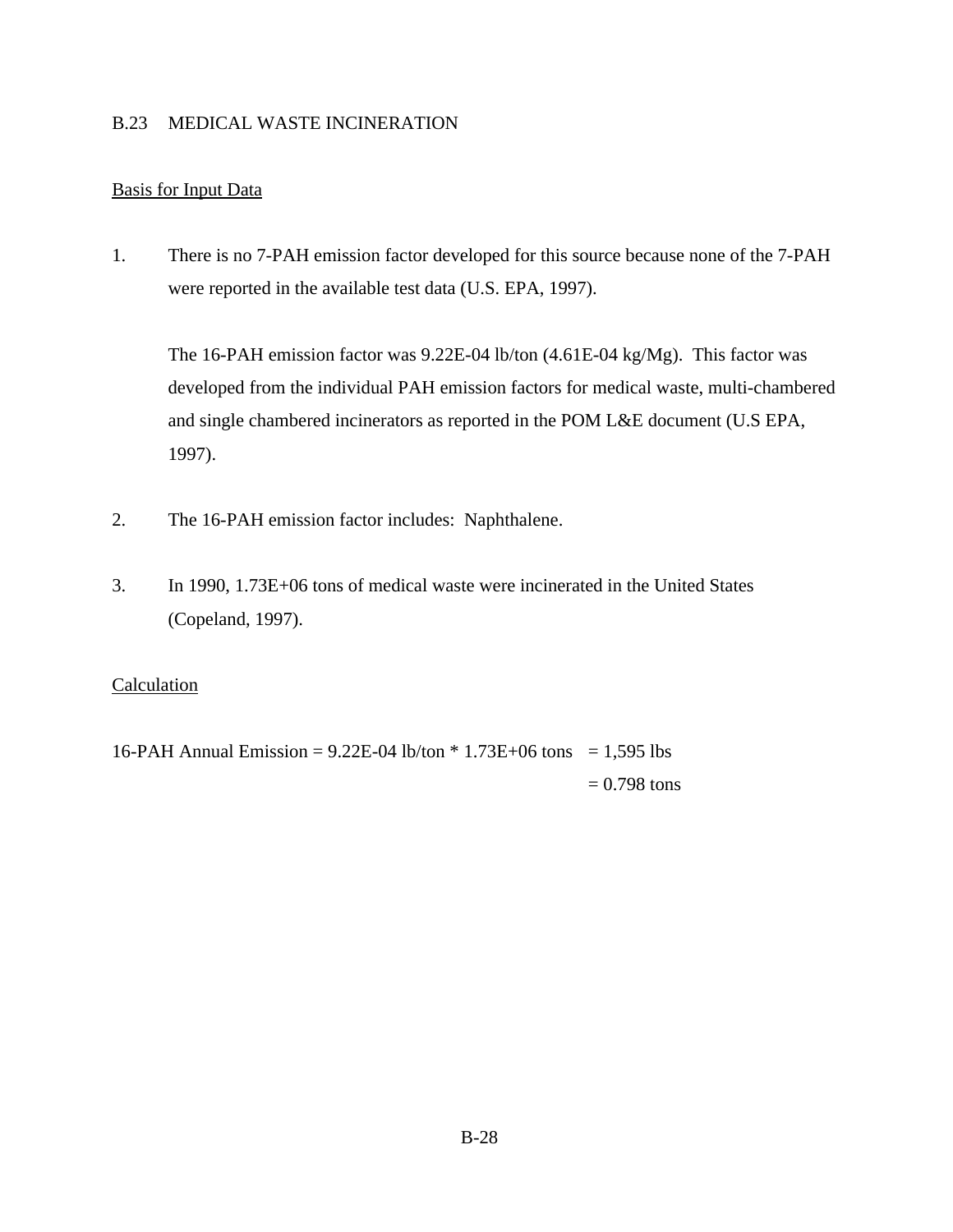## B.24 HAZARDOUS WASTE INCINERATION

### Basis for Input Data

- 1. The emission factor for the 7-PAH group was 2.91E-05 lb/ton (1.46E-05 kg/Mg) and the 16-PAH emission factor was 2.44E-04 lb/ton (1.22E-04 kg/Mg). These factors were developed from the individual PAH emission factors from a liquid injection incinerator for mixed liquid industrial waste as they are reported in the POM L&E document (U.S EPA, 1997).
- 2. The 7-PAH emission factor includes: Benz(a)anthracene, Benzo(a)pyrene, Benzo(b)fluoranthene, Benzo(k)fluoranthene, Chrysene, Dibenz(a,h)anthracene, and Indeno(1,2,3-cd)pyrene.

The 16-PAH emission factor includes: Benz(a)anthracene, Benzo(a)pyrene, Benzo(b)fluoranthene, Benzo(k)fluoranthene, Chrysene, Dibenz(a,h)anthracene, Indeno(1,2,3-cd)pyrene, Acenaphthene, Anthracene, Benzo(ghi)perylene, Fluoranthene, Fluorene, Phenanthrene, and Pyrene.

3. In 1992, approximately 249 million metric tons of hazardous waste were generated. It is estimated that of the total amount of hazardous waste incinerated, 1.3 million tons were burned in dedicated hazardous waste facilities. (Dempsey and Oppelt, 1993).

#### Calculation

7-PAH Annual Emission = 1.3E+06 metric tons \* 1.1 ton/metric ton \* 2.91E-05 lb/ton  $= 42$  lbs  $= 0.021$  tons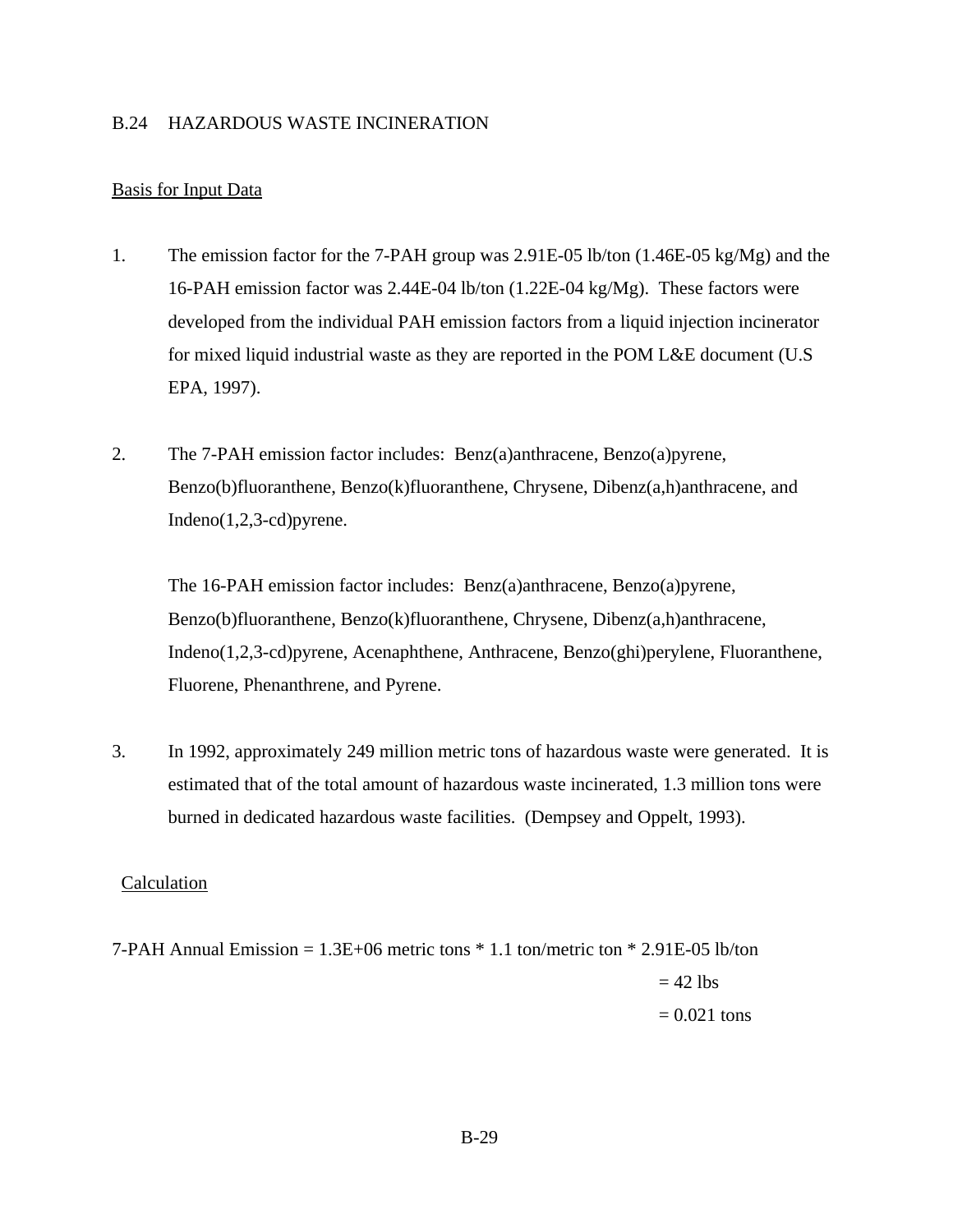# B.24 HAZARDOUS WASTE INCINERATION (Continued)

16-PAH Annual Emissions = 1.3E+06 metric tons \* 1.1 ton/metric ton \* 2.44E-04 lb/ton  $= 349$  lb  $= 0.17$  tons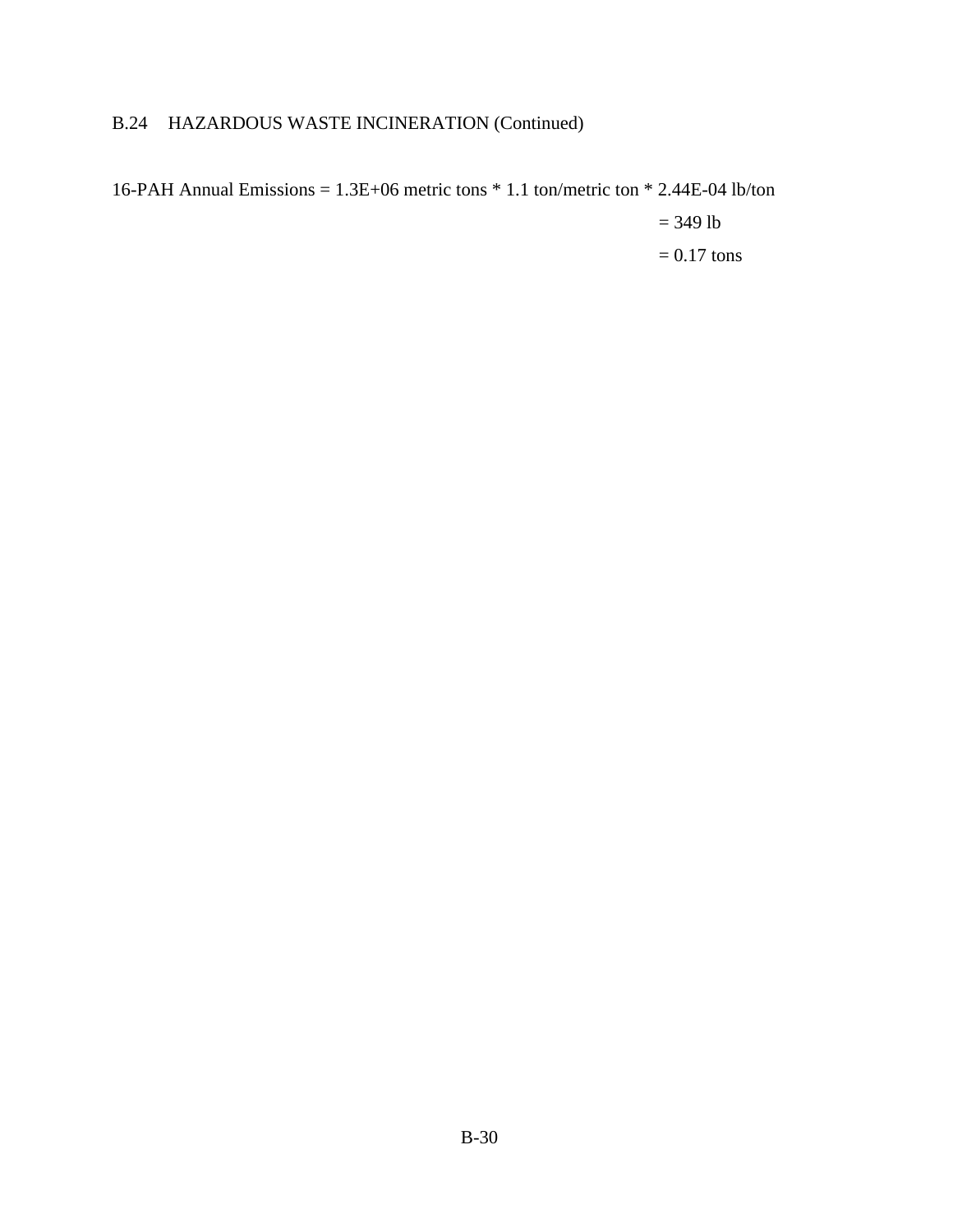#### B.25 DRUM AND BARREL RECLAMATION

#### Basis for Input Data

- 1. The emission factor for the 7-PAH group was 5.53E-07 lb/1,000 barrels (2.5E-10 Mg/1,000 barrels) and the 16-PAH emission factor was 3.56E-05 lb/1,000 barrels (1.61E-08 Mg/1,000 barrels). These factors were developed from the individual PAH emission factors for 55-gallon drum recycling furnace as reported in the POM L&E document (U.S EPA, 1997).
- 2. The 7-PAH emission factor includes: Benz(a)anthracene, Benzo(b)fluoranthene, and Chrysene.

The 16-PAH emission factor includes: Benz(a)anthracene, Benzo(b)fluoranthene, Chrysene, Acenaphthene, Acenapthylene, Anthracene, Fluoranthene, Fluorene, Naphthalene, Phenanthrene, and Pyrene.

3. In 1994, 4.60E+06 55-gallon drums were reclaimed in the United States (U.S. EPA, 1994a).

#### Calculation

7-PAH Annual Emissions =  $5.53E-07$  lb/1,000 barrels  $*$  4.60E + 06 barrels = 2.54E - 03 lbs  $= 1.27E - 06$  tons

16-PAH Annual Emissions= $3.56E-05$  lb/1,000 barrels  $*$  4.60E + 06 barrels = 0.164 lbs  $= 8.19E - 05$  tons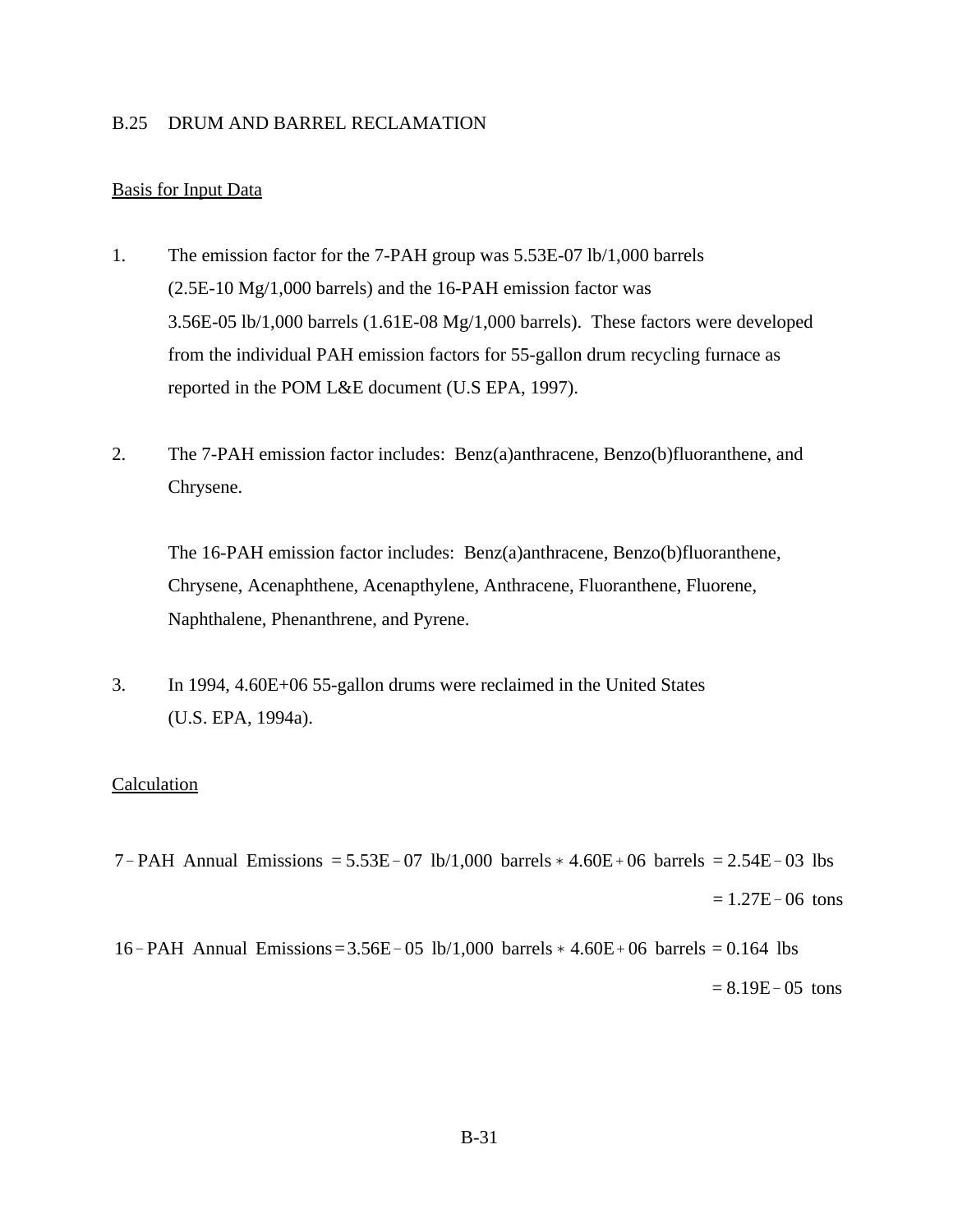## B.26 SCRAP TIRE INCINERATION

# Basis for Input Data

- 1. The emission factor for the 7-PAH group was 1.68E-03 lb/million tires (0.762 g/million tires) and the 16-PAH emission factor was 0.40 lb/million tires (181 g/million tires). These factors were developed from the individual PAH factors from scrap tire incinerators (U.S EPA, 1997).
- 2. The 7-PAH emission factor includes Benzo(b)fluoranthene

The 16-PAH emission factor includes Benzo(b)fluoranthene, Acenaphthene, Anthracene, Fluoranthene, Fluorene, Naphthalene, Phenanthrene, and Pyrene.

3. In 1990, 25.9 million scrap tires were burned in the United States (U.S. EPA, 1991b).

| 7-PAH Annual Emission = $1.68E-03$ lb/million tires $*$ 25.9 million tires = 0.0435 lbs |                      |
|-----------------------------------------------------------------------------------------|----------------------|
|                                                                                         | $= 2.17E - 0.5$ tons |
| 16-PAH Annual Emission = 0.40 lb/million tires $*$ 25.9 million tires                   | $= 10.4$ lbs         |
|                                                                                         | $= 5.18E-03$ tons    |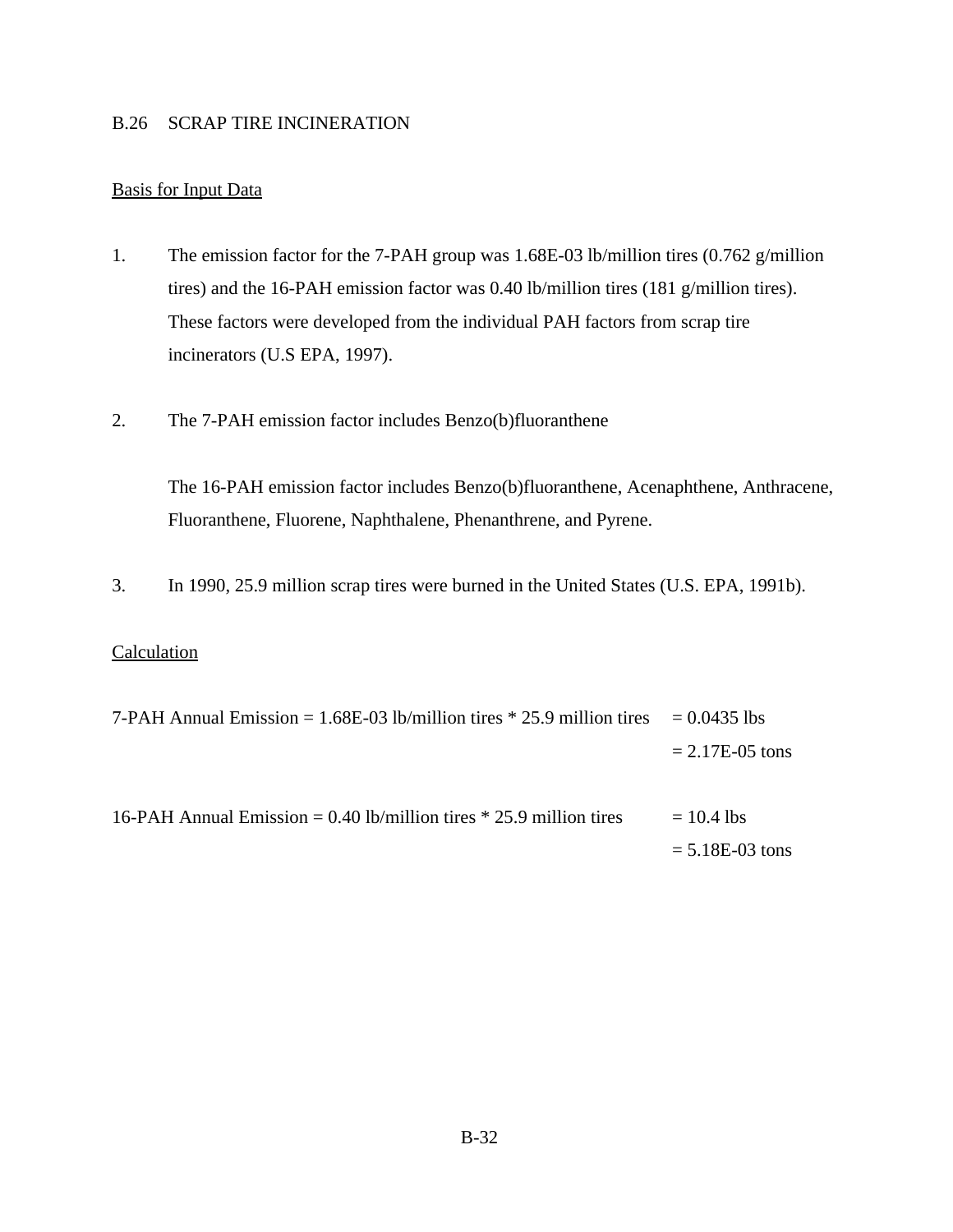#### B.27 LANDFILL FLARES

#### Basis for Input Data

- 1. The emission factor for the 7-PAH group was 3.08E-08 lb/MMBtu (1.32E-11 g/kJ) and the 16-PAH emission factor was 1.30E-05 lb/MMBtu (5.56E-09 g/kJ). These factors were developed from the individual PAH emission factors from a solid waste landfill waste gas flare with an afterburner control device as reported in the POM L&E document (U.S. EPA, 1997).
- 2. The 7-PAH emission factor includes: Benz(a)anthracene, Benzo(a)pyrene, Benzo(k)fluoranthene, Chrysene, Dibenz(a,h)anthracene, and Indeno(1,2,3-cd)pyrene.

The 16-PAH emission factor includes: Benz(a)anthracene, Benzo(a)pyrene, Benzo(k)fluoranthene, Chrysene, Dibenz(a,h)anthracene, Indeno(1,2,3-cd)pyrene, Acenaphthene, Acenapthylene, Anthracene, Benzo(ghi)perylene, Fluoranthene, Fluorene, Naphthalene, Phenanthrene, and Pyrene.

3. In 1994, landfill waste gas consumed in flares in the United States was 6.85E+07 MMBtu (Berenyi, 1994).

#### **Calculations**

 $7-PAH$  Annual Emissions = 3.08E-08 lb/MMBtu  $*$  6.85E+07 MMBtu = 2.11 lbs  $= 1.05E - 03$  tons

16-PAH Annual Emissions =  $1.30E-05$  lb/MMBtu  $*$  6.85E + 07 MMBtu = 890 lbs  $= 0.445$  tons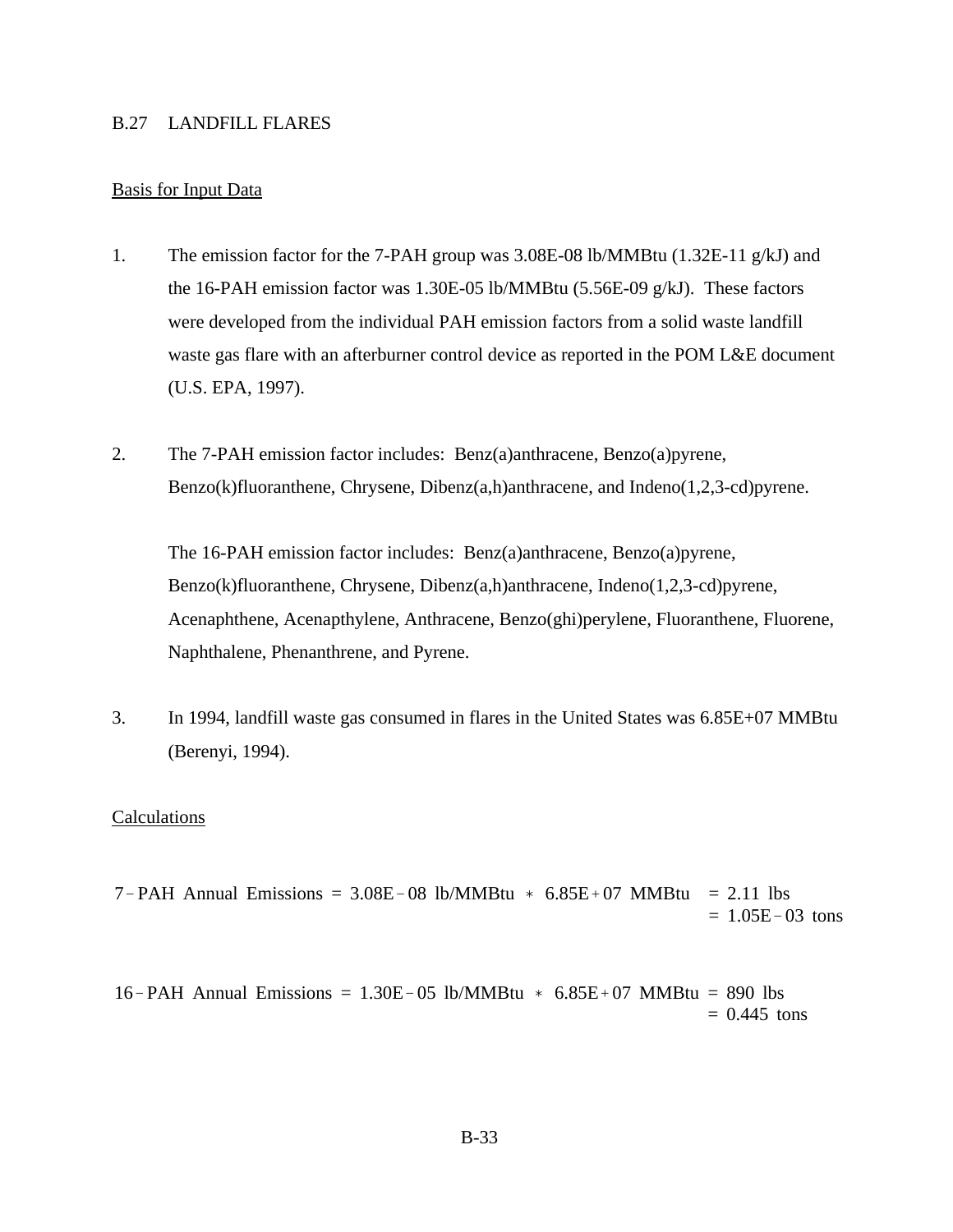#### B.28 PRIMARY ALUMINUM PRODUCTION

#### Basis for Input Data

- 1. Overall 7-PAH and 16-PAH emission factors were developed from the background information used to develop MACT standards that is presented in the Technical Support Document (U.S. EPA, 1996b). Overall emission factors were developed for the individual emission factors for six processes involved in producing primary aluminum: Horizontal stud Soderberg cells; vertical Soderberg cells; pre-bake cells, casting; paste production and, anode bake furnaces (Fruh, 1997). In the reduction process, 66 percent of production is in pre-bake cells, 21 percent of production is in horizontal Soderberg cells, and 13 percent of production is in vertical Soderberg cells. The emission factors for each operation were weighted according to the respective production percent. Half of all primary aluminum produced goes through the casting process. Emission factors for paste plants and anode bake furnaces, which are given in lb/ton of paste, were converted to lb/ton aluminum by multiplying by 0.5 (typical carbon usage is 0.5 lb/lb aluminum) and were multiplied by 0.66 because only pre-bake plants have anode bake furnaces. The estimates for the individual processes for 1990 were derived based on the percent of the capacity that was uncontrolled, the percent controlled by various devices, and the appropriate emission factors for each. The overall factor is the sum of the weighted individual factors. The individual and overall factors are shown below in the calculations. The 1990 emissions estimates will be reduced by 50 percent after the primary aluminum industry MACT is implemented.
- 2. The 7-PAH emission factors include: Benz(a)anthracene, Benzo(a)pyrene, Benzo(b)fluoranthene, Benzo(k)fluoranthene, Chrysene, Dibenz(a,h)anthracene, and Indeno(1,2,3-cd)pyrene.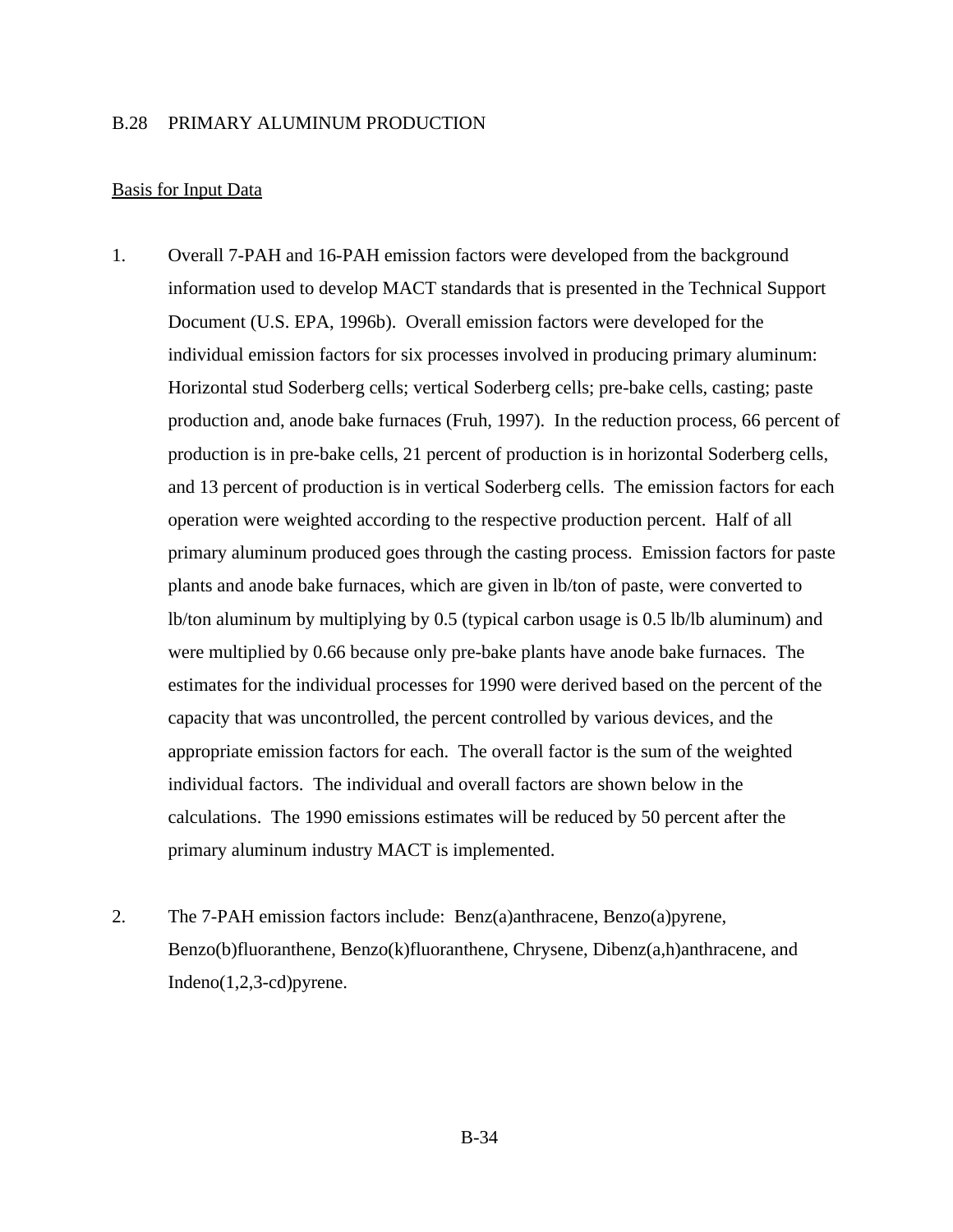## B.28 PRIMARY ALUMINUM PRODUCTION (Continued)

The 16-PAH emission factors include: Benz(a)anthracene, Benzo(a)pyrene, Benzo(b)fluoranthene, Benzo(k)fluoranthene, Chrysene, Dibenz(a,h)anthracene,Indeno(1,2,3-cd)pyrene, Acenaphthene, Acenapthylene, Anthracene, Benzo(ghi)perylene, Fluoranthene, Fluorene, Naphthalene, Phenanthrene, and Pyrene.

3. In 1990, 4.41E+06 tons of primary aluminum were produced in the United States (Plunkert and Sehnke, 1990).

### **Calculation**

| Weighted Emission Factors for Horizontal Stud Soderberg Cells |                  |
|---------------------------------------------------------------|------------------|
| 7-PAH Emission Factor = $0.058$ lb/ton $*$ 0.21               | $= 0.012$ lb/ton |
| 16-PAH Emission Factor = $0.59$ lb/ton $*$ 0.21               | $= 0.12$ lb/ton  |

Weighted Emission Factors for Vertical Soderberg Cells

| 7-PAH Emission Factor = $0.12$ lb/ton $*$ 0.13  | $= 0.016$ lb/ton |
|-------------------------------------------------|------------------|
| 16-PAH Emission Factor = $0.49$ lb/ton $*$ 0.13 | $= 0.064$ lb/ton |

Weighted Emission Factors for Vertical Pre-bake Cells

| 7-PAH Emission Factor = $0.0013$ lb/ton $*$ 0.66  | $= 0.00086$ lb/ton |
|---------------------------------------------------|--------------------|
| 16-PAH Emission Factor = $0.0073$ lb/ton $*$ 0.66 | $= 0.0048$ lb/ton  |

| <b>Weighted Emission Factors for Casting Operations</b>              |  |
|----------------------------------------------------------------------|--|
| 7-PAH Emission Factor = $3.64E-04$ lb/ton $* 0.50 = 0.000182$ lb/ton |  |
| 16-PAH Emission Factor = $1.30E-02$ lb/ton $*$ 0.50 = 0.0069 lb/ton  |  |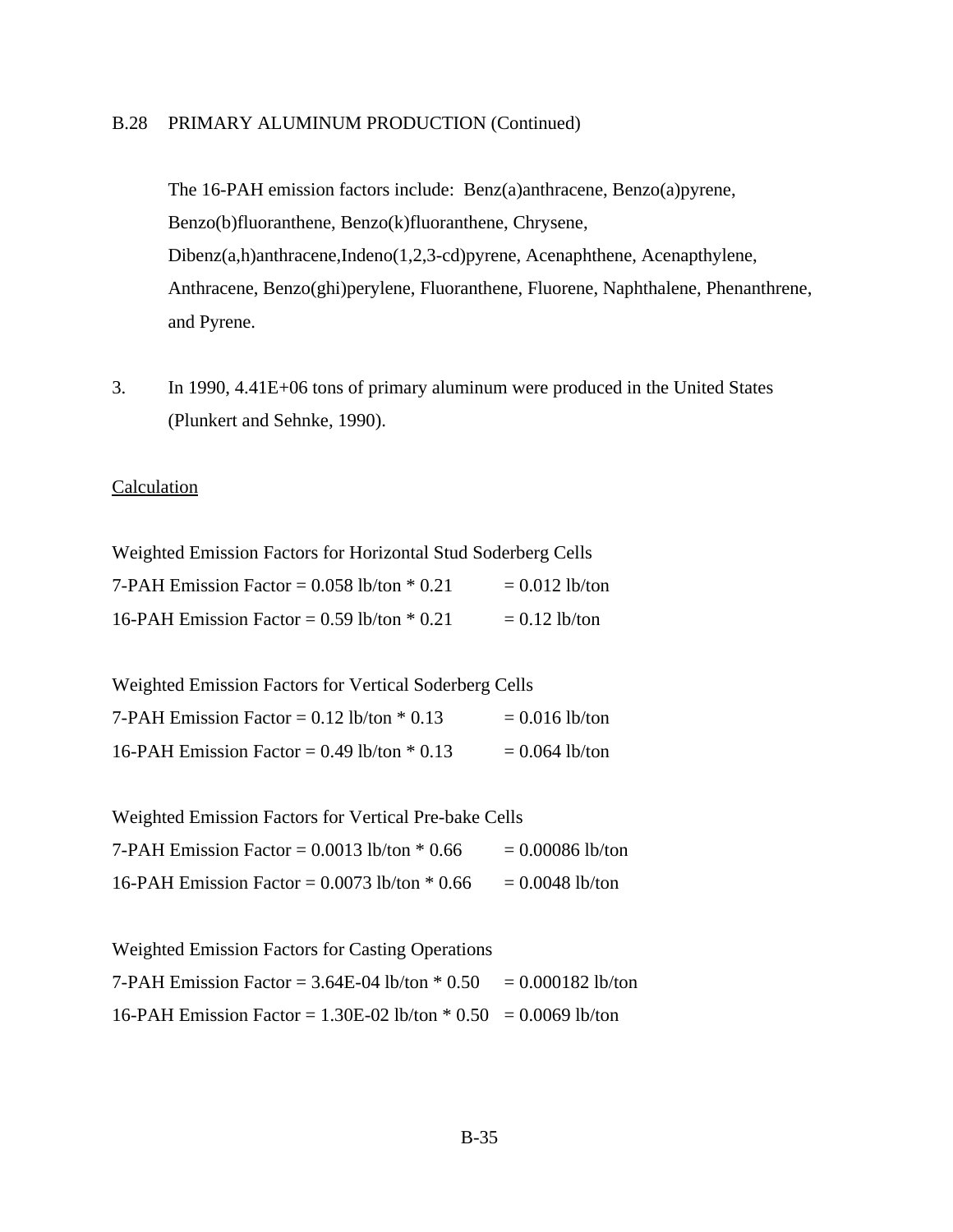## B.28 PRIMARY ALUMINUM PRODUCTION (Continued)

Weighted Emission Factors for Paste Production

7-PAH Emission Factor = 3.7E-03 lb/ton paste  $*$  0.5 ton paste/ton Al = 0.0019 lb/ton 16-PAH Emission Factor = 0.029 lb/ton paste  $*$  0.5 ton paste/ton Al = 0.015 lb/ton

Weighted Emission Factors for Anode Bake Furnaces

7-PAH Emission Factor = 0.10 lb/ton anode  $*$  0.5 ton anode/ton Al  $*$  0.66 = 0.033 lb/ton 16-PAH Emission Factor =  $0.27$  lb/ton anode  $*$  0.5 ton anode/ton Al  $*$  0.66 = 0.089 lb/ton

Overall Emission Factors 7-PAH Emission Factor =  $(0.012) + (0.016) + (0.00086) + (0.000182) + (0.0019) + (0.033)$  $= 0.064$  lb/ton

16-PAH Emission Factor =  $(0.12) + (0.064) + (0.0048) + (0.0069) + (0.015) + (0.089) = 0.30$ lb/ton

Total Annual Emissions

7-PAH Annual Emissions =  $0.064 * 4.41E + 06$  ton = 282,240 lbs  $= 141$  tons

16-PAH Annual Emissions =  $0.30 * 4.41E+06$  ton = 1,323,000 lbs  $= 662$  tons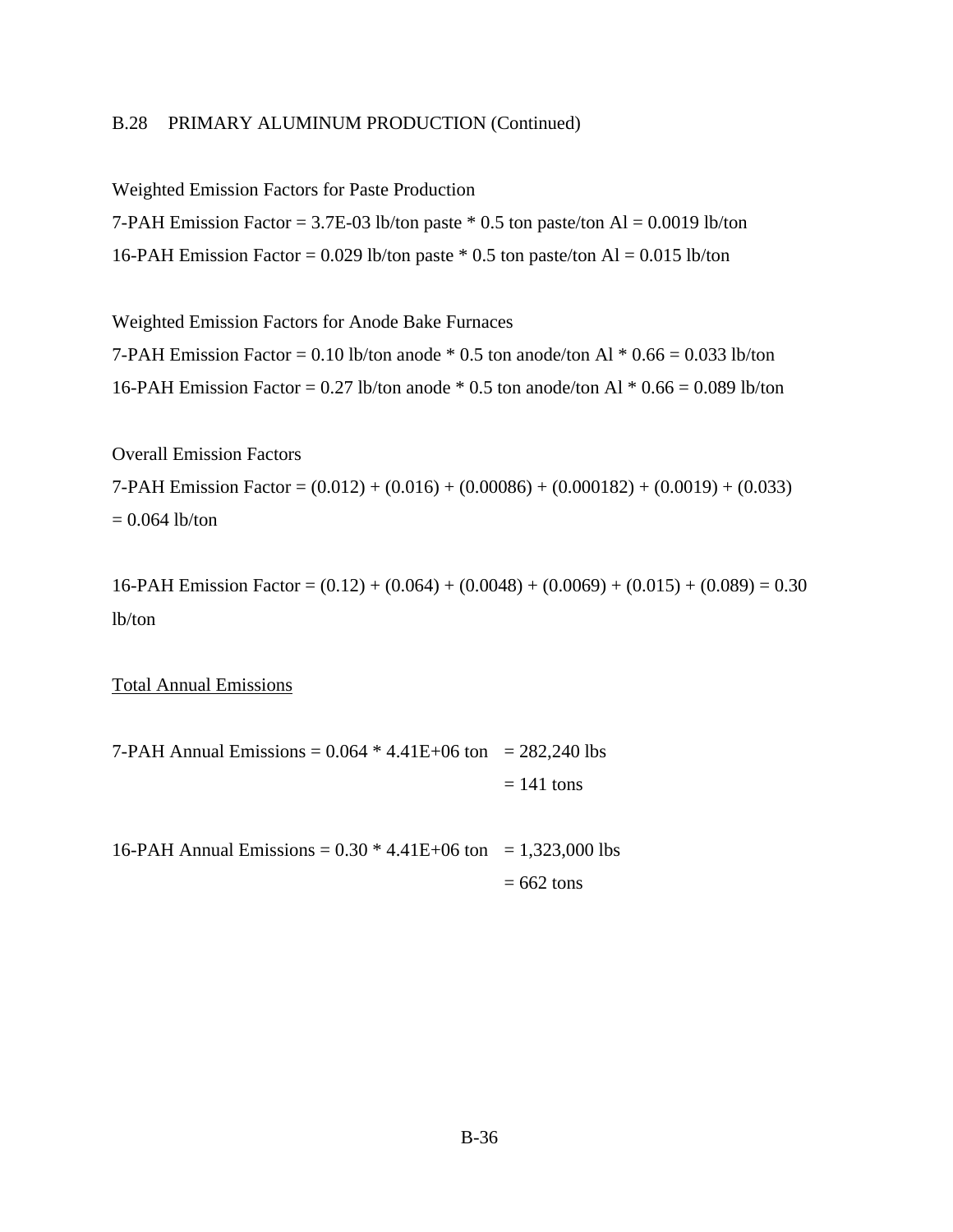## B.29 FERROALLOY MANUFACTURING

## Basis for Input Data

- 1. The 7-PAH and 16-PAH emission factors were developed by EPA from the individual PAH emissions from open EAFs producing silicon metal, ferrosilicon, silicomanganese, ferromanganese, calcium carbide, and ferrochrome. PAH emissions from covered and semi-covered furnaces were not quantified and are assumed to be negligible because all covered and semi-covered furnaces have flares (Chin, 1997).
- 2. The 7-PAH emission factor includes: Benz(a)anthracene, Benzo(a)pyrene, Benzo(b)fluoranthene, Benzo(k)fluoranthene, Chrysene, Dibenz(a,h)anthracene, and Indeno(1,2,3-cd)pyrene for open furnaces.

The 16-PAH emission factor includes Acenaphthene, Acenaphthylene, Benzo(b)fluoranthene, Benz(a)anthracene, Benzo(a)pyrene, Benzo(k)fluoranthene, Chrysene, Dibenz(a,h)anthracene, Indeno(1,2,3-cd)pyrene, Anthracene, Benzo(ghi)perylene, Fluoranthene, Fluorene, Phenanthrene, Naphthalene, and Pyrene for open furnaces.

- 3. Uncontrolled emission factors were developed based on fuel consumption of wood, coal, and coke (Chin, 1997).
- 4. The uncontrolled emission factors were converted to controlled emission factors assuming 99 percent control of organics (Chin, 1997).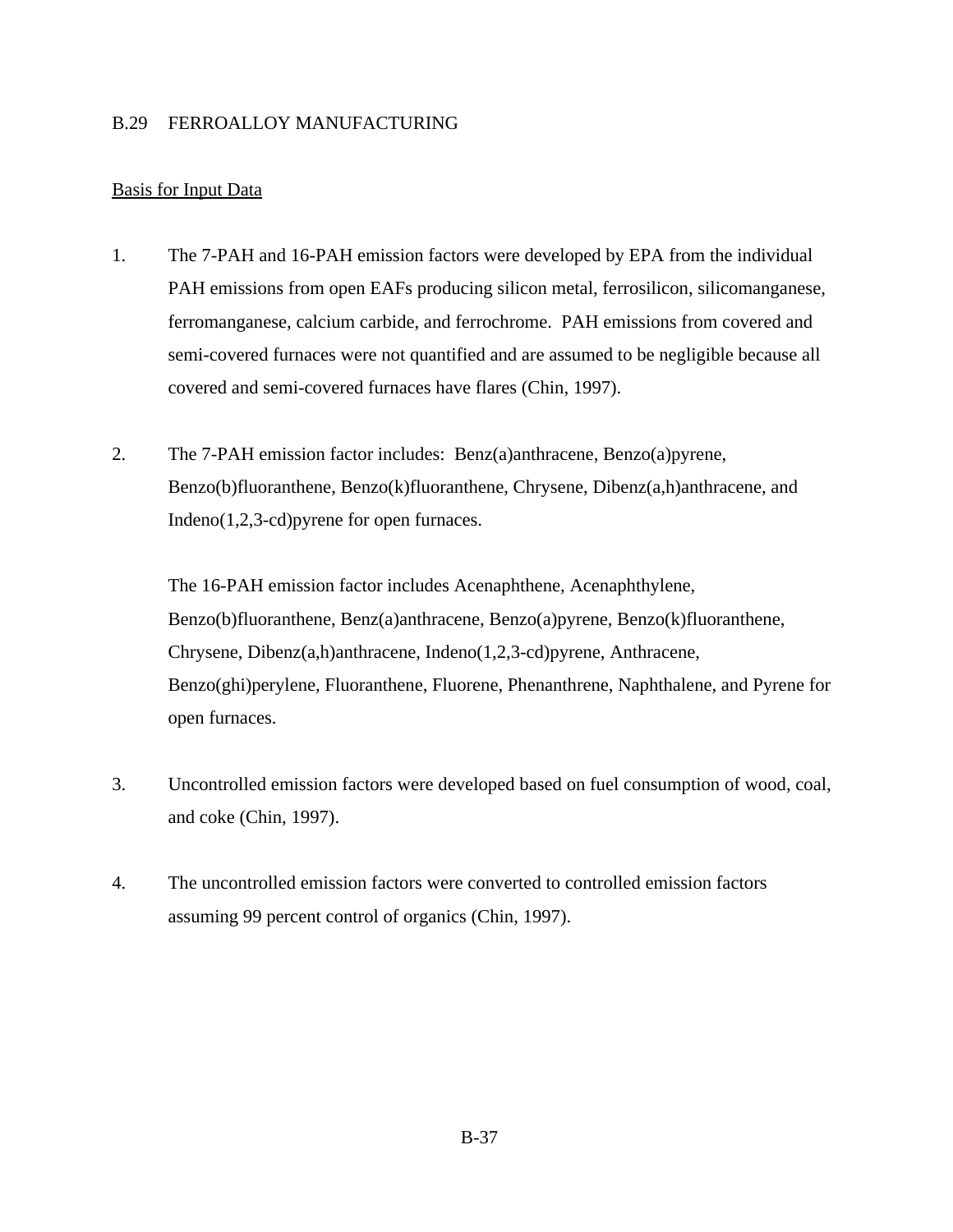## B.29 FERROALLOY MANUFACTURING (Continued)

5. The resulting controlled emission factors are:

## 7-PAH

0.000824 lbs/ton wood consumed 0.002324 lbs/ton coal consumed 0.000232 lbs/ton coke consumed

#### 16-PAH

0.001752 lbs/ton wood consumed 0.005035 lbs/ton coal consumed 0.000503 lbs/ton coke consumed

6. The controlled emission factors were then multiplied by estimated fuel consumption for each ferroalloy manufacturing facility in the U.S. with an open furnace. Fuel consumption estimates were developed based on annual production levels (Chin, 1997).

#### Calculation

7-PAH Annual Emissions Open EAFs

0.000824 lb/ton wood consumed  $*$  207,513 tons wood = 170.99 lbs 0.002324 lb/ton coal consumed \* 141,836 tons coal = 316.63 lbs. 0.000232 lb/ton coke consumed \* 89,390 tons coke = 20.74 lbs.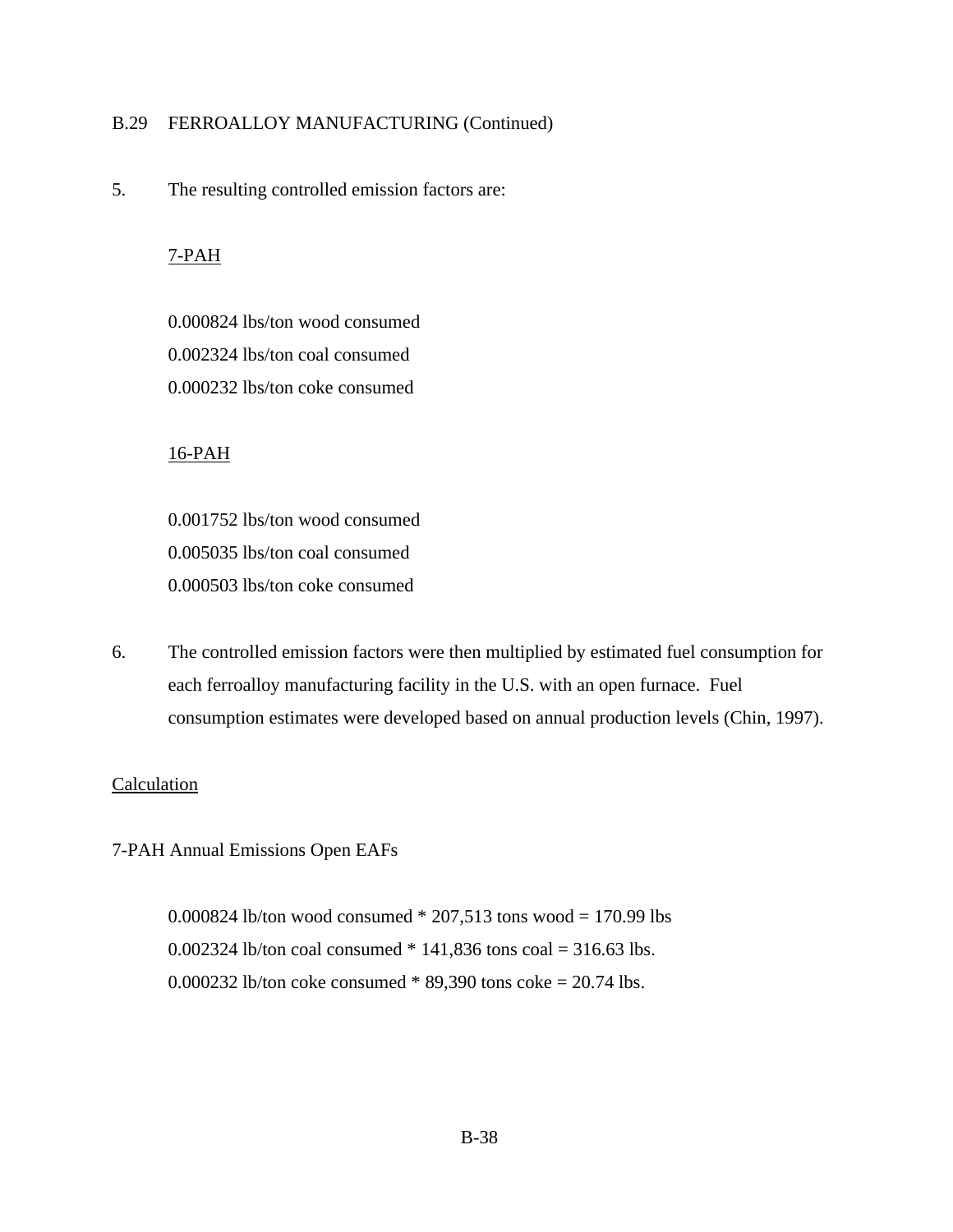# B.29 FERROALLOY MANUFACTURING (Continued)

### 16 PAH Annual Emissions Open EAFs

0.001752 lb/ton wood consumed  $*$  207,513 tons wood = 363.56 lbs 0.005035 lb/ton coal consumed \* 141,836 tons coal = 714.14 lbs 0.000503 lb/ton coke consumed \* 89,390 tons coke = 44.96 lbs

## Total Annual Emission

7-PAH = 170.99 lbs + 316.63 lbs + 20.74 lbs  $\div$  2000 = 0.25 tons  $16-PAH = 363.56$  lbs + 714.14 lbs + 44.96 lbs  $\div$  2000 = 0.56 tons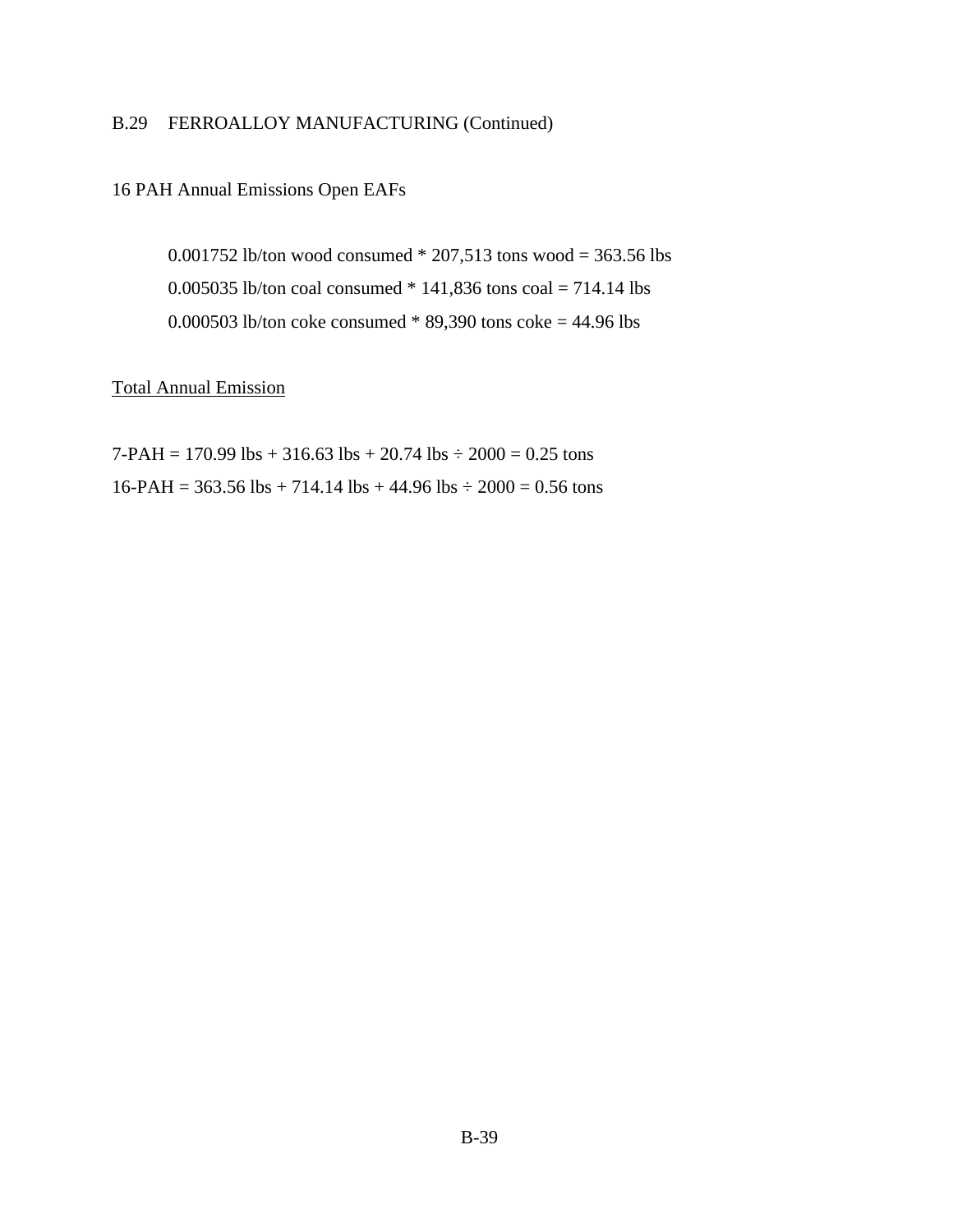#### B.30 IRON FOUNDRIES

### Basis for Input Data

- 1. The emission factor for 7-PAH was 2.07E-05 lb/ton (1.04E-05 kg/Mg) and 16-PAH emission factor was 6.21E-05 lb/ton (3.10E-05 kg/Mg). These factors were developed from the individual PAH emission factors from two testing programs at a gray iron foundry using a cupola (U.S. EPA, 1997).
- 2. The 7-PAH emission factor includes: Benz(a)anthracene, Benzo(a)pyrene, Benzo(b)fluoranthene, Benzo(k)fluoranthene, Chrysene, Dibenz(a,h)anthracene, and Indeno(1,2,3-cd)pyrene.

The 16-PAH emission factor includes: Benz(a)anthracene, Benzo(a)pyrene, Benzo(b)fluoranthene, Benzo(k)fluoranthene, Chrysene, Dibenz(a,h)anthracene, Indeno(1,2,3-cd)pyrene, Acenaphthene, Acenapthylene, Anthracene, Benzo(ghi)perylene, Fluoranthene, Fluorene, Naphthalene, Phenanthrene, and Pyrene.

3. In 1990, 6,187,878 million tons of iron castings that were cupola-melted were produced in the United States (Mosher, 1997).

#### Calculation

7-PAH Annual Emission =  $2.07E-05$  lb/ton  $*$  6,187,878 million tons = 128 lb  $= 0.06$  tons

16-PAH Annual Emission = 6.21E-05 lb/ton \* 6,187,878 million tons = 384 lb  $= 0.19$  tons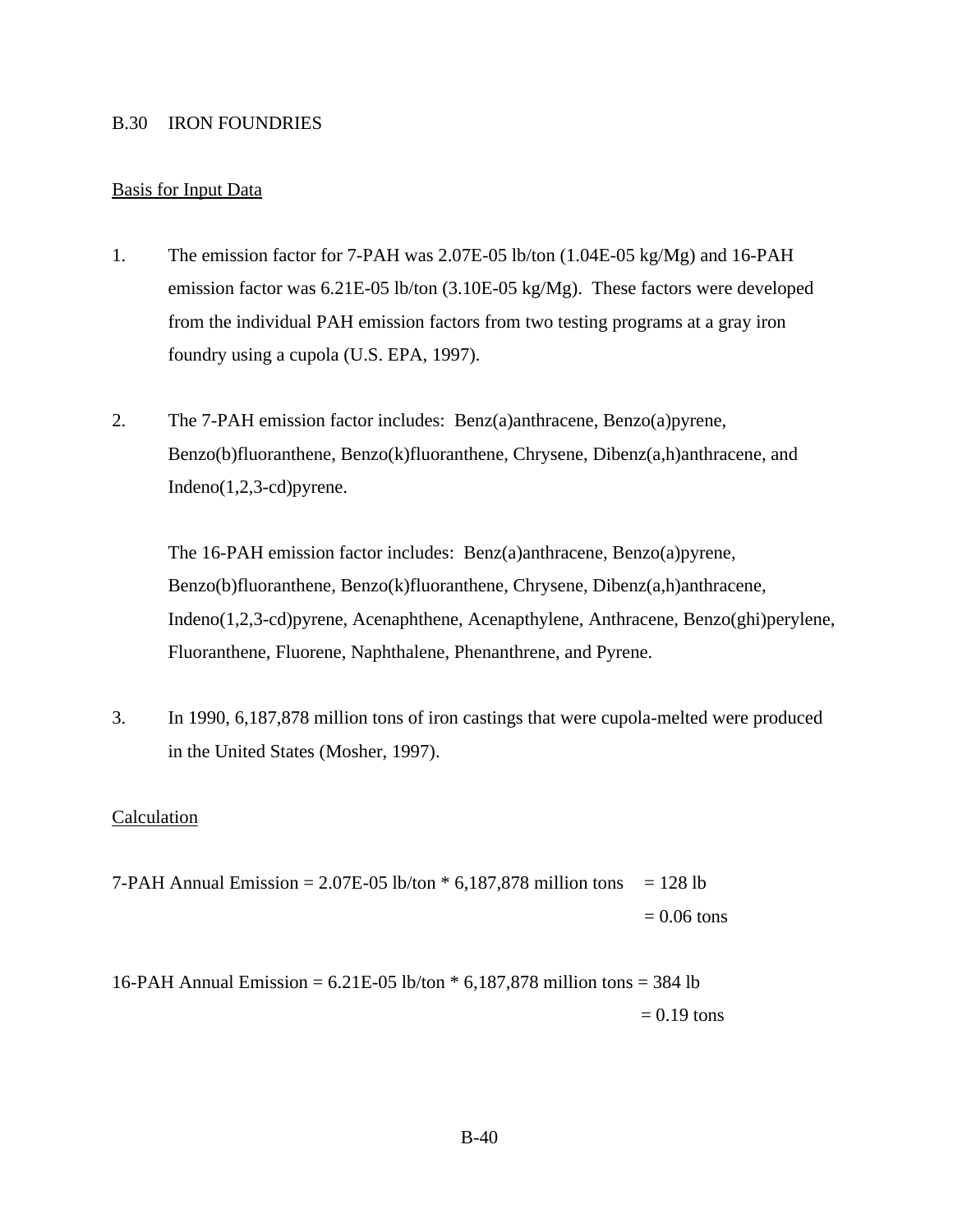#### B.31 SECONDARY LEAD SMELTING

#### Basis for Input Data

1. The calculation of national emissions for the secondary lead category was based on the most recent emission factor test data for POM species that could be determined and the production levels of lead by furnace type. Much of the information for these estimates was obtained from the EPA staff involved with the development of the MACT standard for this source category. Production data were provided by the MACT staff for three breakdowns of furnace type. These are as follows.

| <b>Blast Furnaces:</b>             | $273,396$ Mg/yr production |
|------------------------------------|----------------------------|
| <b>Blast/Reverb Furnaces:</b>      | $613,902$ Mg/yr production |
| <b>Reverb and Rotary Furnaces:</b> | $305,176$ Mg/yr production |
| TOTAL:                             | $1,192,474$ Mg/yr          |

POM emission factors were not available for each of these furnace types; therefore, assumptions had to be made that resulted in combining some furnace types together in order to calculate emissions. Based on input from the MACT team, the production data for the Blast/Reverb and the Reverb and Rotary were combined together and applied to the emission factors that were available for rotary furnaces. The production breakdowns, by furnace type, that were used to calculate national emissions are as follows.

| <b>Blast Furnaces:</b>                   | $273,396$ Mg/yr   |
|------------------------------------------|-------------------|
| <b>Blast/Reverb and Rotary Furnaces:</b> | $919,078$ Mg/yr   |
| TOTAL:                                   | $1,192,474$ Mg/yr |

Based on these data and emission factor information, national 7-PAH estimates were calculated. The national estimate for 16-PAH was provided directly from the EPA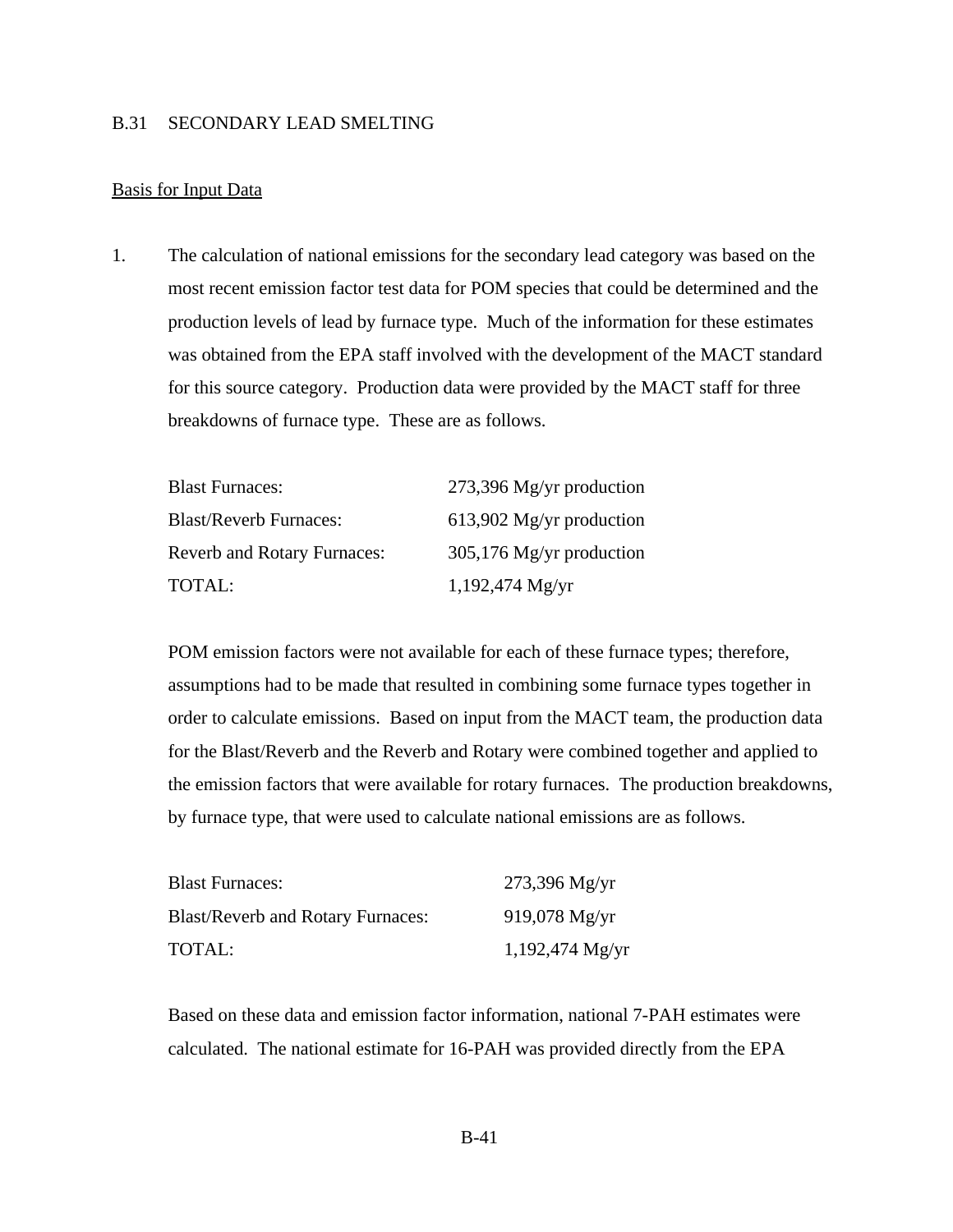#### B.31 SECONDARY LEAD SMELTING (Continued)

MACT development program for secondary lead smelting. Specific details on how the 16-PAH estimate was derived were not available. The EPA MACT program group would need to be contacted to obtain these data.

2. The emission factors were determined for 7-PAH by furnace grouping. Each grouping is explained below.

#### Blast Furnaces

a. 7-PAH Factor: The available test data had no results for any of the species identified as being in the 7-PAH group; therefore, there is no 7-PAH factor for blast furnaces. Consequently, there is no national emission estimate for this source as well.

#### Rotary and Blast/Reverb Furnaces

a. 7-PAH Factor: The available test data from the MACT program only contained data for one specie in the list of 7-PAH. This specie was chrysene. The uncontrolled chrysene emission factor that was developed from the data was:

#### 0.00183 lb/ton (0.000917 kg/Mg), Uncontrolled

The same rationale and approach described above in terms of reflecting controlled MACT levels for national emissions was applied here as well. The MACT team indicated that for these sources a control of approximately 98 percent would be achieved. The uncontrolled chrysene factor was adjusted accordingly as follows.

 $(0.00183 \text{ lb/ton}) \times (0.02) = 0.000037 \text{ lb/ton} (0.000018 \text{ kg/Mg})$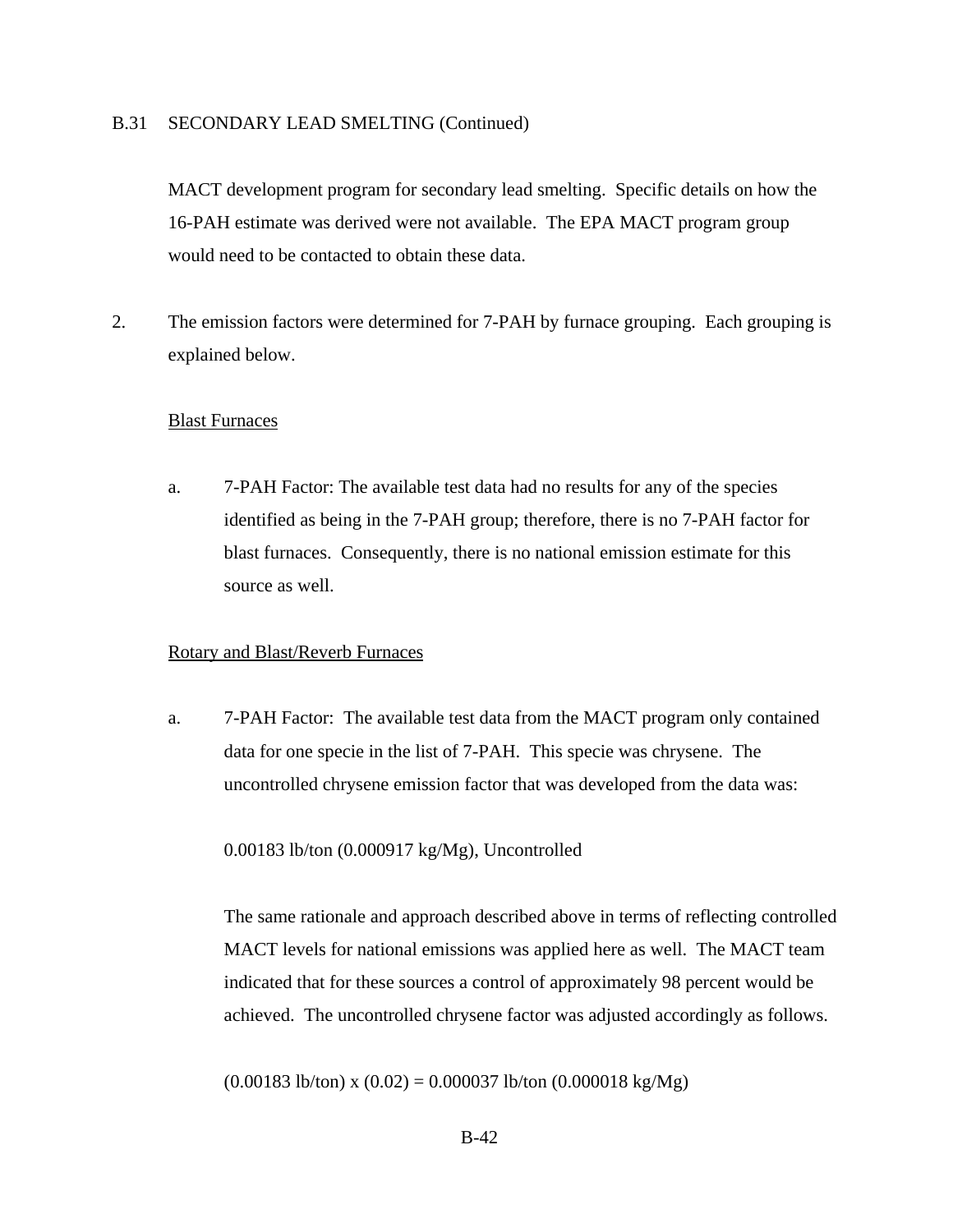## B.31 SECONDARY LEAD SMELTING (Continued)

This factor was used to calculate national emissions.

## **Calculation**

1. 7-PAH Emissions:

## Blast Furnaces

As discussed above, due to a lack of data, there is no national estimate for blast furnaces for the 7-PAH group.

## Rotary and Blast/Reverb

(919,078 Mg/yr production) x (0.000018 kg/Mg) = 0.017 Mg/yr (represents only chrysene)

## 2. 16-PAH Emissions:

The 16-PAH emissions estimate provided by the EPA MACT program for secondary lead smelting is 69.9 tons of emissions in 1990. The 16-PAH figure included the PAH species of naphthalene, pyrene, and chrysene (Cavendar, 1997). No breakdown by furnace type was provided.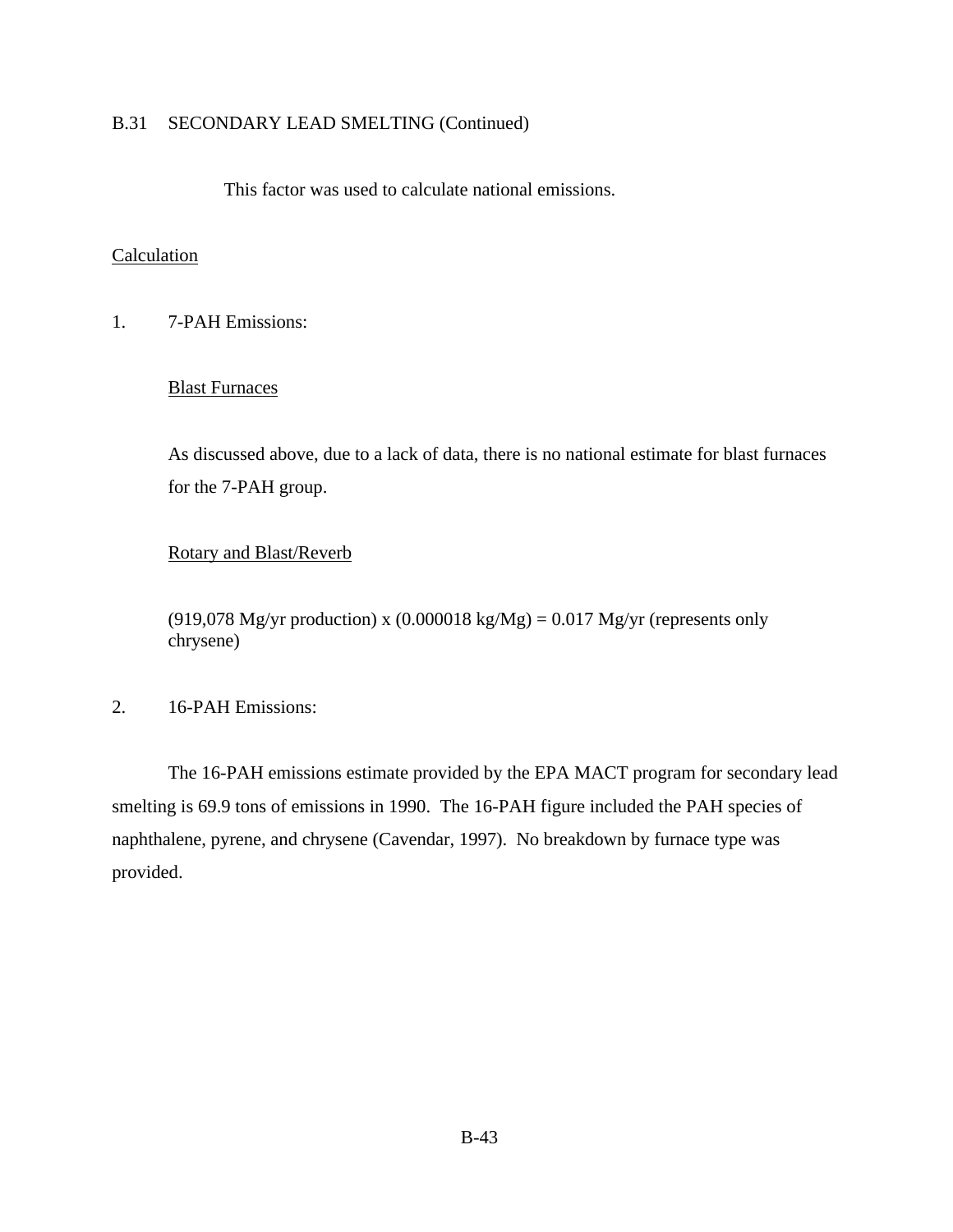## B.32 PETROLEUM REFINERY: ALL PROCESSES

## Basis for Input Data

- 1. The emission factor used for catalytic cracking units for the 7-PAH group was 1.66E-05 lb/barrel (7.53E-06 kg/barrel) and the 16-PAH emission factor was 3.16E-04 lb/barrel (1.43E-04 kg/barrel). These factors were developed from the individual PAH emission factors for two types of catalytic cracking units (U.S. EPA, 1997). Fluid catalytic cracking units make up 90 percent of the cracking units. Moving-bed catalytic cracking units make up the remaining 10 percent. The emission factors were developed using a weighted average based on the percentage each type of cracking unit contributes to the total production.
- 2. The 7-PAH emission factor includes: Benzo(a)pyrene.

The 16-PAH emission factor includes: Benzo(a)pyrene, Anthracene, Benzo(ghi)perylene, Fluoranthene, Naphthalene, Phenanthrene, and Pyrene.

- 3. In 1991, 1.98E+09 barrels of oil were charged to catalytic cracking units in the United States (Oil and Gas Journal, 1991).
- 4. For emissions sources other than catalytic cracking, a naphthalene estimate was provided by the EPA MACT rule development program. The MACT program compiled an emissions estimate for 16-PAH (naphthalene only) for all refinery processes other than catalytic cracking of 783 tons (Durham, 1997).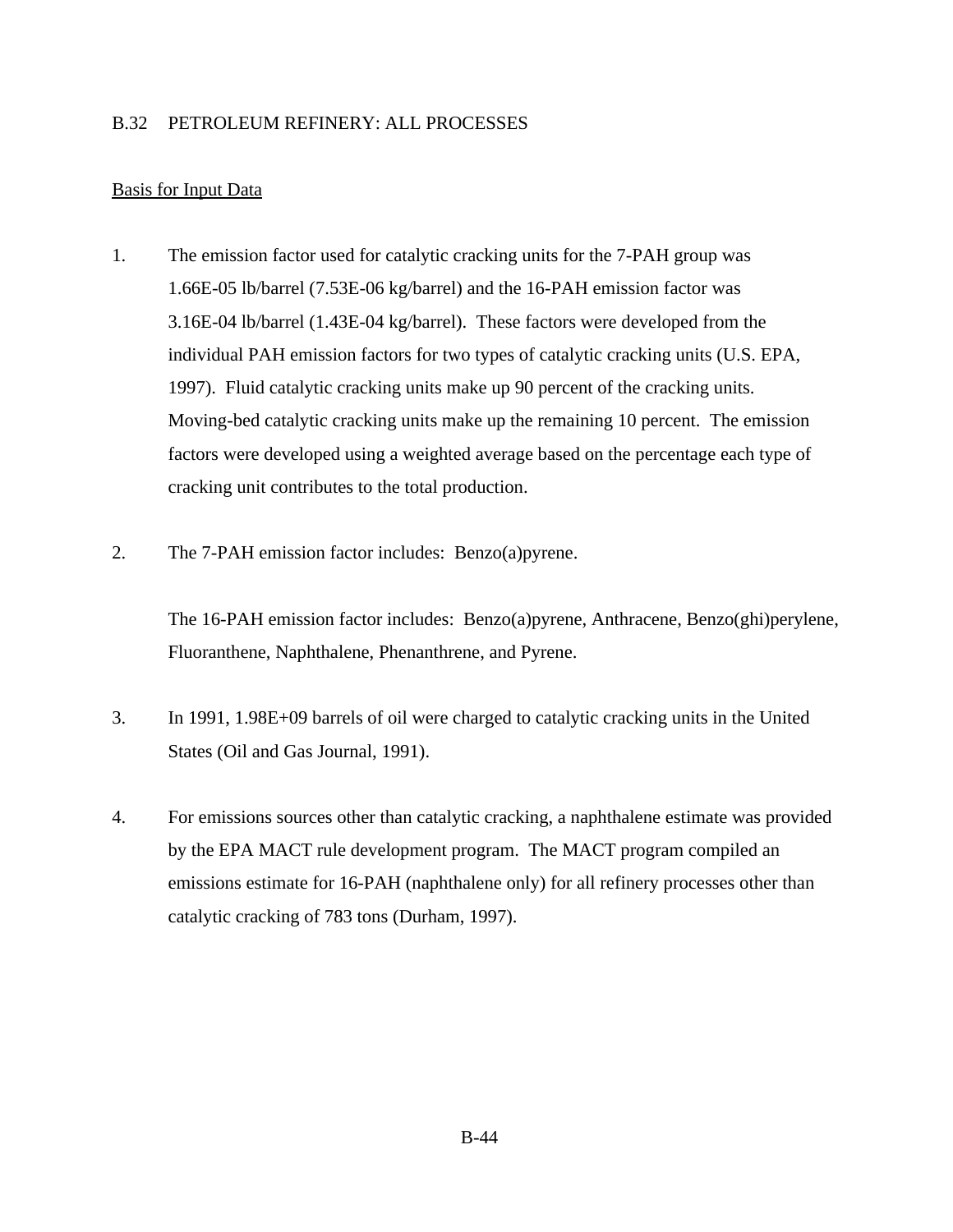# B.32 PETROLEUM REFINERY: ALL PROCESSES (Continued)

# **Calculation**

7-PAH Annual Emissions =  $1.66E-05$  lb/barrel  $*$  1.98E + 09 barrels = 3.29E + 04 lbs  $= 16.4$  tons

16-PAH Annual Emissions =  $3.16E-04$  lb/barrel  $*$  1.98E + 09 barrels = 6.26E + 05 lbs  $= 313$  tons

Combining the naphthalene and 16 PAH values provides a total 16-PAH estimate of:

16 PAH:  $313 + 783 = 1,096$  tons/yr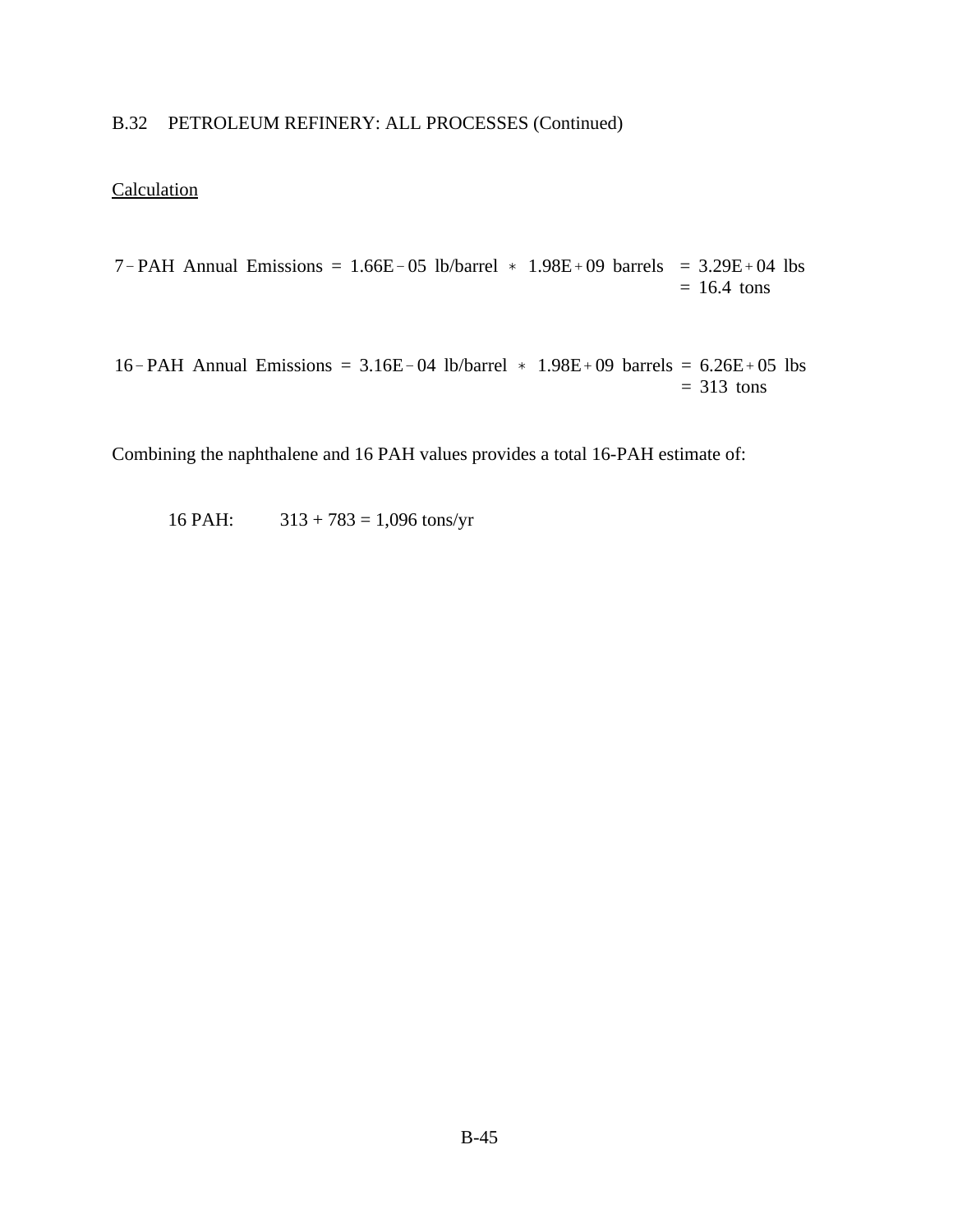## B.33 ASPHALT ROOFING MANUFACTURING

## Basis for Input Data

1. The emission factor for the 7-PAH group was 1.10E-04 lb/ton (5.50E-05 kg/Mg) for felt saturation. There is no 7-PAH emission factor for asphalt blowing because none of the 7-PAH were reported in the available test data. The 16-PAH emission factors were 5.10E-03 lb/ton (2.55E-03 kg/Mg) for asphalt blowing and 3.17E-04 lb/ton (1.58E-04 kg/Mg) for felt saturation. The overall 7-PAH emission factor was 1.10E-04 lb/ton (5.50E-05 kg/Mg) and the overall 16-PAH emission factor was 2.86E-03 lb/ton (1.93E-03 kg/Mg) (U.S. EPA, 1980).

These factors were developed from the individual PAH emission factors for two processes involved in producing asphalt roofing: asphalt blowing and felt saturation. Half of the weight of asphalt roofing products is blown asphalt. The overall emission factors were calculated by summing the total emissions from asphalt blowing and felt saturation and dividing by the total asphalt roofing produced.

2. The 7-PAH emission factor includes: Benz(a)anthracene, and Chrysene.

The 16-PAH emission factor includes: Benz(a)anthracene, Chrysene, Anthracene, Fluoranthene, and Phenanthrene.

3. In 1993, 3.05E+07 tons of asphalt roofing was produced in the United States (Asphalt Roofing Manufacturers Association, 1994).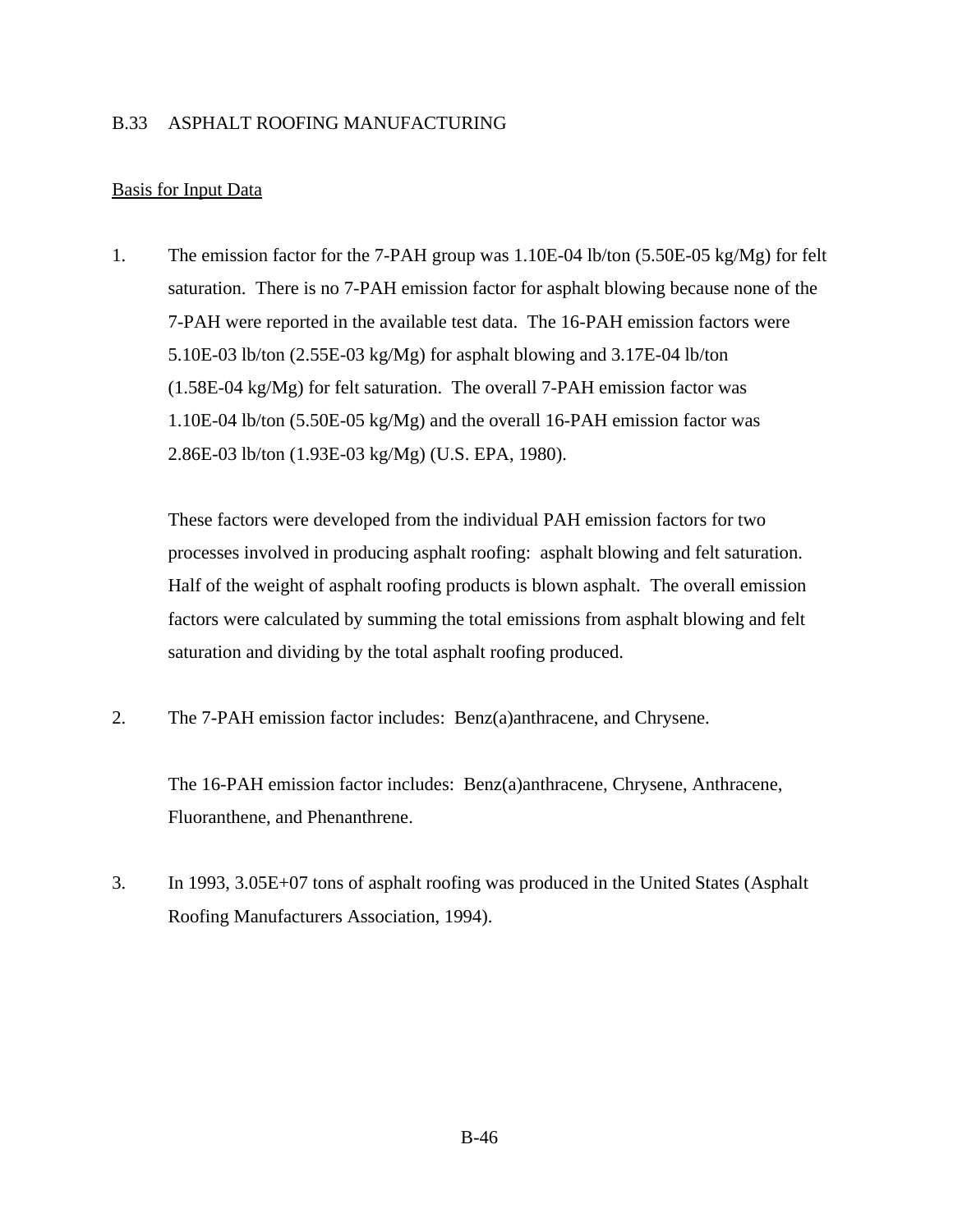# B.33 ASPHALT ROOFING MANUFACTURING (Continued)

# **Calculation**

## Asphalt Blowing

16-PAH Annual Emissions =  $5.10E-03$  lb/ton  $*$  1.52E+07 tons =  $7.75E+04$  lb  $= 38.8$  tons

## Felt Saturation

| 7-PAH Annual Emissions = $1.1E$ -04 lb/ton $*$ 3.05E+07 tons = 3360 lb |               |
|------------------------------------------------------------------------|---------------|
|                                                                        | $= 1.68$ tons |

16-PAH Annual Emissions =  $3.17E-04$  lb/ton  $*$  3.05E+07 tons = 9,670 lb  $= 4.83$  tons

## Total Emissions

| 7-PAH Total Annual Emission $1.68$ tons $+0$ tons | $= 1.68$ tons |
|---------------------------------------------------|---------------|
| 16-PAH Total Annual Emission $4.83 + 38.8$ tons   | $= 43.6$ tons |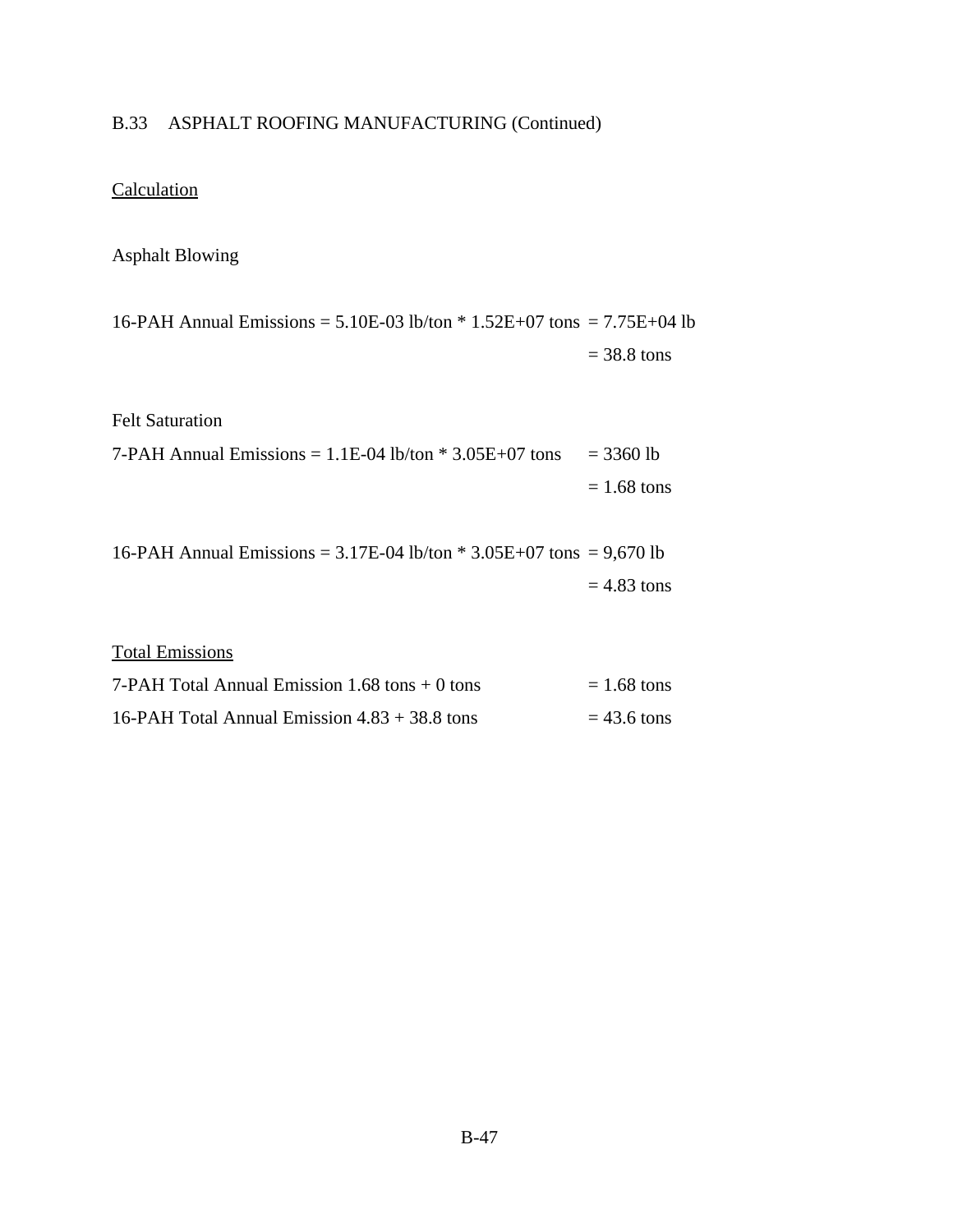#### B.34 ASPHALT HOT-MIX PRODUCTION

#### Basis for Input Data

- 1. The emission factor for the 7-PAH group was 3.90E-07 lb/ton (1.95E-07 kg/Mg) and the 16-PAH emission factor was 1.82E-04 lb/ton (9.10E-05 kg/Mg). These factors were developed from the individual PAH emission factors for natural gas- or propane-fired dryers, oil-fired dryers, natural gas-fired dryer with fabric filter and oil-fired dryer with fabric filter as reported in the POM L&E document (U.S. EPA, 1997).
- 2. The 7-PAH emission factor includes: Benz(a)anthracene, Benzo(a)pyrene, Benzo(b)fluoranthene, Benzo(k)fluoranthene, Chrysene, Dibenz(a,h)anthracene, and Indeno(1,2,3-cd)pyrene.

The 16-PAH emission factor includes: Benz(a)anthracene, Benzo(a)pyrene, Benzo(b)fluoranthene, Benzo(k)fluoranthene, Chrysene, Dibenz(a,h)anthracene, Indeno(1,2,3-cd)pyrene, Acenaphthene, Acenapthylene, Anthracene, Benzo(ghi)perylene, Fluoranthene, Fluorene, Naphthalene, Phenanthrene, and Pyrene.

3. In 1993, 4.80E+08 tons of hot-mix asphalt were produced in the United States (NAPA, 1993).

#### Calculation

 $7 - PAH$  Annual Emissions = 3.90E-07 lb/ton  $*$  4.80E+08 tons = 187 lbs  $= 0.094$  tons

16-PAH Annual Emissions =  $1.82E-04$  lb/ton  $*$  4.80E + 08 tons = 8.74E + 04 lbs  $= 43.7$  tons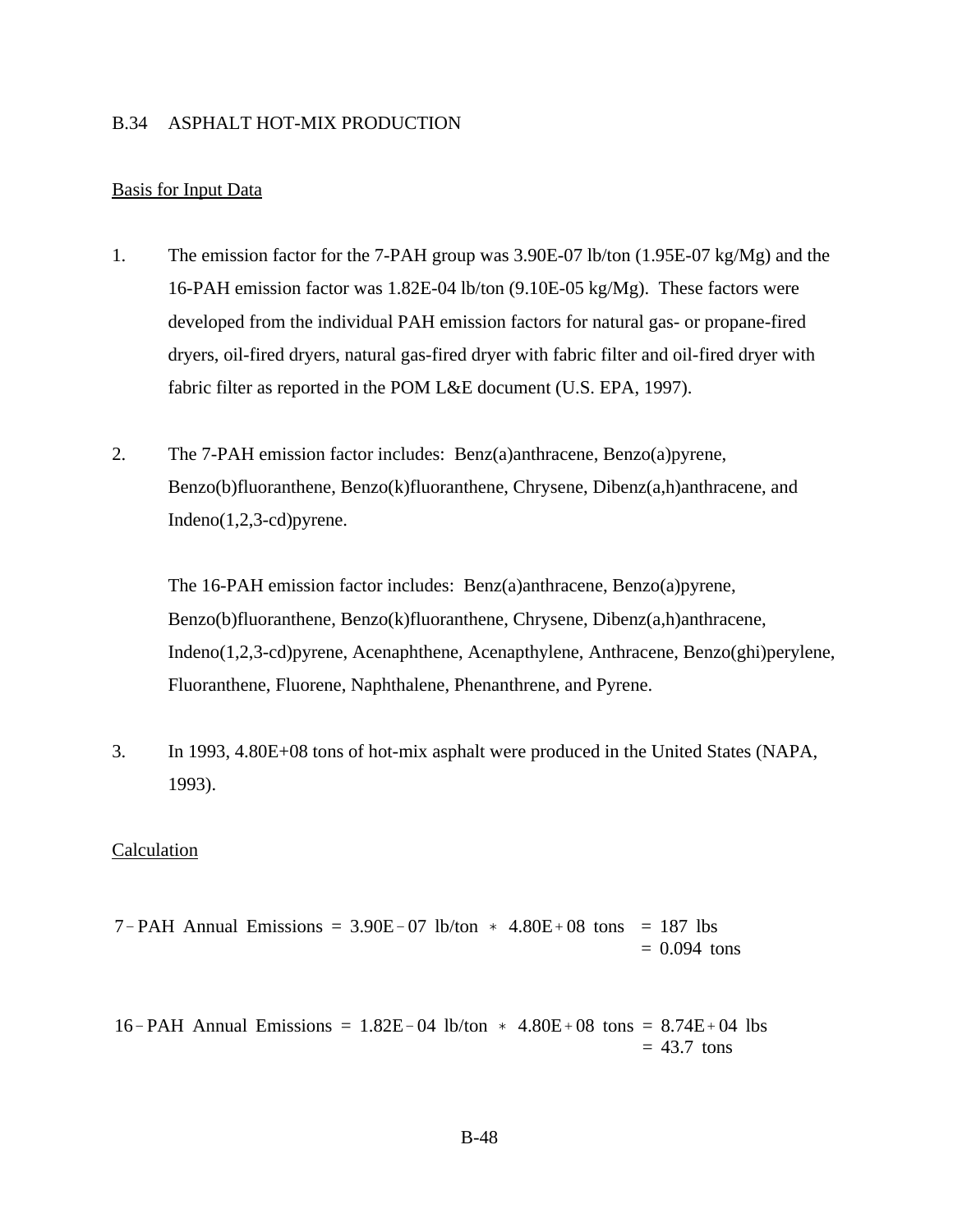#### B.35 COKE OVENS: CHARGING, DOOR, AND TOPSIDE LEAKS

#### Basis for Input Data

- 1. The emission factor for the 7-PAH group is 3.72E-03 lb/ton (1.86E-03 kg/Mg) and the 16-PAH emission factor is 2.79E-02 lb/ton (1.39E-02 kg/Mg). These factors were developed from the individual PAH emission factors for controlled oven charging, oven door, lid leaks, and offtake leaks as reported in EPA's AP-42 document (U.S. EPA, 1995b).
- 2. The 7-PAH emission factor includes: Benz(a)anthracene, Benzo(a)pyrene, Benzo(b)fluoranthene, Benzo(k)fluoranthene, Chrysene, Dibenz(a,h)anthracene, and Indeno(1,2,3-cd)pyrene.

The 16-PAH emission factor includes: Benz(a)anthracene, Benzo(a)pyrene, Benzo(b)fluoranthene, Benzo(k)fluoranthene, Chrysene, Dibenz(a,h)anthracene, Indeno(1,2,3-cd)pyrene, Acenaphthene, Acenapthylene, Anthracene, Benzo(ghi)perylene, Fluoranthene, Fluorene, Naphthalene, Phenanthrene, and Pyrene.

3. In 1990, 3.86E+07 tons of coal were charged to coke ovens in the United States (EIA, 1990).

#### Calculation

 $7 - PAH$  Annual Emissions =  $3.72E - 03$  lb/ton  $*$   $3.86E + 07$  tons = 143,592 lbs  $= 71.8$  tons 16-PAH Annual Emissions = 2.79E-02 lb/ton  $*$  3.86E+07 tons = 1,076,940 lbs  $= 538.5$  tons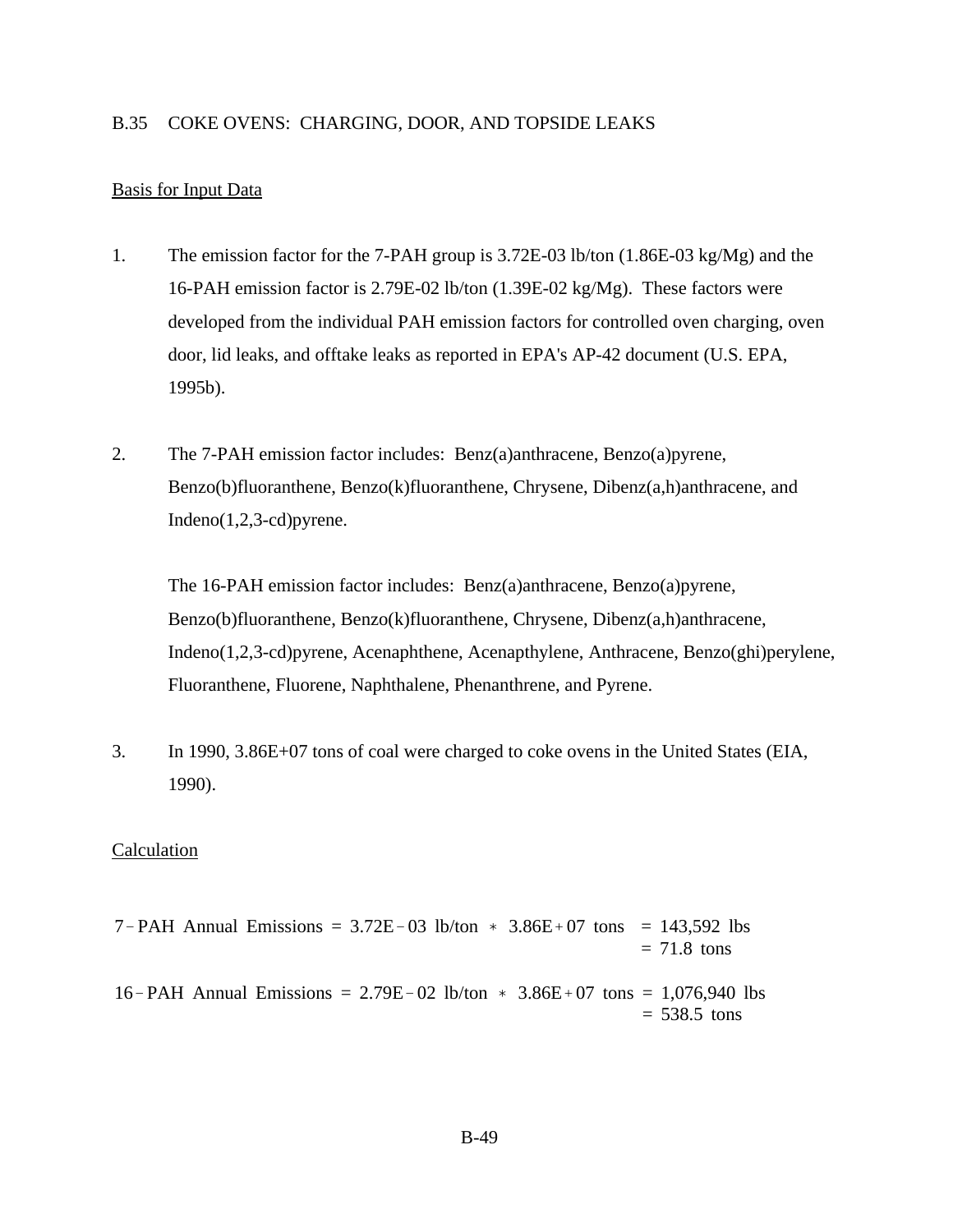## Basis for Input Data

- 1. The emission factors for the 7-PAH group and the 16-PAH group were derived from data reported in the U.S. Environmental Protection Agency Locating and Estimating Document for POM (U.S. EPA, 1997). The factors used in the  $112(c)(6)$  analysis were developed from the individual PAH emission factors for uncontrolled oven pushing, oven underfiring, and quenching. The individual PAH data were obtained from various source test reports for these sources. Most all of the data dated back to the 1980's and late 1970's.
- 2. Because of the scarcity of data for these sources types, the available factors were combined together and reported as one factor applicable to the group of sources as a whole. The factors used to estimate emissions for pushing, quenching, and battery stacks are:

7-PAH: 3.093E-03 lb/ton (1.55E-03kg/Mg) of coal charged 16-PAH: 0.053 lb/ton (0.026 kg/Mg) of coal charged

These factors were multiplied by the national activity data for 1990 to obtain national uncontrolled emissions.

3. The 7-PAH emission factor includes: Benz(a)anthracene, Benzo(a)pyrene, Benzo(b)fluoranthene, Benzo(k)fluoranthene, Chrysene, Diben(a,h)anthracene, and Indeno(1,2,3-cd)pyrene.

The 16-PAH emission factor includes: Benz(a)anthracene, Benzo(a)pyrene, Benzo(b)fluoranthene, Benzo(k)fluoranthene, Chrysene, Dibenz(a,h)anthracene,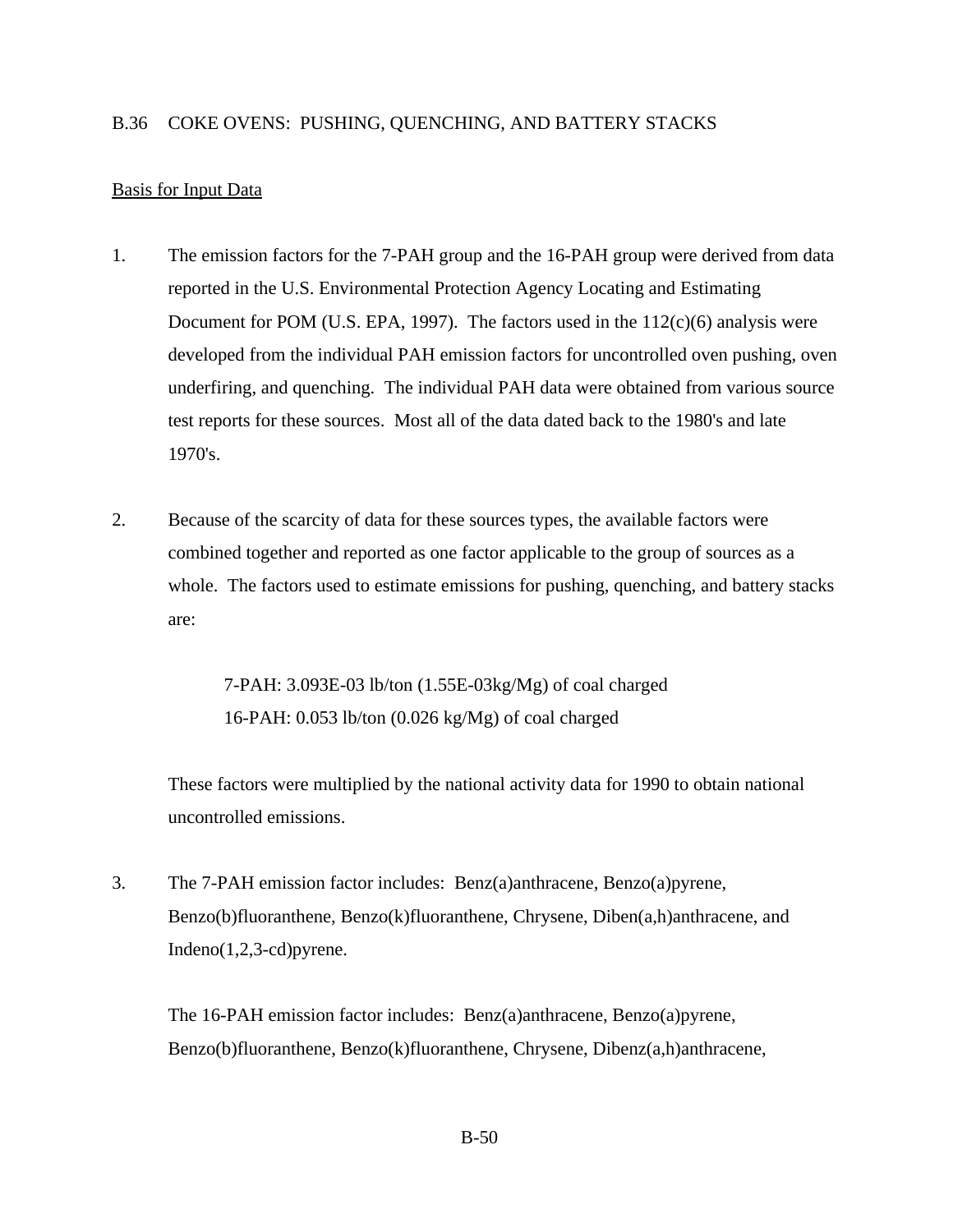#### B.36 COKE OVENS: PUSHING, QUENCHING, AND BATTERY STACKS (Continued)

Indeno(1,2,3-cd)pyrene, Acenaphthene, Acenaphthylene, Anthracene, Benzo(ghi)perylene, Fluoranthene, Fluorene, Naphthalene, Phenanthrene, and Pyrene.

- 4. The uncontrolled emission rate was adjusted for controls in place by using an overall control efficiency derived from available data. The control efficiency figure was derived by averaging data from Trenholm and Beck, 1978 and EPA's AP-42 document. The AP-42 data were obtained from the May, 1995 draft section on coke ovens which EPA felt was the most recent and reliable data available. Control efficiencies for these operations were back calculated from the uncontrolled and controlled emission factors reported in AP-42. Based on the engineering judgements of EPA specialists on coke ovens, a conservative control efficiency value was averaged from the AP-42 data to reflect the fact that the entire category is not well controlled for these sources. The average control efficiency value for these source types that was derived and used for this analysis is 49.5 percent control.
- 5. In 1990, 3.86E+07 tons of coal were charged to coke ovens in the United States (EIA, 1990).

#### Calculation

A. 7-PAH National Emissions (Uncontrolled)

 $= 0.00309$  lb/ton  $* 3.86E+07$  tons/yr  $= 119,274$  lb  $= 59.6$  tons/yr

7-PAH National Emissions (Controlled)

 $= 59.6$  tons/yr  $*(1-0.495) = 30.1$  tons/yr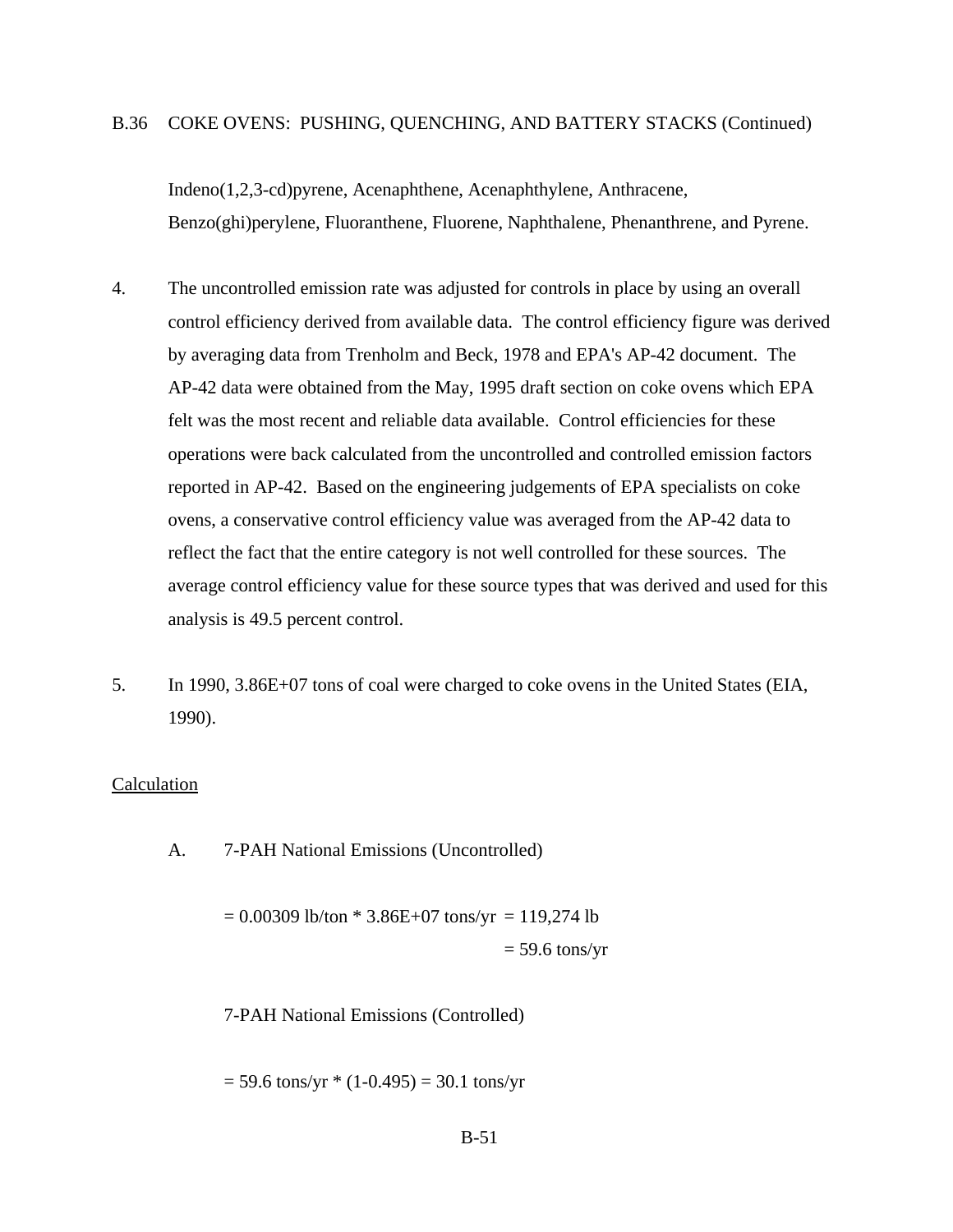# B.36 COKE OVENS: PUSHING, QUENCHING, AND BATTERY STACKS (Continued)

B. 16-PAH National Emissions (Uncontrolled)

 $= 0.053$  lb/ton \* 3.86E+07 tons/yr  $= 2,045,800$  lbs  $= 1,022.9$  tons/yr

16-PAH National Emissions (Controlled)

 $= 1,022.9$  tons/yr  $*(1-0.495) = 516.6$  tons/yr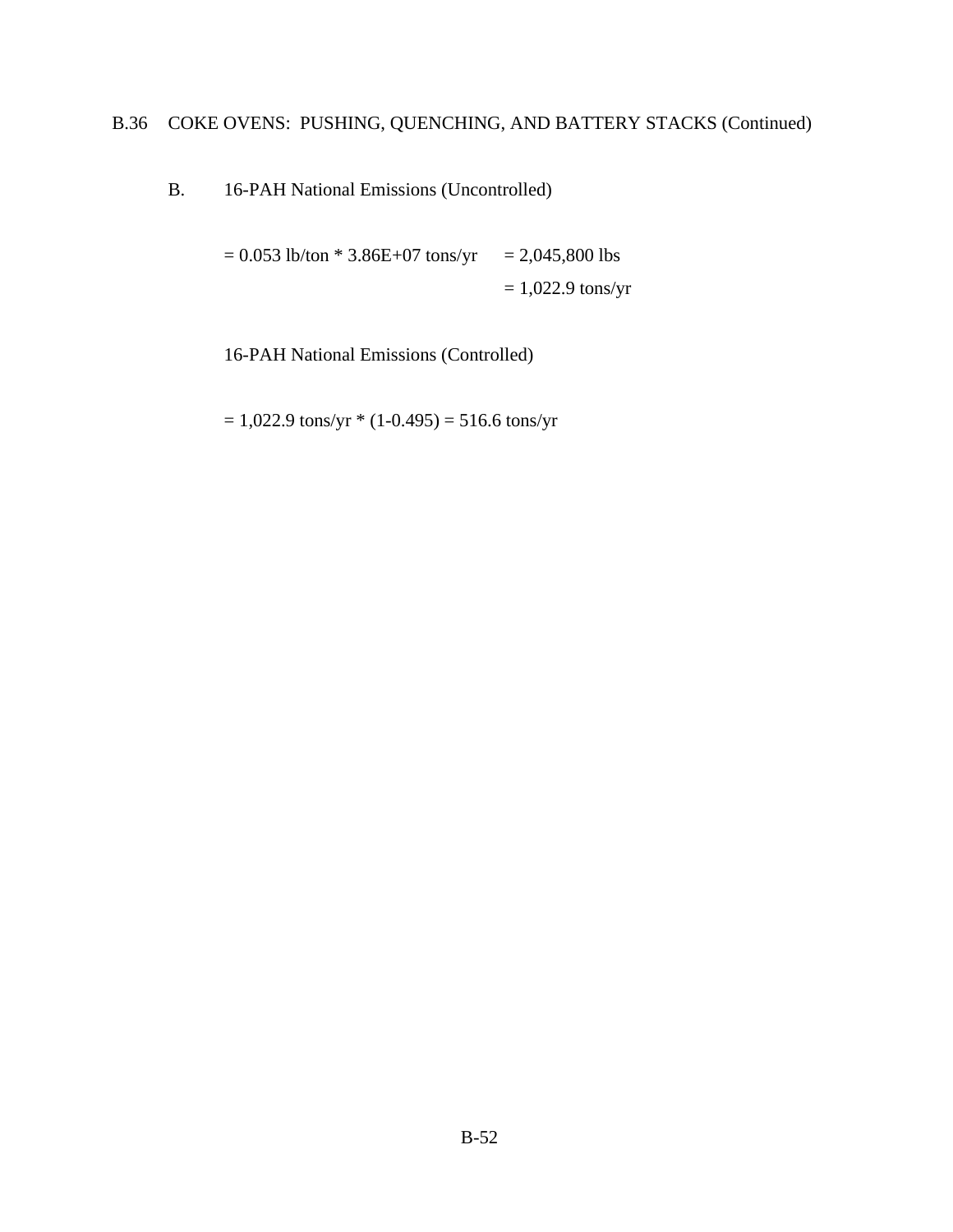## B.37 PORTLAND CEMENT MANUFACTURING

## Basis for Input Data

- 1. The emission factors used to estimate annual emissions for hazardous waste (HW) kilns and non-hazardous (NHW) waste kilns were developed from data presented in the POM Locating and Estimating document (U.S. EPA, 1997). These data include emissions of individual PAHs from HW and NHW kilns. The individual emissions were summed to develop 7-PAH and 16-PAH emission factors and all factors for HW kilns were averaged to produce overall averages for HW kilns. The same procedure was used for NHW kilns.
- 2. The activity data used to estimate annual emissions from NHW kilns were obtained from data and analyses developed as a part of the MACT development programs for Portland Cement Kilns (Heath, 1996a), (Heath, 1996b). These memorandums presented national baseline emission calculations for dioxins/furan from HW and NHW kilns. A value of 63.34 million tons of clinker per year was used to calculate emissions from NHW kilns. A value of 16,500,000 tons of clinker per year was used for HW kilns. This value was derived from multiple information provided by the industry (Hawkins, 1997; CKRC, 1996).

## Non-Hazardous Waste Kilns

1. The emission factor for the 7-PAH group was 8.21E-05 lb/ton (4.11E-05 kg/Mg) and the 16-PAH emission factor was 1.51E-03 lb/ton (7.55E-04 kg/Mg). These factors were developed from the individual PAH emission factors for a coal-fired precalciner dry process kiln, a coal-fired wet process kiln, a coal/coke-fired wet process kiln, and a coal/TDF-fired wet process kiln.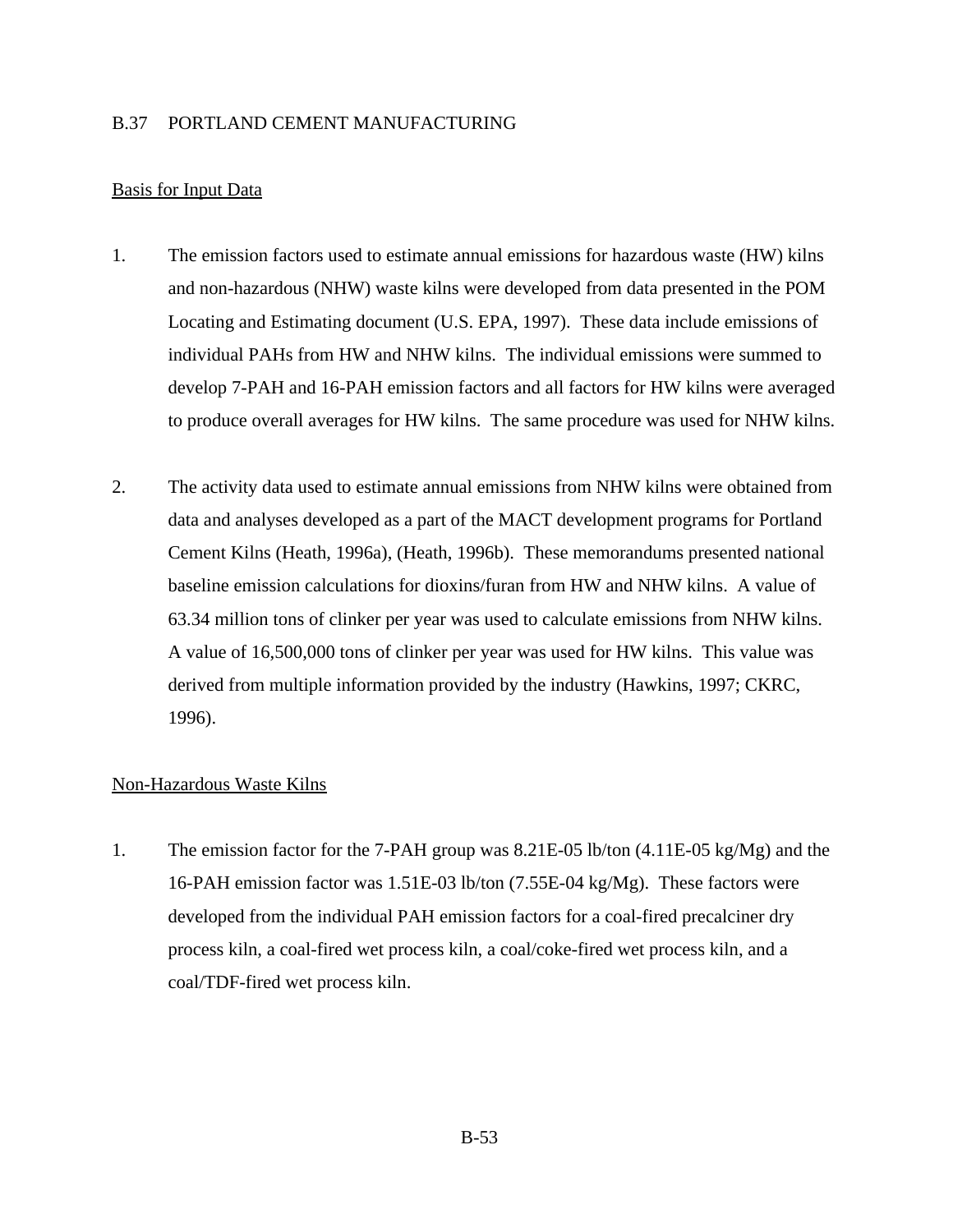## B.37 PORTLAND CEMENT MANUFACTURING (Continued)

2. The 7-PAH emission factor includes: Benz(a)anthracene, Benzo(a)pyrene, Benzo(b)fluoranthene, Benzo(k)fluoranthene, Chrysene, Dibenz(a,h)anthracene, and Indeno(1,2,3-cd)pyrene.

The 16-PAH emission factor includes: Benz(a)anthracene, Benzo(a)pyrene, Benzo(b)fluoranthene, Benzo(k)fluoranthene, Chrysene, Dibenz(a,h)anthracene, Indeno(1,2,3-cd)pyrene, Acenaphthene, Acenaphthylene, Anthracene, Benzo(ghi)perylene, Fluoranthene, Fluorene, Naphthalene, Phenanthrene, and Pyrene.

3. Calculations

7-PAH annual emissions =  $8.21E-05$  lb/ton  $*$  63.34E+06 tons =  $5,200$  lbs = 2.60 tons 16-PAH annual emissions = 1.51E-03 lb/ton \* 63.34E+06 tons = 95,643 lbs = 47.9 tons

#### Hazardous Waste Kilns

- 1. The emission factor for the 7-PAH group was 2.52E-04 lb/ton (1.26E-04 kg/Mg) and the 16-PAH emission factor was 1.53E-03 lb/ton (7.65E-04 kg/Mg). These factors were developed from the individual PAH emission factors for two coal/coke/hazardous waste-fired wet process kilns, a coal/hazardous waste-fired wet process kiln, a hazardous waste-fired wet process kiln, a gas/hazardous waste-fired wet process kiln, a coal/coke/hazardous waste-fired dry process kiln, and a coal/hazardous waste-fired dry process kiln.
- 2. The 7-PAH emission factor includes: Benz(a)anthracene, Benzo(a)pyrene, Benzo(b)fluoranthene, Chrysene, Dibenz(a,h)anthracene, and Indeno(1,2,3-cd)pyrene.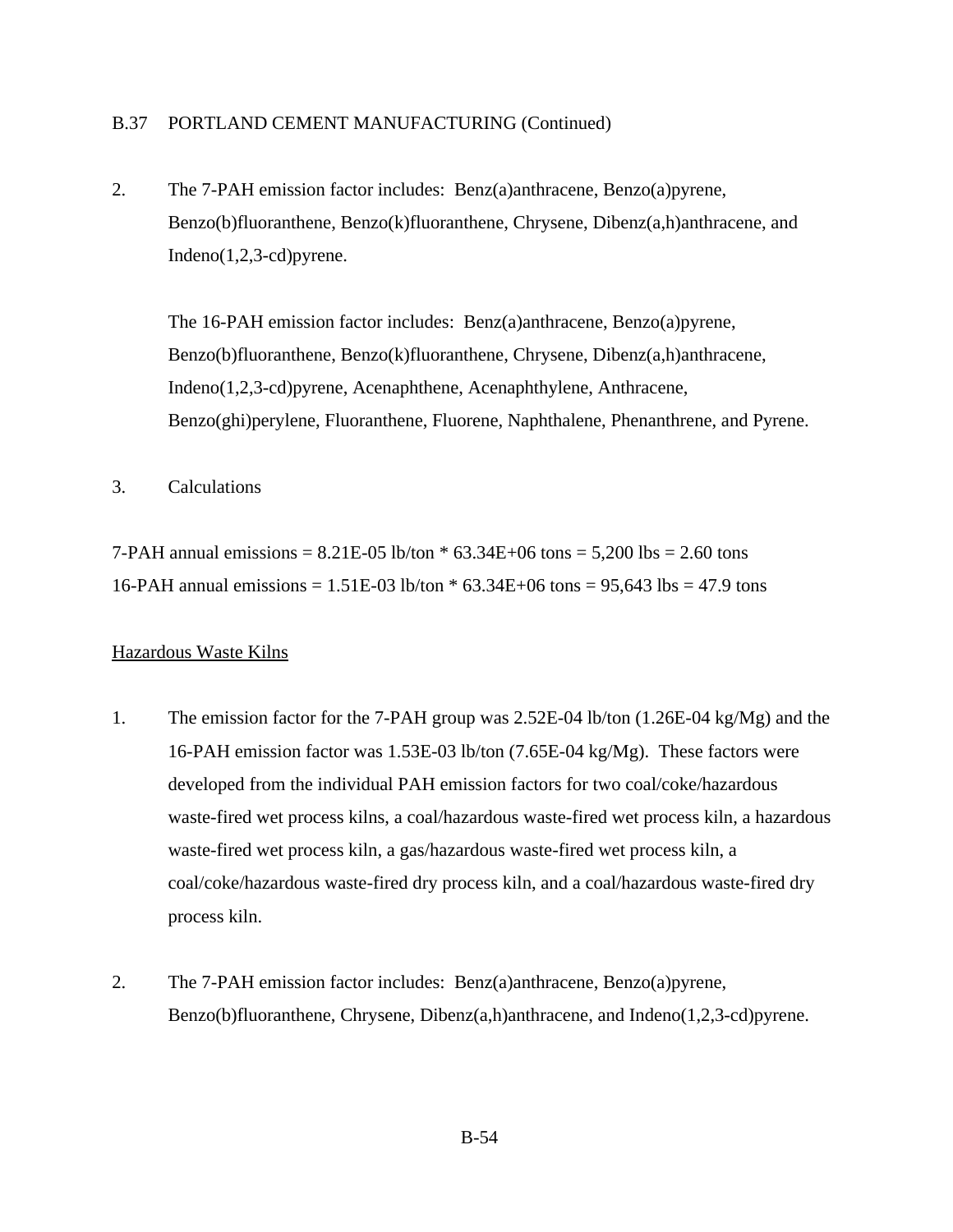## B.37 PORTLAND CEMENT MANUFACTURING (Continued)

The 16-PAH emission factor includes: Benz(a)anthracene, Benzo(a)pyrene, Benzo(b)fluoranthene, Chrysene, Dibenz(a,h)anthracene, and Indeno(1,2,3-cd)pyrene, Acenaphthene, Acenaphthylene, Anthracene, Benzo(ghi)perylene, Fluoranthene, Fluorene, Naphthalene, Phenanthrene, and Pyrene.

## 3. Calculations

7-PAH annual emissions = 2.52E-04 lb/ton \*16,500,000 tons = 4,158 lbs = 2.08 tons 16-PAH annual emissions = 1.53E-03 lb/ton \* 16,500,000 tons = 25,245 lbs = 12.6 tons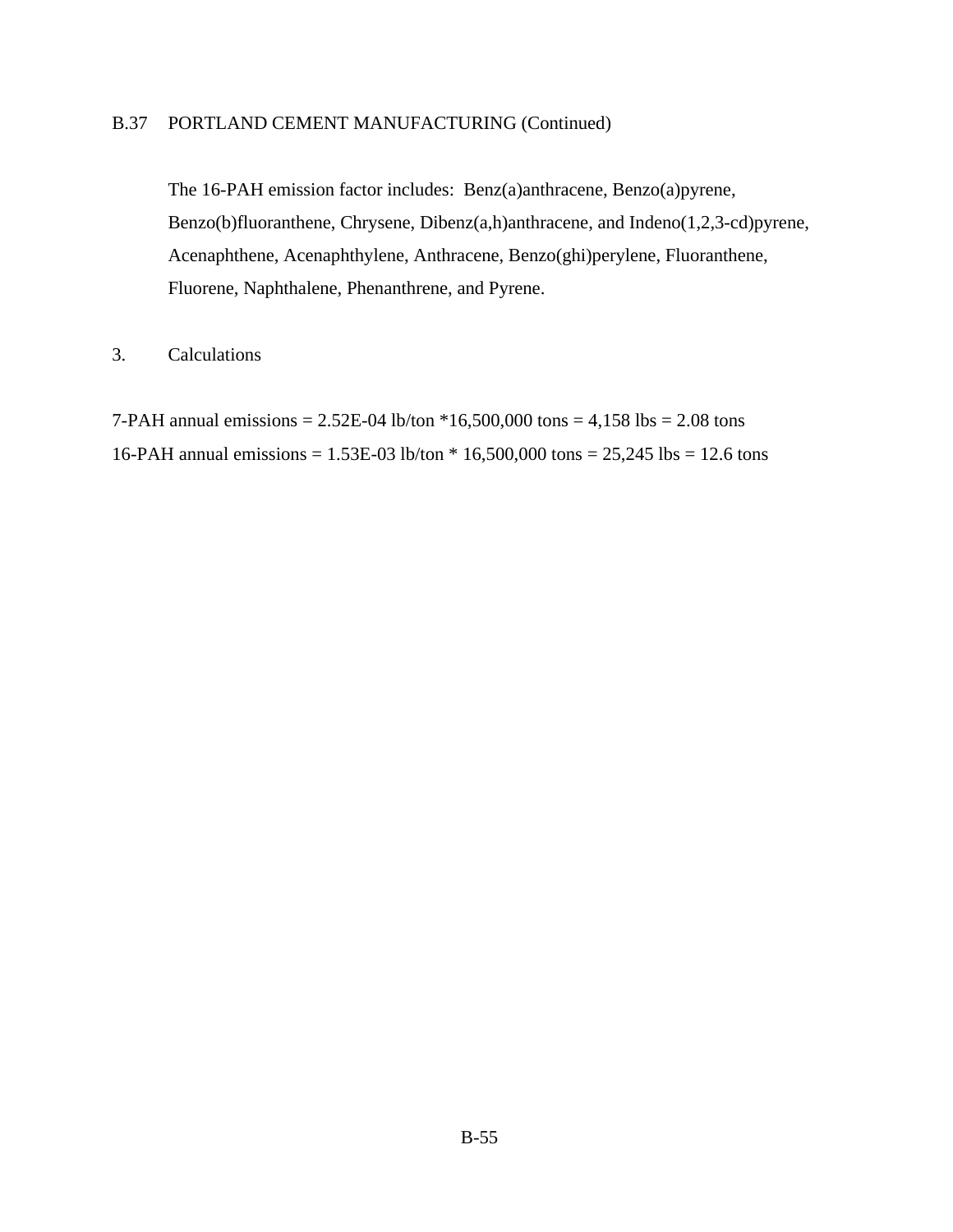## B.38 PULP AND PAPER--KRAFT RECOVERY BOILERS

## Basis for Input Data

1. Two general types of recovery boilers are used for this process, direct contact evaporators (DCE) and non-direct contact evaporators (NDCE). POM emission factor data were available from industry reports for both types of units; however, activity data were not found on a process-specific basis. Activity data were only found as a total for all boilers. 7-PAH and 16-PAH national emission estimates were calculated by determining an average emission factor across all boiler types and applying this factor to total boiler activity. The emission factor data used in the analysis and the PAH compounds represented in the estimate are shown below (NCASI, 1993).

| <b>PAH Specie</b>          | 7- or 16-PAH  | NDCE/<br>Dry Bottom ESP <sup>a</sup> | NDCE/<br><b>Wet Bottom</b><br>ESP/Scrubber <sup>a</sup> | DCE/<br><b>Wet Bottom</b><br>ESP/Scrubber <sup>a</sup> |
|----------------------------|---------------|--------------------------------------|---------------------------------------------------------|--------------------------------------------------------|
| Benz(a)anthracene          | 7-PAH, 16-PAH | 1.20E-05                             | 3.50E-06                                                | 9.60E-05                                               |
| $Benz(o)$ pyrene           | 7-PAH, 16-PAH | 2.60E-06                             | 3.50E-06                                                | 5.80E-06                                               |
| Benzo(b)fluoranthene       | 7-PAH, 16-PAH | 6.40E-06                             | 3.50E-06                                                | 2.90E-05                                               |
| Benzo(k)fluoranthene       | 7-PAH, 16-PAH |                                      | 3.50E-06                                                | 8.00E-06                                               |
| Chrysene                   | 7-PAH, 16-PAH | 6.50E-05                             | 3.50E-06                                                | 3.90E-05                                               |
| Dibenz(a,h)anthracene      | 7-PAH, 16-PAH | 6.00E-06                             | 3.50E-06                                                | 6.80E-06                                               |
| Indeno $(1,2,3$ -cd)pyrene | 7-PAH, 16-PAH | 6.00E-06                             | 3.50E-06                                                | 4.20E-06                                               |
| Acenaphthene               | $16$ -PAH     | 5.00E-06                             | 3.50E-06                                                | 1.60E-05                                               |
| Acenaphthylene             | $16$ -PAH     |                                      | 1.30E-05                                                | 2.60E-03                                               |
| Anthracene                 | 16-PAH        |                                      | 3.50E-06                                                | 4.00E-04                                               |
| Benzo(ghi)perylene         | $16$ -PAH     | 7.90E-06                             | 3.50E-06                                                | 1.20E-05                                               |
| Fluoranthene               | $16$ -PAH     |                                      | 1.90E-05                                                | 6.90E-04                                               |
| Fluorene                   | 16-PAH        |                                      | 3.50E-06                                                | 2.10E-04                                               |
| Naphthalene                | 16-PAH        |                                      | 6.40E-04                                                | 3.20E-02                                               |
| Phenanthrene               | $16$ -PAH     |                                      | 9.50E-06                                                | 5.60E-03                                               |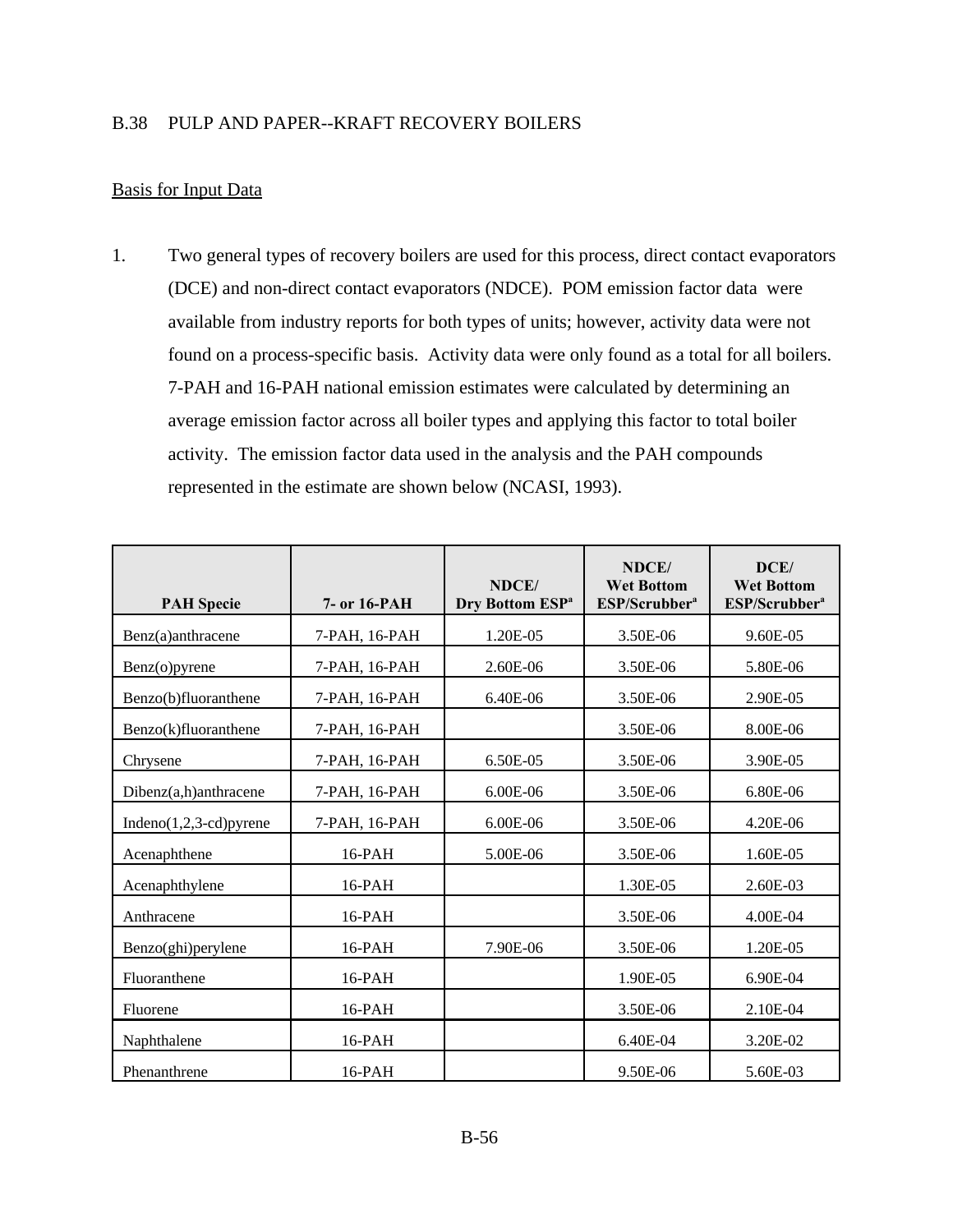| B.38 PULP AND PAPER--KRAFT RECOVERY BOILERS (Continued) |  |
|---------------------------------------------------------|--|
|                                                         |  |

| Pyrene                                  | 16-PAH   | 1.00E-04 | 1.10E-05 | 3.30E-04 |
|-----------------------------------------|----------|----------|----------|----------|
|                                         |          |          |          |          |
| SUM of 7-PAH EF <sup>b</sup>            |          | 8.80E-05 | 2.45E-05 | 1.89E-04 |
| $\mathop{\rm SUM}$ of 16-PAH $\rm EF^c$ |          | 2.01E-04 | 8.17E-04 | 4.20E-02 |
|                                         |          |          |          |          |
| NCDE Average EF                         |          |          |          |          |
| 7-PAH EF                                | 5.63E-05 |          |          |          |
| 16-PAH EF                               | 5.09E-04 |          |          |          |
|                                         |          |          |          |          |
| DCE EF                                  |          |          |          |          |
| 7-PAH EF                                | 1.89E-04 |          |          |          |
| 16-PAH EF                               | 4.20E-02 |          |          |          |
|                                         |          |          |          |          |
| Overall Average EF <sup>d</sup>         |          |          |          |          |
| 7-PAH EF                                | 1.23E-04 |          |          |          |
| 16-PAH EF                               | 2.13E-02 |          |          |          |

<sup>a</sup> All emission factor data are in units of lb emissions/ton air dried pulp.

<sup>b</sup> This row represents the sum of 7-PAH emission factors.

c This row represents the sum of 16-PAH emission factors.

<sup>d</sup> Overall average of the NDCE and DCE average emission factors.

NDCE = Non-direct Contact Evaporator

DCE = Direct Contact Evaporator

- 2. The individual emission factor data for 7- and 16-PAH were totaled to produce a sum of 7-PAH and a sum of 16-PAH emission factor. The two sets NCDE factors were then averaged together to produce an average factor for NCDE units. The NCDE average factor was then averaged together with the DCE factor to produce the overall factor used to calculate a national emissions estimate.
- 3. The overall average emission factors were applied to an annual activity level for recovery boilers of 6.10E+07 tons of air-dried pulp in the United States (U.S. EPA, 1993b).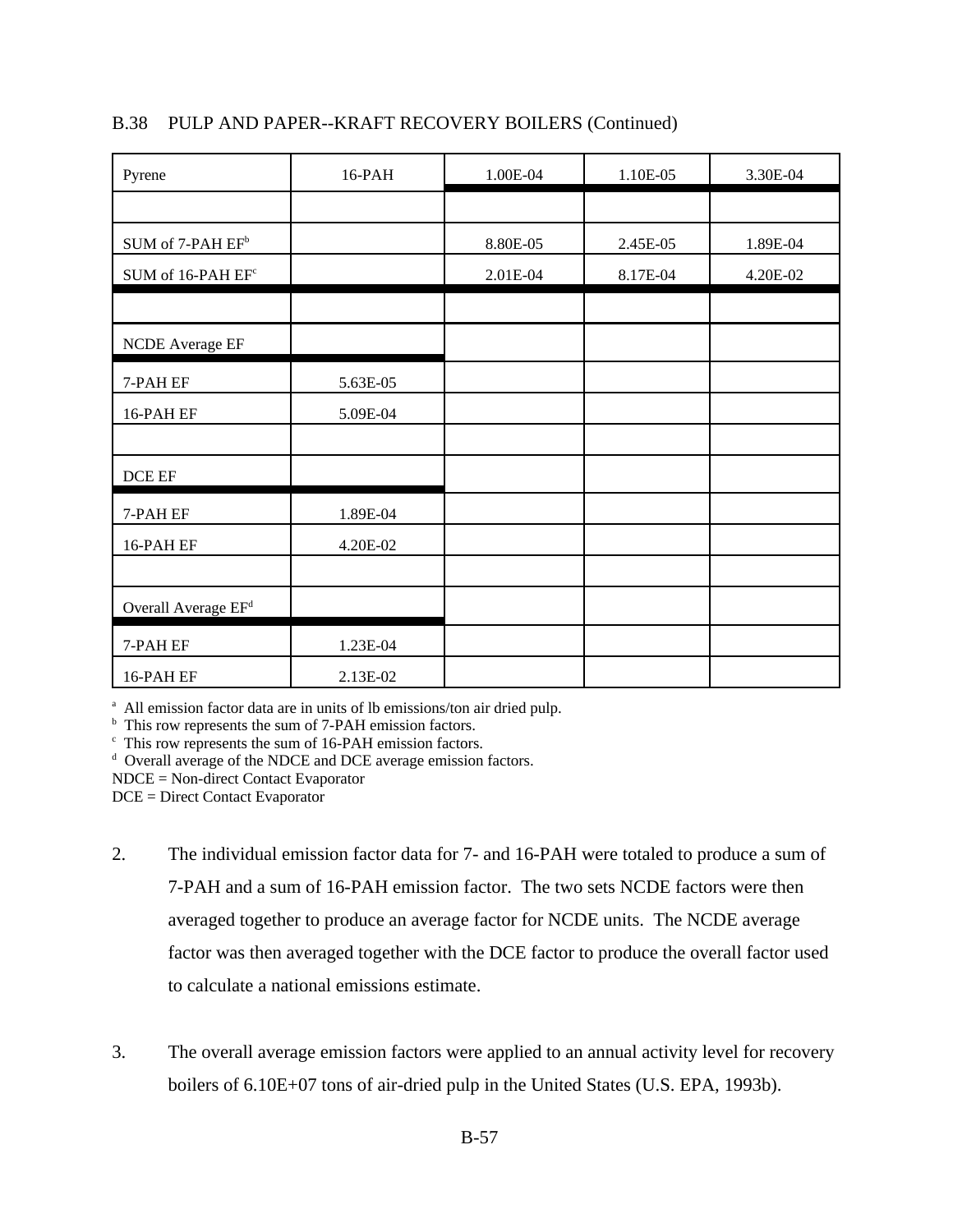# B.38 PULP AND PAPER--KRAFT RECOVERY BOILERS (Continued) **Calculation**

7-PAH Annual Emission =  $1.23E-04$  lb/ton pulp  $* 6.10E+07$  tons pulp = 7,474 pounds = 3.74 tons/yr

16-PAH Annual Emission = 2.13E-02 lb/ton pulp  $*$  6.10E+07 tons pulp = 1,297,943 pounds = 649 tons/yr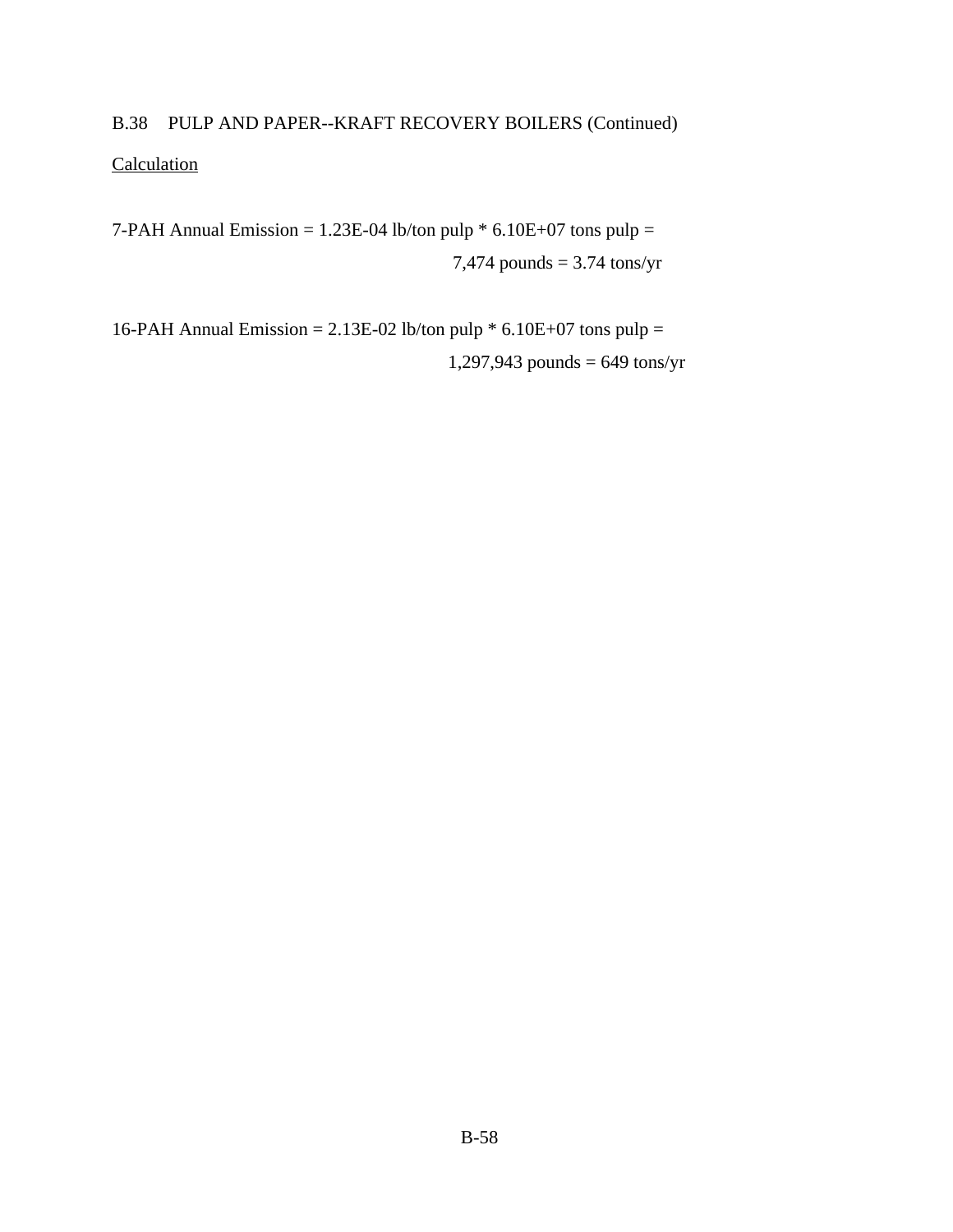### B.39 PULP AND PAPER--LIME KILNS

## Basis for Input Data

- 1. The emission factor for 7-PAH was 3.30E-06 lb/MMBtu (1.42E-06 g/MJ) and the 16-PAH emission factor was 2.46E-03 lb/MMBtu (1.06E-03 g/MJ). These factors was developed from the individual PAH emission factors for two natural gas-fired lime kilns. Both kilns were controlled with scrubbers as reported in the POM L&E document (U.S. EPA, 1997). It was assumed that there are 550 CaO per ton pulp, 8 MMBtu per ton lime product, and 90 percent lime availability, i.e., 0.9 ton CaO per ton lime product.
- 2. The 7-PAH emission factor includes: Benz(a)anthracene, Benzo(b)fluoranthene, Benzo(k)fluoranthene, and Chrysene.

The 16-PAH emission factor includes: Benz(a)anthracene, Benzo(b)fluoranthene, Benzo(k)fluoranthene, Chrysene, Anthracene, Fluoranthene, Naphthalene, Phenanthrene, and Pyrene.

3. In 1990, the energy consumed in pulp and paper lime kilns in the United States was 1.49E+08 MMBtu (U.S. EPA, 1993b).

#### Calculation

7-PAH Annual Emission =  $3.30E$ -06 lb/MMBtu  $*$  1.49E+08 MMBtu = 492 lb  $= 0.246$  tons

16-PAH Annual Emission = 2.46E-03 lb/MMBtu \* 1.49E+08 MMBtu = 3.67E+05 lb  $= 183$  tons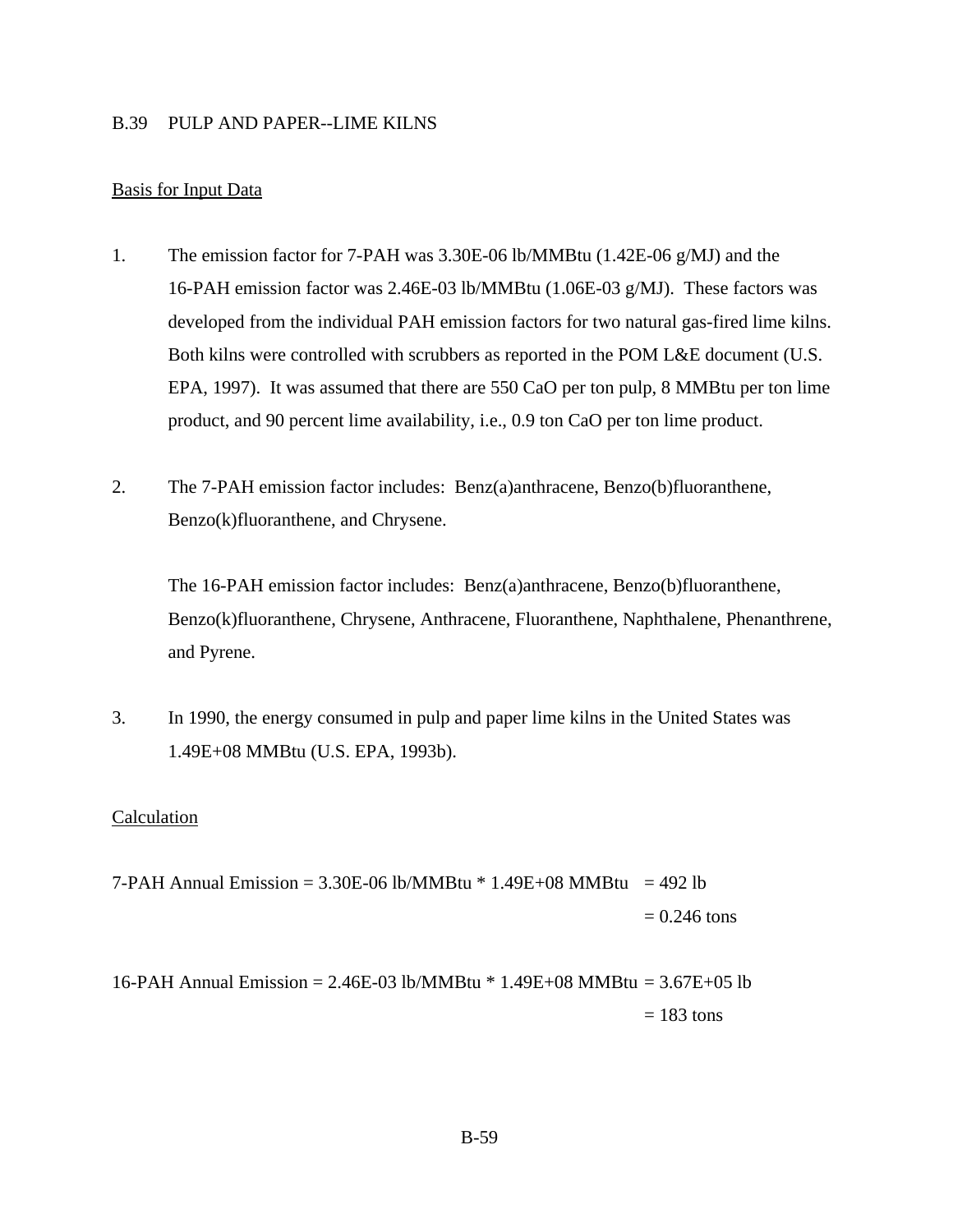## B.40 SULFITE RECOVERY FURNACES

## Basis for Input Data

1. There is no 7-PAH emission factor developed for this source because none of the 7-PAH's were reported in the available test data.

The 16-PAH emission factor was 4.30E-03 lb/ADTP (2.15E-03 kg/Mg). This factor was developed from the individual PAH emission factors for ammonia-based sulfite recovery furnace as reported in the POM L&E document (U.S. EPA, 1997).

- 2. The 16-PAH emission factor includes: Naphthalene.
- 3. In 1993, 2.87E+06 tons of pulp were produced in the United States (U.S. EPA, 1993b).

## **Calculation**

16-PAH Annual Emission = 4.30E-03 lb/ADTP  $*$  2.87E+06 tons = 1.23E+04 lb  $= 6.17$  tons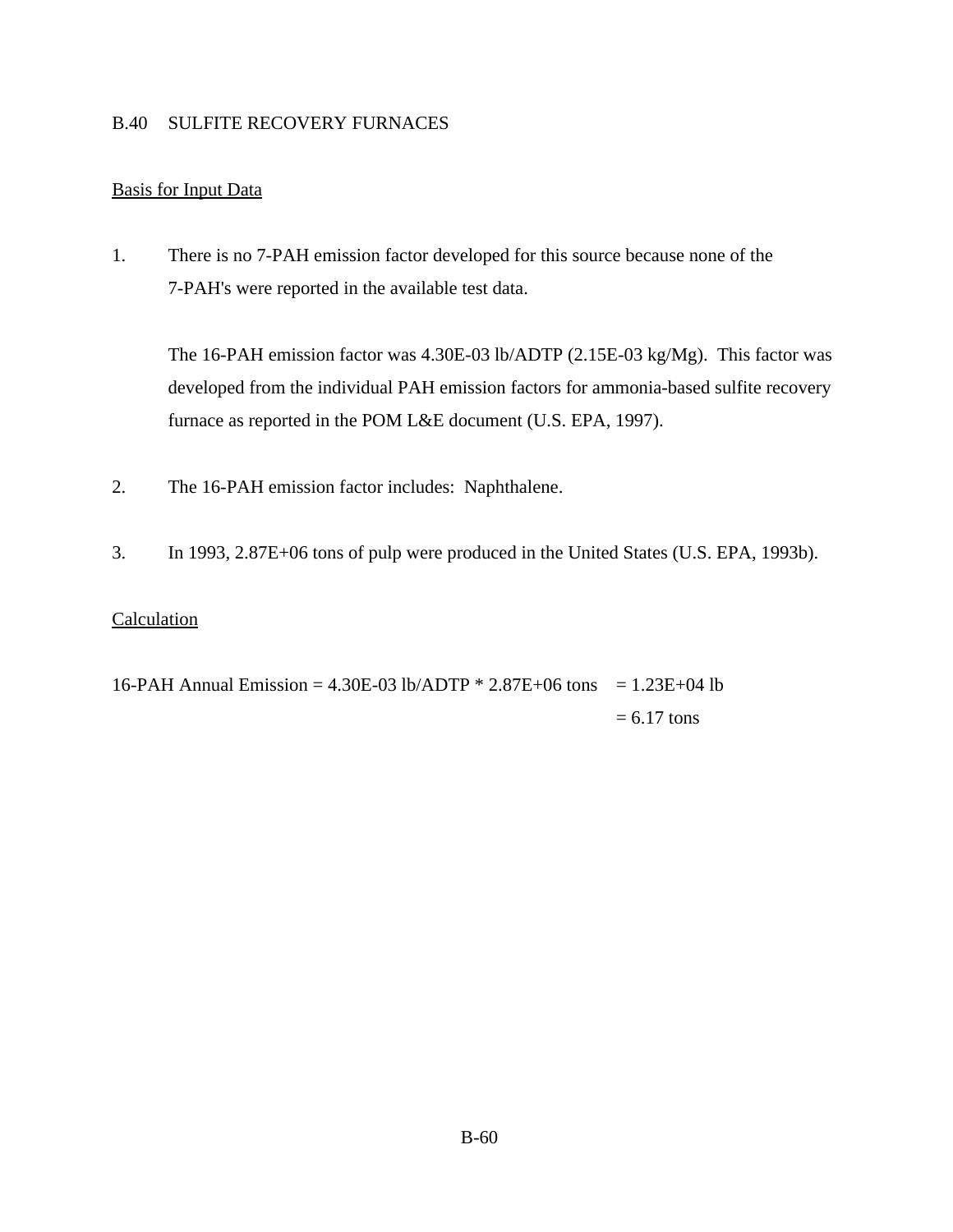## B.41 WILDFIRES AND PRESCRIBED BURNING

## Basis for Input Data

- 1. The emission factor for the 7-PAH group was 0.020 lb/ton (0.010 kg/Mg) and the 16-PAH emission factor was 0.053 lb/ton (0.027 kg/Mg). These factors were developed from the individual PAH emission factors for wildfire and prescribed burning of pine needles, agricultural fields temperate and bared forest and sugar cane as they are reported in the POM L&E document (U.S. EPA, 1997).
- 2. The 7-PAH emission factor includes: Benz(a)anthracene, Benzo(a)pyrene, Benzo(b)fluoranthene, Benzo(k)fluoranthene, Chrysene, and Indeno(1,2,3-cd)pyrene.

The 16-PAH emission factor includes: Benz(a)anthracene, Benzo(a)pyrene, Benzo(b)fluoranthene, Benzo(k)fluoranthene, Chrysene, Indeno(1,2,3-cd)pyrene, Anthracene, Benzo(ghi)perylene, Fluoranthene, Phenanthrene, and Pyrene.

3. In 1990, 9.50E+07 tons of biomass were burned in the United States (Peterson and Ward, 1993; U.S. Forest Service, 1993).

## Calculations

- 7-PAH Annual Emissions  $0.020$  lb/ton  $*$  9.50E+07 tons = 1.93E+06 lbs  $= 964$  tons
- 16-PAH Annual Emissions 0.053 lb/ton  $*$  9.50E+07 tons = 5.07E+06 lbs  $= 2,540$  tons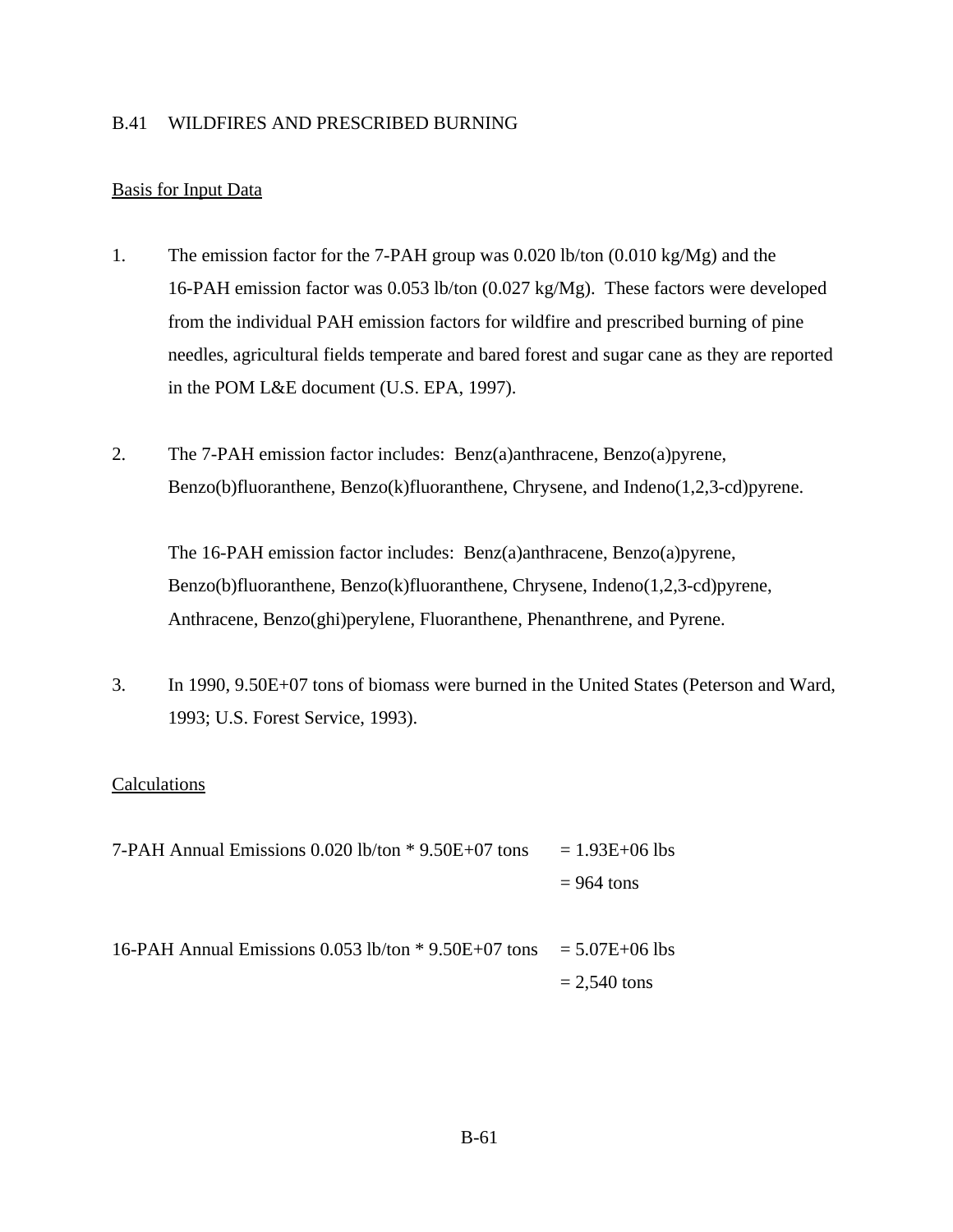#### B.42 OPEN BURNING OF SCRAP TIRES

## Basis for Input Data

- 1. The emission factor for the 7-PAH was 1,400 lb/1,000 tons of tire (0.70 kg/Mg) and the 16-PAH emission factor was 7,850 lb/1,000 tons of tire (3.93 kg/Mg). These factors were developed from the individual PAH emission factors from simulation of open burning of chunk and shredded scrap tires as they are reported in the POM L&E document (U.S. EPA, 1997).
- 2. The 7-PAH emission factor includes: Benz(a)anthracene, Benzo(a)pyrene, Benzo(b)fluoranthene, Benzo(k)fluoranthene, Chrysene, Dibenz(a,h)anthracene, and Indeno(1,2,3-cd)pyrene.

The 16-PAH emission factor includes: Benz(a)anthracene, Benzo(a)pyrene, Benzo(b)fluoranthene, Benzo(k)fluoranthene, Chrysene, Dibenz(a,h)anthracene, Indeno(1,2,3-cd)pyrene, Acenaphthene, Acenapthylene, Anthracene, Benzo(ghi)perylene, Fluoranthene, Fluorene, Naphthalene, Phenanthrene, and Pyrene.

3. Approximately 7.5 million tires burn each year in landfills and illegal dumps in the United States. This estimate is the average of the range of 5 to 10 million tires, which were estimated to have burned in landfills and illegal dumps based on input from the Center for Fire Safety Studies at the Worcester Polytechnic Institute (Barnett, 1997). Assuming the average weight of a tire to be 20 pounds, the following activity level for scrap tire burning can be computed.

> 7,500,000 tires x 20 lbs/tire = 1.5E+08 lbs 1.5E+08 lbs x 1 ton/2,000 lbs =  $75,000$  tons of tires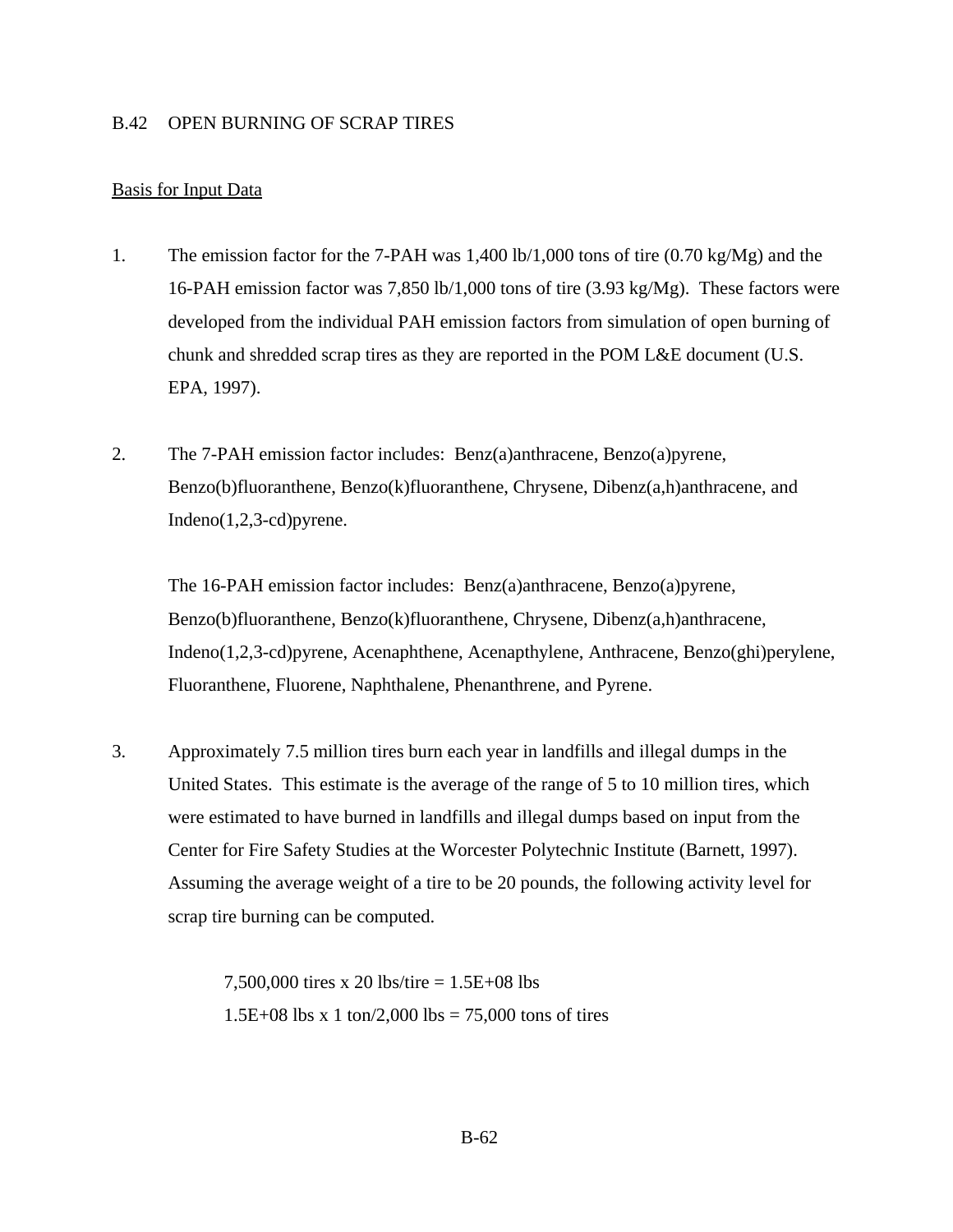# B.42 OPEN BURNING OF SCRAP TIRES (Continued)

# **Calculation**

| 7-PAH Annual Emissions = $1,400$ lb/1,000 tons $*$ 75,000 tons | $= 1.05E + 05$ lbs |
|----------------------------------------------------------------|--------------------|
|                                                                | $=$ 52.5 tons      |
| 16-PAH Annual Emissions = 7,850 lb/1,000 tons $*$ 75,000 tons  | $= 5.89E + 05$ lbs |
|                                                                | $= 294$ tons       |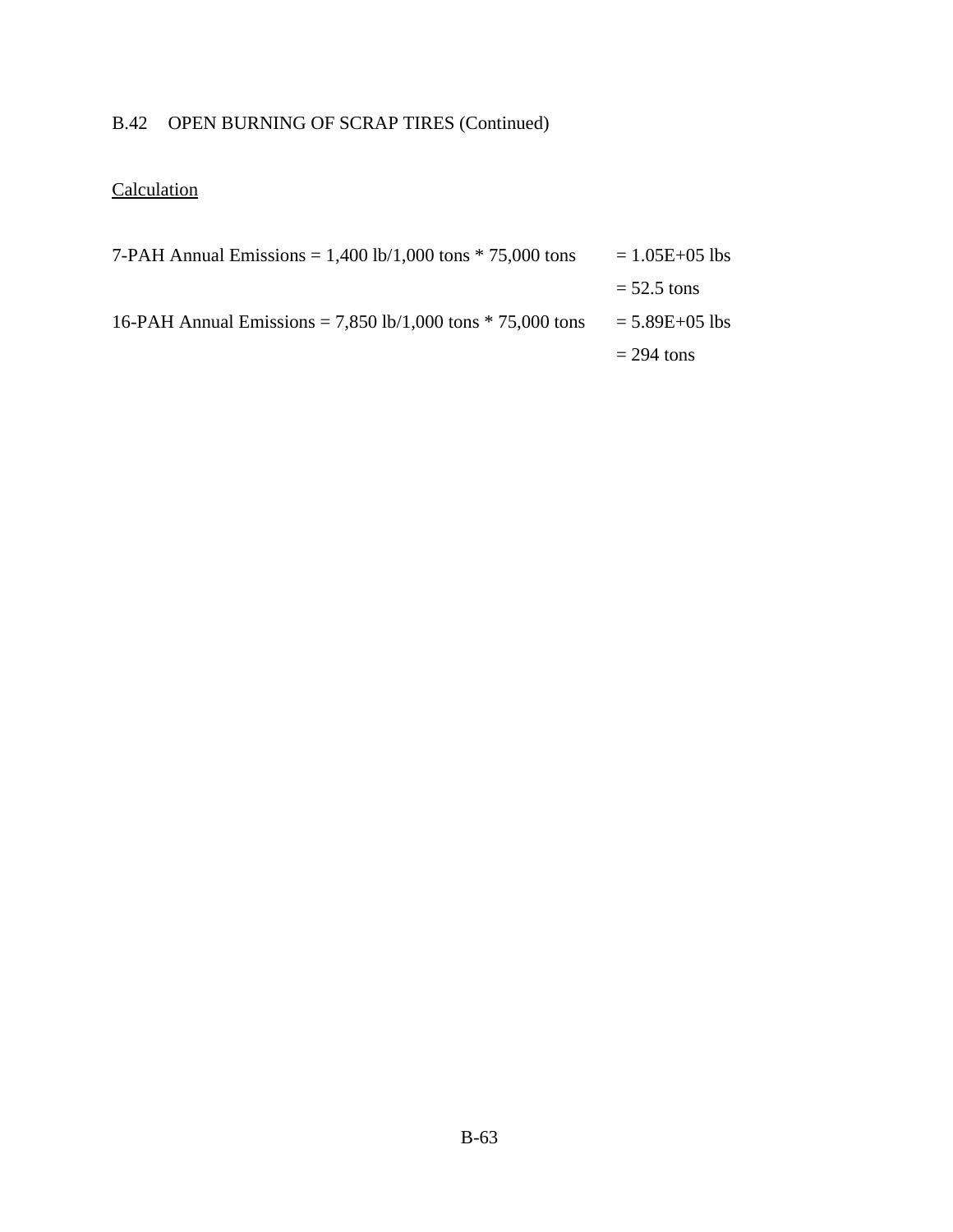#### B.43 MOBILE SOURCES--ONROAD VEHICLES

#### Basis for Input Data

- 1. The emission factors for 7-PAH and the 16-PAH emission factors are provided in Table A-22a (of Appendix A). These factors were developed from the individual PAH emission factors for specific vehicle types. Fleet-wide emission factors were developed taking into consideration areas with and without inspection and maintenance programs.
- 2. The 7-PAH emission factor includes: Benz(a)anthracene, Benzo(a)pyrene, Chrysene, and Indeno(1,2,3-cd)pyrene.

The 16-PAH emission factor includes: Benz(a)anthracene, Benzo(a)pyrene, Chrysene, Indeno(1,2,3-cd)pyrene, Anthracene, Benzo(ghi)perylene, Fluoranthene, Phenanthrene, and Pyrene.

3. In 1990, 2,147 billion vehicle miles were traveled in the United States (U.S. Department of Transportation, 1990).

#### **Calculation**

7-PAH Annual Emission =  $14.52 \mu g/mile * 2,147$  billion miles = 31.16 Mg  $= 34.35$  tons

16-PAH Annual Emission =  $32.085 \mu g/mile * 2,147$  billion miles = 68.88 Mg  $= 75.93$  tons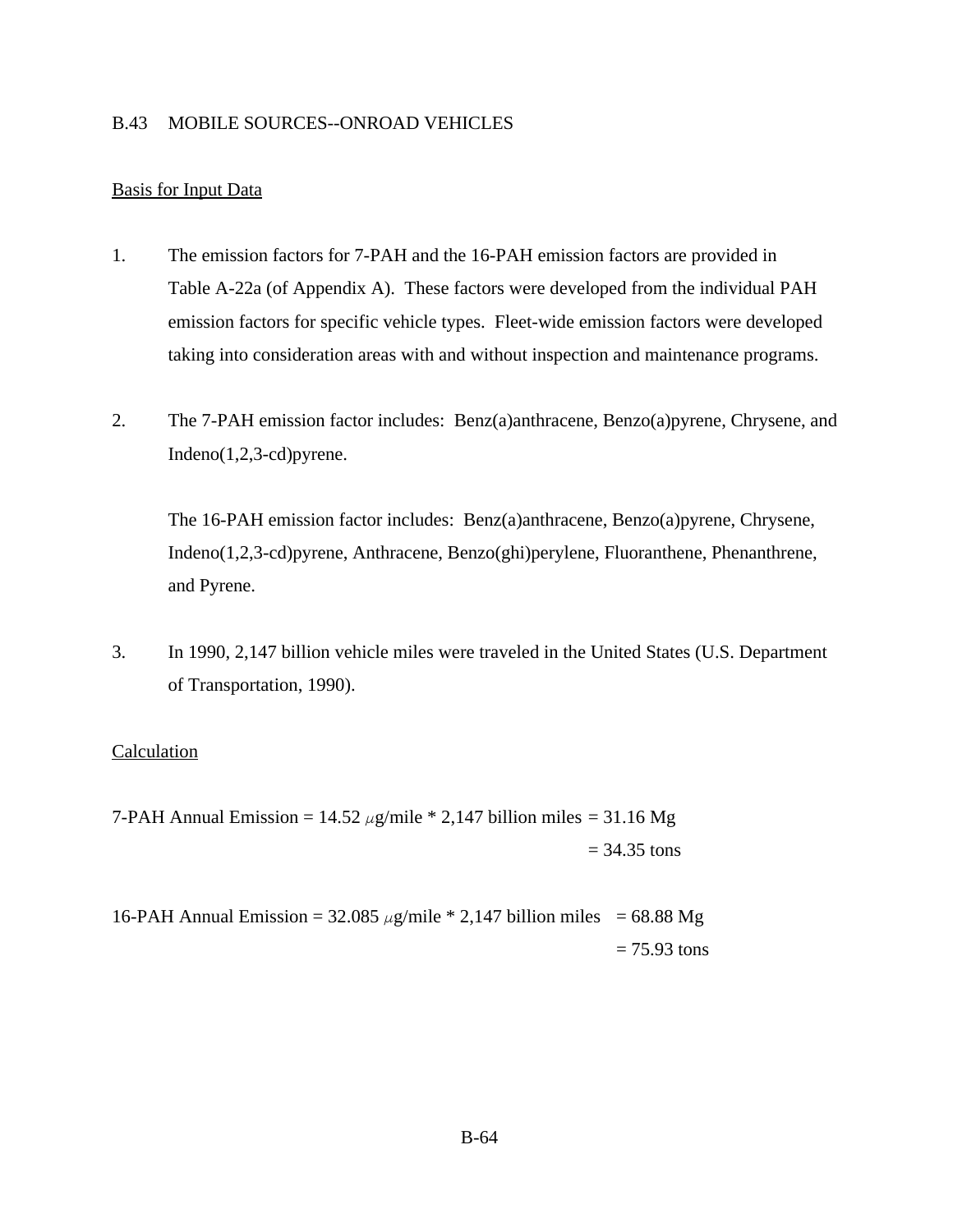#### B.44 MOBILE SOURCES--AIRCRAFT

#### Basis for Input Data

The procedures used for all emission estimation calculations for aircraft were specified by EPA's Office of Mobile Sources (OMS).

#### Commercial Aircraft

For Commercial Aircraft, landing and take-off (LTO) data from Table 7 of Airport Activity Statistics of Certified Route Air Carriers (U.S. DOT, 1994a) were applied to Version 2.1 of the FAA Aircraft Engine Emission Database to estimate total hydrocarbon emissions (see Table below).

Note that the FAA Aircraft Engine Emission Database did not have all aircraft models and in some cases models were included in the database but no engine information was associated with a given model. Such that for the 87 aircraft models that were used in the commercial aircraft fleet in 1990, emission estimates could be calculated for only 40 aircraft models. Relative to LTO cycles, emissions for 76.13 percent of LTOs could be calculated. To compensate for the missing engine data, the hydrocarbon (HC) estimate provided in the spreadsheet below was adjusted by using a ratio of total national 1990 LTOs noted in FAA's Airport Activity Statistics of Certified Route Air Carriers (U.S. DOT, 1994a) and the actual total used in the FAA Aircraft engine Emission database.

26,856 tons of HC x (6,641,681 Total 1990 LTOs/5,056,281 LTOs used in FAA database) =  $35,277$  tons of HC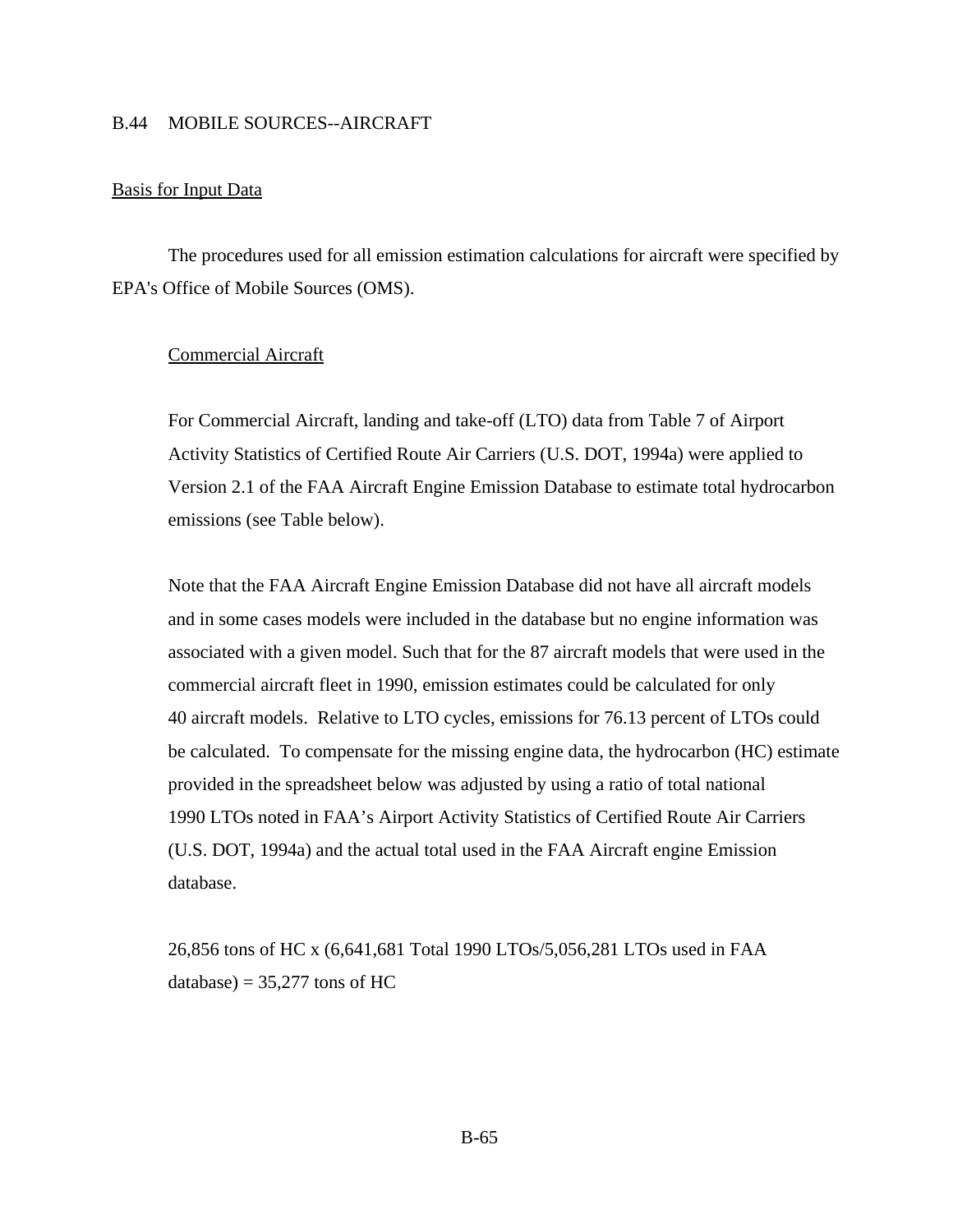|                       |                       |                     | Number        | Time In Mode<br>(Minutes) |      |          |           |          | <b>HC</b>   |                    |
|-----------------------|-----------------------|---------------------|---------------|---------------------------|------|----------|-----------|----------|-------------|--------------------|
| <b>Aircraft Model</b> | Aircraft Manufacturer | <b>Engine Model</b> | of<br>Engines | Engine<br>Manufacturer    | Idle | Take-off | Climb-out | Approach | <b>LTOs</b> | Emissions<br>(lbs) |
| A300-600              | <b>AIRBUS</b>         | CF6-80C2A5 (RE      | 200%          | <b>I</b> GE               | 26   | 0.70     | 2.20      | 4.00     | 10,874      | 142,188            |
| A310-200              | <b>AIRBUS</b>         | PW4X52 PHASE 3      | 200%          | P&W                       | 26   | 0.70     | 2.20      | 4.00     | 2.470       | 20,848             |
| A310-300              | <b>AIRBUS</b>         | CF6-80A3            | 200%          | <b>GE</b>                 | 26   | 0.70     | 2.20      | 4.00     | 15,290      | 111,859            |
| A320-200              | <b>AIRBUS</b>         | CFM56-5-A1          | 200%          | <b>CFMI</b>               | 26   | 0.70     | 2.20      | 4.00     | 11.628      | 14,615             |
| BAE 146-100           | <b>BAE</b>            | ALF 502R-5          | 400%          | <b>TEX LYC</b>            | 26   | 0.70     | 2.20      | 4.00     | 14,185      | 43,958             |
| BAE 146-200           | <b>BAE</b>            | ALF 502R-5          | 400%          | <b>TEX LYC</b>            | 26   | 0.70     | 2.20      | 4.00     | 72,534      | 224,779            |
| BAE 146-300           | <b>BAE</b>            | ALF 502R-5          | 400%          | <b>TEX LYC</b>            | 26   | 0.70     | 2.20      | 4.00     | 31,271      | 96,907             |
| B727-100              | <b>BOEING</b>         | JT8D-7,7A & 7B      | 300%          | P&W                       | 26   | 0.70     | 2.20      | 4.00     | 167,978     | 922,030            |
| B727-100(CARG)        | <b>BOEING</b>         | JT8D-7B             | 300%          | P&W                       | 26   | 0.70     | 2.20      | 4.00     | 57,273      | 876,837            |
| B727-200              | <b>BOEING</b>         | JT8D-15 (R.E.C      | 300%          | <b>P&amp;W</b>            | 26   | 0.70     | 2.20      | 4.00     | 1,210,878   | 3,430,497          |
| B727-200(CARG)        | <b>BOEING</b>         | JT8D-17A            | 300%          | P&W                       | 26   | 0.70     | 2.20      | 4.00     | 23,455      | 239,289            |
| B737-100              | <b>BOEING</b>         | JT8D-17             | 200%          | P&W                       | 26   | 0.70     | 2.20      | 4.00     | 798,460     | 9,314,135          |
| B737-200 (CARG)       | <b>BOEING</b>         | JT8D-17             | 200%          | P&W                       | 26   | 0.70     | 2.20      | 4.00     | 96,530      | 1,126,034          |
| B737-300              | <b>BOEING</b>         | CFM56-3-B1          | 200%          | <b>CFMI</b>               | 26   | 0.70     | 2.20      | 4.00     | 771,658     | 1,421,723          |
| B737-400              | <b>BOEING</b>         | CFM56-3C-1          | 200%          | <b>CFMI</b>               | 26   | 0.70     | 2.20      | 4.00     | 78,429      | 99,185             |
| B737-500              | <b>BOEING</b>         | CFM56-3-B1          | 200%          | <b>CFMI</b>               | 26   | 0.70     | 2.20      | 4.00     | 18,544      | 34,166             |
| B747                  | <b>BOEING</b>         | PW4X62 PHASE 3      | 400%          | P&W                       | 26   | 0.70     | 2.20      | 4.00     | 32,307      | 339,524            |
| B747-200              | <b>BOEING</b>         | JT9D-59A            | 400%          | P&W                       | 26   | 0.70     | 2.20      | 4.00     | 13,071      | 525,486            |
| B747-400              | <b>BOEING</b>         | CF6-80C2B1 (DE      | 400%          | <b>GE</b>                 | 26   | 0.70     | 2.20      | 4.00     | 2,436       | 63,445             |
| B747F (CARG)          | <b>BOEING</b>         | JT9D-7F (MOD V      | 400%          | P&W                       | 26   | 0.70     | 2.20      | 4.00     | 3,963       | 316,436            |
| B747-SP               | <b>BOEING</b>         | RB211-524B          | 400%          |                           | 26   | 0.70     | 2.20      | 4.00     | 2,192       | 434,021            |
| B757-200              | <b>BOEING</b>         | PW2037              | 200%          | P&W                       | 26   | 0.70     | 2.20      | 4.00     | 233,763     | 546,765            |
| B757-200(CARG)        | <b>BOEING</b>         | RB211-535E4         | 200%          | <b>RR</b>                 | 26   | 0.70     | 2.20      | 4.00     | 571         | 773                |
| B767-200              | <b>BOEING</b>         | JT9D-7R4E1          | 200%          | P&W                       | 26   | 0.70     | 2.20      | 4.00     | 75,934      | 149,616            |
| B767-300              | <b>BOEING</b>         | PW4060              | 200%          | P&W                       | 26   | 0.70     | 2.20      | 4.00     | 33,859      | 88,765             |
| F100                  | <b>FOKKER</b>         | TAY MK 650-15       | 200%          | <b>RR</b>                 | 26   | 0.70     | 2.20      | 4.00     | 34,259      | 108,258            |
| L-1011-500            | <b>OCKHEED</b>        | RB211-524B SER      | 300%          |                           | 26   | 0.70     | 2.20      | 4.00     | 3,712       | 22,919             |
| L-1011-100            | <b>LOCKHEED</b>       | RB211-22B (REV      | 300%          | <b>RR</b>                 | 26   | 0.70     | 2.20      | 4.00     | 71,108      | 11,594,019         |
| DC10-10               | MCDONNELL DOUG        | CF6-50C             | 300%          | <b>GE</b>                 | 26   | 0.70     | 2.20      | 4.00     | 116,813     | 6,178,905          |
| DC10-30               | MCDONNELL DOUG        | CF6-50C             | 300%          | <b>I</b> GE               | 26   | 0.70     | 2.20      | 4.00     | 22,412      | 1,185,498          |
| DC10-40               | MCDONNELL DOUG        | JT9D-20             | 300%          | P&W                       | 26   | 0.70     | 2.20      | 4.00     | 18,938      | 1,516,582          |

DC8-61 MCDONNELL DOUG JT3D-3B 400% P&W 26 0.70 2.20 4.00 4.00 461 99,041

# B.44 MOBILE SOURCES--AIRCRAFT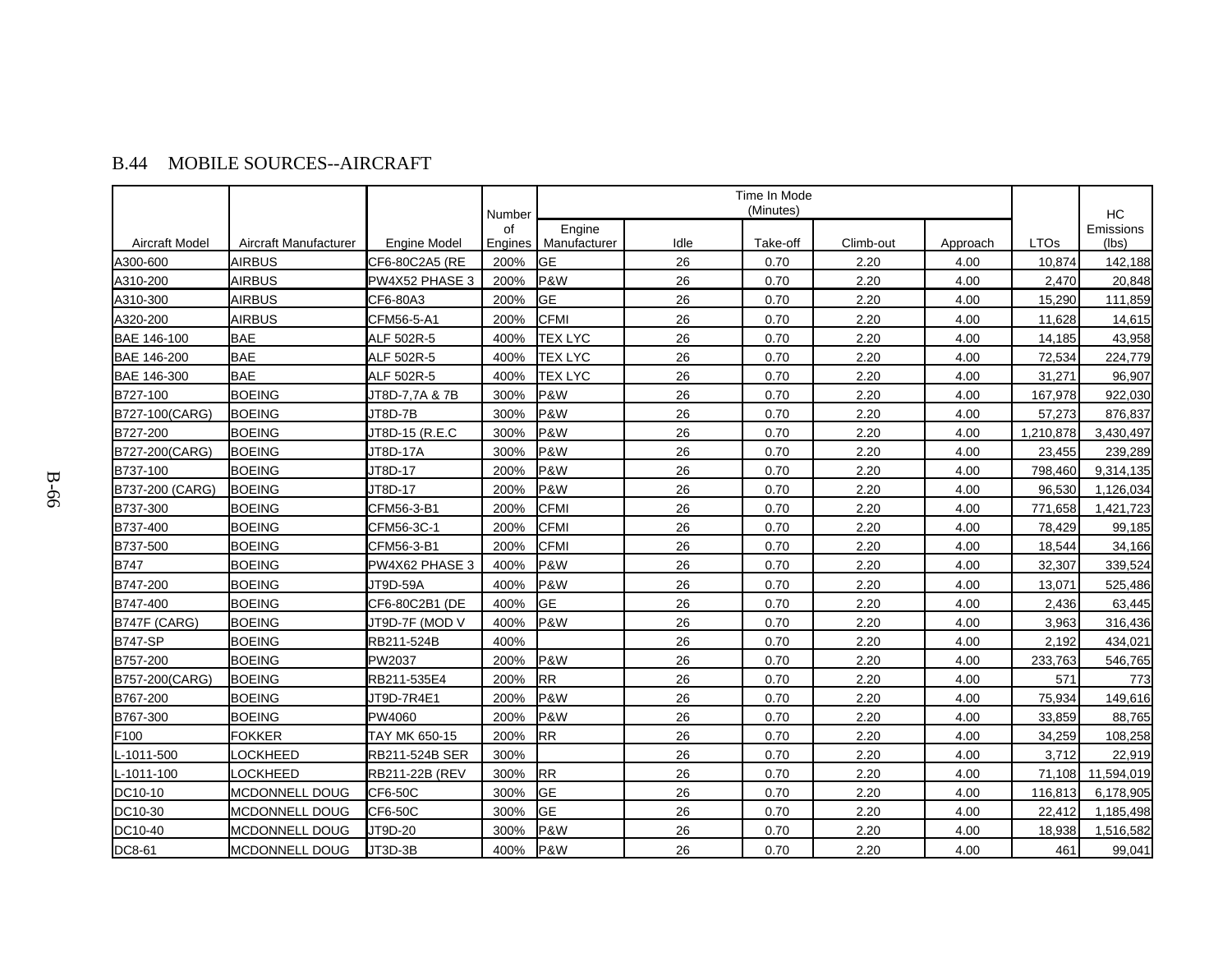|                              |                       |                     | Number        |                        | Time In Mode<br>(Minutes) |          |           |          | HC          |                    |
|------------------------------|-----------------------|---------------------|---------------|------------------------|---------------------------|----------|-----------|----------|-------------|--------------------|
| <b>Aircraft Model</b>        | Aircraft Manufacturer | <b>Engine Model</b> | οf<br>Engines | Engine<br>Manufacturer | Idle                      | Take-off | Climb-out | Approach | <b>LTOs</b> | Emissions<br>(lbs) |
| DC8-62                       | <b>MCDONNELL DOUG</b> | $JT3D-3B$           | 400%          | <b>P&amp;W</b>         | 26                        | 0.70     | 2.20      | 4.00     | ,295        | 278,217            |
| DC8-62 (CARG)                | <b>MCDONNELL DOUG</b> | JT3D-7              | 400%          | P&W                    | 26                        | 0.70     | 2.20      | 4.00     | 1,432       | 312,675            |
| DC8-63F (CARG)               | <b>MCDONNELL DOUG</b> | JT3D-7              | 400%          | P&W                    | 26                        | 0.70     | 2.20      | 4.00     | 1,713       | 374,031            |
| DC9-10                       | <b>MCDONNELL DOUG</b> | JT8D-7 (OLD CO      | 200%          | P&W                    | 26                        | 0.70     | 2.20      | 4.00     | 107,937     | 1,101,662          |
| <b>DC9-15F</b>               | <b>MCDONNELL DOUG</b> | JT8D-7B             | 200%          | P&W                    | 26                        | 0.70     | 2.20      | 4.00     | 22,278      | 227,381            |
| DC9-30                       | <b>MCDONNELL DOUG</b> | JT8D-17             | 200%          | P&W                    | 26                        | 0.70     | 2.20      | 4.00     | 722,285     | 8,425,544          |
| DC9-40                       | <b>MCDONNELL DOUG</b> | JT8D-15 (R.E.C      | 200%          | P&W                    | 26                        | 0.70     | 2.20      | 4.00     | 7,256       | 13,704             |
| DC9-50                       | <b>MCDONNELL DOUG</b> | JT8D-17             | 200%          | P&W                    | 26                        | 0.70     | 2.20      | 4.00     | 144,829     | 1,689,448          |
| Total                        |                       |                     |               |                        |                           |          |           |          | 5,056,281   | 53,711,765         |
| <b>Conversion to</b><br>Tons |                       |                     |               |                        |                           |          |           | 26,856   |             |                    |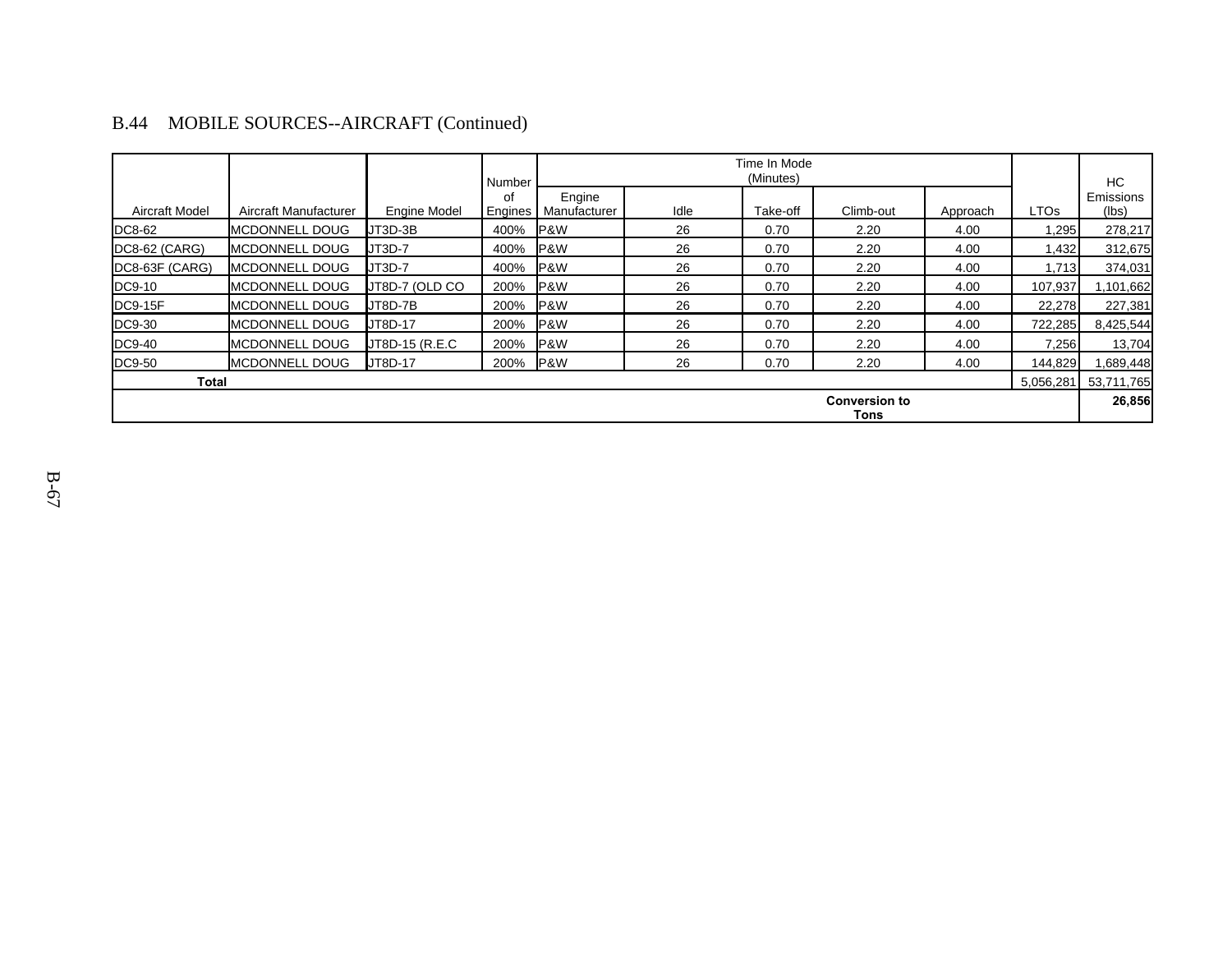A correction factor from Procedures for Emission Inventory Preparation Volume IV: Mobile Sources (U.S. EPA, 1992b), was applied to the commercial aircraft hydrocarbon emission estimate to obtain a VOC estimate:

35,277 tons of HC x 1.0947 VOC/HC = 38,618 tons of VOC

The VOC estimate was speciated for 7-PAH and 16-PAH using speciation profiles from a memo from Rich Cook U.S. EPA/OMS to Anne Pope EPA/OAQPS (Cook, 1997).

38,618 tons of VOC x 1.049 x  $10^{-6}$  7-PAH/VOC= 0.04 tons 7-PAH 38,618 tons of VOC x 1.166 x  $10^{-4}$  16-PAH/VOC= 4.50 tons 16-PAH

#### Air Taxis

For air taxis, 1990 activity data were taken from the FAA Air Traffic Activity - Fiscal Year 1993 (U.S. DOT, 1994b). In this reference, each FAA activity (i.e. a landing or take-off) is counted. This means that for every LTO there are two FAA activities. These 1990 data were converted to LTOs by dividing the FAA activity data by two.

8,837,671 FAA activity/2 = 4,418,836 LTOs

These LTO data were applied to generic air taxi HC emission factors found in Procedures for Emission Inventory Preparation Volume IV: Mobile Sources (U.S. EPA, 1992b) to estimate HC emissions:

4,418,836 LTOs x 1.234 pounds HC/LTO x 1 ton/2,000 pounds = 2,726.42 tons of HC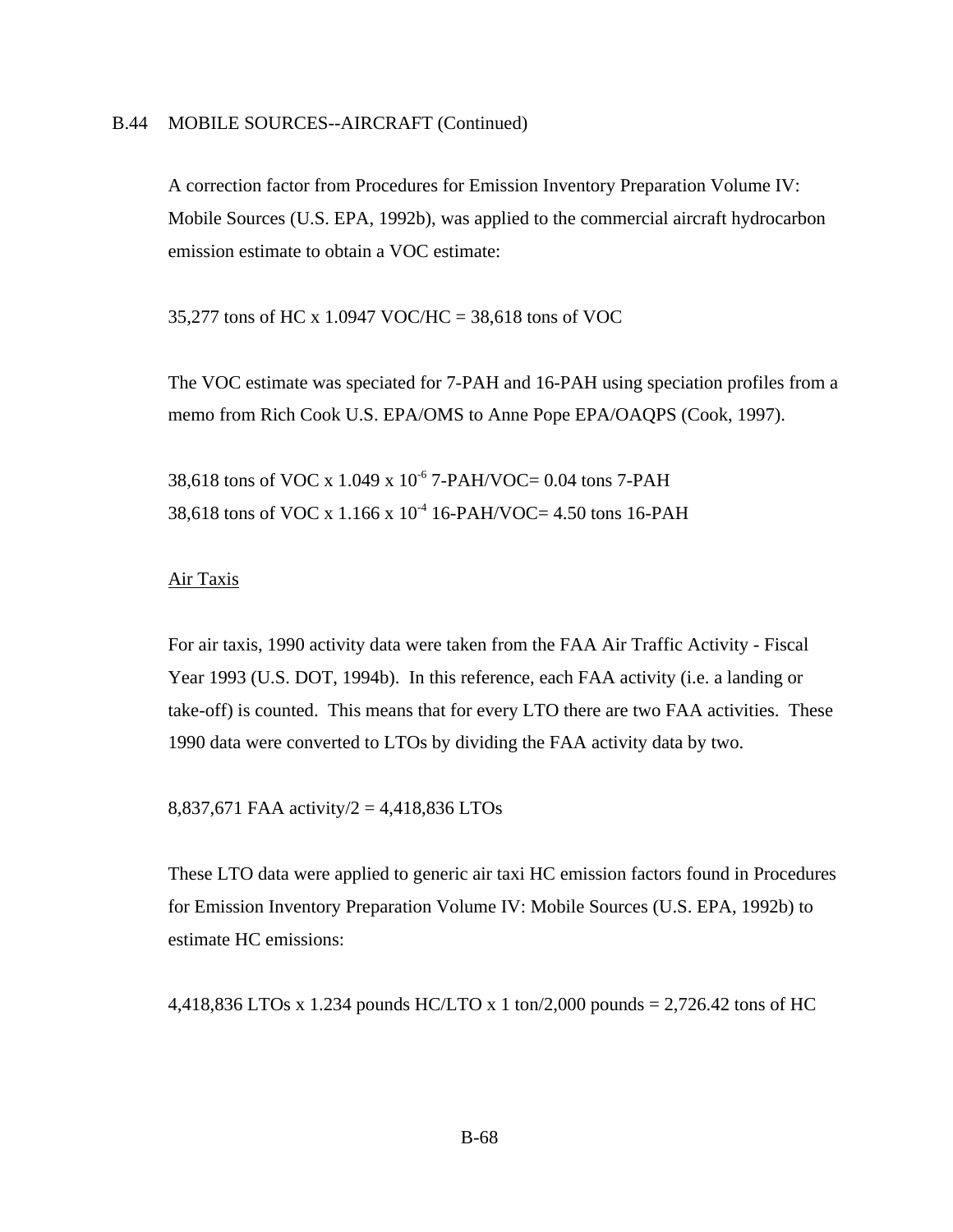A correction factor from Procedures for Emission Inventory Preparation Volume IV: Mobile Sources (U.S. EPA, 1992b), was applied to the air taxi HC emission estimate to obtain a VOC estimate:

2,726.42 tons of HC x 0.9914 VOC/HC = 2,702.97 tons of VOC

The VOC estimate was speciated for 7-PAH and 16-PAH using speciation profiles from a memo from Rich Cook U.S. EPA/OMS to Anne Pope EPA/OAQPS (Cook, 1997).

2,702.97 tons of VOC x 7.234 x 10<sup>-6</sup> 7-PAH/VOC= 0.02 tons 7-PAH 2,702.97 tons of VOC x 6.829 x 10<sup>-5</sup> 16-PAH/VOC= 0.18 tons 16-PAH

### General Aviation

For General Aviation, 1990 activity data were taken from the FAA Air Traffic Activity - Fiscal Year 1993 (U.S. DOT, 1994b). This data were converted to LTOs by dividing the FAA activity data by two.

39,169,795 FAA activity/2 = 19,584,898 LTOs

The LTOs data were applied to a generic general aviation HC emission factors found in Procedures for Emission Inventory Preparation Volume IV: Mobile Sources to estimate HC emissions:

19,584,898 LTOs x 0.394 pounds HC/LTO x 1 ton/2,000 pounds = 3,858.22 tons of HC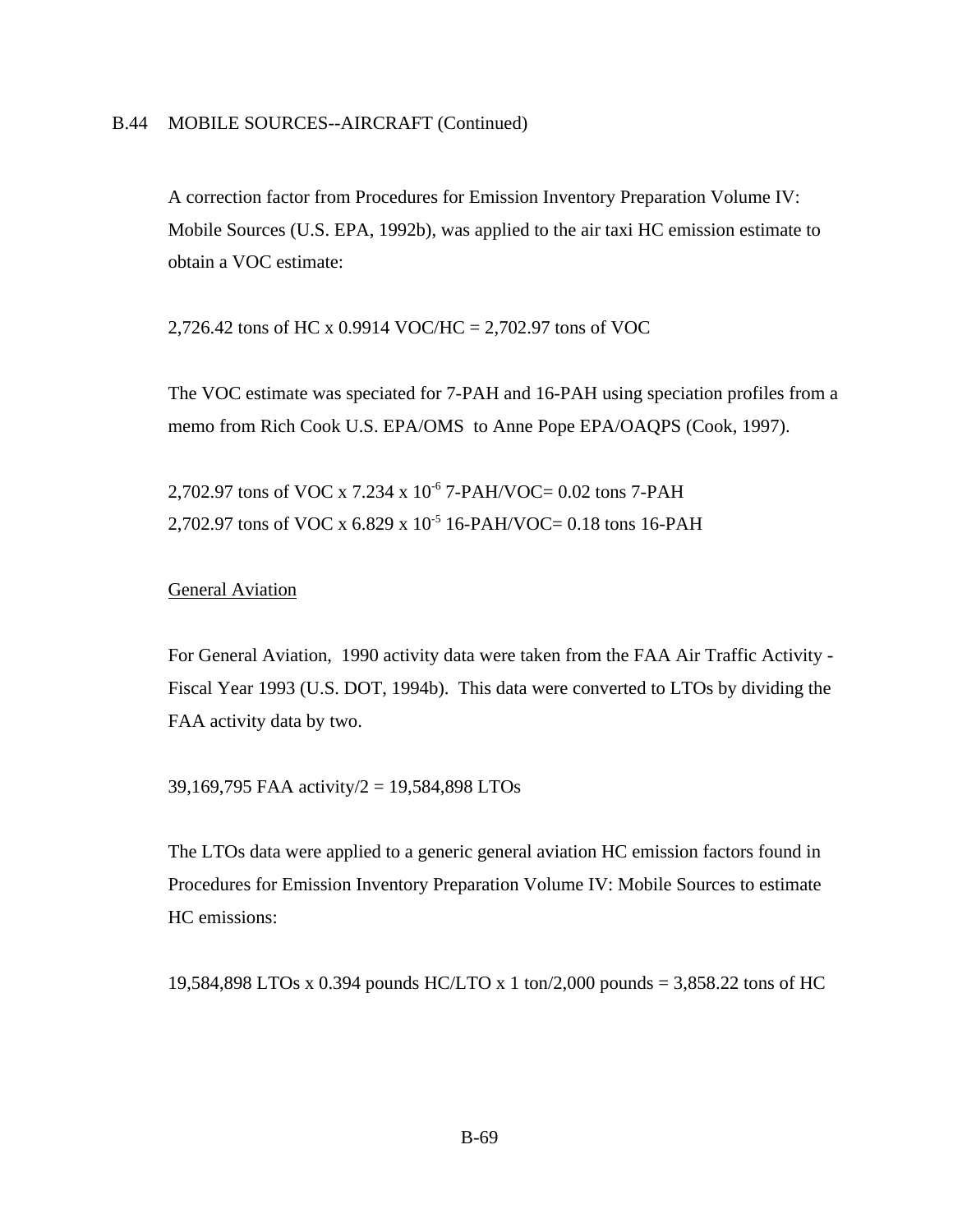A correction factor from Procedures for Emission Inventory Preparation Volume IV: Mobile Sources, were applied to the air taxi hydrocarbon emission estimate to obtain a VOC estimate:

3,858.22 tons of HC x 0.9708 VOC/HC = 3,745.56 tons of VOC

The VOC estimate was speciated for 7-PAH and 16-PAH using speciation profiles from a memo from Rich Cook U.S. EPA/OMS to Anne Pope EPA/OAQPS (Cook, 1997).

3,745.56 tons of VOC x 9.062 x 10<sup>-6</sup> 7-PAH/VOC= 0.03 tons 7-PAH 3,745.56 tons of VOC x 2.954 x 10-5 16-PAH/VOC= 0.11 tons 16-PAH

## **Military Aircraft**

Estimates for military aircraft were not possible due to the lack of information concerning the make up of the military aircraft fleet or alternatively a generic HC emission factor.

## Total Aircraft Emissions (tons/year)

| Pollutant | Commercial<br>Aircraft | Air Taxis | General<br>Aviation | Total |
|-----------|------------------------|-----------|---------------------|-------|
| 7-PAH     | 0.04                   | 0.02      | 0.03                | 0.09  |
| 6- PAH    | 4.50                   | 118       |                     | -70   |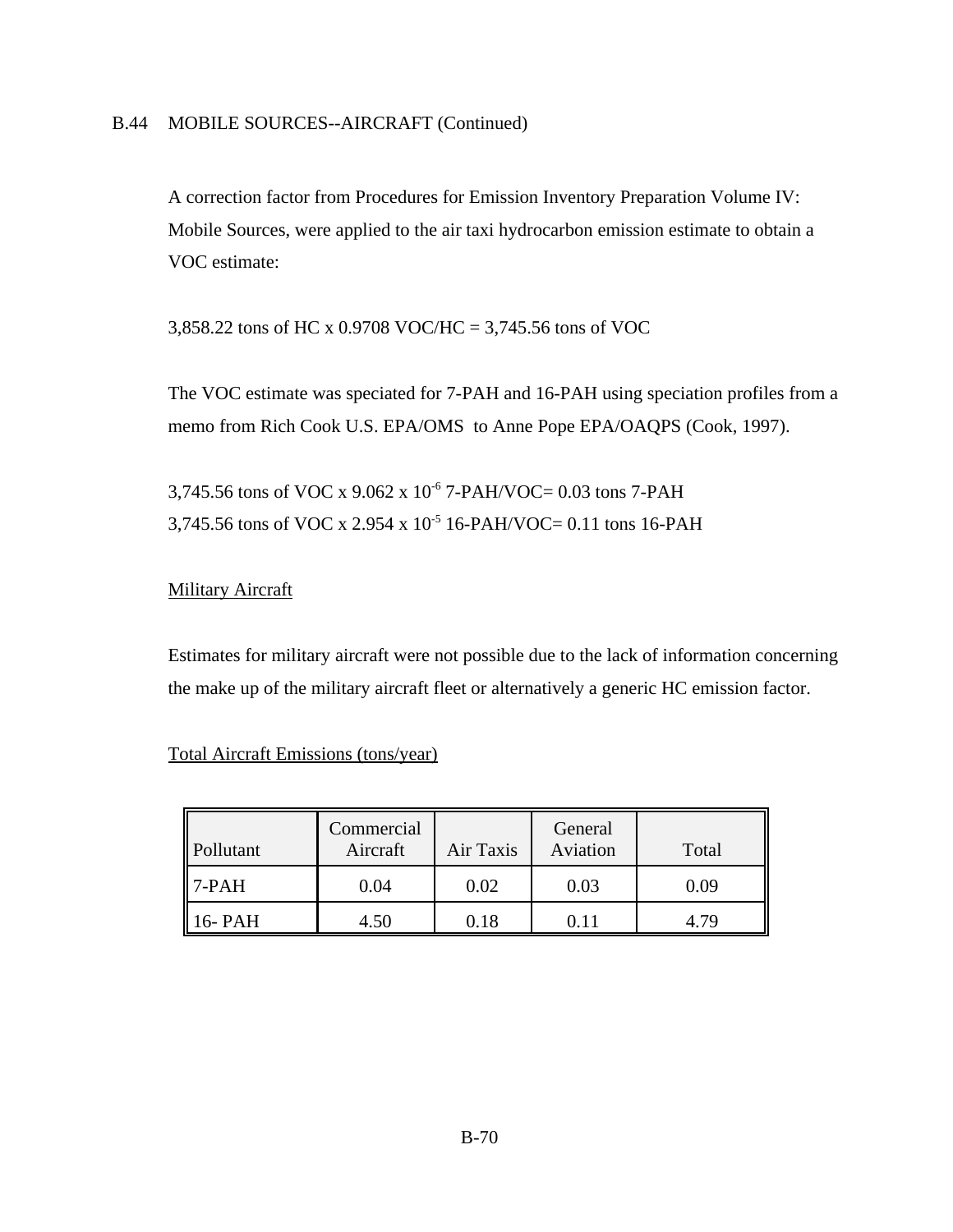#### B.45 CARBON BLACK MANUFACTURING

#### Basis for Input Data

- 1. The emission factor for the 7-PAH group was 5.25E-04 lb/ton (2.63E-04 kg/Mg) and the 16-PAH emission factor was 5.04E-03 lb/ton (2.52E-03 kg/Mg). These factors were developed from the individual PAH emission factors for oil furnace carbon black manufacturing as reported in the POM L&E document (U.S. EPA, 1997).
- 2. The 7-PAH emission factors include: Benz(a)anthracene, Benzo(a)pyrene, Benzo(b)fluoranthene, Benzo(k)fluoranthene, and Chrysene.

The 16-PAH emission factors include: Benz(a)anthracene, Benzo(a)pyrene, Benzo(b)fluoranthene, Benzo(k)fluoranthene, Chrysene, Acenapthylene, Fluoranthene, Phenanthrene, and Pyrene.

3. In 1993, the industry had a capacity to produce 1.72E+06 tons of carbon black in the United States (SRI International, 1993).

#### **Calculations**

 $7$ -PAH Annual Emissions = 5.25E-04 lb/ton  $*$  1.72E+06 tons = 903 lbs  $= 0.451$  tons

16-PAH Annual Emissions =  $5.04E-03$  lb/ton  $*$  1.72E+06 tons = 8,670 lbs  $= 4.33$  tons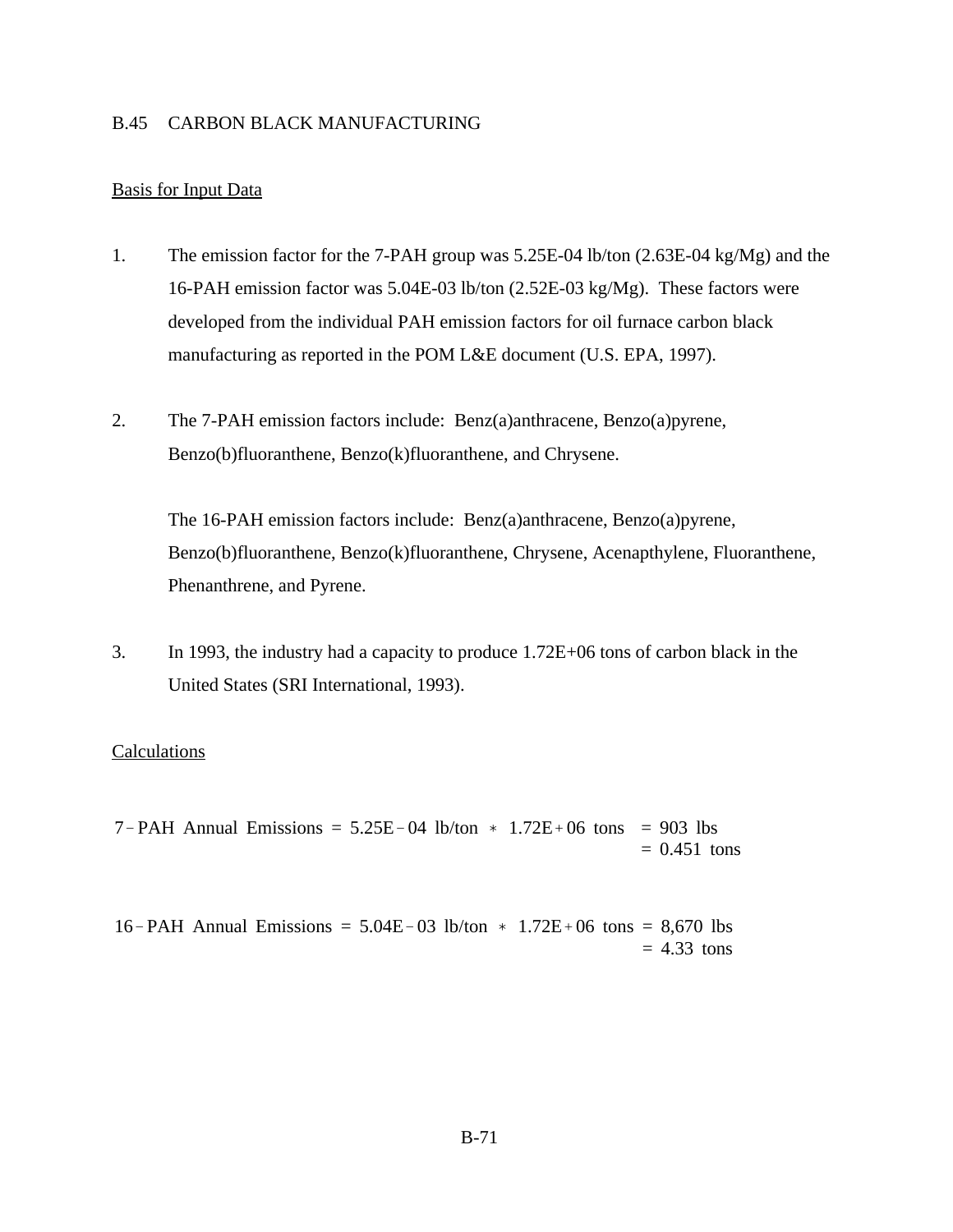#### B.46 WOOD TREATMENT/WOOD PRESERVING WITH CREOSOTE

## Basis for Input Data

1. There is no 7-PAH emission factor for this source because none of the 7-PAH were reported in the available test data.

The 16-PAH emission factor was 1.94E-03 lb/ft<sup>3</sup> (0.0311 kg/m<sup>3</sup>). This factor was developed from the individual PAH emission factors from creosote wood treatment process and diluent wood treated as reported in the POM L&E document (U.S. EPA, 1997). (Does not include fugitives from treated wood storage.)

- 2. The 16-PAH emission factor includes: Acenaphthene, Fluorene, Naphthalene, and Phenanthrene.
- 3. In 1990,  $93.2E+06$  ft<sup>3</sup> of wood were treated with creosote in the United States (Bartlow, 1997).

#### **Calculations**

16-PAH Annual Emissions = 1.94E-03 lb/ft<sup>3</sup>  $*$  93.2E+06 ft<sup>3</sup> = 180,808 lbs  $= 90.4$  tons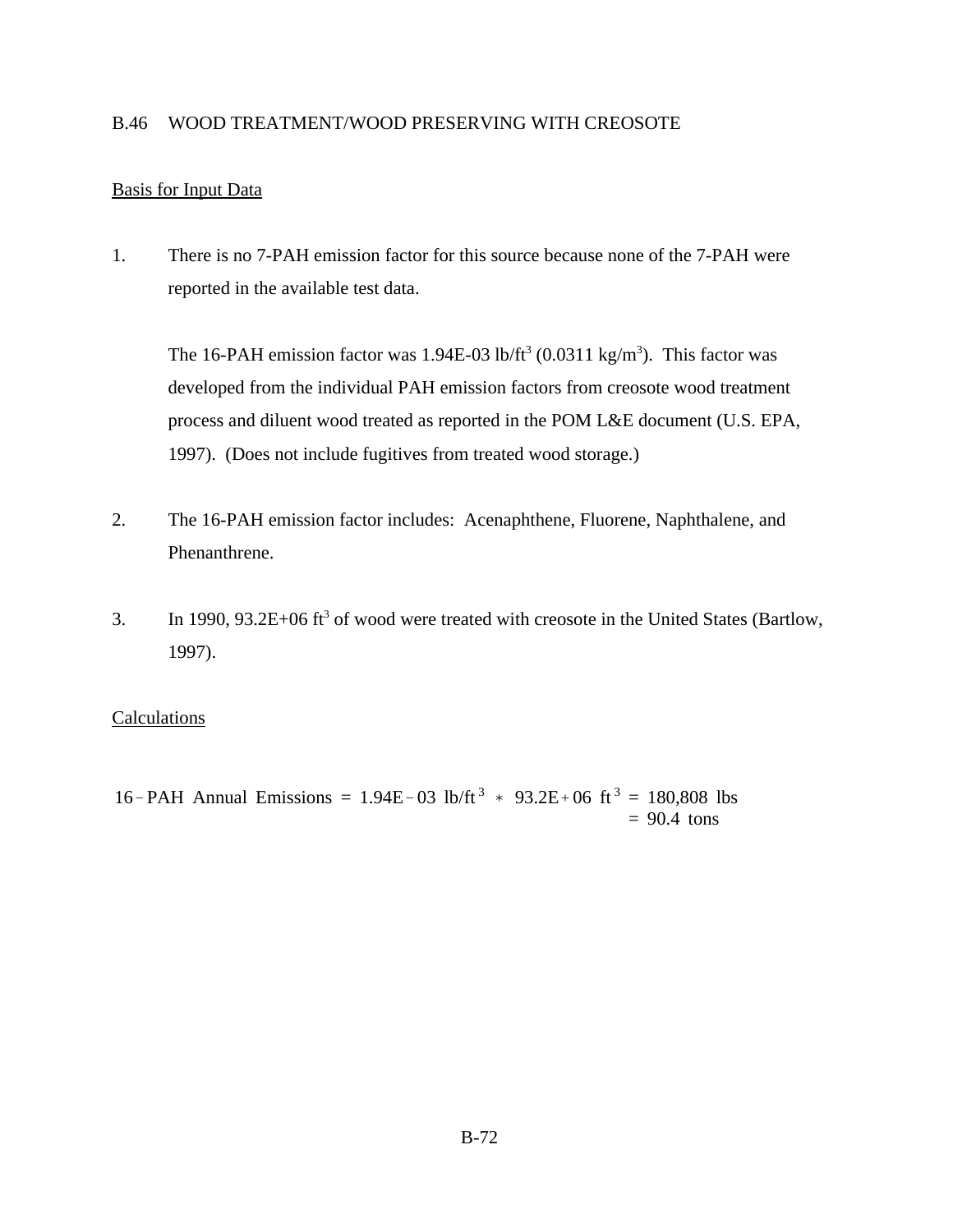#### B.47 CIGARETTE SMOKE

# Basis for Input Data

- 1. The emission factor for the 7-PAH group was 2.08E-09 lb/cigarette (9.43E-10 kg/cigarette) and the 16-PAH emission factor was 1.38E-08 lb/cigarette (6.26E-09 kg/cigarette). These factors were developed from the individual PAH emission factors from cigarette as reported in the POM L&E document (U.S. EPA, 1997).
- 2. The 7-PAH emission factor includes: Benz(a)anthracene and Chrysene

The 16-PAH emission factor includes: Benz(a)anthracene, Chrysene, Anthracene, Fluoranthene, Phenanthrene and Pyrene.

3. In 1992, 5.00E+11 cigarettes were consumed in the United States (USDA, 1993).

#### **Calculation**

7-PAH Annual Emissions =  $2.08E-09$  lb/cigarette  $* 5.00E+11$  cigarettes = 1,040 lbs  $= 0.520$  tons

16-PAH Annual Emissions =  $1.38E-08$  lb/cigarette  $*$  5.00E+11 cigarettes = 6,900 lbs  $= 3.45$  tons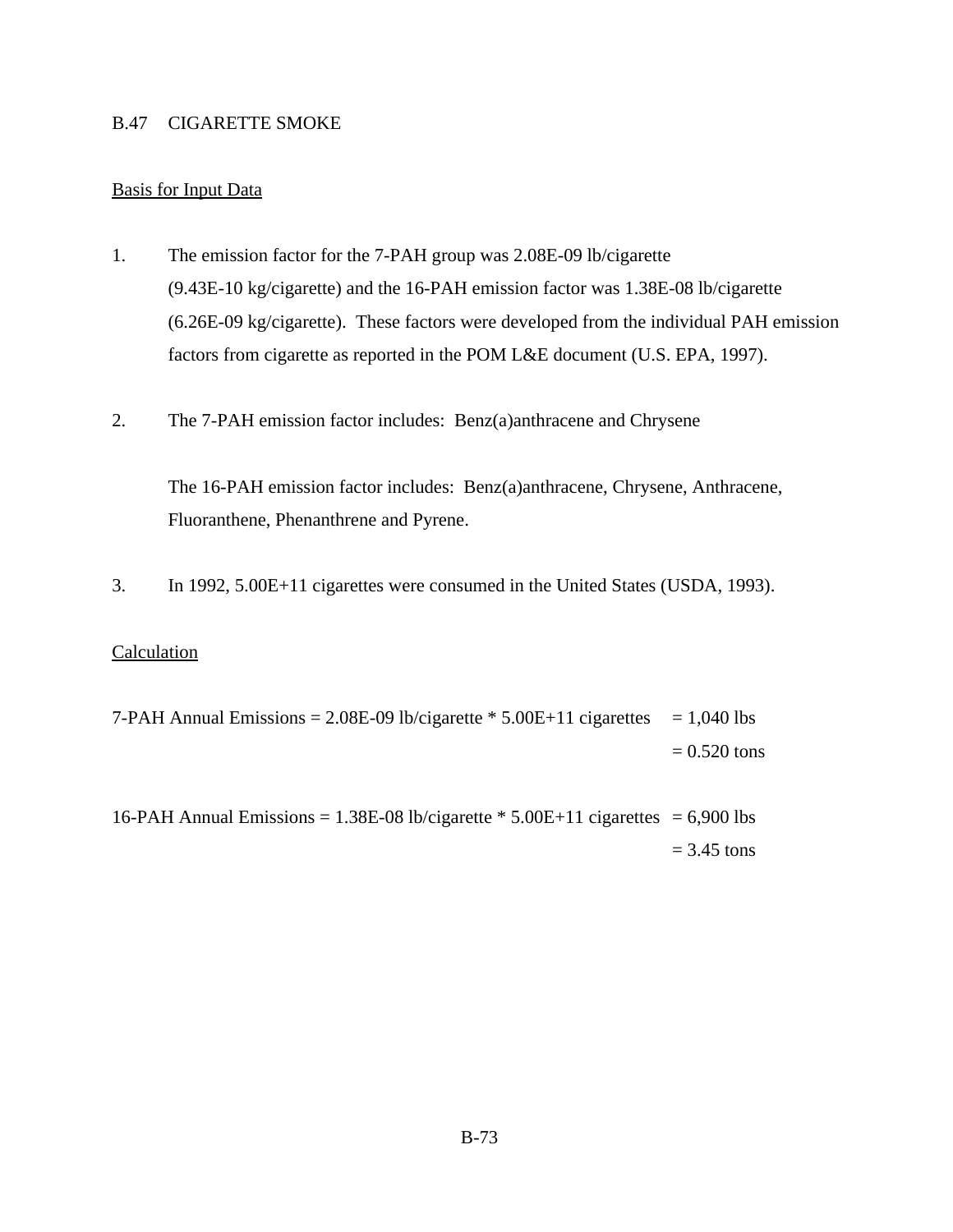#### B.48 CREMATORIES

#### Basis for Input Data

- 1. The emission factor for the 7-PAH group was 7.07E-11 lb/body (3.21E-11 kg/body) and the 16-PAH emission factor was 4.16E-08 lb/body (1.89E-08 kg/body). These factors were developed from the individual PAH emission factors from crematory stacks as reported in the POM L&E document (U.S. EPA, 1997).
- 2. The 7-PAH Emissions factor includes: Benz(a)anthracene, Benzo(a)pyrene and Chrysene.

The 16-PAH emission factor includes: Benz(a)anthracene, Benzo(a)pyrene, Chrysene, Acenaphthene, Acenapthylene, Anthracene, Fluoranthene, Fluorene, Naphthalene, Phenanthrene, and Pyrene.

3. In 1992, 4.00E+05 cremations were performed in the United States (Cremation Association of North America, 1992).

#### **Calculation**

7-PAH Annual Emissions =  $7.07E-11$  lb/body  $*$  4.00E+05 bodies = 2.83E-05 lbs  $= 1.42E-08$  tons

16-PAH Annual Emissions = 4.16E-08 lb/body \* 4.00E+05 bodies = 0.0166 lbs  $= 8.33E-06$  tons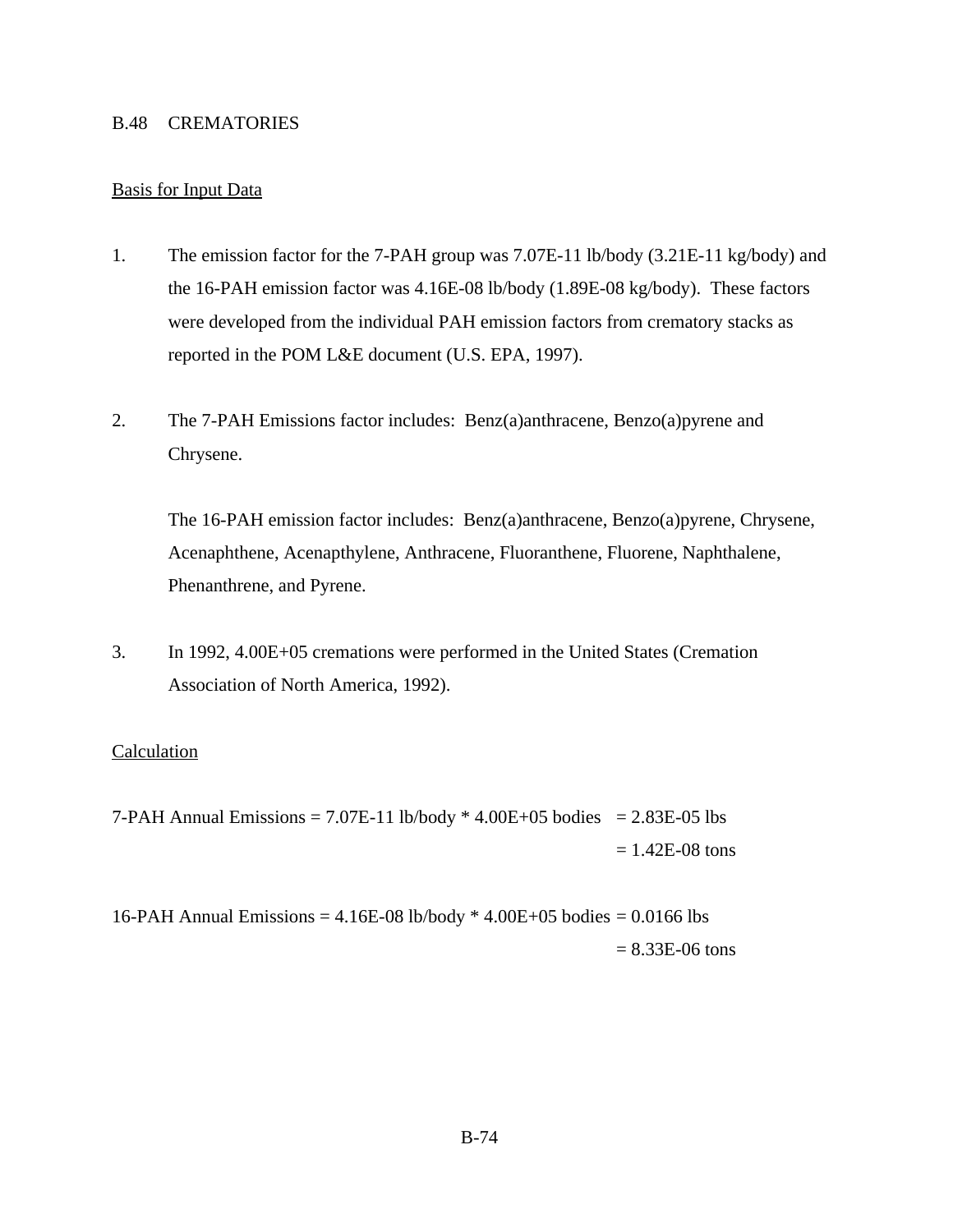#### B.49 GASOLINE DISTRIBUTION

#### Basis for Input Data

1. There is no 7-PAH emission factor developed for this source category because none of the 7-PAH were reported in the available test data.

The 16-PAH emissions for this source category only include naphthalene. A single 16-PAH emission factor could not be developed for this source category because the nature of a significant amount of the national emissions do not lend themselves to establishing emission factors of the type developed for other POM categories.

2. Instead of developing an overall emission factor, national emissions were calculated as follows.

To develop the Gasoline Distribution (Stage I) NESHAP (U.S. EPA, 1994b; U.S. EPA, 1994c), national annual VOC and HAP emissions from the source category were estimated for the base year 1998; emission estimates for 1990 were not provided. For the purposes of this report, 1990 emissions were estimated by scaling down the 1998 emissions estimates in the NESHAP using the ratio of the projected 1998 gasoline consumption (117.9 billion gallons) to the Department of Energy's record of 1990 gasoline consumption (110.5 billion gallons). This approach reduces the 1998 base year emissions by 6.28 percent. Adjustments made in the NESHAP for the level of control projected in 1998 and anticipated future uses of alternative fuels could not be taken into consideration when 1998 emissions were adjusted to 1990 in this survey, so the emissions estimates made here may slightly underestimate the actual 1990 emissions.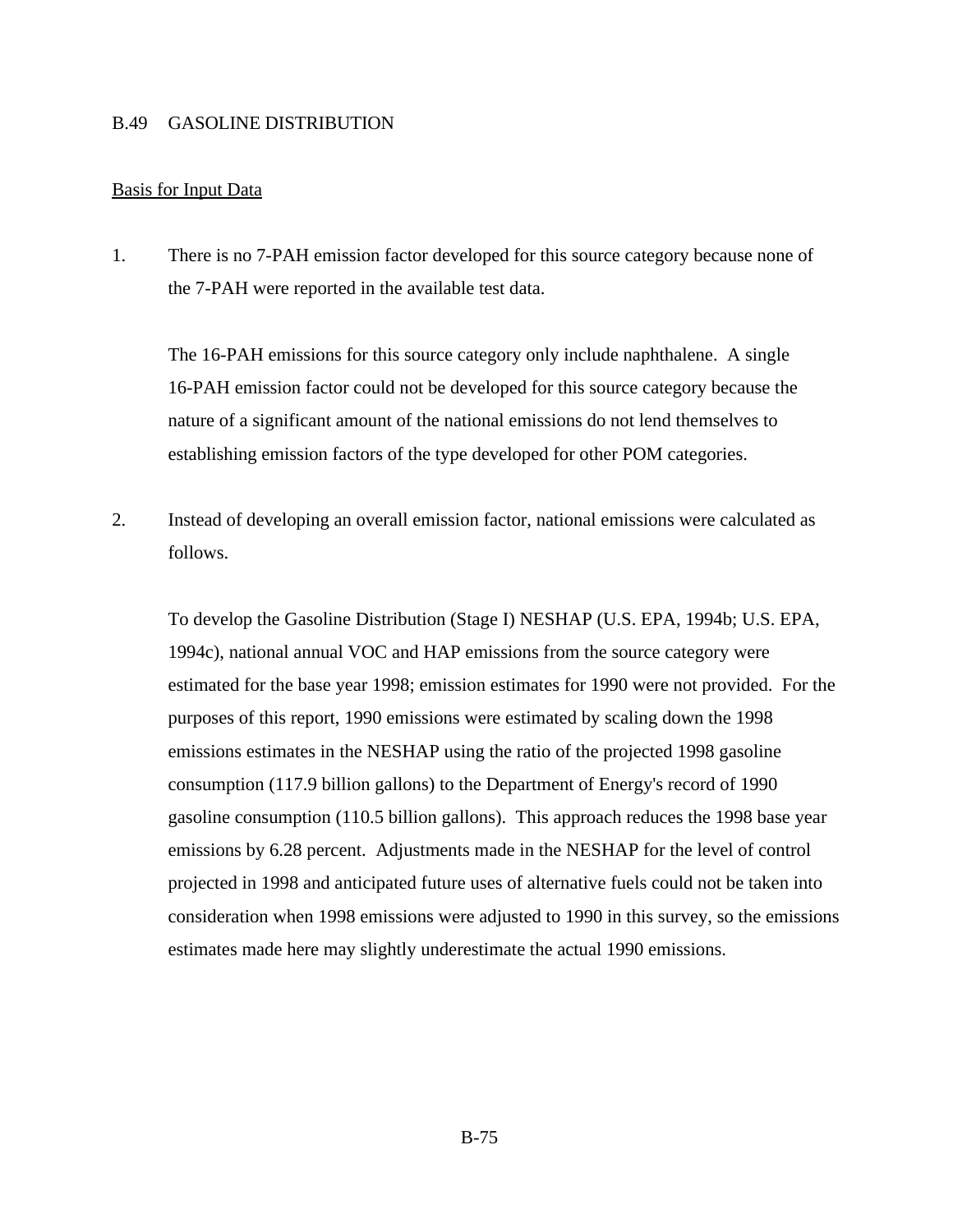#### B.49 GASOLINE DISTRIBUTION (Continued)

As stated previously, national annual VOC and HAP emissions were estimated for different processes throughout the Stage I gasoline distribution network taking into account the projected control programs in each State (LaFlam and Johnson, 1996). According to the documentation for the Gasoline Distribution NESHAP, naphthalene is 0.80 percent of total HAP emissions. Taking this into consideration, national annual naphthalene Stage I emissions are 376 tons for 1998. This estimate was adjusted to reflect emissions in 1990, yielding a national annual naphthalene estimate of 352 tons.

3. The estimating method for emissions from Stage II gasoline distribution sources was taken from the approach for vehicle refueling outlined in the EPA's Technical Guidance - Stage II document (U.S. EPA, 1991a). A VOC emission factor was obtained from MOBILE 4.1, EPA's mobile source emission factor computer model. The VOC emission factors relative to monthly temperatures nationwide were applied to gasoline throughput to estimate emissions. Naphthalene emissions were estimated using the speciation value of 0.05 percent naphthalene in total VOC provided in the documentation for the Gasoline Distribution NESHAP (LaFlam and Johnson, 1996; U.S. EPA, 1994c).

The above emissions estimate approach is conservative because it was assumed that all fuel throughput is via conventional refueling methods and it does not take into consideration any Stage II emission controls. However, the emission factors used in the Stage II document do not include spillage losses.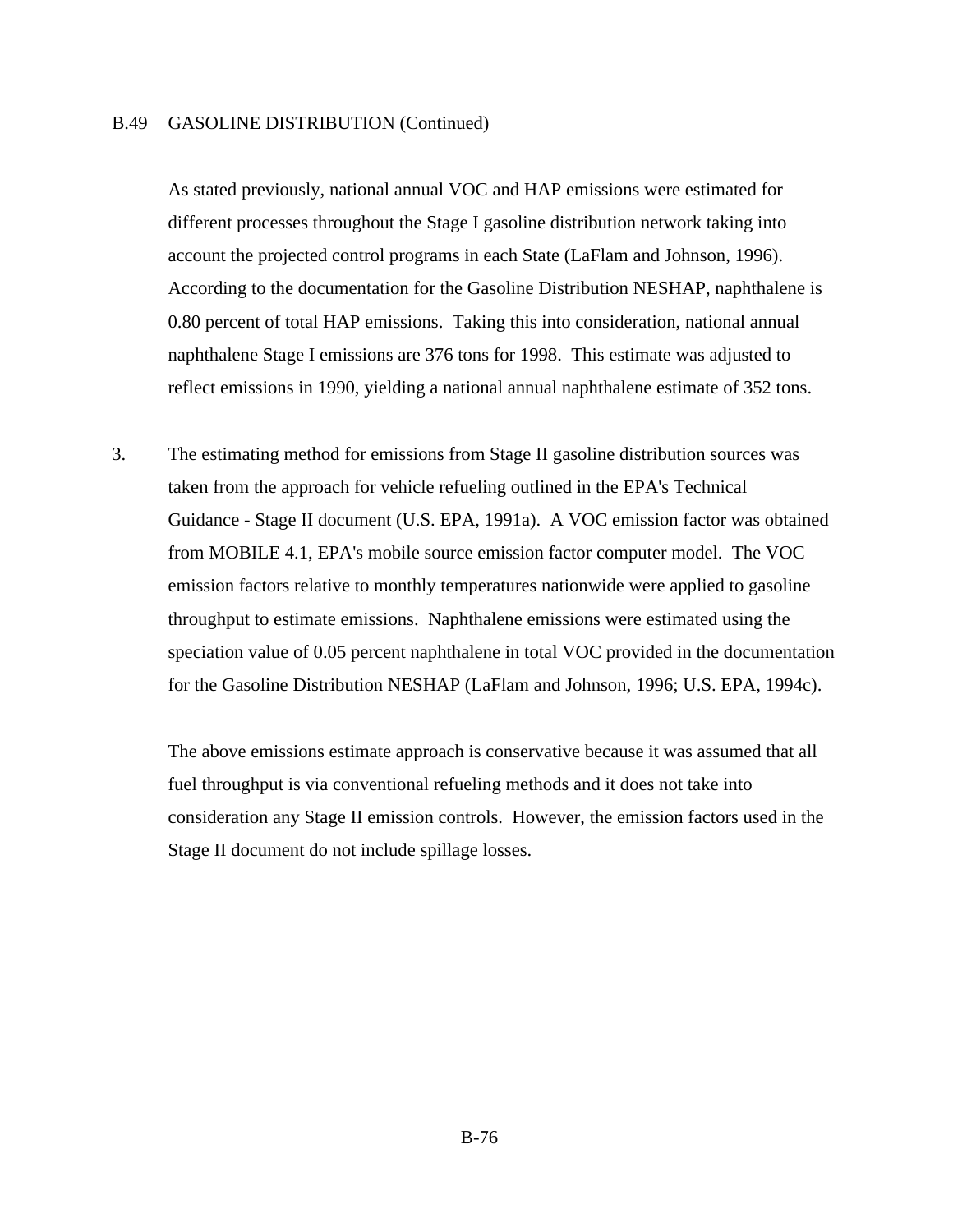# B.49 GASOLINE DISTRIBUTION (Continued)

# **Calculation**

# Stage I emissions:

| National emissions estimate for Stage I                     | $\equiv$ | 1998 naphthalene emissions estimate<br>$(tons/yr)$ from NESHAP x (100 - percent<br>reduction fuel consumption, 1998 to 1990) |
|-------------------------------------------------------------|----------|------------------------------------------------------------------------------------------------------------------------------|
|                                                             |          | 342 Mg x 1.102 tons/Mg x $(100 - 6.28)$<br>percent                                                                           |
|                                                             | $\equiv$ | 353 tons/yr                                                                                                                  |
| Stage II emissions:                                         |          |                                                                                                                              |
| National emissions estimate for Stage II                    | $\equiv$ | VOC emission factor $(lb/gal)$ x gasoline<br>throughput (gal/yr) x naphthalene content                                       |
|                                                             |          | $0.013601 \times 1.11 \times 10^{11} \times 0.0005$                                                                          |
|                                                             | $\equiv$ | $374$ tons/yr                                                                                                                |
| Total national emissions estimate for gasoline distribution |          |                                                                                                                              |

 $=$  353 + 374 = 727 tons/yr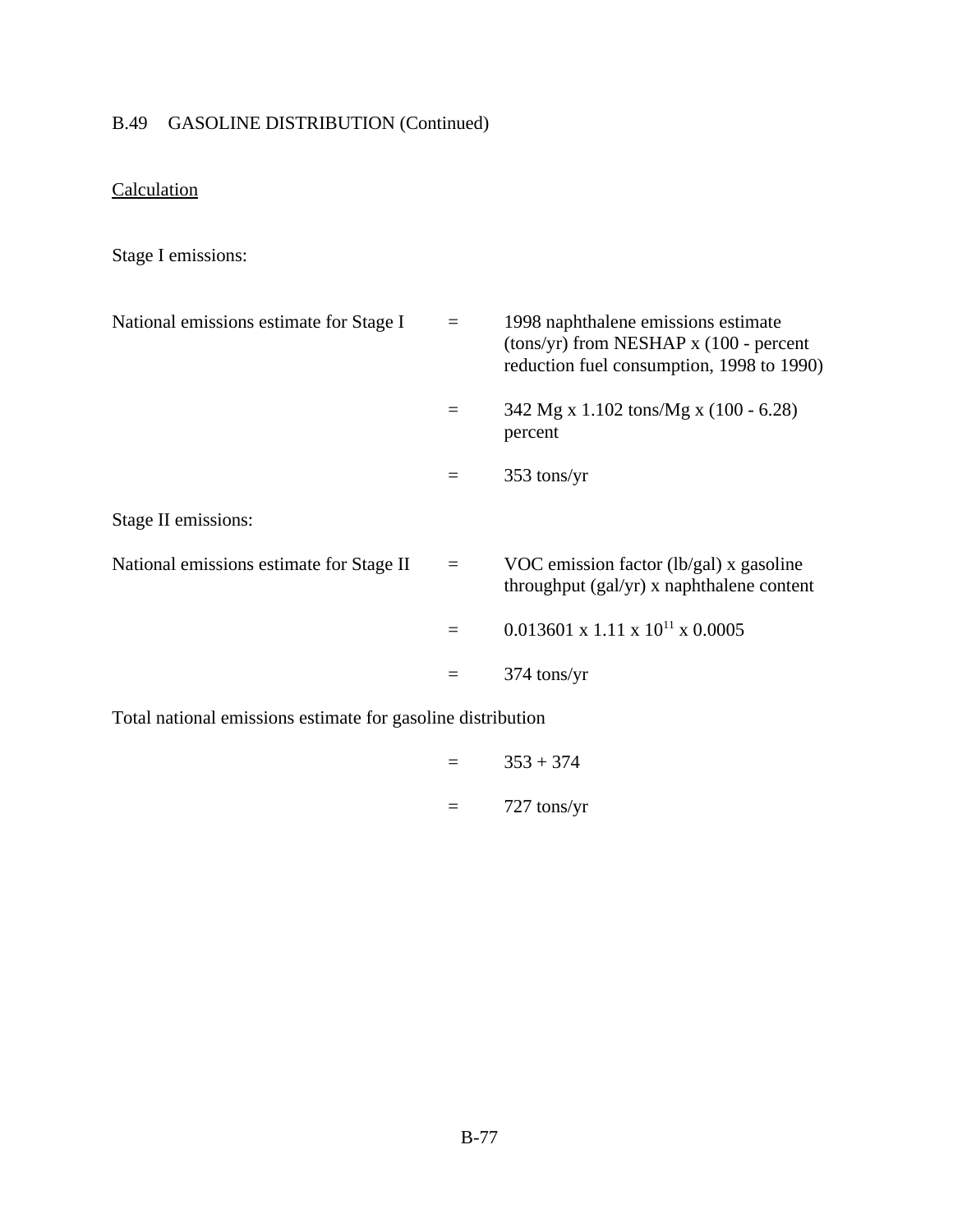#### B.50 NAPHTHALENE PRODUCTION

#### Basis for Input Data

1. There is no 7-PAH emission factor developed for this source because none of the 7-PAH were reported in the available data.

The 16-PAH emission factors were 0.523 lb/ton (0.262 kg/Mg) of naphthalene produced and 0.0024 lb/ton (0.0012 kg/Mg) of coke produced. These factors were developed from the individual PAH emission factors from the coal tar distillation process and coke by-product recovery plants as reported in the POM L&E document (U.S. EPA, 1997).

- 2. The 16-PAH emission factor includes Naphthalene.
- 3. In 1993, 1.23E+05 tons of naphthalene and 2.70E+07 tons of coke were produced in the United States (Mannsville Chemical Products Corporation, 1993).

#### Calculation

| Naphthalene Production                                     |                    |
|------------------------------------------------------------|--------------------|
| 16-PAH Annual Emissions = $0.523$ lb/ton $*$ 1.23E+05 tons | $= 6.41E + 04$ lbs |
|                                                            | $=$ 32.2 tons      |
|                                                            |                    |

Coke Production 16-PAH Annual Emissions =  $0.0024$  lb/ton  $*$  2.70E+07 tons =  $6.48+04$  lbs  $= 32.4$  tons

Total Annual Emissions =  $32.2 \text{ tons} + 32.4 \text{ tons}$  = 64.6 tons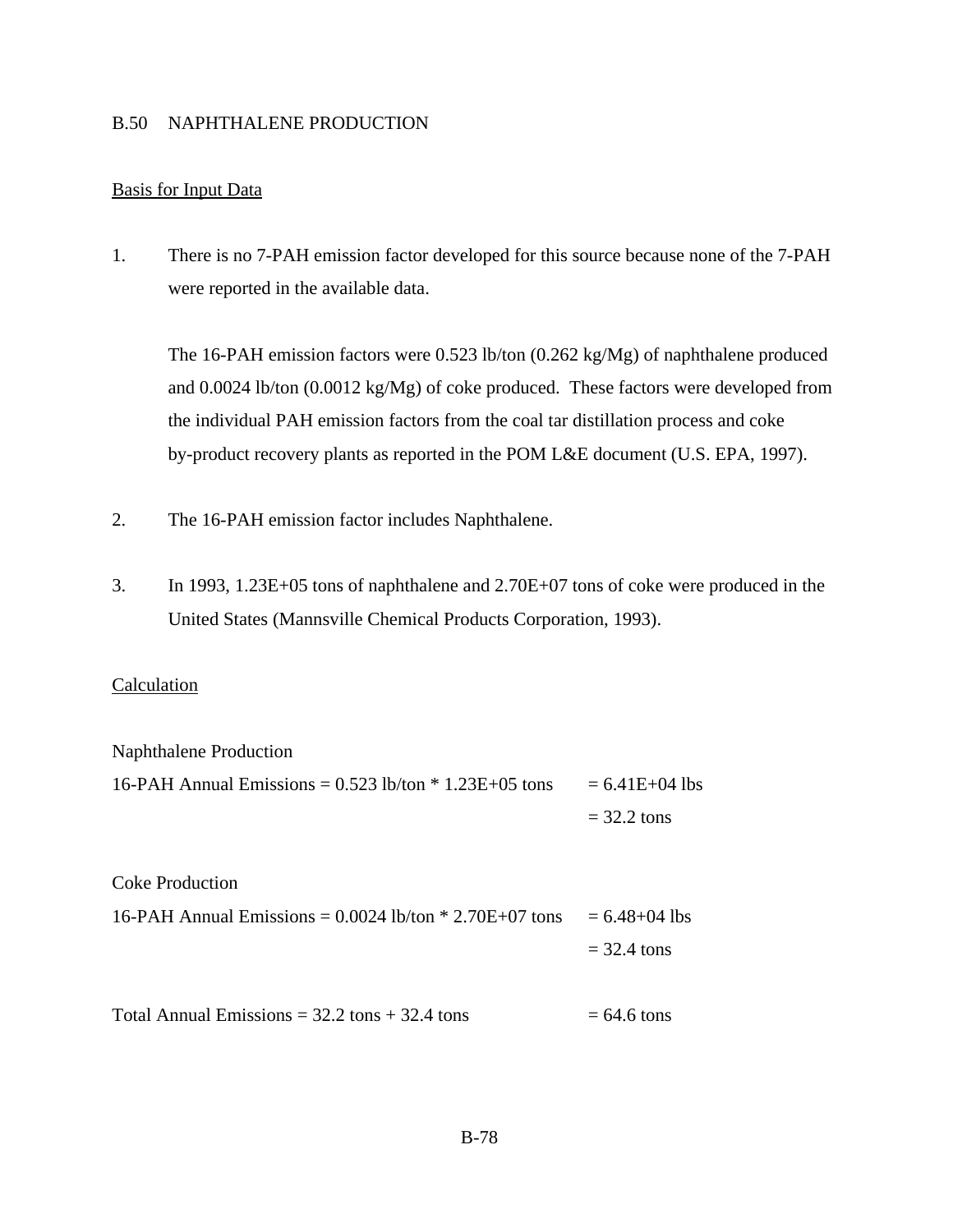## B.51 NAPHTHALENE USE - PHTHALIC ANHYDRIDE PRODUCTION

# Basis for Input Data

1. There is no 7-PAH emission factor developed for this source because none of the 7-PAH were reported in the available test data.

The 16-PAH emission factor was 0.34 lb/1000 lbs (0.34 kg/Mg) naphthalene processed. This factor was developed from individual PAH emission factors for storage and transfer of naphthalene used in the production of phthalic anhydride (U.S. EPA, 1997).

- 2. The 16-PAH emission factor includes: Naphthalene.
- 3. In 1993, 1.54E+08 lbs of naphthalene were consumed to produce phthalic anhydride in the United States (Mannsville Chemical Products Corporation, 1993).

## **Calculation**

16-PAH Annual Emissions = 0.34 lb/1000 lbs  $*$  1.54E + 08 lbs = 5.24E + 04 lbs  $= 26.2$  tons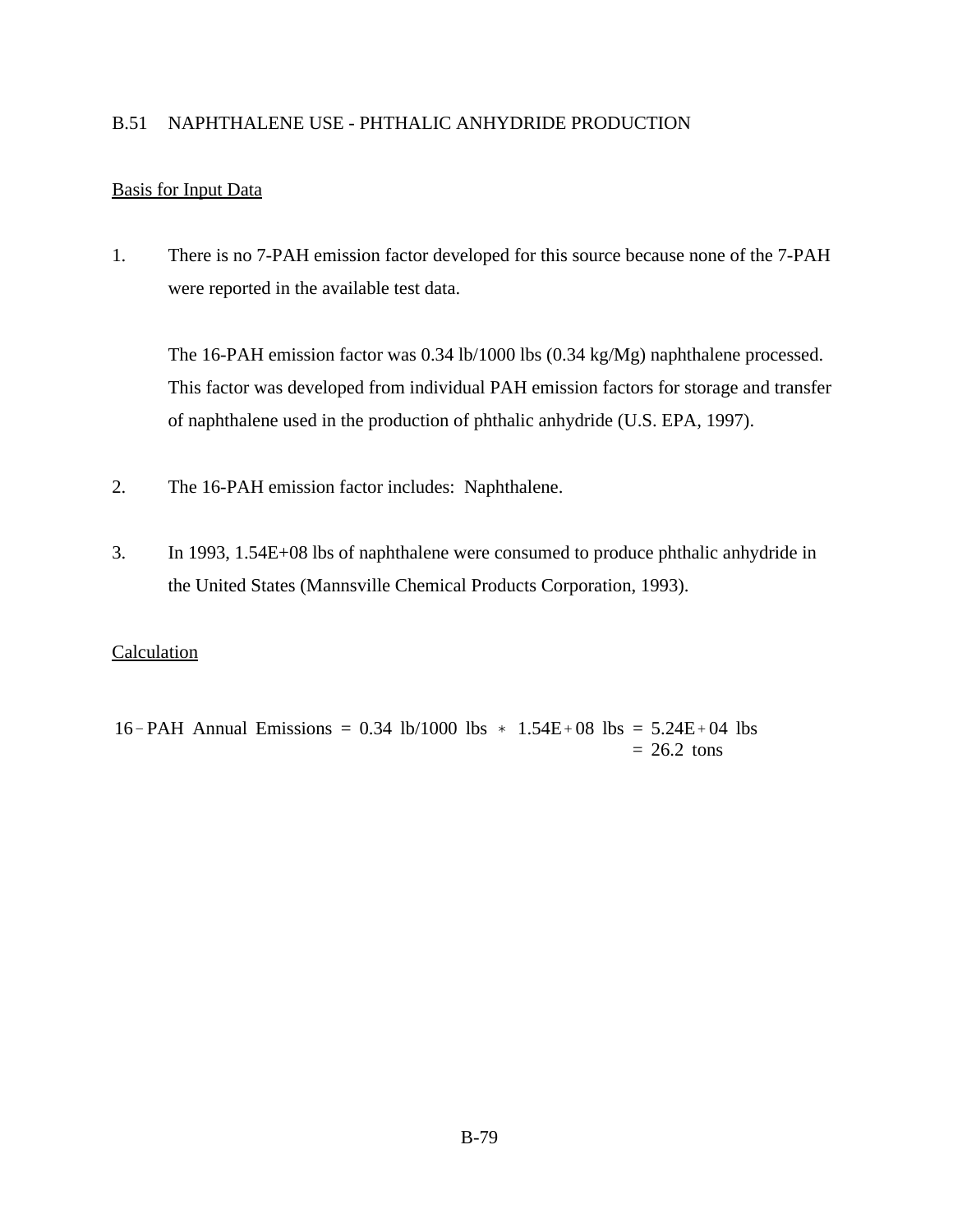## B.52 NAPHTHALENE USE - CARBAMATE INSECTICIDE PRODUCTION

## Basis for Input Data

1. There is no 7-PAH emission factor developed for this source because none of the 7-PAH were reported in the available test data.

The 16-PAH emission factor was 0.34 lb/1000 lbs (0.34 kg/Mg) naphthalene consumed. This factor was developed from the individual PAH emission factors for carbamate insecticide production as reported in the POM L&E document (U.S. EPA, 1997).

- 2. The 16-PAH emission factor includes: Naphthalene.
- 3. In 1993, 2.40E+07 lbs of naphthalene were consumed to produce carbamate insecticides in the United States (Mannsville Chemical Products Corporation, 1993).

## **Calculation**

16-PAH Annual Emissions = 0.34 lb/1000 lbs  $*$  2.40E + 07 lbs = 8.16E + 03 lbs  $= 4.08$  tons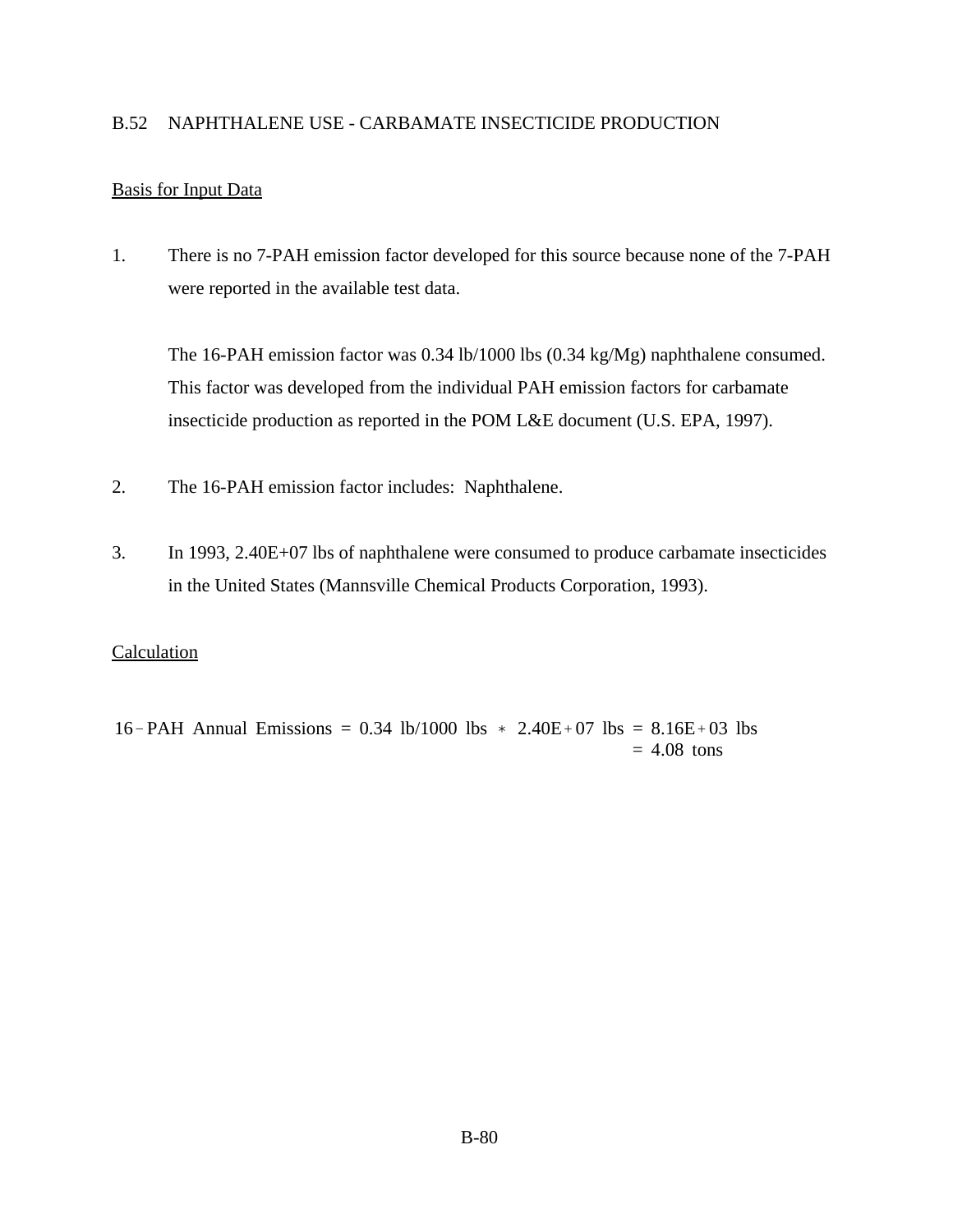## B.53 NAPHTHALENE USE - NAPHTHALENE SULFONATES PRODUCTION

## Basis for Input Data

1. There is no 7-PAH emission factor developed for this source because none of the 7-PAH were reported in the available test data.

The 16-PAH emission factor was 0.34 lb/1000 lbs (0.34 kg/Mg) naphthalene consumed. This factor was developed from the individual PAH emission factors for naphthalene sulfonate production as reported in the POM L&E document (U.S. EPA, 1997).

- 2. The 16-PAH emission factor includes: Naphthalene.
- 3. In 1993, 3.84E+07 lbs of naphthalene were consumed to produce naphthalene sulfonates in the United States (Mannsville Chemical Products Corporation, 1993).

#### **Calculation**

16-PAH Annual Emissions = 0.34 lb/1000 lbs  $*$  3.84E+07 lbs = 1.31E+04 lbs  $= 6.53$  tons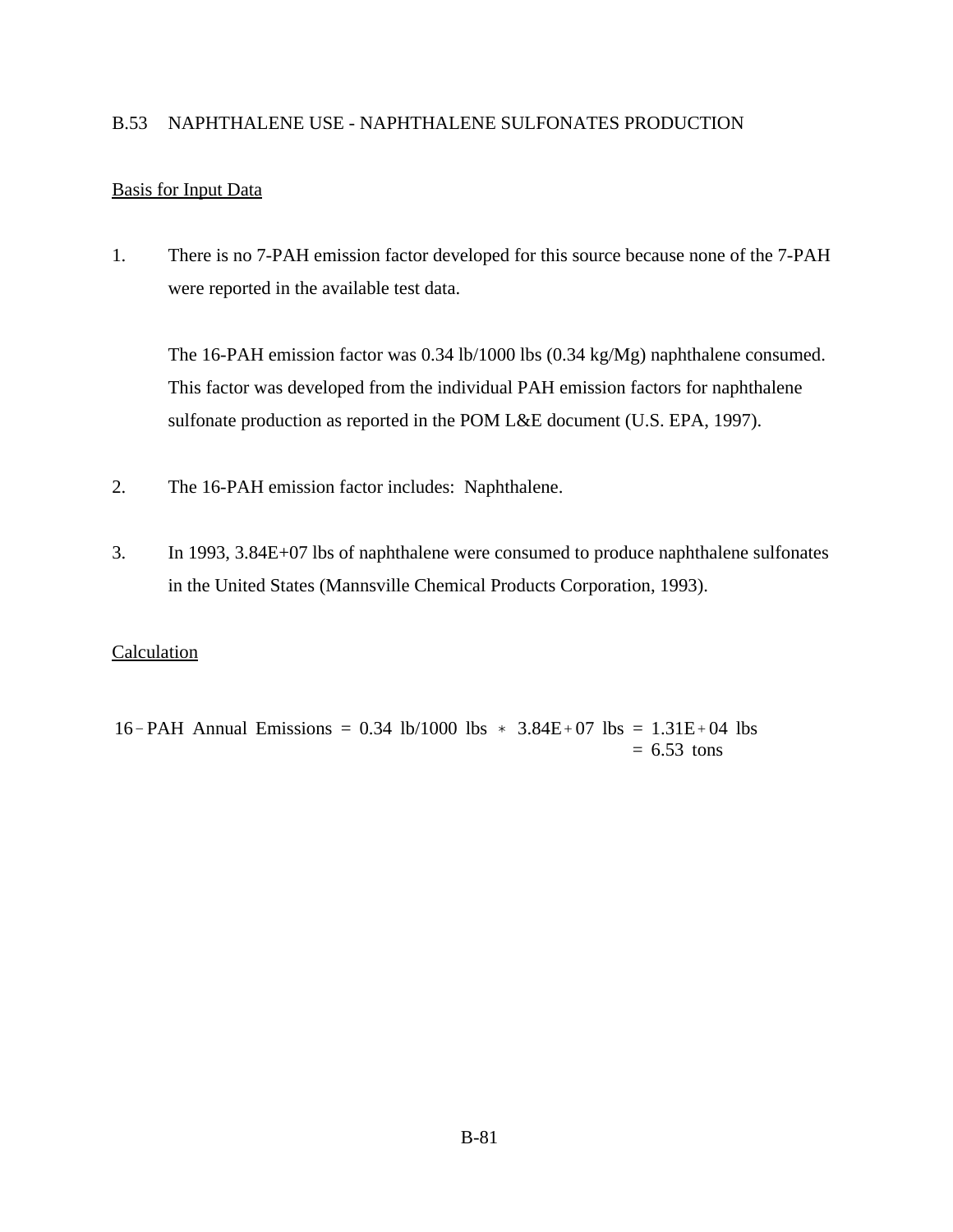## B.54 NAPHTHALENE - MISCELLANEOUS USES

## Basis for Input Data

1. There is no 7-PAH emission factor developed for this source because none of the 7-PAH were reported in the available test data.

The 16-PAH emission factor was 0.34 lb/1000 lbs (0.34 kg/Mg) naphthalene consumed. This factor was developed from the individual PAH emission factors for miscellaneous uses of naphthalene as reported in the POM L&E document (U.S. EPA, 1997).

- 2. The 16-PAH emission factor includes: Naphthalene.
- 3. In 1993, 7.20E+06 lbs of naphthalene were consumed in miscellaneous uses in the United States (Mannsville Chemical Products Corporation, 1993).

## **Calculation**

16-PAH Annual Emissions = 0.034 lb/100 lbs  $*$  7.20E+06 lbs = 2.45E+03 lbs  $= 1.22$  tons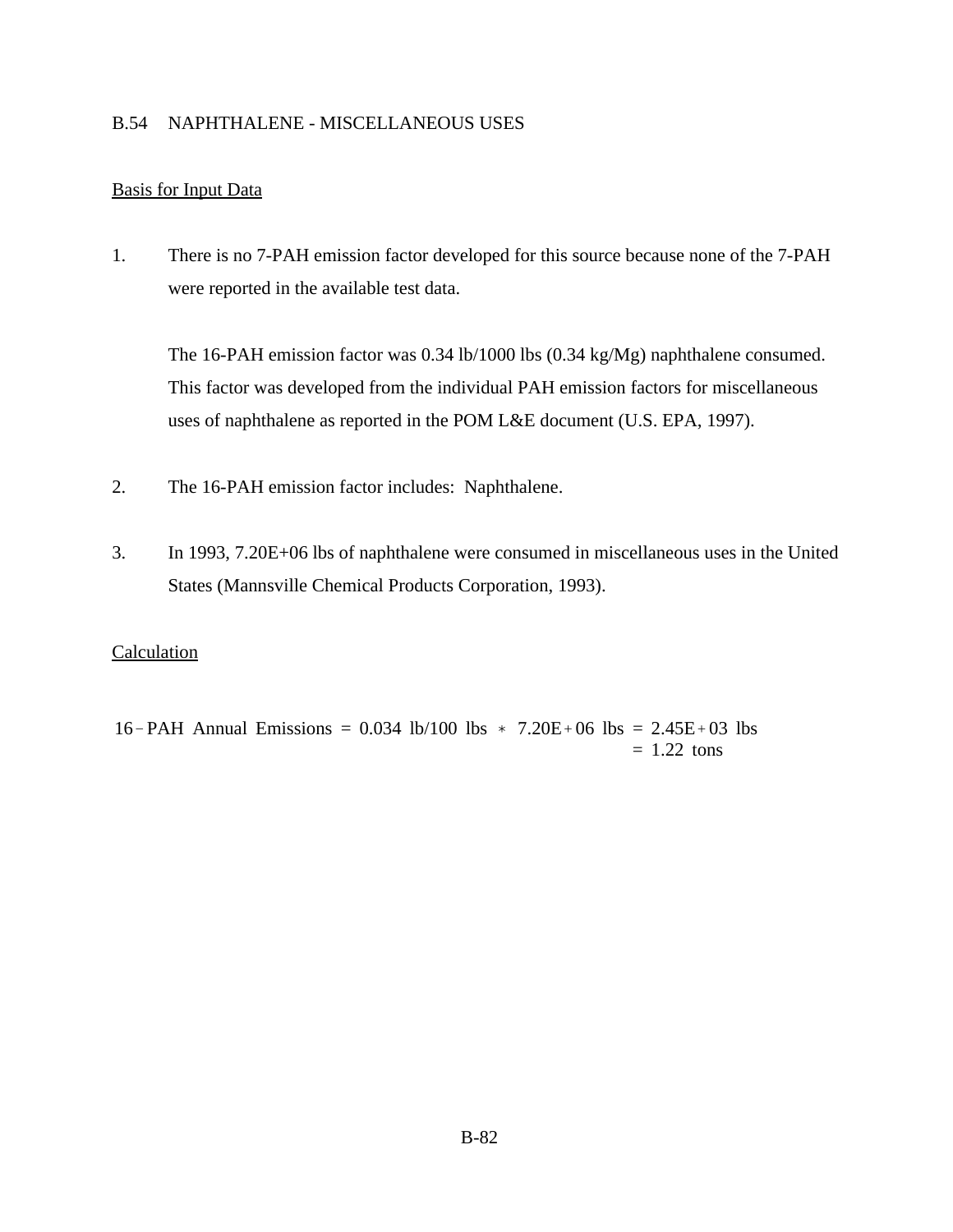## B.55 NON-ROAD MOBILE VEHICLES AND EQUIPMENT - OTHER

## Basis for Input Data

The 1990 base year 7-PAH and 16-PAH national emission estimates for these categories were derived entirely by EPA's Office of Mobile Sources (OMS). The emission estimates are as follows:

| 7-PAH:  | $24.0$ tons/yr |
|---------|----------------|
| 16-PAH: | $47.0$ tons/yr |

The OMS contact identified in the reference for these estimates should be contacted for further information on the specific estimation procedures used (Cook, 1997).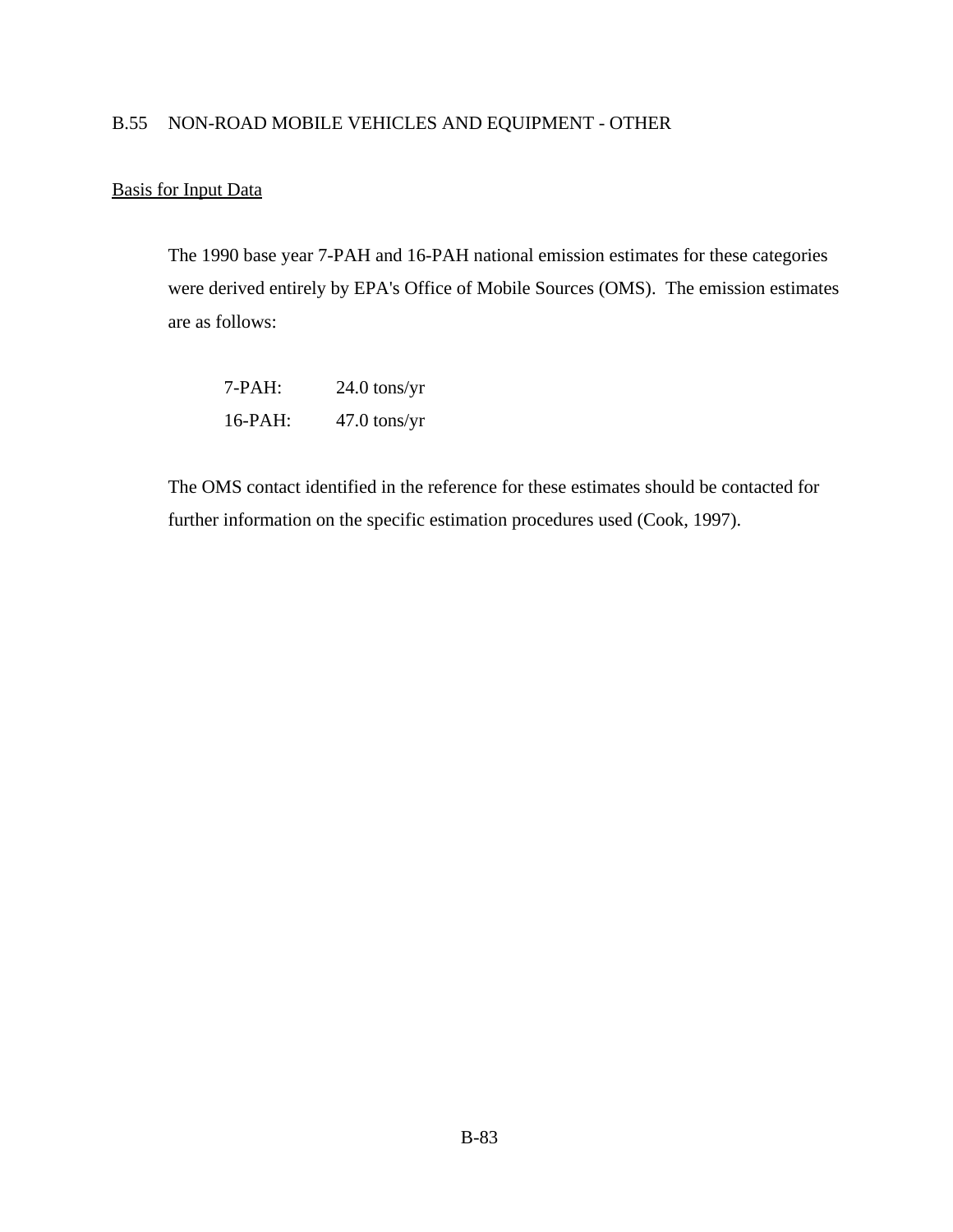## B.56 APPENDIX B REFERENCES

- 1. American Forest and Paper Association. 1996 Statistics Data through 1995, Paper, Paperboard and Wood Pulp. Washington, D.C. 1996.
- 2. Asphalt Roofing Manufacturers Association. Written and verbal communication to E. Paik, Radian Corporation. Asphalt roofing product manufactured in the United States in 1993. October 25, 1994.
- 3. Telephone conversation between Jonathan Barnett, Center for Fire Safety Studies at Worcester Polytechnic Institute and Eugene Paik, Eastern Research Group. July 22, 1997.
- 4. Letter and attachments from Gene Bartlow, American Wood Preservers Institute to the U.S. Environmental Protection Agency, Docket No. A-97-05. Subject: Notice of draft source category listing for Section  $112(d)(2)$  Rulemaking pursuant to  $112(c)(6)$ requirements, FR 62(119) 33625. July 21, 1997.
- 5. Berenyi, Eileen B. "Methane Recovery from Landfills Makes a Comeback." In: Waste Age, Volume 25, No. 9, pp. 107-114. September 1994.
- 6. Cavendar, K. U.S. Environmental Protection Agency, Emission Standards Division. Information on secondary lead smelting facilities' emissions. Provided to J. Johnson, Eastern Research Group. July 1997.
- 7. Letter attachments from Cement Kiln Recycling Coalition (CKRC) to U.S. Environmental Protection Agency, Docket No. F-96-RCSP-FFFFF. Public comments on the Hazardous Waste Combustion MACT proposed rule (61FR17358). August 19, 1996. pg. 27.
- 8. Memorandum from Chin, C., U.S. Environmental Protection Agency to D. Wilson, Eastern Research Group, Inc. "7-PAH and 16-PAH Emission Estimations for Ferroalloys. March 11, 1997.
- 9. Memorandum from Rich Cook, U.S. Environmental Protection Agency, Office of Mobile Sources to A. Pope, U.S. Protection Agency, Office of Air Quality Planning and Standards. "Source Identification and Base Year 1990 Emission Inventory Guidance for Mobile Source HAPs on the OAQPS List of 40 Priority HAPs." June 11, 1997.
- 10. Telephone conversation between Rick Copeland, U.S. EPA and Jack Johnson, Eastern Research Group, Inc. Medical waste incinerator data. January 7, 1997.
- 11. Cremation Association of North America (CANA). Cremation Statistics from Cremationist Journal. Compiled by CANA. 1992.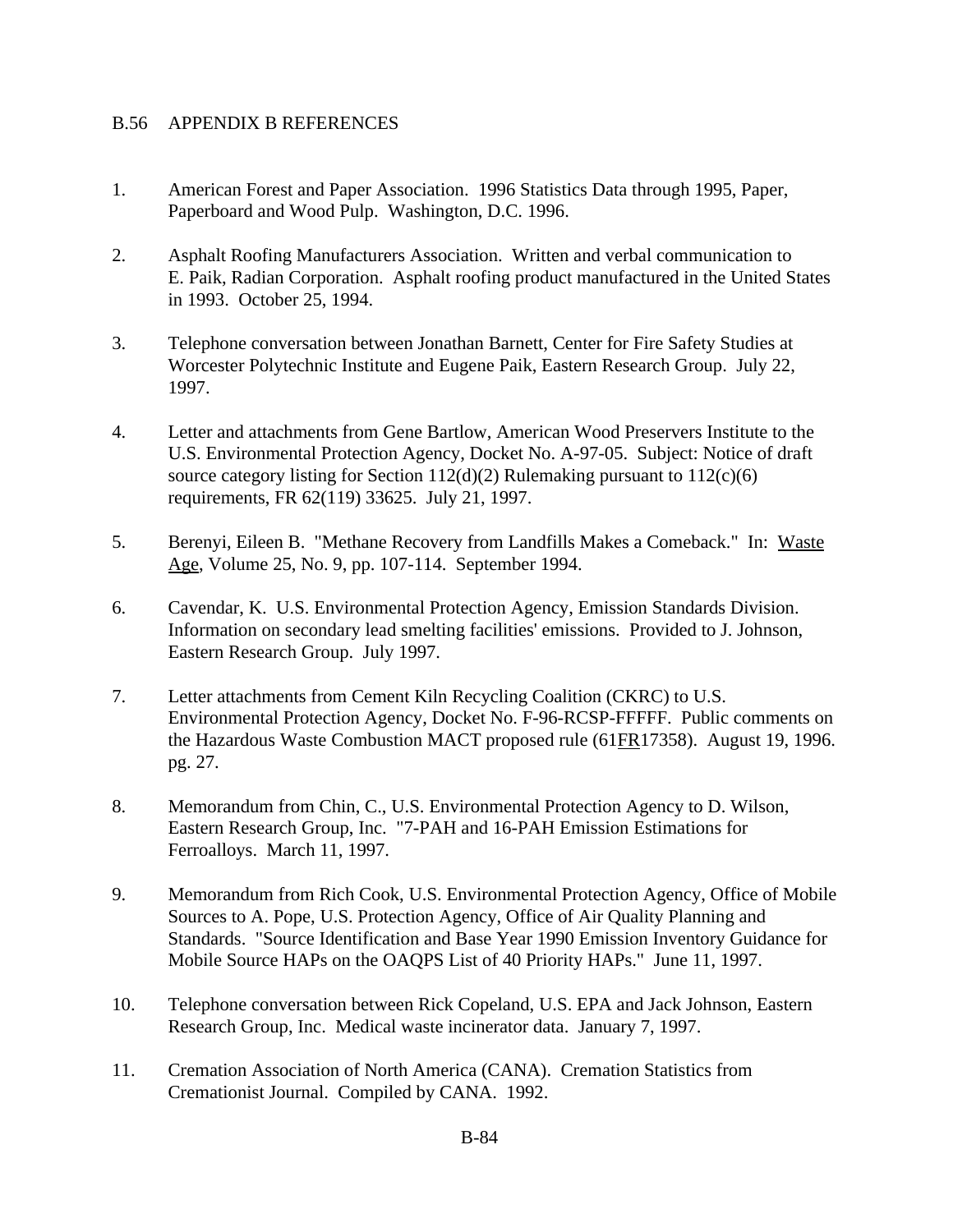- 12. Dempsey, C.R., and E.T. Oppelt. "Incineration of Hazardous Waste: A Critical Review Update." In: Air and Waste, 43:25-73. 1993.
- 13. Summary Report from J.F. Durham, U.S. Environmental Protection Agency, to Barbara Driscol, U.S. Environmental Protection Agency. 112(k) Inventory-Petroleum Refineries. June 18, 1997.
- 14. Energy Information Administration (EIA). "Coke Plant Report-Quarterly." Form EIA-5. Coke and Breeze Production at Coke Plants. 1990 Year End Estimates. Washington, D.C. 1990.
- 15. Energy Information Administration (EIA). Estimate of U.S. Biofuels Consumption 1990. U.S. Department of Energy Office of Coal, Nuclear, Electric, and Alternative Fuels, Washington, DC. p. 6. DOE/EIA-0548(90). 1991.
- 16. Energy Information Administration (EIA). State Energy Data Report, Consumption Estimates 1960-1990. Office of Energy Markets and End Use, Washington, DC. DOE/EIA-0214(90). May 1992.
- 17. Fruh, Steve, U.S. Environmental Protection Agency. Data and calculations provided to Jack Johnson, Eastern Research Group, Inc. on 1990 emissions from the Primary Aluminum Industry. January 7, 1997.
- 18. Hall, Robert E., and Daryl G. DeAngelis. "EPA's Research Program for Controlling Residential Wood Combustion Emissions." Journal of the Air Pollution Control Association, Volume 30, No. 8, pp.862-865. 1980.
- 19. Letter to Hawkins, G. J., Portland Cement Association to U.S. Environmental Protection Agency, Docket No. A-97-05. July 21, 1997.
- 20. Mannsville Chemical Products Corporation. "Naphthalene." In: Chemical Products Synopsis, Asbury Park, New Jersey. March 1993.
- 21. Memorandum from Heath, E., Research Triangle Institute, to J. Wood, U.S. EPA, "Dioxin/Furan Toxic Equivalent Emissions from Cement Kilns that do not Burn Hazardous Waste. March 18, 1996a.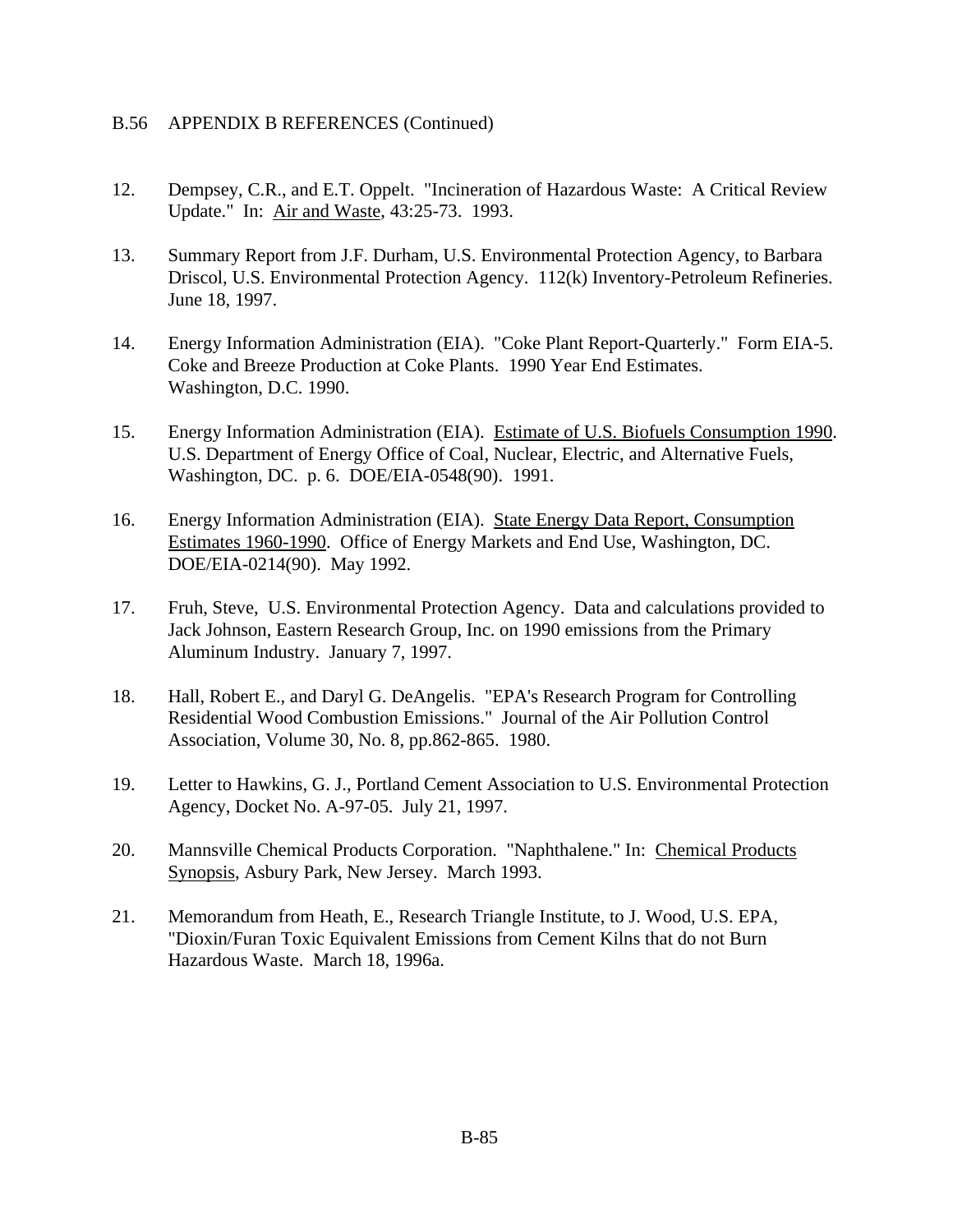- 22. Memorandum from Heath, E., Research Triangle Institute, to J. Wood, U.S. EPA, "Dioxin/Furan Toxic Equivalent Emissions from Cement Kilns that Burn Hazardous Waste. March 18, 1996b.
- 23. Memorandum from LaFlam, G. and T. Johnson, Pacific Environmental Services (PES) to S. Shedd, U.S. EPA Office of Air Quality Planning and Standards. "Speciated Hazardous Air Pollutants-Baseline Emissions and Emission Reductions Under the Gasoline Distribution NESHAP." August 9, 1996.
- 24. Letter and attachments from Menotti, David, Shaw, Pittman, Potts, and Trowbridge to Anne Pope, U.S. EPA. Comments to the draft  $112(c)(6)$  emission inventory report. November 27, 1996.
- 25. Letter and attachments from Mosher, Gary, American Foundrymen's Society to the U.S. Environmental Protection Agency, Docket No. A-97-05. August 5, 1991.
- 26. National Asphalt Pavement Association (NAPA). "Hot Mix Asphalt Est." George Goggin. 1993.
- 27. National Council of the Paper Industry for Air and Stream Improvement (NCASI), Inc. Compilaton of Air Toxic Emission Data for Boilers, Pulp Mills, and Bleach Plants. Technical Bulletin No. 650. New York, New York. June 1993.
- 28. Oil and Gas Journal, Volume 89, No. 11, p. 86. March 18, 1991.
- 29. Peterson, J. Mt. Baker-Snoqualmie National Forest, and D. Ward, Forest Service Fire Lab. An Inventory of Particulate Matter and Air Toxic Emissions from Prescribed Fires in the United States for 1989. Final Report. IAG DW12934736-01-0-1989. 1993.
- 30. Plunkert, Patricia A., and Errol D. Sehnke. "Aluminum, Bauxite, and Alumina." In: Minerals Yearbook 1990, U.S. Department of the Interior. p. 132. 1990.
- 31. SRI International. 1993 SRI Directory of Chemical Producers United States of America. Menlo Park, California. p. 509. 1993.
- 32. Trenholm, A.R. and Beck, L.L. Assessment of Hazardous Organic Emissions from Slot Type Coke Oven Batteries. Emission Standards and Engineering Division, U.S. Environmental Protection Agency, Research Triangle Park, North Carolina. 1978.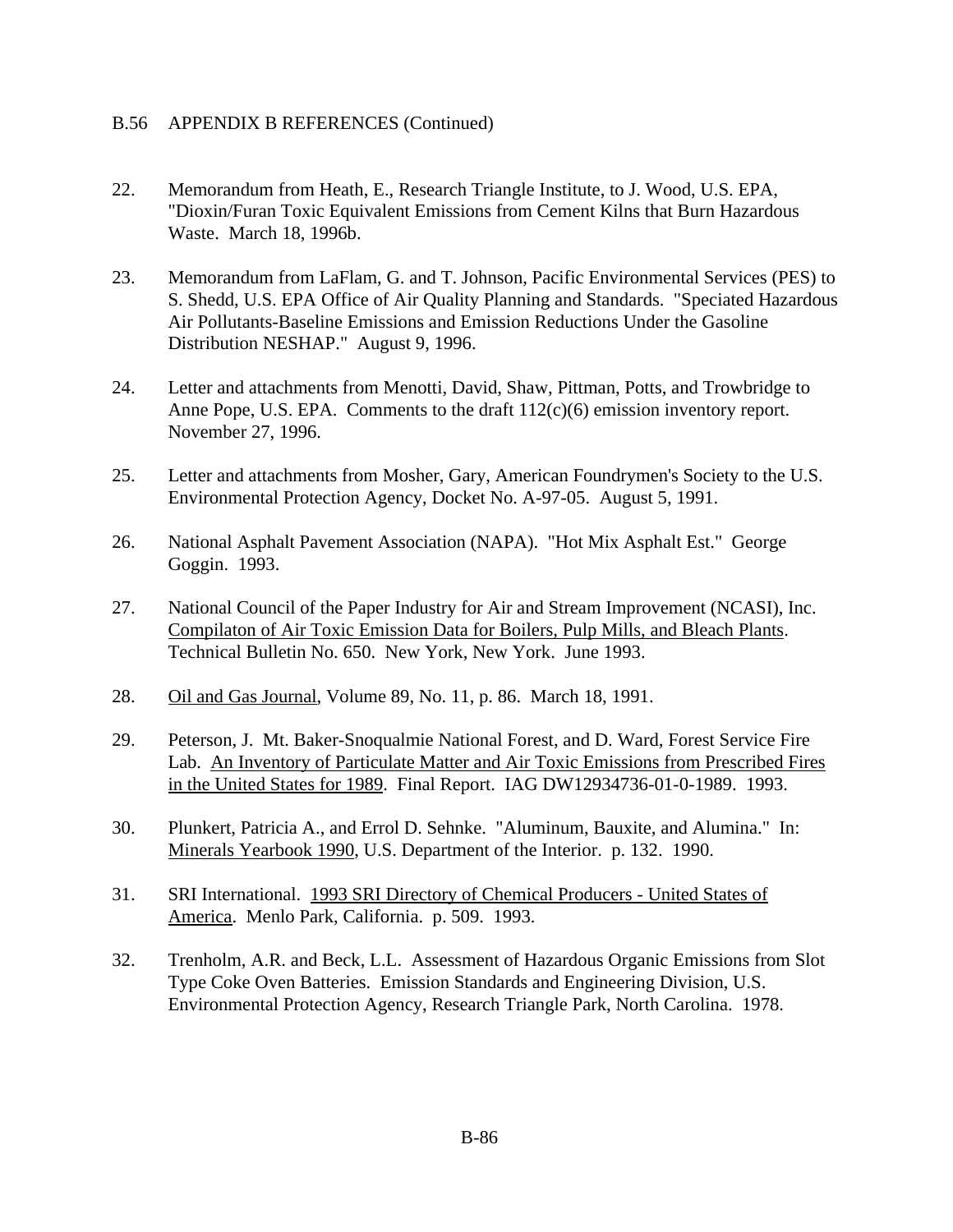- 33. U.S. Department of Agriculture (USDA). 1993.
- 34. U.S. Department of Energy (DOE), Energy Information Administration, Household Energy Consumption and Expenditures 1990a. DOE/EIA-0321(90). 1993a.
- 35. U.S. Department of Energy (DOE), Energy Information Administration, Household Energy Consumption and Expenditures 1990, Supplement, DOE/EIA-0321(90S). 1993b.
- 36. U.S. Department of Transportation (DOT). Aircraft Engine Emission Database Version 2.1. Federal Aviation Administration. Washington, D.C.
- 37. U.S. Department of Transportation (DOT). Airport Activity Statistics of Certified Route Air Carriers. (FAA-APO-94-9). Federal Aviation Administration. Washington, D.C. 1994a.
- 38. U.S. Department of Transportation (DOT). Air Traffic Activity Fiscal Year 1993. (FAA-APO-94-10). Federal Aviation Administration. Washington, D.C. 1994b.
- 39. U.S. Department of Transportation. Highway Statistics 1990. Federal Highway Administration, Office of Highway Information Management. FHWA-PL-91-003. Washington, D.C. 1990.
- 40. U.S. Environmental Protection Agency (EPA). Asphalt Roofing Manufacturing-Background Information for Proposed Standards. EPA Report No. EPA-450/ 3-80-021a. Office of Air Quality Planning and Standards, Research Triangle Park, North Carolina. 1980.
- 41. U.S. Environmental Protection Agency (EPA). Technical Guidance-Stage II Vapor Recovery Systems for Control of Vehicle Refueling at Gasoline Dispensing Facilities. EPA Report No. EPA-450/3-91-022a. Research Triangle Park, North Carolina. November 1991a.
- 42. U.S. Environmental Protection Agency (EPA). Summary of Markets for Scrap Tires. EPA Report No. EPA/530-SW-90-074b. Office of Solid Waste and Emergency Response, Washington, D.C. October 1991b.
- 43. U.S. Environmental Protection Agency (EPA). Characterization of Municipal Solid Waste in the United States: 1992 Update. Office of Solid Waste and Emergency Response. EPA/530-R-92-019. p. ES-5. July 1992a.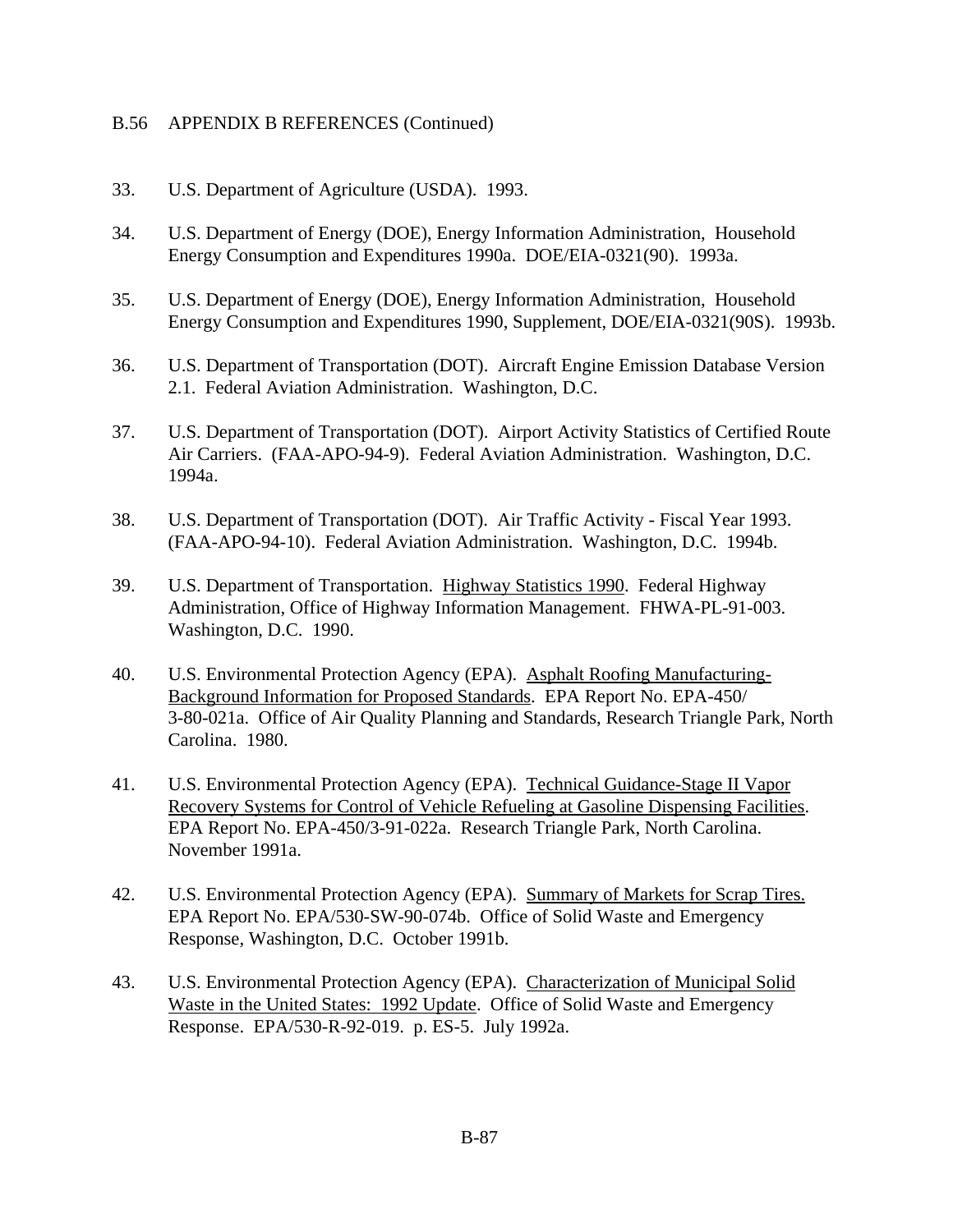- 44. U.S. Environmental Protection Agency (EPA). Procedures for Emission Inventory Preparation, Volume IV: Mobile Sources. Office of Air and Radiation. EPA-450/4-81-02d (Revised). 1992b.
- 45. U.S. Environmental Protection Agency (EPA). Emission Factor Documentation for AP-42 Section 1.11, Waste Oil Combustion. Technical Support Division, Office of Air Quality Planning and Standards, Research Triangle Park, North Carolina. April 1993a.
- 46. U.S. Environmental Protection Agency (EPA). Pulp, Paper, and Paperboard Industry --Background Information for Proposed Air Emission Standards. Manufacturing Processes at Kraft, Sulfite, Soda, and Semi-Chemical Mills. Emission Standards Division, Office of Air Quality Planning and Standards, Research Triangle Park, North Carolina. EPA-453/R-93-050a. Emission Standards Division, Office of Air Quality Planning and Standards, Research Triangle Park, North Carolina. EPA-450/3-86-010a. October 1993b.
- 47. U.S. Environmental Protection Agency (EPA). Estimating Exposures to Dioxin-like Compounds - Volume II: Properties, Sources, and Occurrence and Background Exposures, External Review Draft. EPA-600/6-88-005Cb. Office of Health and Environmental Assessment, Washington, DC. June 1994a.
- 48. U.S. Environmental Protection Agency (EPA). Gasoline Distribution Industry (Stage I) Background Information Document for Proposed Standards. Office of Air Quality Planning and Standards, Research Triangle Park, North Carolina. EPA-453/R-94-002a. January, 1994b.
- 49. U.S. Environmental Protection Agency (EPA) . Gasoline Distribution Industry (Stage I) Background Information for Promulgated Standards. Office of Air Quality Planning and Standards, Research Triangle Park, North Carolina. EPA Report No. EPA-453/R-94- 002b. November, 1994c.
- 50. U.S. Environmental Protection Agency (EPA). Compilation of Air Pollutant Emission Factors. Fifth Edition. Section 1.10. Residential Woodstoves. Research Triangle Park, North Carolina. January 1995a.
- 51. U.S. Environmental Protection Agency (EPA). Compilation of Air Pollutant Emission Factors-AP-42, Draft Section 12.2-Coke Production. Research Triangle Park, North Carolina. May, 1995b.